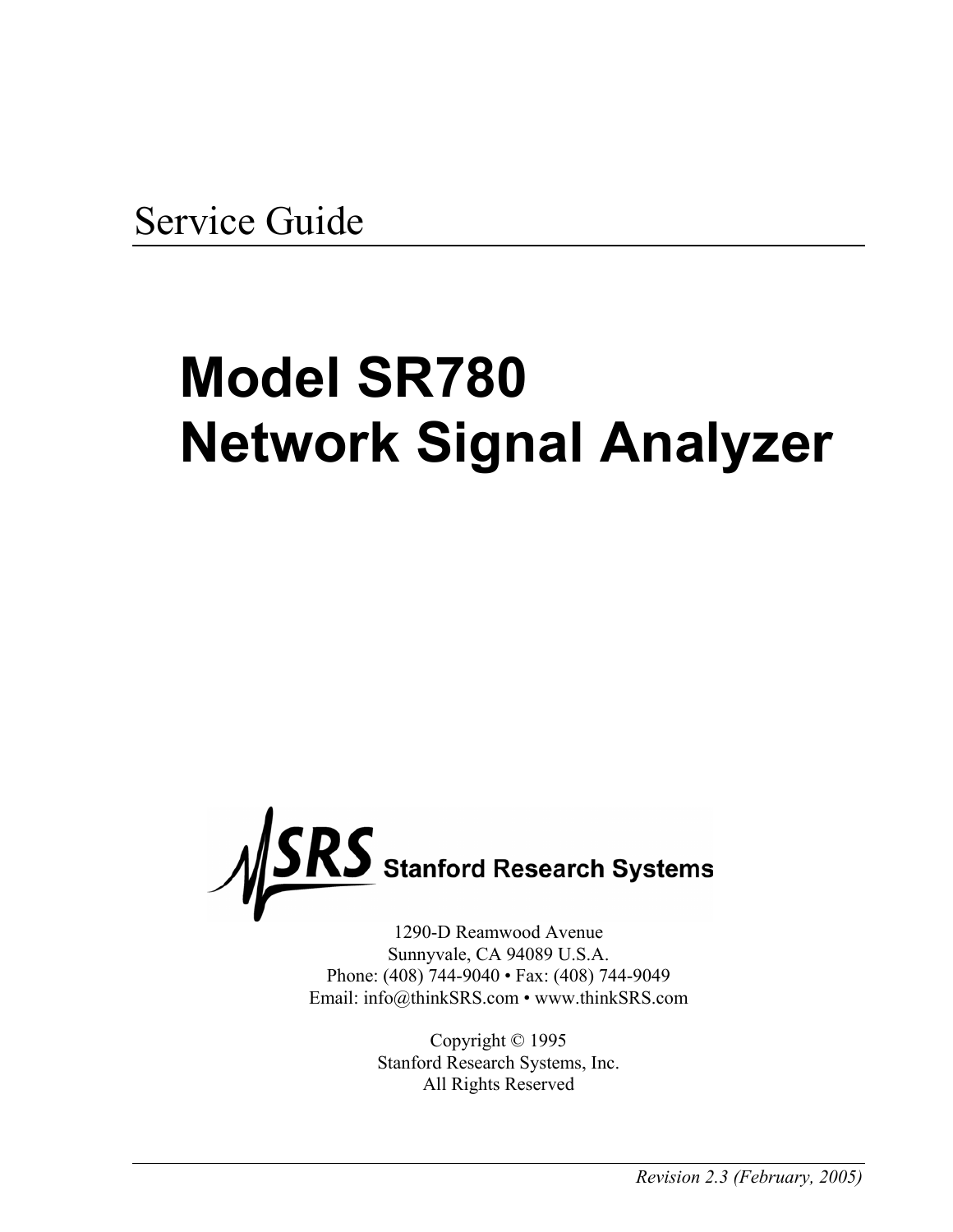# **Certification**

Stanford Research Systems certifies that this product met its published specifications at the time of shipment. Stanford Research Systems further certifies that its calibration measurements are traceable to the United States National Institute of Standards and Technology (NIST).

### **Warranty**

This Stanford Research Systems product is warranted against defects in materials and workmanship for a period of one (1) year from the date of shipment.

#### **Service**

For warranty service or repair, this product must be returned to a Stanford Research Systems authorized service facility. Contact Stanford Research Systems or an authorized representative before returning this product for repair.

Information in this document is subject to change without notice.

Copyright © Stanford Research Systems, Inc., 1995. All rights reserved.

Stanford Research Systems, Inc. 1290-D Reamwood Avenue Sunnyvale, California 94089

Printed in U.S.A.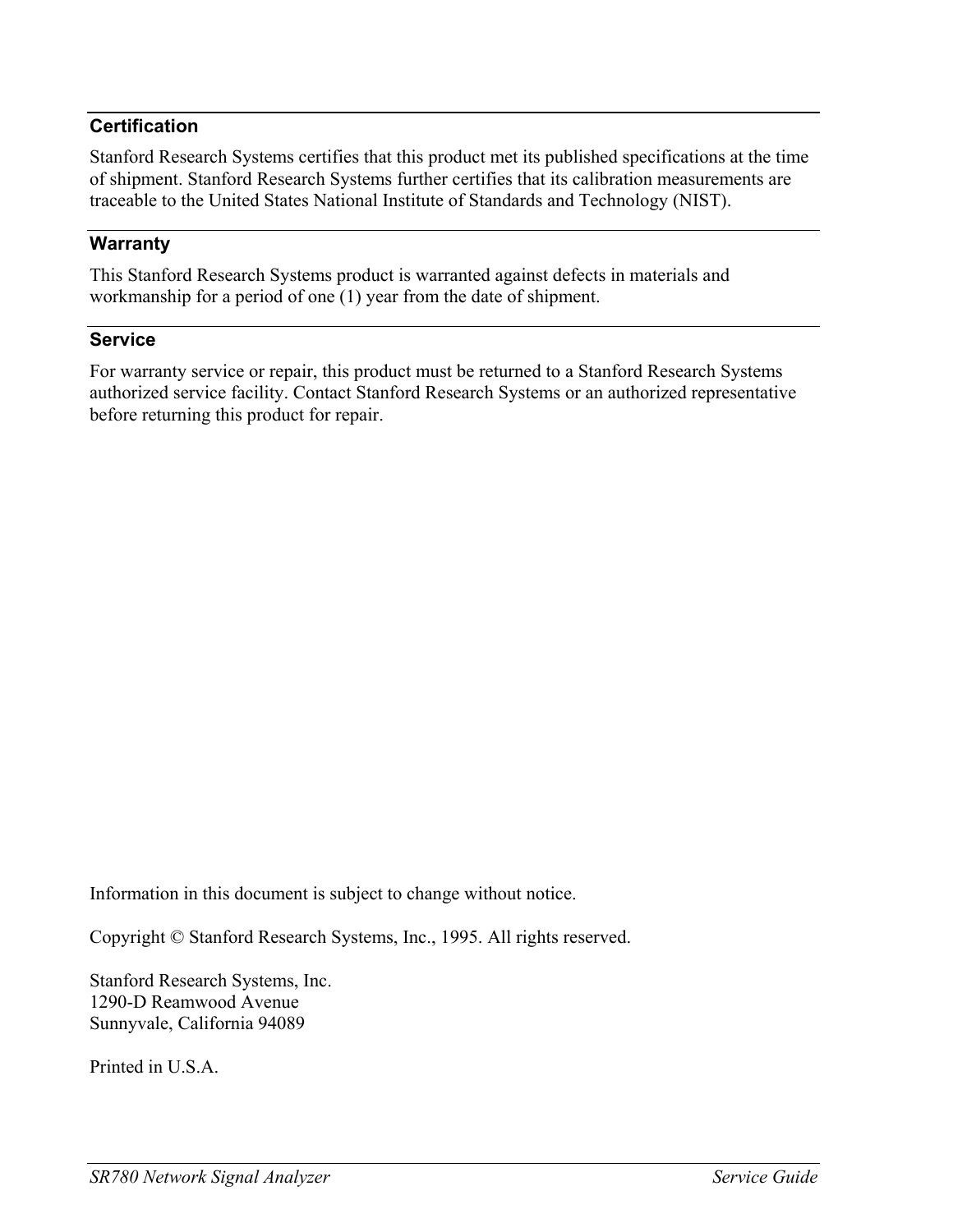# **Safety and Preparation For Use**

# **WARNING!**



Dangerous voltages, capable of causing injury or death, are present in this instrument. Use extreme caution whenever the instrument cover is removed. Do not remove the cover while the unit is plugged into a live outlet.

#### **Caution**



This instrument may be damaged if operated with the LINE VOLTAGE SELECTOR set for the wrong AC line voltage or if the wrong fuse is installed.

### **Line Voltage Selection**

The SR780 operates from a 100V, 120V, 220V, or 240V nominal AC power source having a line frequency of 50 or 60 Hz. Before connecting the power cord to a power source, verify that the LINE VOLTAGE SELECTOR card, located in the rear panel fuse holder, is set so that the correct AC input voltage value is visible.

Conversion to other AC input voltages requires a change in the fuse holder voltage card position and fuse value. Disconnect the power cord, open the fuse holder cover door and rotate the fuse-pull lever to remove the fuse. Remove the small printed circuit board and select the operating voltage by orienting the printed circuit board so that the desired voltage is visible when pushed firmly into its slot. Rotate the fuse-pull lever back into its normal position and insert the correct fuse into the fuse holder.

#### **Line Fuse**

Verify that the correct line fuse is installed before connecting the line cord. For 100V/120V, use a 1.5 Amp fuse. For 220V/240V, use a 3/4 Amp fuse.

### **Line Cord**

The SR780 has a detachable, three-wire power cord for connection to the power source and to a protective ground. The exposed metal parts of the instrument are connected to the outlet ground to protect against electrical shock. Always use an outlet which has a properly connected protective ground.

### **Service**



Do not attempt to service or adjust this instrument unless another person, capable of providing first aid or resuscitation, is present.



Do not install substitute parts or perform any unauthorized modifications to this instrument. Contact the factory for instructions on how to return the instrument for authorized service and adjustment.

**Fan** 

The fans in the SR780 are required to maintain proper operation. Do not block the vents in the chassis or the unit may not operate properly.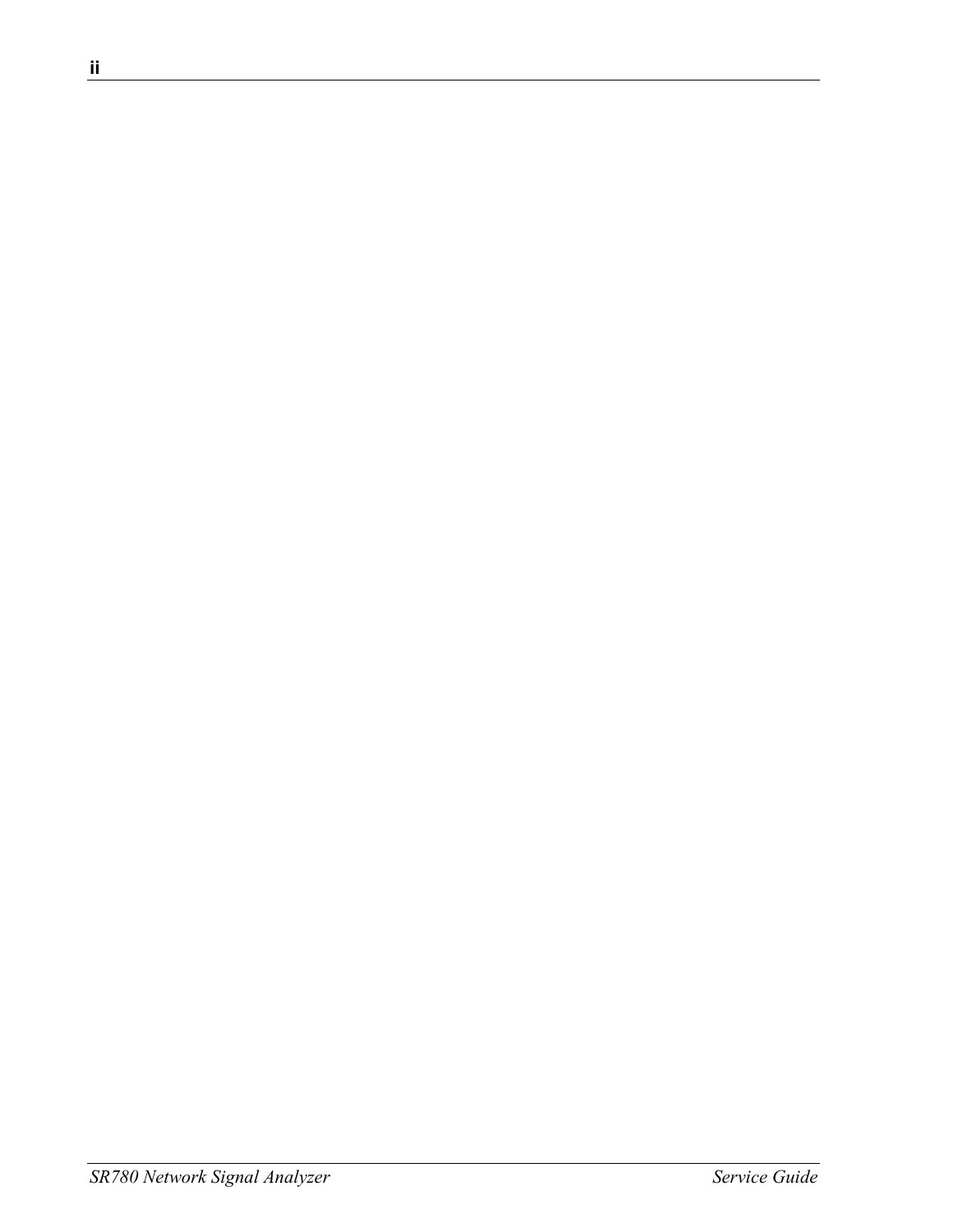# **Contents**

| Safety and Preparation For Use       | $\mathbf{i}$ |
|--------------------------------------|--------------|
| Contents                             | iii          |
| Table of Figures                     | $\mathbf{V}$ |
| <b>Chapter 1 Testing</b>             |              |
| Getting Ready                        | $1 - 3$      |
| <b>Self Tests</b>                    | $1 - 7$      |
| DC Offset                            | $1-9$        |
| Common Mode Rejection                | $1 - 11$     |
| Amplitude Accuracy and Flatness      | $1 - 13$     |
| <b>Amplitude Linearity</b>           | $1 - 17$     |
| Anti-alias Filter Attenuation        | $1 - 19$     |
| Frequency Accuracy                   | $1 - 21$     |
| Phase Accuracy                       | $1 - 23$     |
| Noise and Spurious Signals           | $1 - 25$     |
| Sine Source                          | $1-29$       |
| Harmonic Distortion                  | $1 - 31$     |
| SR780 Performance Test Record        | $1 - 33$     |
| <b>Chapter 2 Circuit Description</b> |              |
| Overview                             | $2 - 3$      |
| <b>CPU</b> Board                     | $2 - 5$      |
| Video/IO Board                       | $2 - 8$      |
| Power Supply Board                   | $2 - 10$     |
| <b>DSP</b> Board                     | $2 - 12$     |
| Analog Input Boards                  | $2 - 15$     |
| <b>Chapter 3 Service</b>             |              |
| Before Proceeding With Service       | $3 - 3$      |
| <b>Troubleshooting Table</b>         | $3 - 4$      |
| <b>Circuit Board Locations</b>       | $3 - 8$      |
| <b>Service Procedures</b>            | $3 - 10$     |
| Caution                              | $3 - 10$     |
| Required Equipment                   | $3-10$       |
| Power Supply Board Replacement       | $3 - 10$     |
| Power Supply Check                   | $3 - 11$     |
| <b>CRT</b> Replacement               | $3 - 13$     |
| CRT Check                            | $3 - 14$     |
| Keypad Check                         | $3 - 14$     |
| Knob Check                           | $3 - 15$     |
| <b>CPU Board Replacement</b>         | $3-16$       |
| <b>Battery Check</b>                 | $3 - 17$     |
| Video/IO Board Replacement           | $3 - 17$     |
| <b>DSP Board Replacement</b>         | $3 - 18$     |
| Analog Board Replacement             | $3 - 18$     |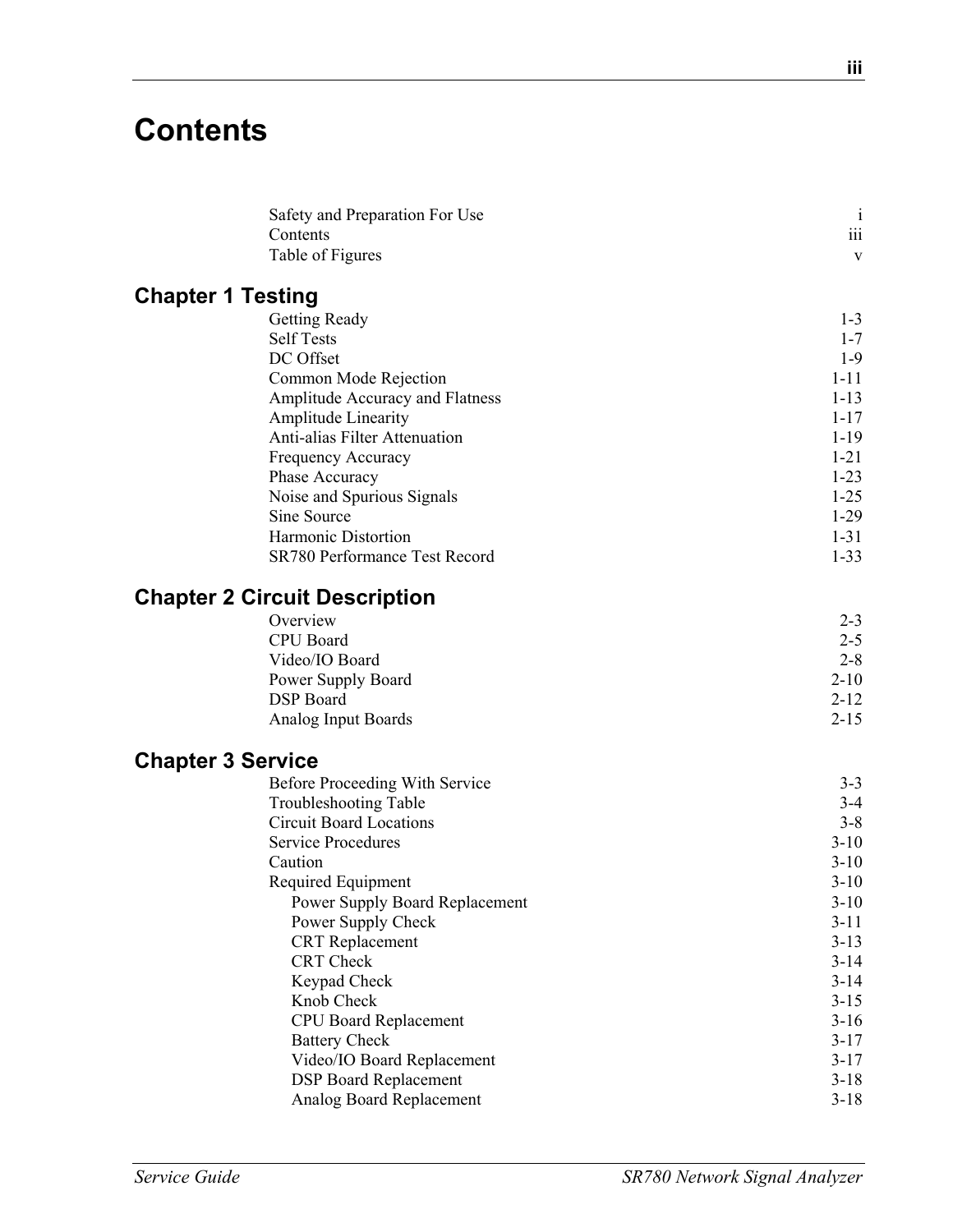| Checking the Analog Inputs           | $3-19$   |
|--------------------------------------|----------|
| Checking the Amplitude               | $3 - 20$ |
| Checking the Trigger                 | $3 - 20$ |
| Checking the Source                  | $3 - 21$ |
| <b>DSP Memory Module Replacement</b> | $3 - 21$ |
| Replacing the Disk Drive             | $3 - 22$ |
| Adjusting the DC Offset and CMR      | $3 - 24$ |

# **Chapter 4 Parts List**

| CPU Board                                     | $4 - 3$  |
|-----------------------------------------------|----------|
| Video/IO Board                                | $4 - 7$  |
| Power Supply Board                            | $4 - 10$ |
| <b>System Backplane</b>                       | $4 - 13$ |
| Disk Card                                     | $4 - 14$ |
| <b>DSP</b> Board                              | $4 - 15$ |
| Analog Input Board                            | $4 - 23$ |
| Analyzer Backplane                            | $4 - 34$ |
| Miscellaneous and Chassis Assembly Parts List | $4 - 35$ |

# **Chapter 5 Schematic Diagrams**

| MCPU-1   |
|----------|
| MVID-1   |
| MPWR-1   |
| MBKPL-1  |
| MBKPL-24 |
| MKEY-1   |
| D780-1   |
| A780-1   |
| M780-1   |
| F780-1   |
|          |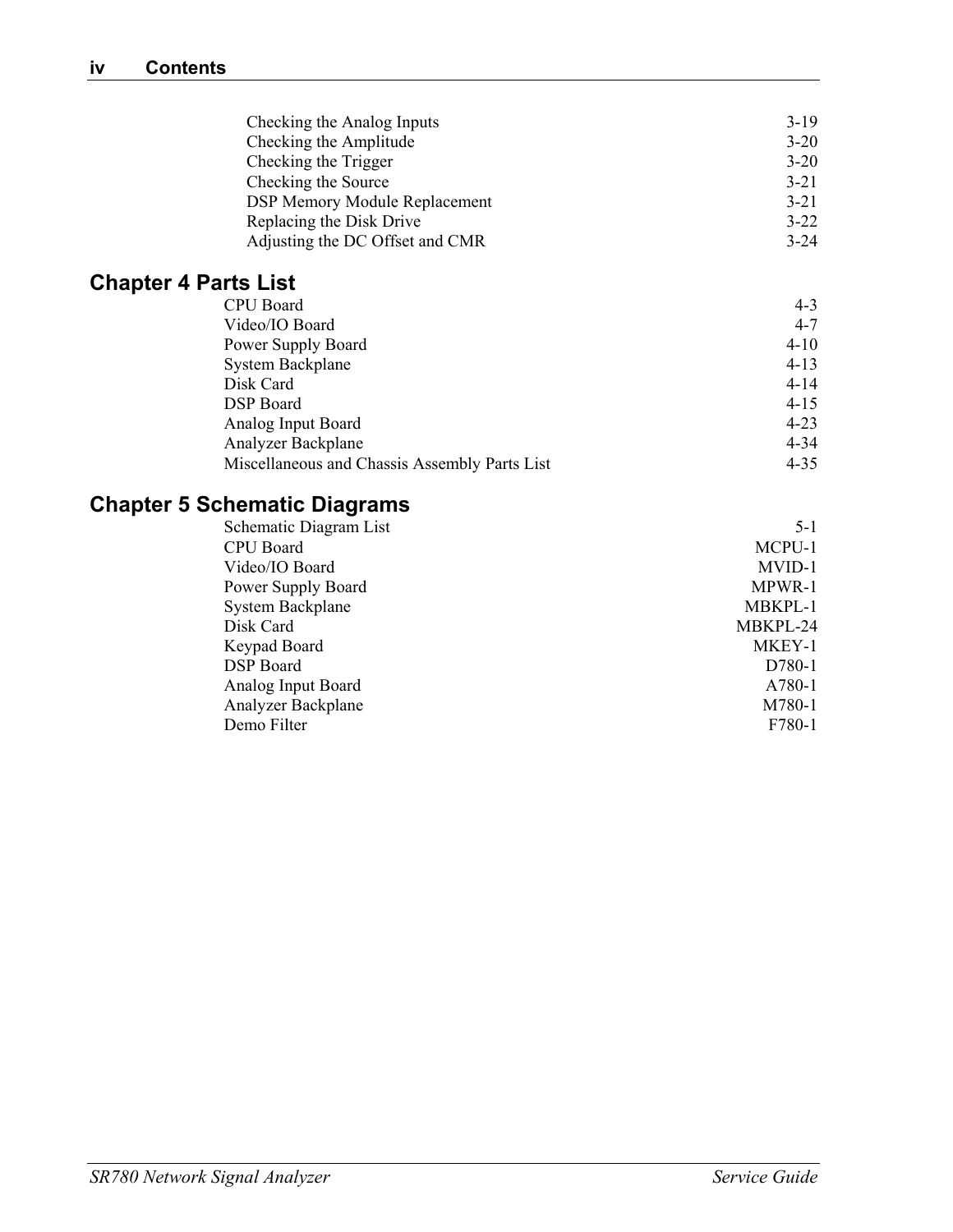# **Table of Figures**

| Figure 2-1 System Components   | $2 - 3$  |
|--------------------------------|----------|
| Figure 2-2 Analyzer Components | $2 - 4$  |
|                                |          |
| Figure 3-1 System Components   | $3 - 8$  |
| Figure 3-2 Analyzer Components | $3-9$    |
| Figure 3-3 Analog Adjustments  | $3 - 24$ |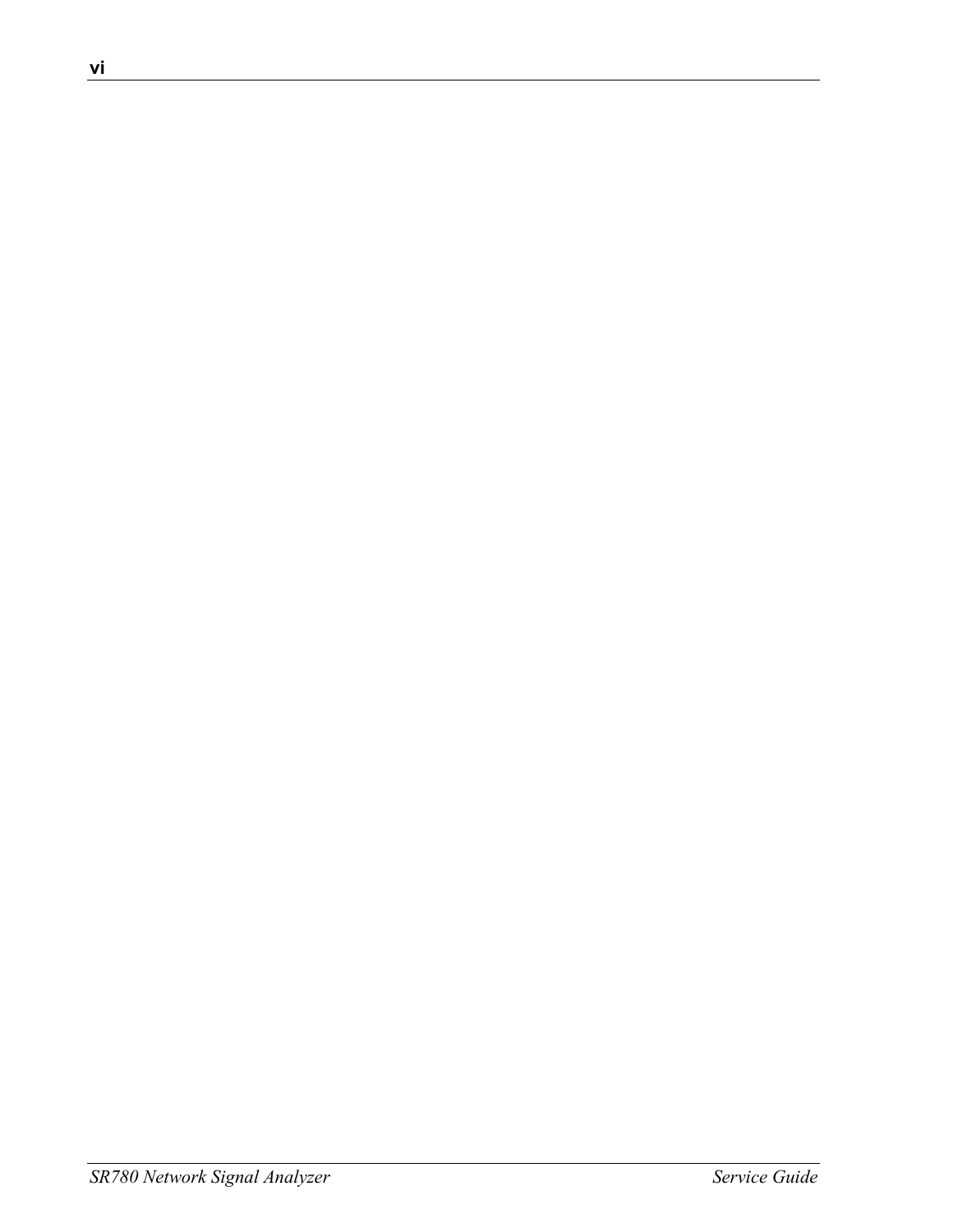# Chapter 1 **Performance Tests**

The performance tests described in this section are designed to verify with a high degree of confidence that the unit is performing within the specifications.

The results of each test should be recorded on the test sheet at the end of this section.

# **In This Chapter**

| <b>Getting Ready</b>                 | 1-3      |
|--------------------------------------|----------|
| [Hardkeys]                           | $1 - 3$  |
| <softkeys></softkeys>                | $1 - 3$  |
| Knob                                 | $1 - 3$  |
| Reset                                | $1 - 3$  |
| Serial Number                        | $1 - 3$  |
| <b>Firmware Revision</b>             | $1 - 3$  |
| Necessary Equipment                  | $1-4$    |
| Warm Up                              | $1 - 4$  |
| The Test Record                      | $1-4$    |
| If A Test Fails                      | $1 - 4$  |
| 1. Self Tests                        | $1 - 7$  |
| 2. DC Offset                         | $1 - 9$  |
| <b>3. Common Mode Rejection</b>      | $1 - 11$ |
| 4. Amplitude Accuracy and Flatness   | $1 - 13$ |
| 5. Amplitude Linearity               | $1 - 17$ |
| 6. Anti-alias Filter Attenuation     | $1 - 19$ |
| 7. Frequency Accuracy                | $1 - 21$ |
| 8. Phase Accuracy                    | $1 - 23$ |
| 9. Noise and Spurious Signals        | $1 - 25$ |
| 10. Sine Source                      | $1 - 29$ |
| 11. Harmonic Distortion              | $1 - 31$ |
| <b>SR780 Performance Test Record</b> | $1 - 32$ |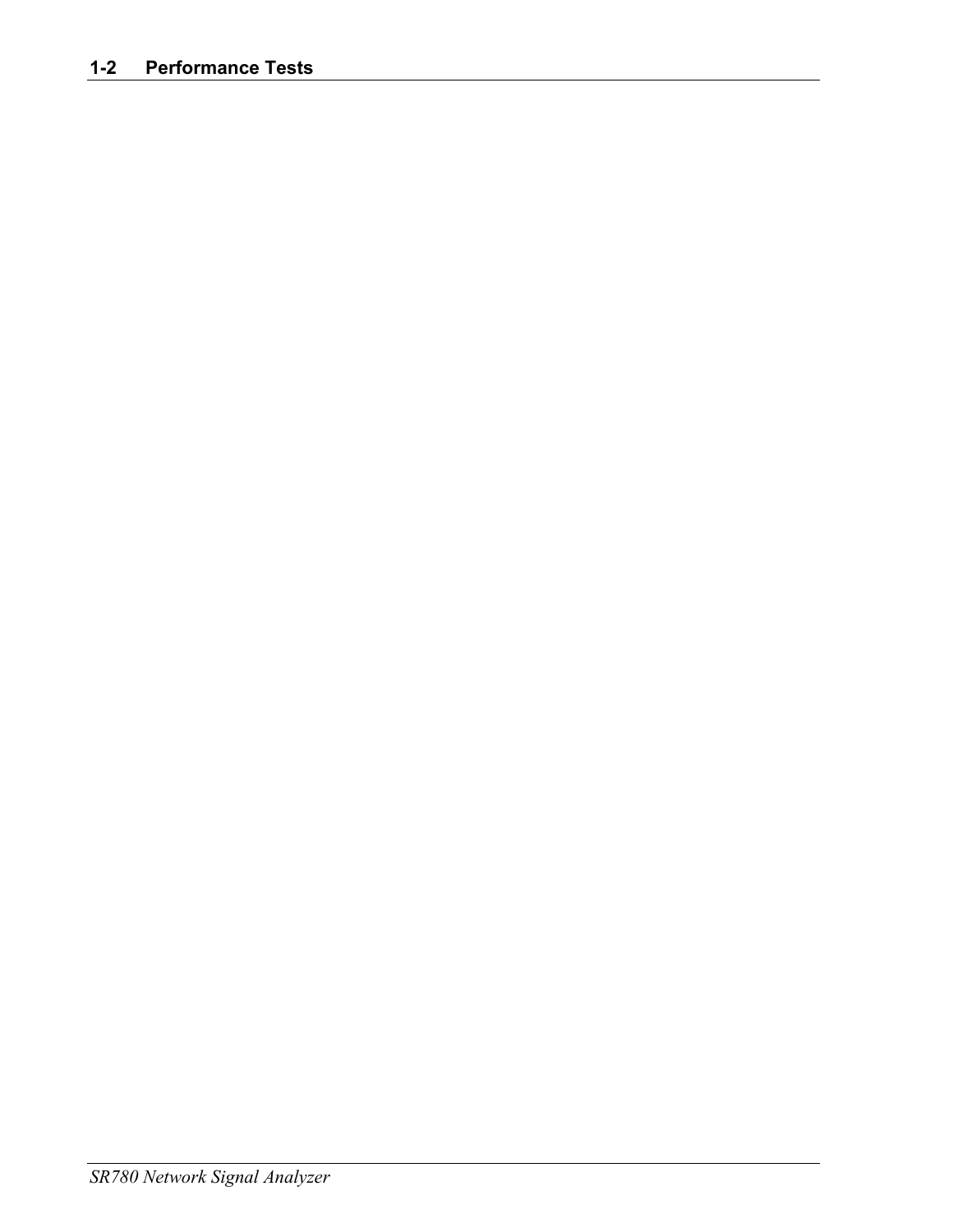# **Getting Ready**

# **[Hardkeys]**

The keypad consists of four groups of hardkeys (keys with printed labels).

Hardkeys are referenced in braces like [Active Display] or [Input].

The ENTRY keys are used to enter numeric parameters which have been highlighted by a soft key. The MENU keys select a menu of soft keys. Pressing a menu key will change the menu boxes which are displayed next to the soft keys. Each menu presents a group of similar or related parameters and functions. The CONTROL keys start and stop data acquisition, toggle the active display and link parameters and functions. These keys are not in a menu since they are used frequently and within any menu. The FUNCTION keys perform common functions such as Auto Scale and Auto Range. These keys can be accessed at any time.

#### **<Softkeys>**

The SR780 has a menu driven user interface. The Menu keys each display a menu of softkeys. The softkeys are at the right of the video display and have different functions depending upon the displayed menu.

Softkeys are referenced in brackets like <Span> or <Units>.

There are three types of softkeys - buttons, lists and numeric values. A button performs a function, such as <Full Span>. A list presents a list of choices or options in the entry field (at the top of the screen). Use the knob to make a selection and press [Enter]. <Measurement> is an example of a list. A numeric value presents the current value in the entry field and awaits numeric entry. Enter a new value with the entry keys and press [Enter]. <Start Freq> is an example of a numeric value.

### **Knob**

The knob normally moves the markers within the displays. If a parameter has been highlighted by its softkey, the knob adjusts the parameter. List parameters are most easily modified with the knob. Numeric parameters may also be adjusted with the knob.

Knob list selections are referenced in parenthesis like (Hanning).

#### **Reset**

Throughout this section, it will be necessary to reset the analyzer into a known default state. To do this, press [System] to display the System menu and then press <Preset> and [Enter] to confirm. The unit will perform power up tests and then assume the default settings. Each test generally starts with a reset.

### **Serial Number**

If you need to contact Stanford Research Systems, please have the serial number of your unit available. The serial number is printed on a label affixed to the rear panel. The serial number is also displayed on the screen when the unit is powered on.

#### **Firmware Revision**

The firmware revision code is displayed on the screen when the unit is powered on.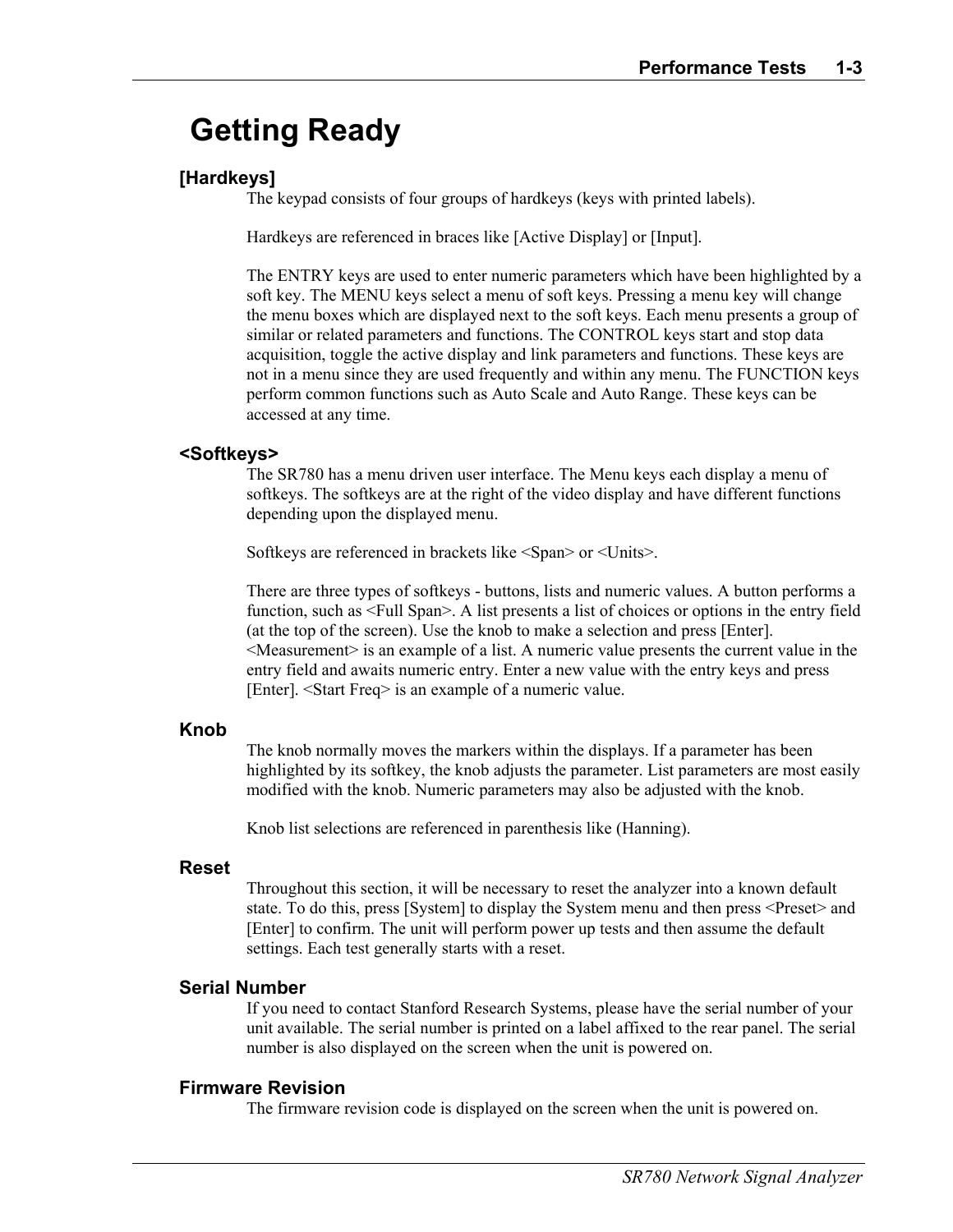#### **Necessary Equipment**

The following equipment is necessary to complete the performance tests. The suggested equipment or its equivalent should be used.

#### **Frequency Synthesizer**

| Freq Range          | 1 Hz to 1 MHz               |
|---------------------|-----------------------------|
| Freq Accuracy       | better than 5 ppm           |
| Amplitude Accuracy  | 0.2 dB from 1 Hz to 100 kHz |
| Harmonic Distortion | $\le$ -65 dBc               |
| Spurious            | $\leq$ -55 dBc              |
| Recommended         | SRS DS345                   |

#### **AC Calibrator**

| Freq Range                        | 10 Hz to 100 kHz |
|-----------------------------------|------------------|
| Amplitude                         | 1 mV to $10V$    |
| Accuracy                          | $0.1\%$          |
| External phase locking capability |                  |

Recommended Fluke 5200A

#### **Feedthrough Terminations**

Impedance  $50 \Omega$ 

#### **Warm Up**

The analyzer should be turned on and allowed to warm up for at least an hour before any tests are performed. The self test does not require any warm up period.

It is necessary to turn the unit off and on to reset it. As long as the unit is powered within a minute, this will not affect the test results.

Auto Offset must be left enabled (On) in the [Input] <More> menu. Disabling Auto Offset may invalidate the results of some tests.

#### **The Test Record**

Make a copy of the SR780 Performance Test Record at the end of this section. Fill in the results of the tests on this record. This record will allow you to determine whether the tests pass or fail and also preserve a record of the tests.

#### **If A Test Fails**

If a test fails, you should check the settings and connections of any external equipment and, if possible, verify its operation using a DVM, scope or some other piece of test equipment.

After checking the setup, repeat the test from the beginning to make sure that the test was performed correctly.

If the test continues to fail, contact Stanford Research Systems for further instructions. Make sure that you have the unit serial number and firmware revision code handy. Have the test record on hand as well.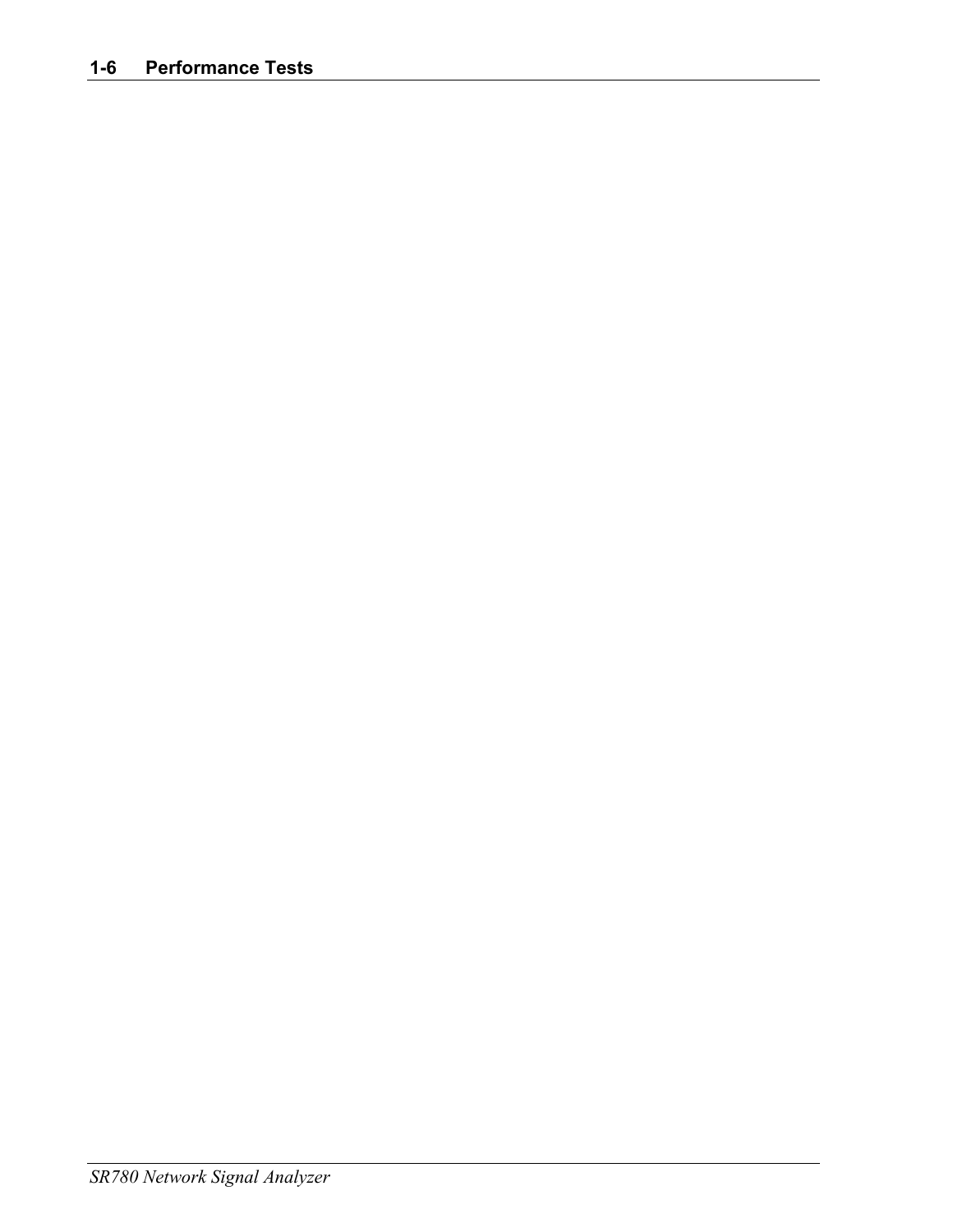# **1. Self Tests**

The self tests check the analyzer hardware. These are functional tests and do not relate to the specifications. These tests should be run before any of the performance tests.

Note that the Test menu offers more tests than are required here. Only those tests which require no additional equipment are discussed in this section. The computer interface and disk drive tests are not required but should be periodically checked. See the System menu for more information about those tests.

### **Setup**

No external setup is required for this test.

#### **Procedure**

- 1) Reset the unit by pressing [System] <Preset> and then [Enter] to confirm. During re-boot, the DSP memory and calibration tests should all be OK. To review this power on screen, use [System] <Show Version>.
- 2) Press the keys in the following sequence:

#### [System]

 <Diagnostics> <Keypad Test>

> Press all of the front panel keys until all of the boxes are filled in. Then press any key to exit this screen.

 <Knob Test> Rotate the knob to verify rotation and direction. <Return>

<Memory >

 <System RAM> <Begin>

All of the system memory chips should Pass.

<Return>

<System ROM>

 $\leq$ Begin $\geq$ 

 All of the system memory chips should Pass. <Return>

<Video RAM>

 $\leq$ Begin $\geq$ 

All of the video memory chips should Pass.

<Return>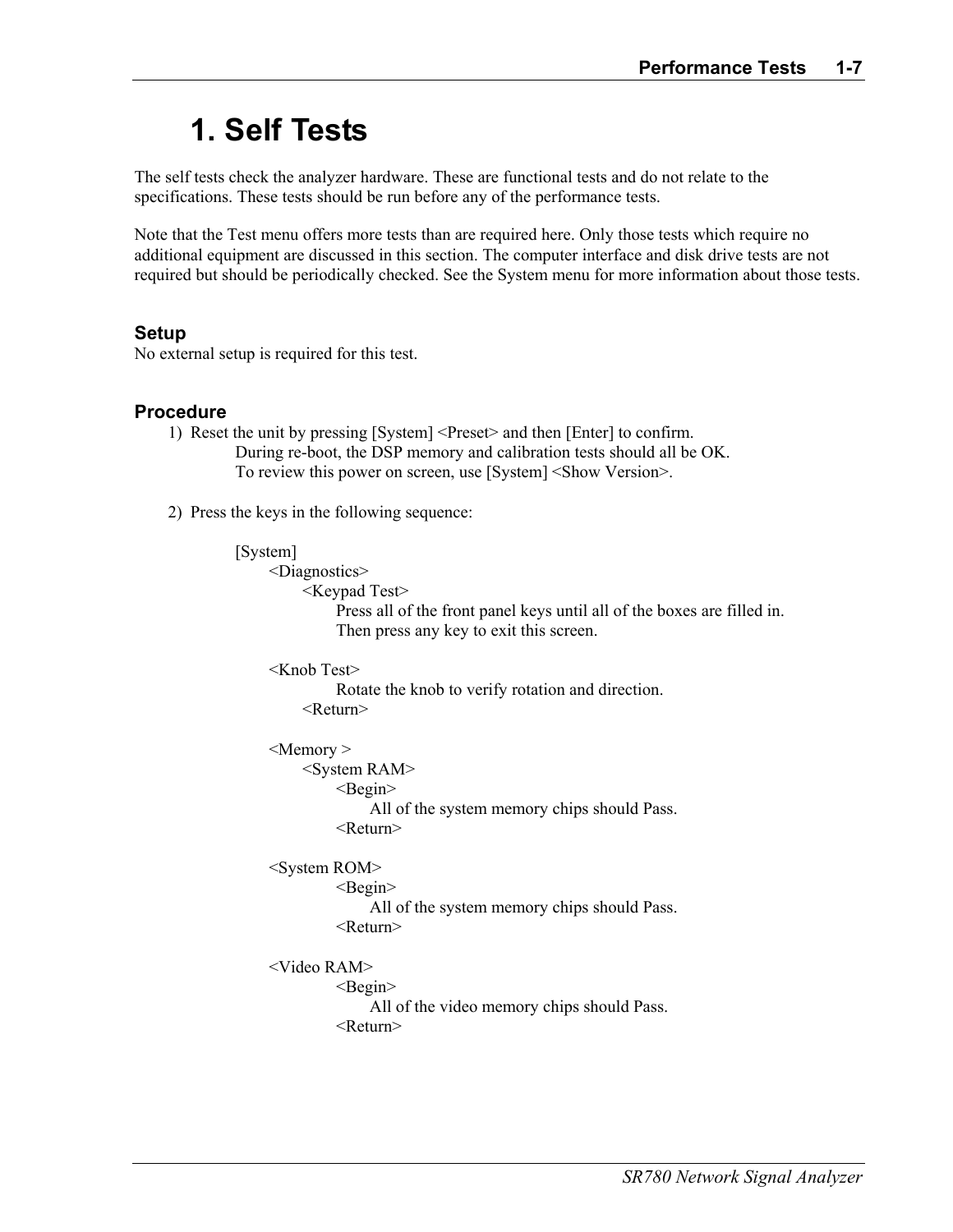<Help ROM> <Begin> All of the memory chips should Pass. <Return>

<Return>

3) This completes the functional hardware tests. Enter the results of this test in the test record at the end of this section.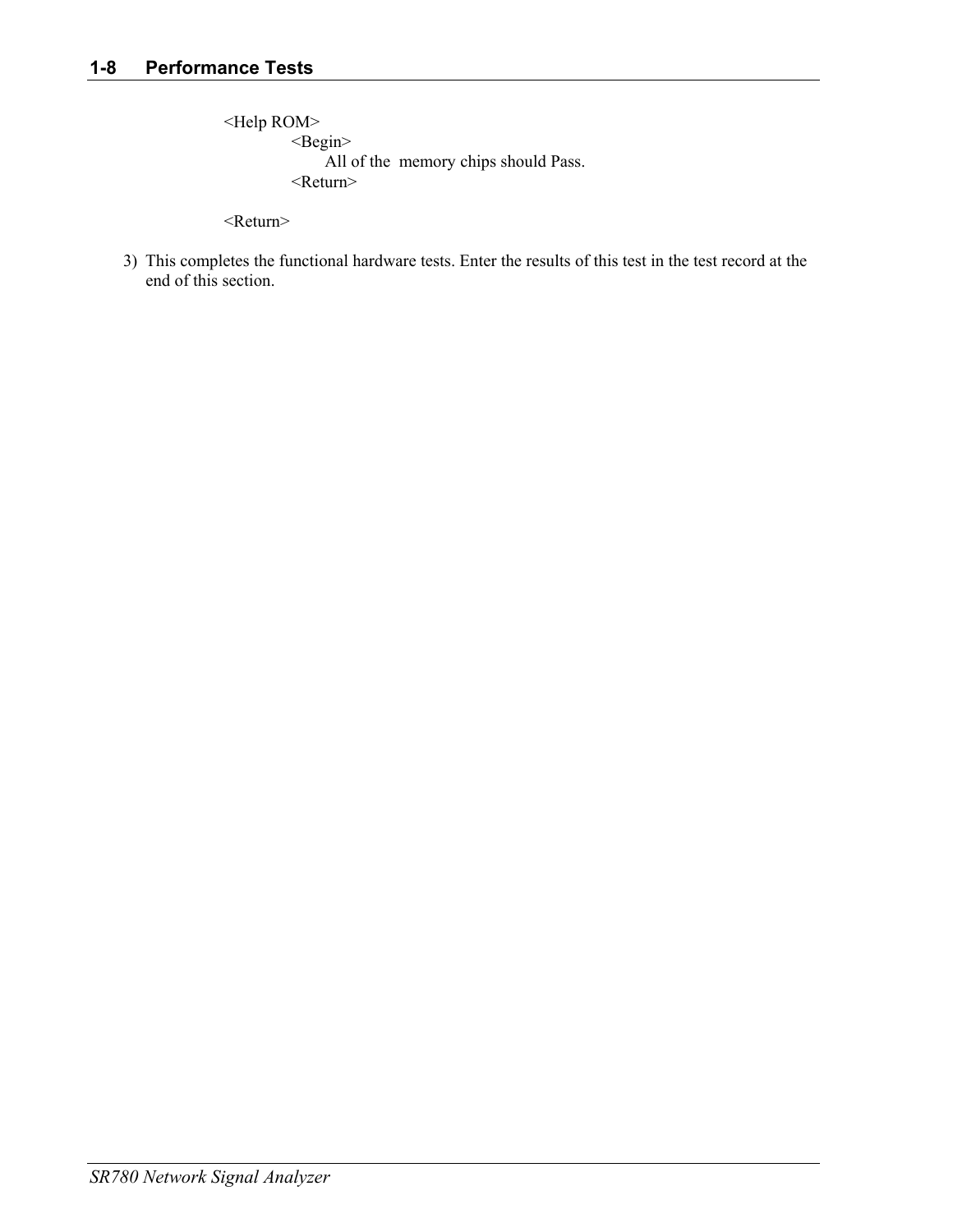# **2. DC Offset**

This test measures the DC offset of the input.

# **Setup**

Connect a 50Ω feedthrough termination to the Ch1 A and Ch2 A inputs. This shorts the inputs so the analyzer's own DC offset will be measured.

## **Procedure**

- 1) Reset the unit by pressing [System] <Preset> and then [Enter] to confirm.
- 2) Press the keys in the following sequence:

```
 [Freq] 
     <Span>[1] [.] [6] select (kHz) [Enter] [Marker] 
      <Marker> 
           Select (Link) [Enter] 
      Use the knob to move the markers to 0 Hz. 
[Average]
      <Averaging Type> 
           Select (Linear) [Enter] 
     \leq# Avgs>
           [1] [0] [Enter] 
      <Averaging> 
          Select (On) [Enter]
```
### 3) a) Press

 [Input] <Ch1 Input Range> [-] [3] [0] [Enter]

> <Ch2 Input Range> [-] [3] [0] [Enter]

 [Start/Reset] Wait for the average to finish. [Auto Scale A] [Auto Scale B]

b) Record the marker Y values for both displays on the -30 dBV range.

 c) Press <Ch1 Input Range> [-] [5] [0] [Enter]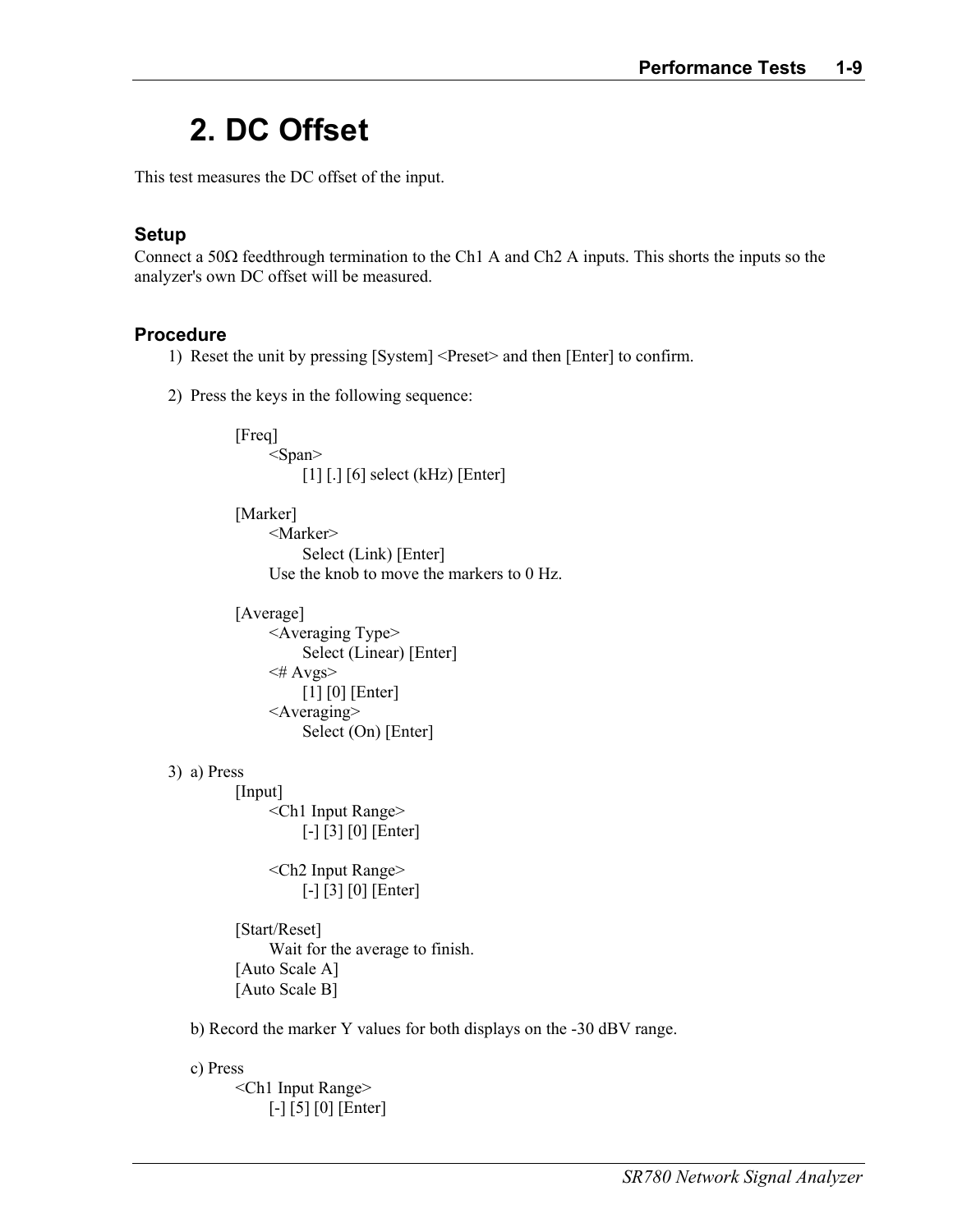<Ch2 Input Range> [-] [5] [0] [Enter]

 [Start/Reset] Wait for the average to finish. [Auto Scale A] [Auto Scale B]

- d) Record the marker Y values for both displays for the -50 dBV range.
- 4) This completes the DC measurement test. Enter the results of this test in the test record at the end of this section.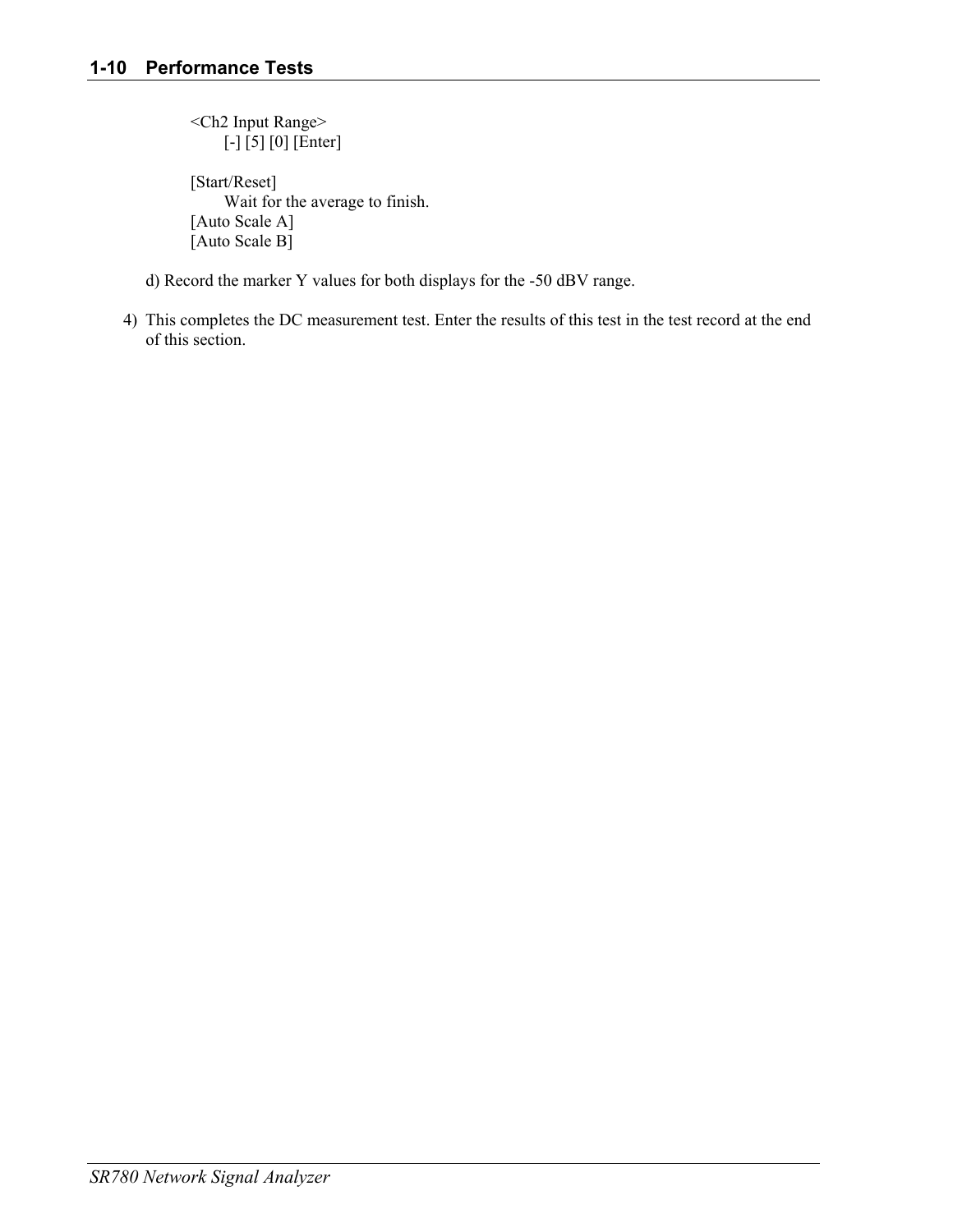# **3. Common Mode Rejection**

This test measures the common mode rejection of the analyzer inputs.

## **Setup**

We will use the frequency synthesizer to provide the signal.

Connect the frequency synthesizer output to both the Ch1 A and Ch1 B inputs of the analyzer. Use equal length cables from A and B to a BNC TEE. Connect the cable from the synthesizer output to the TEE.

### **Procedure**

- 1) Reset the unit by pressing [System] <Preset> and then [Enter] to confirm.
- 2) Set the frequency synthesizer to a frequency of 1 kHz and an amplitude of 500 mVrms.
- 3) Setup the measurement. Press the keys in the following sequence:

```
 [Freq] 
      <Span> 
          [1] [.] [6] Select (kHz) [Enter]
      <Center Freq.> 
          [1] Select (kHz) [Enter]
 [Input] 
      <Ch1 Input Range> 
           [-] [2] [Enter] 
[Average]
      <Averaging Type> 
           Select (Linear) [Enter] 
     \leq# Avgs>
          [1] [0] [Enter]
      <Averaging> 
          Select (On) [Enter]
      Wait for the average to finish. 
 [Auto Scale A] 
 [Marker Max] 
 [Marker Ref] 
 [Input] 
      <Ch1 Input Mode> 
           Select (A-B) [Enter] 
 [Start/Reset]
```
Wait for the average to finish.

4) Record the marker Y reading. This is the Ch1 CMRR (in dB) at 1 kHz.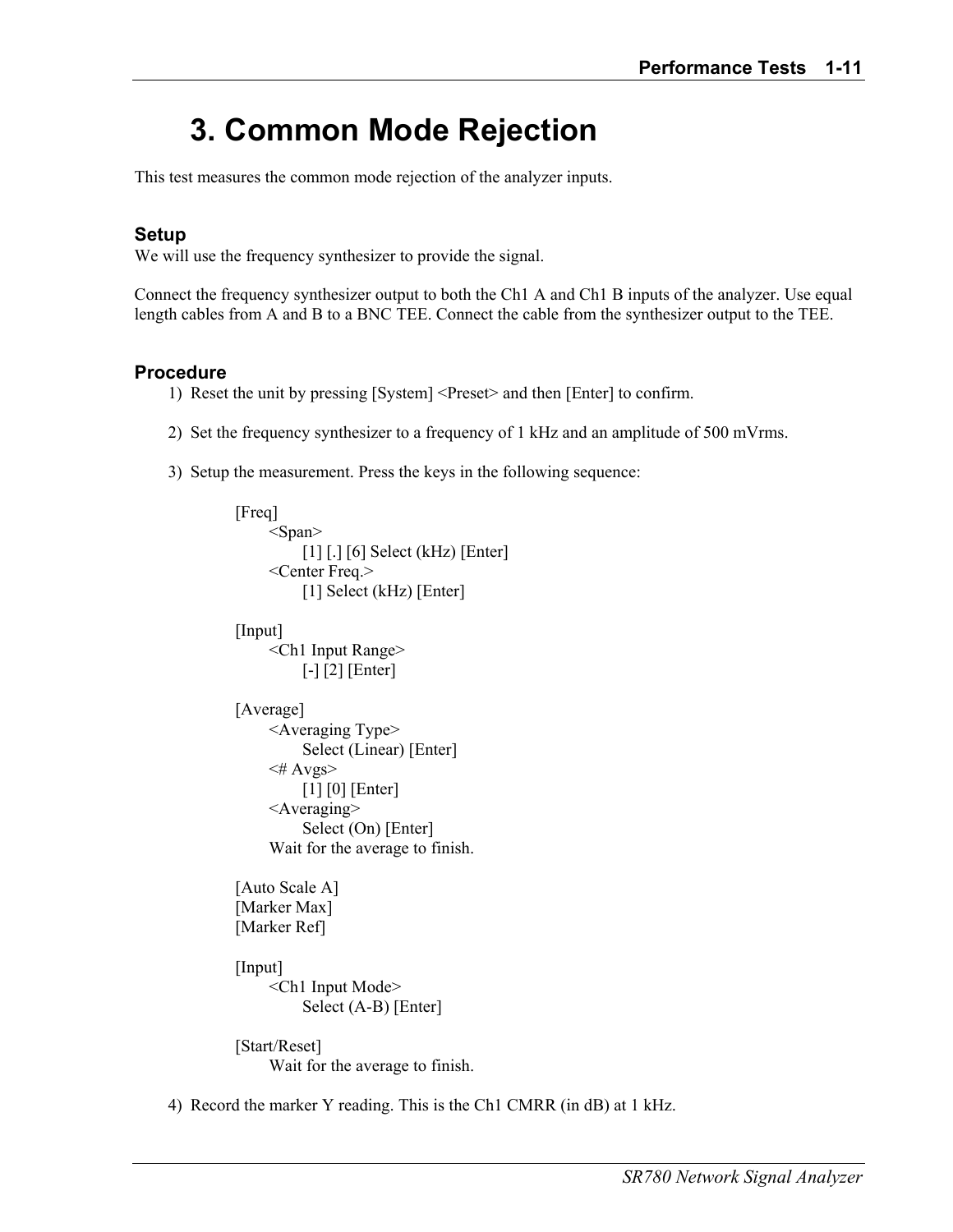5) Move the input cables from Ch1 A and B to Ch2 A and B. Repeat the measurement for Ch2. Press the keys in the following sequence:

> [Active Display] Make DisplayB the active display.

[Input] <Ch2 Input Range> [-] [2] [Enter]

 [Start/Reset] Wait for the average to finish.

 [Auto Scale B] [Marker Max] [Marker Ref]

[Input] <Ch2 Input Mode> Select (A-B) [Enter]

 [Start/Reset] Wait for the average to finish.

- 6) Record the marker Y reading. This is the Ch2 CMRR (in dB) at 1 kHz.
- 7) This completes the CMRR measurement test. Enter the results of this test in the test record at the end of this section.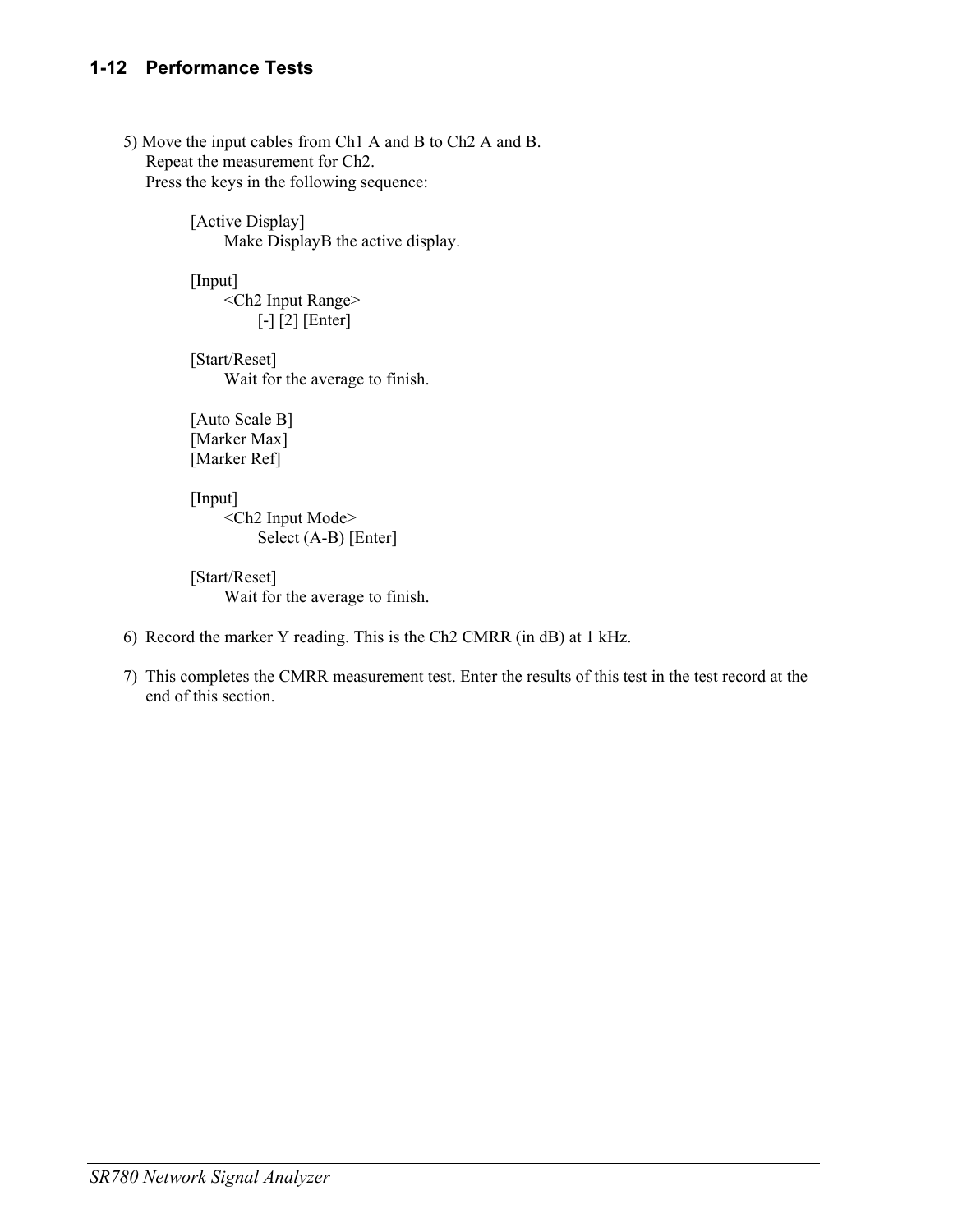# **4. Amplitude Accuracy and Flatness**

This test measures the input amplitude accuracy and frequency response.

## **Setup**

We will use the frequency synthesizer to provide an accurate frequency and the AC calibrator to provide a sine wave with an exact amplitude.

Connect the output of the frequency synthesizer to the phase lock input of the calibrator. Connect the output of the AC calibrator to the Ch1 A and Ch2 A inputs of the analyzer. Be sure to use the appropriate terminations where required.

| Set the Synthesizer to: |            | Set the AC Calibrator to: |               |  |
|-------------------------|------------|---------------------------|---------------|--|
| Function                | Sine       | Frequency                 | $1.0$ kHz     |  |
| Frequency               | $1.0$ kHz  | Amplitude                 | $0.707$ mVrms |  |
| Amplitude               | $0.5$ Vrms | Voltage                   | Off           |  |
| Offset                  | off or 0V  | Phase Lock                | On            |  |
| Sweep                   | off        | Sense                     | Internal      |  |
| Modulation              | none       |                           |               |  |

# **Procedure**

- 1) Reset the unit by pressing [System] <Preset> and then [Enter] to confirm.
- 2) Press the keys in the following sequence:

```
[Window]
      <Window> 
           Select (Flattop) [Enter] 
 [Freq] 
      <Span> 
           [1] [.] [6] Select (kHz) [Enter] 
      <Center Freq.> 
           [1] Select (kHz) [Enter] 
 [Input] 
      <Ch1 Coupling> 
           Select (AC) [Enter] 
      <Ch2 Coupling> 
           Select (AC) [Enter] 
 [Average] 
      <Averaging Type> 
           Select (Linear) [Enter] 
     \leq# Avgs>
          [1] [0] [Enter]
      <Averaging> 
          Select (On) [Enter]
```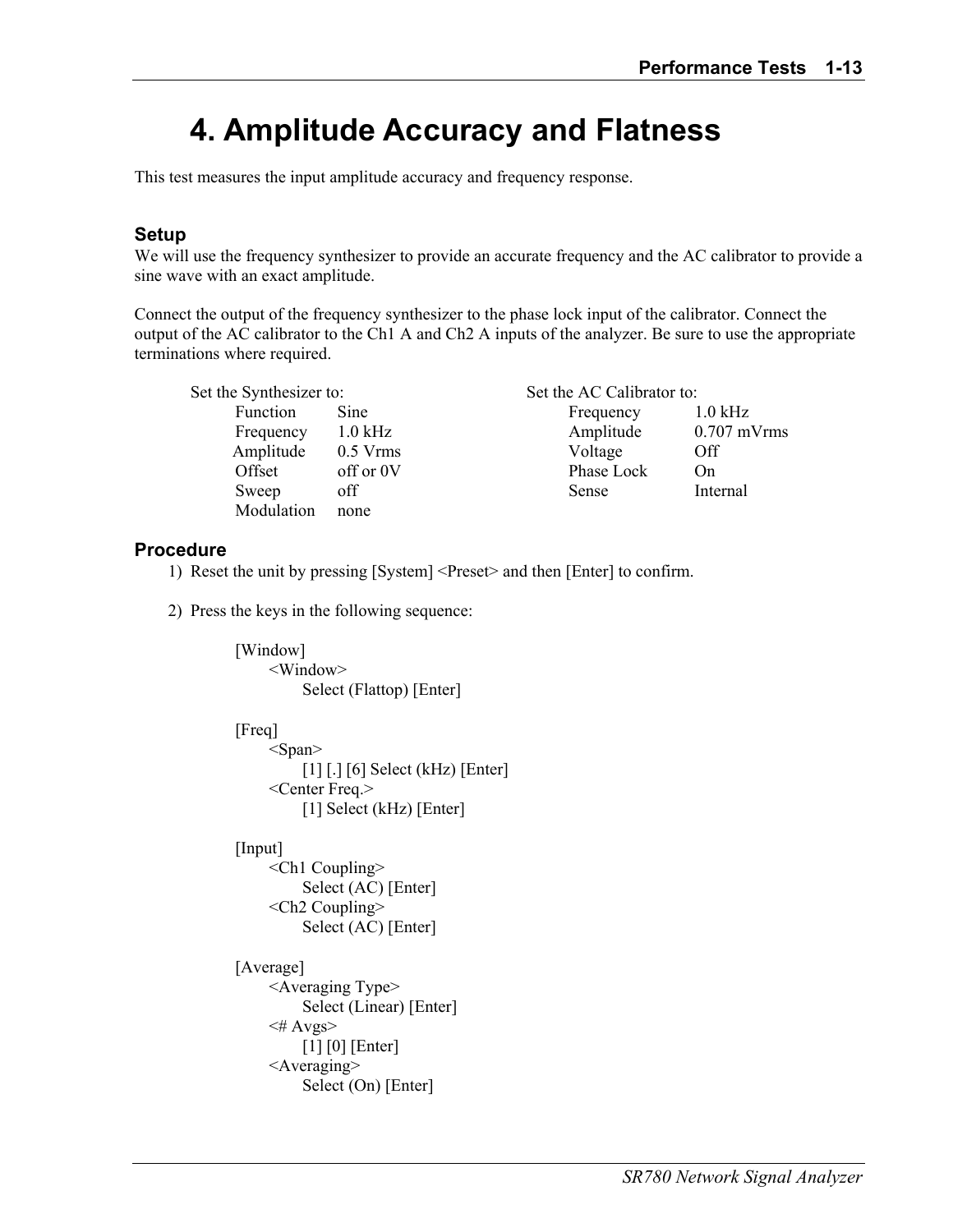3) Amplitude accuracy is verified at 1.0 kHz and various input ranges. For each range setting in the table below, perform steps 3a through 3d.

| <b>Input Range (pk)</b> | <b>AC Calibrator Amplitude</b> |
|-------------------------|--------------------------------|
| $-46$ dBV               | $2.509$ mVrms                  |
| $-38$ dBV               | $6.302$ mVrms                  |
| $-30$ dBV               | $15.830$ mVrms                 |
| $-14$ dBV               | 99.881 mVrms                   |
| 4 dBV                   | 0.7934 Vrms                    |
| $10$ dBV                | 1.5830 Vrms                    |
| $22$ dBV                | 6.3021 Vrms                    |
| $34$ dBV                | 25.089 Vrms                    |

a) Set the AC calibrator to the amplitude shown in the table.

#### b) Press

[Input] <Ch1 Input Range> Enter the range from the table. <Ch2 Input Range> Enter the range from the table.

#### c) Press

 [Start/Reset] Wait for the average to finish. [Auto Scale A] [Auto Scale B]

[Link] [Marker Max]

d) Record the marker Y reading for both displays for each range.

4) Frequency response is checked at frequencies above 1 kHz. The test frequencies are listed below. The measurements are performed for two different input ranges.

| <b>Test Frequencies</b> |
|-------------------------|
| $24$ kHz                |
| $48$ kHz                |
| 72 kHz                  |
| 96 kHz                  |

- a) Set the AC calibrator to 1.0 kHz and an amplitude of 99.881 mVrms.
- b) Set the frequency synthesizer to 1.0 kHz.

c) Press

[Frequency] <Center Frequency.> [1] Select (kHz) [Enter]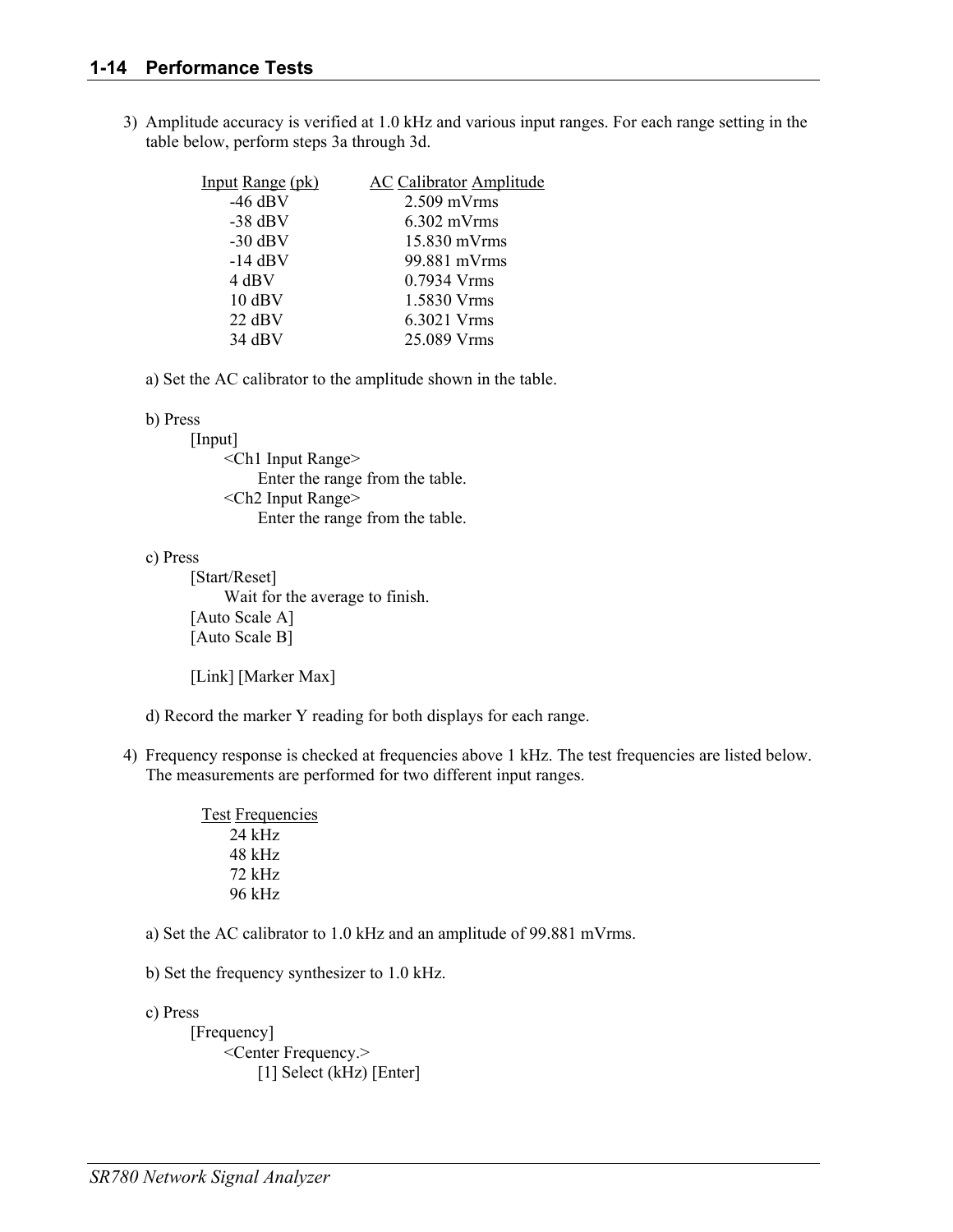[Input] <Ch1 Input Range> [-] [1] [4] [Enter] <Ch2 Input Range> [-] [1] [4] [Enter]

 [Start/Reset] Wait for the average to finish. [Auto Scale A] [Auto Scale B]

 [Link] [Marker Max] The Y value of the markers should both read -17.0 dB  $(\pm 0.15 \text{ dB})$ .

d) Set the AC calibrator and frequency synthesizer to the frequency in the table.

e) Press

 [Frequency] <Center Freq.> Enter the signal frequency.

 [Start/Reset] Wait for the average to settle.

[Link] [Marker Max]

 f) Record the marker Y reading for both displays. Repeat steps 4d and 4e for all of the frequencies listed.

5) Now repeat the frequency response measurements at a different input range.

a) Set the AC calibrator to 1 kHz and an amplitude of 6.3021 Vrms.

b) Set the frequency synthesizer to 1 kHz.

```
 c) Press 
      [Freq] 
            <Center Freq..> 
                     [1] \langlekHz>[Input]
            <Ch1 Input Range> 
                 [2] [2] [Enter] 
            <Ch2 Input Range> 
                 [2] [2] [Enter] 
      [Start/Reset] 
                 Wait for the average to finish. 
      [Auto Scale A]
```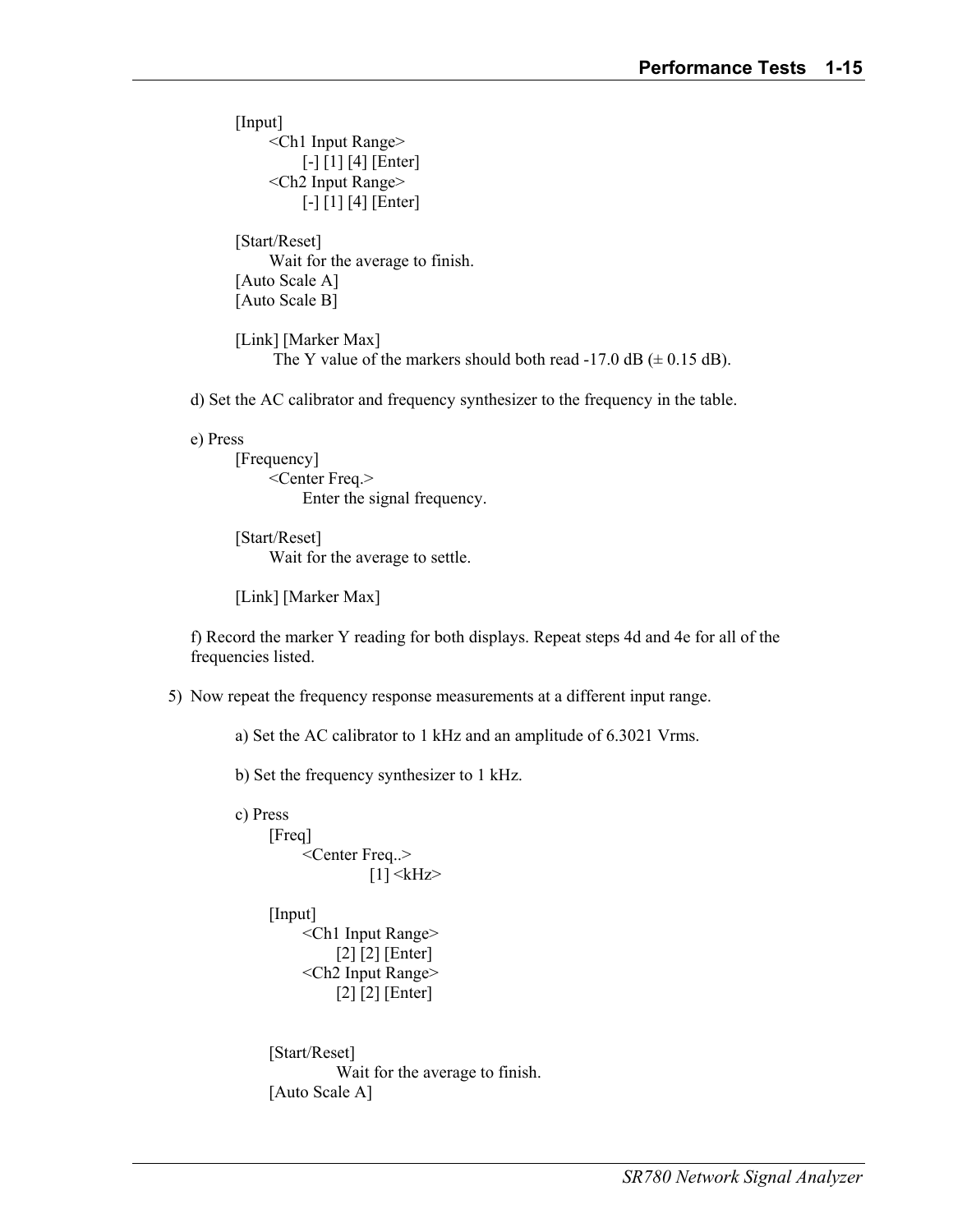[Auto Scale B]

 [Link] [Marker Max] The Y value of the marker should now read +19.0 dB ( $\pm$ 0.15 dB).

- d) Repeat steps 4d through 4f above.
- 6) This completes the amplitude accuracy and frequency response test. Enter the results of this test in the test record at the end of this section.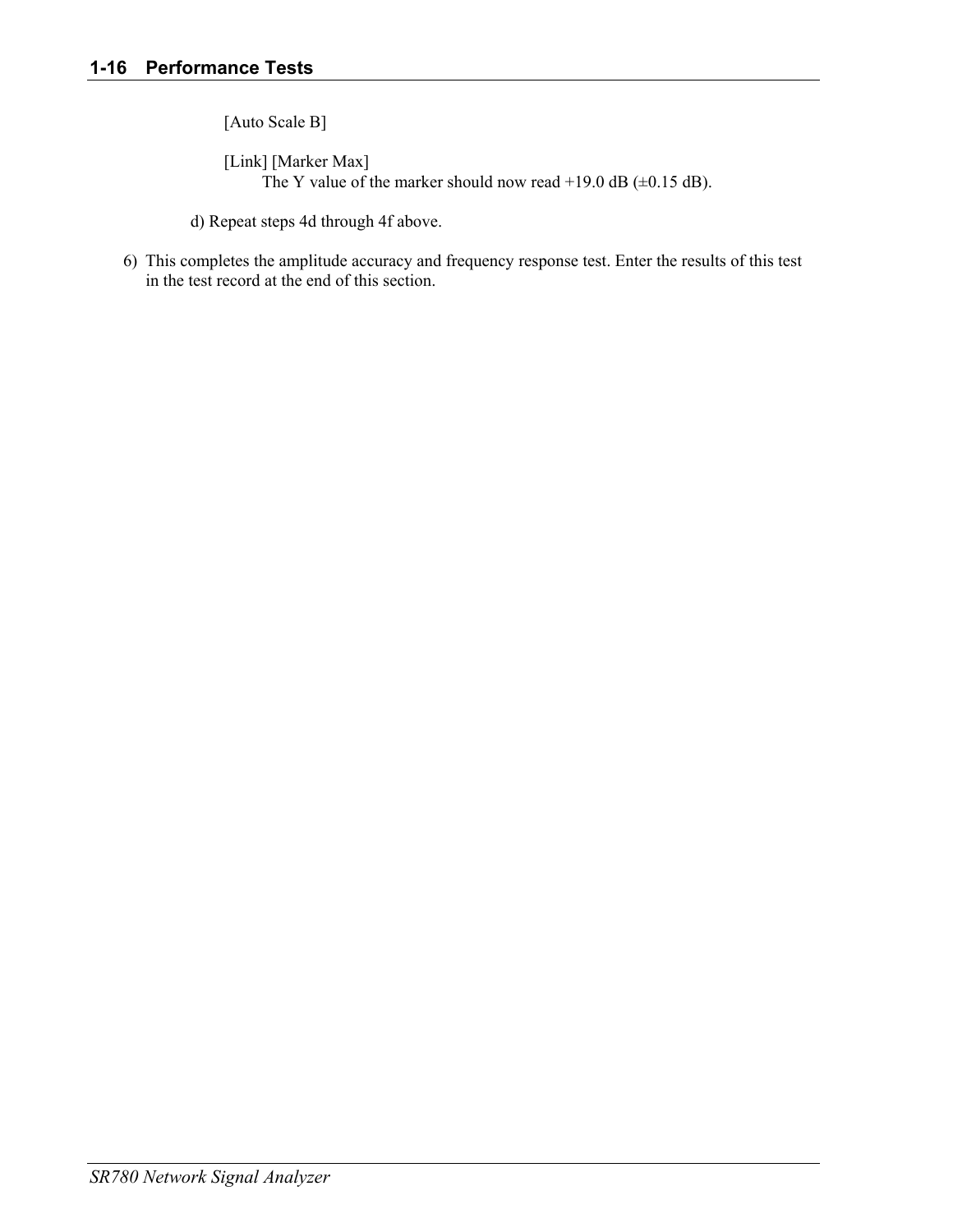# **5. Amplitude Linearity**

This test measures the amplitude linearity. This tests how accurately the analyzer measures a signal smaller than full scale.

# **Setup**

We will use the frequency synthesizer to provide an accurate frequency and the AC calibrator to provide a sine wave with an exact amplitude.

Connect the output of the frequency synthesizer to the phase lock input of the calibrator. Connect the output of the AC calibrator to the Ch1 A and Ch2 A inputs of the analyzer. Be sure to use the appropriate terminations where required.

| Set the Synthesizer to: |            | Set the AC Calibrator to: |             |
|-------------------------|------------|---------------------------|-------------|
| Function                | Sine       | Frequency                 | $1.0$ kHz   |
| Frequency               | $1.0$ kHz  | Amplitude                 | 6.3021 Vrms |
| Amplitude               | $0.5$ Vrms | Voltage                   | Off         |
| Offset                  | off or 0V  | Phase Lock                | On          |
| Sweep                   | off        | Sense                     | Internal    |
| Modulation              | none       |                           |             |

# **Procedure**

- 1) Reset the unit by pressing [System] <Preset> and then [Enter] to confirm.
- 2) Press the keys in the following sequence:

[Window] <Window> Select (Flattop) [Enter]

[Freq]

 <Span> [1] [.] [6] Select (kHz) [Enter] <Center Freq.> [1] Select (kHz) [Enter]

[Input]

 <Ch1 Coupling> Select (AC) [Enter] <Ch2 Coupling> Select (AC) [Enter] <Ch1 Input Range> [2] [2] [Enter] <Ch2 Input Range> [2] [2] [Enter]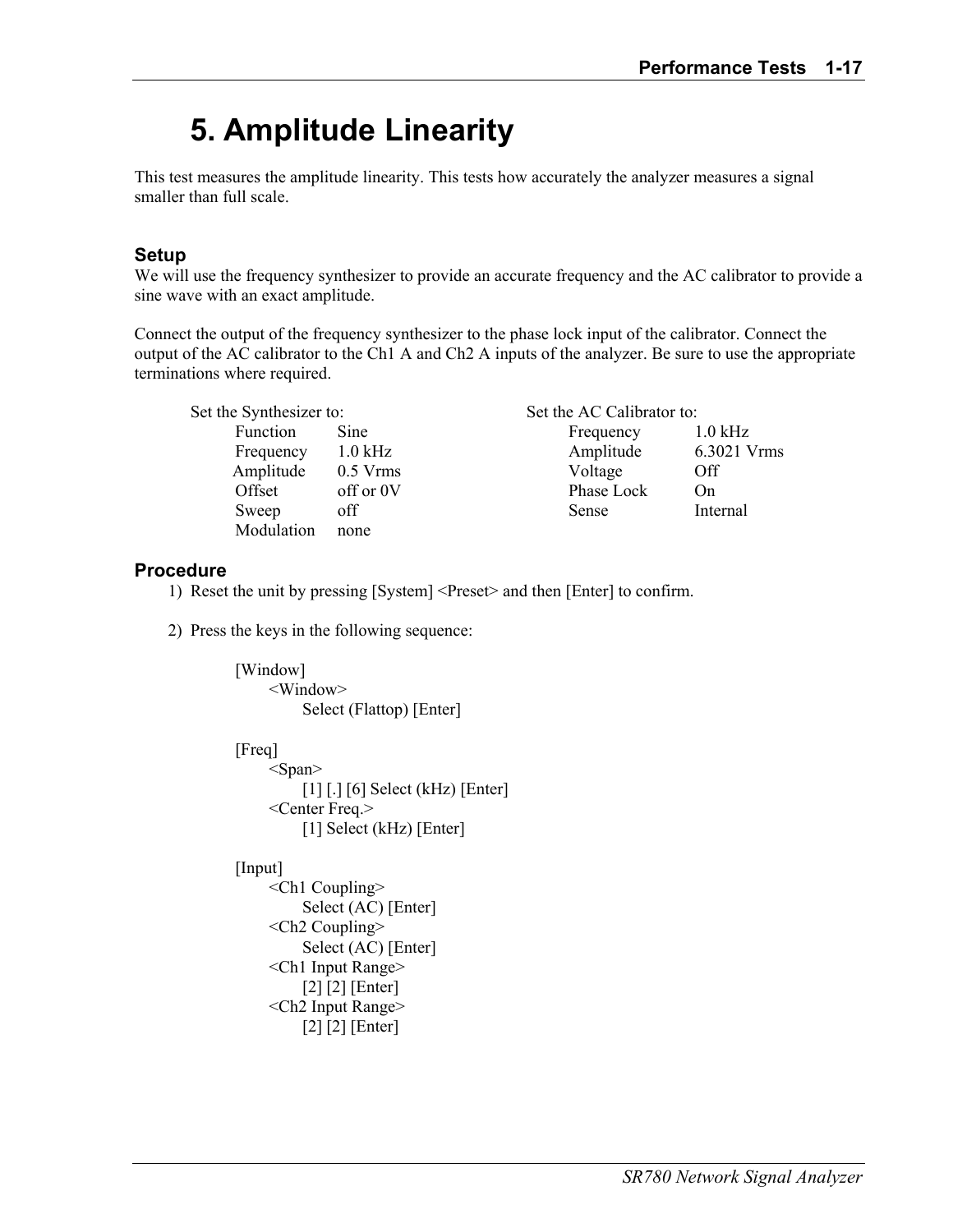[Average] <Averaging Type> Select (Linear) [Enter]  $\leq$ # Avgs> [1] [0] [Enter] <Averaging> Select On [Enter]

 [Start/Reset] Wait for the average to finish. [Auto Scale A] [Auto Scale B]

[Link] [Marker Max]

3) For each of the amplitudes listed below, perform steps 3a through 3c.

 AC Calibrator Amplitudes 6.3021 Vrms 1.1207 Vrms 141.09 mVrms 22.361 mVrms 3.544 mVrms

a) Set the AC calibrator to the amplitude in the table.

b) Press [Start/Reset] and wait for the average to finish.

c) Record the marker Y reading for both displays.

4) This completes the amplitude linearity test. Enter the results of this test in the test record at the end of this section.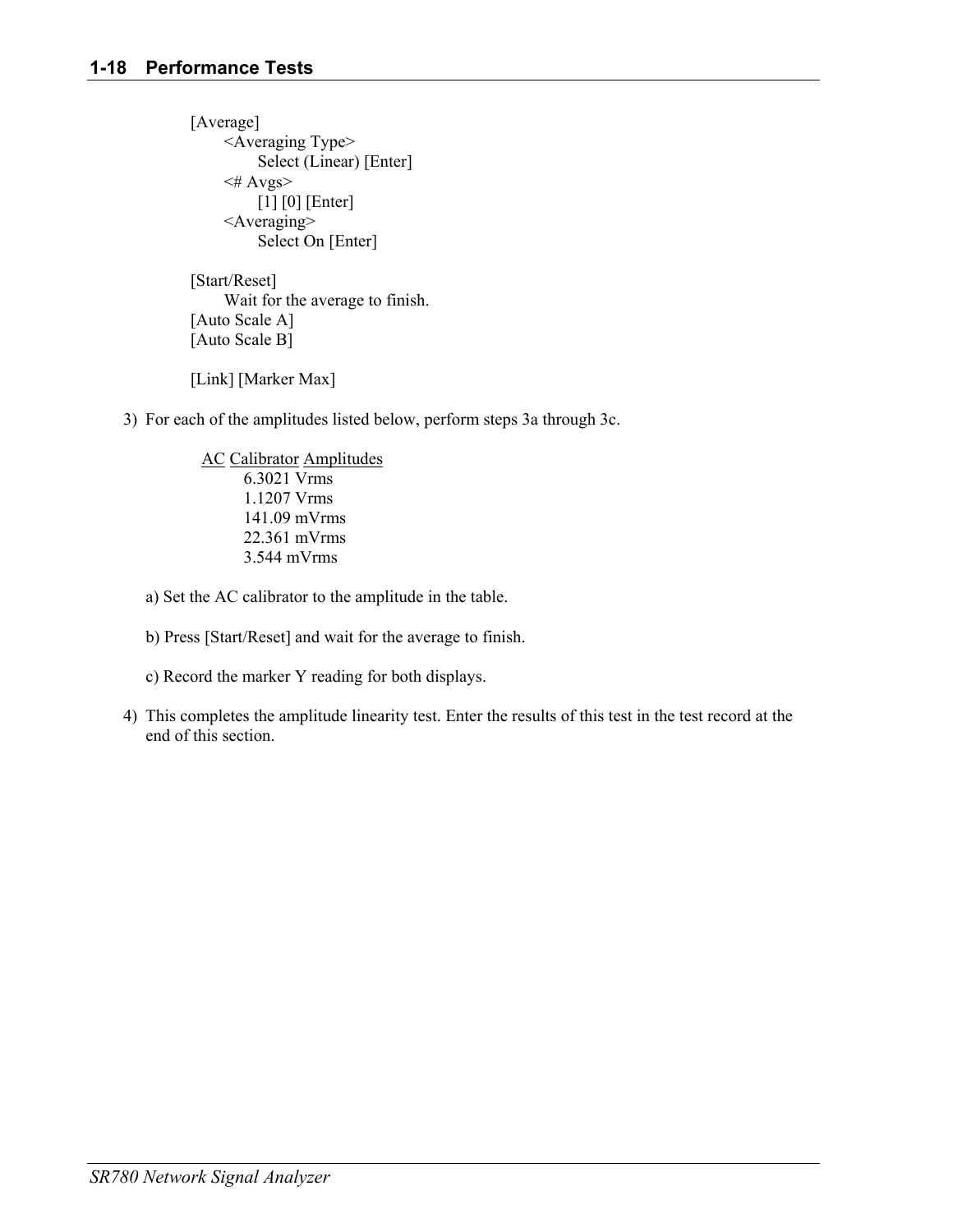# **6. Anti-alias Filter Attenuation**

This test measures the attenuation of the anti-alias filters. This tests how well the analyzer rejects frequencies outside the 102.4 kHz frequency range.

# **Setup**

We will use the frequency synthesizer to provide the signal.

Connect the output of the frequency synthesizer to the Ch1 A and Ch2 A inputs of the analyzer. Be sure to use the appropriate terminations where required.

### **Procedure**

- 1) Reset the unit by pressing [System] <Preset> and then [Enter] to confirm.
- 2) Set the frequency synthesizer to a frequency of 160.144 kHz and an amplitude of 500 mVrms.
- 3) Press the keys in the following sequence:

```
[Freq]
      <Span> 
           [8] [0] [0] Select (Hz) [Enter] 
      <Center Freq.> 
           [1] [0] [2] Select (kHz) [Enter] 
[Input]
      <More> 
           <Ch1 AA Filter> 
                Select (Off) [Enter] 
           <Ch2 AA Filter> 
                Select (Off) [Enter] 
[Average]
      <Averaging Type> 
           Select (Linear) [Enter] 
     \leq# Avgs>
          [1] [0] [Enter]
      <Averaging> 
           Select On [Enter] 
 [Start/Reset] 
      Wait for the average to finish. 
 [Auto Scale A] 
 [Auto Scale B] 
 [Link] [Marker Max] 
 [Link] [Marker Ref] 
      This references the un-filtered out of band signal at 160.144 kHz aliased to 
      102.0 kHz.
```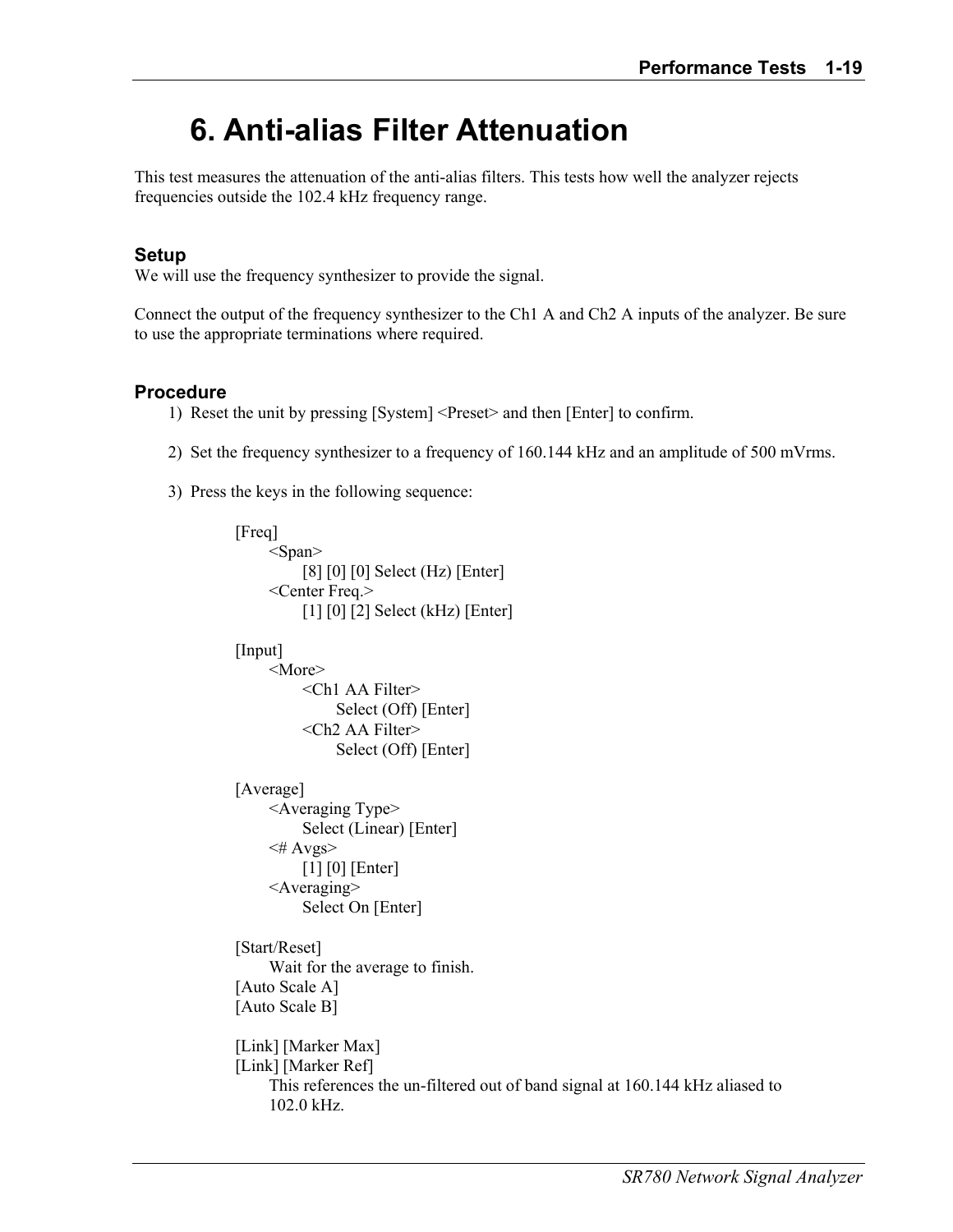4) Measure the anti-alias filter attenuation. Press [Input] <More> <Ch1 AA Filter> Select (On) [Enter]

> <Ch2 AA Filter> Select (On) [Enter]

 [Start/Reset] Wait for the average to finish.

Record the marker Y readings for both displays.

5) This completes the anti-alias filter attenuation test. Enter the results of this test in the test record at the end of this section.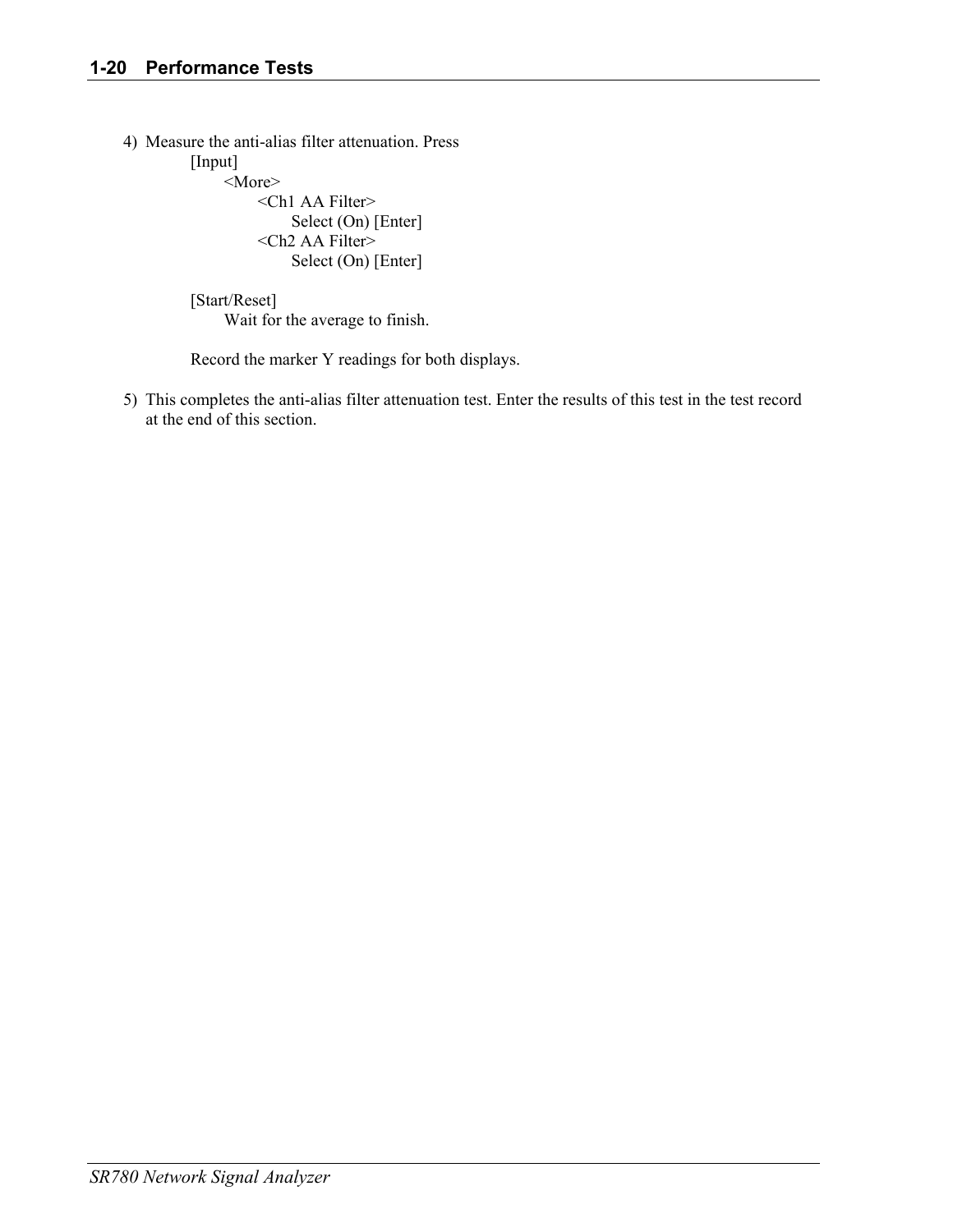# **7. Frequency Accuracy**

This test measures the frequency accuracy of the analyzer. This tests the accuracy of the fundamental crystal timebase inside the unit.

# **Setup**

We will use the frequency synthesizer to provide the signal.

Connect the output of the frequency synthesizer to the Ch1 A input of the analyzer. Be sure to use the appropriate terminations where required.

### **Procedure**

- 1) Reset the unit by pressing [System] <Preset> and then [Enter] to confirm.
- 2) Set the frequency synthesizer to a frequency of 96.000 kHz and an amplitude of 500 mVrms.
- 3) Press the keys in the following sequence:

```
[Freq]
      <Span> 
          [2] [0] [0] Select (Hz) [Enter]
      <Center Freq.> 
           [9] [6] Select (kHz) [Enter]
```
[Auto Scale A]

[Marker Max]

- 4) Wait for the spectrum to settle (at least 5 seconds), then record the marker frequency reading for DisplayA.
- 5) This completes the frequency accuracy test. Enter the results of this test in the test record at the end of this section.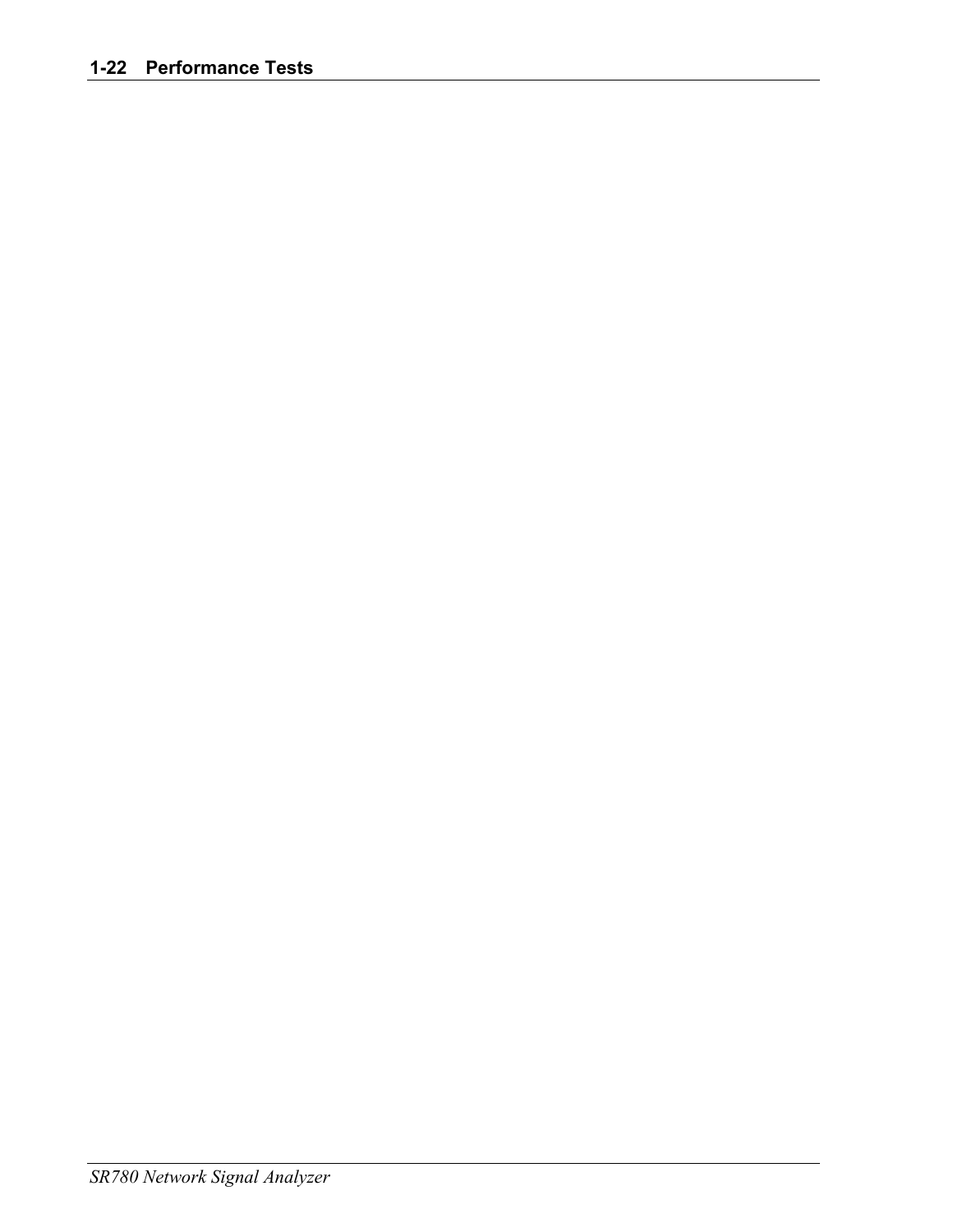# **8. Phase Accuracy**

This test measures the phase accuracy of the analyzer. This test measures the phase of a signal relative to the trigger.

# **Setup**

We will use the frequency synthesizer to provide the signal.

Connect the output of the frequency synthesizer to the Trigger, Ch1 A and Ch2 A inputs of the analyzer. Be sure to use the appropriate terminations where required.

#### **Procedure**

- 1) Reset the unit by pressing [System] <Preset> and then [Enter] to confirm.
- 2) Set the frequency synthesizer to a frequency of 10.240 kHz and an amplitude of 500 mVrms.
- 3) Press the keys in the following sequence:

```
[Input]
      <Ch1 Input Range> 
          [-1] [2] \leqdBV> <Ch2 Input Range> 
          [-1] [2] \leqdBV> <Ch1 Coupling> 
           Select (AC) [Enter] 
      <Ch2 Coupling> 
           Select (AC) [Enter] 
[Trigger]
      <Trigger Source> 
           Select (Ch1) [Enter] 
      <Trigger Mode> 
           Select (Auto Arm) [Enter] 
 [Auto Scale A] 
 [Auto Scale B] 
[Marker]
      <Marker> 
           Select (Link) [Enter] 
 [Marker Max] 
 [Display Setup] 
      <View> 
           Select (Phase) [Enter]
```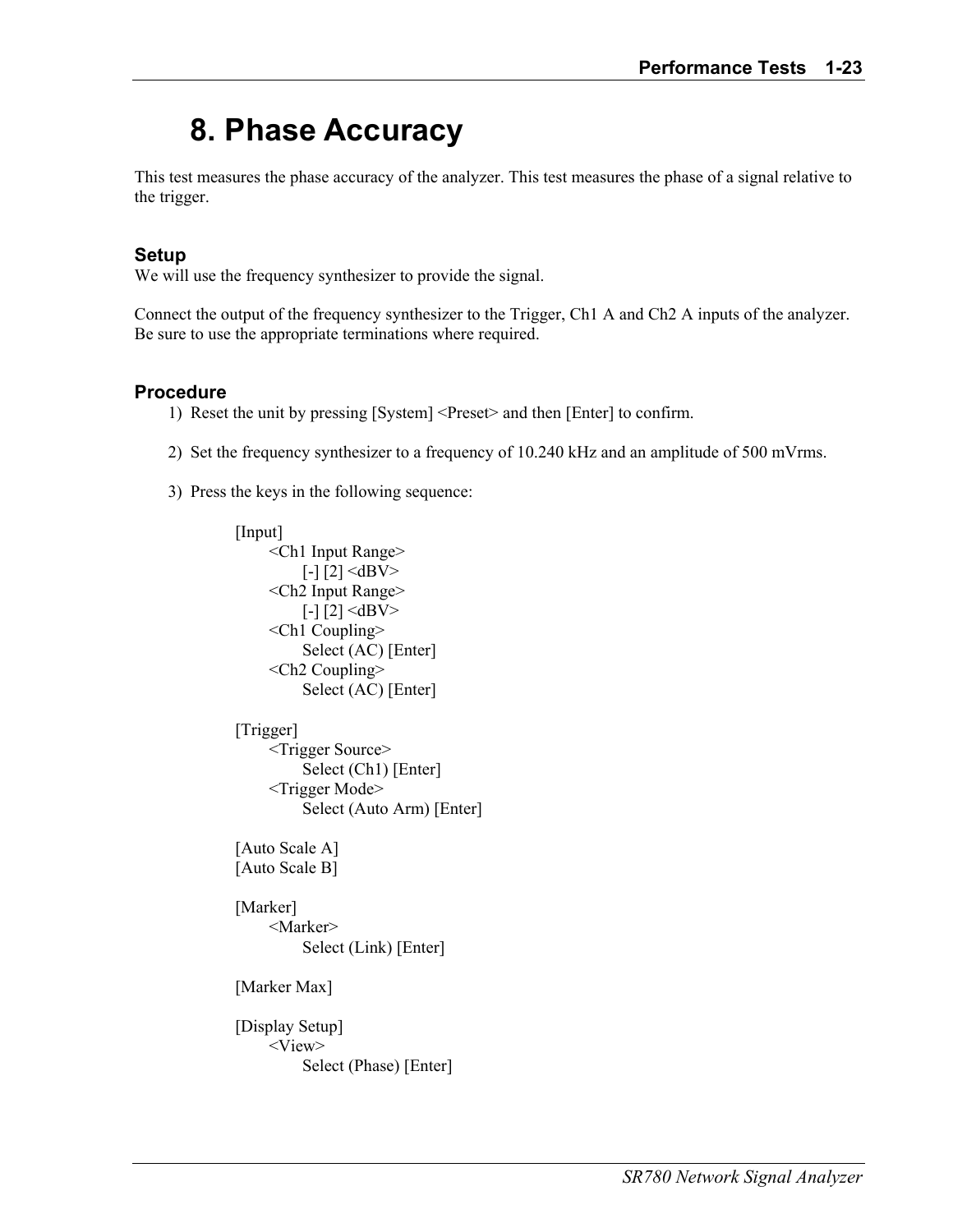[Active Display] Make DisplayB the active display. [Display Setup] <View> Select (Phase) [Enter] [Auto Scale A] [Auto Scale B] [Average]  $\leq$ # Avgs> [1] [0] [Enter] <Average Mode> Select (Vector) [Enter] <Averaging Type> Select (Linear) [Enter] <Averaging> Select On [Enter]

- 4) Record the marker Y readings for both displays. (Make sure that the marker frequency is 10.24 kHz)
- 5) This completes the phase accuracy test. Enter the results of this test in the test record at the end of this section.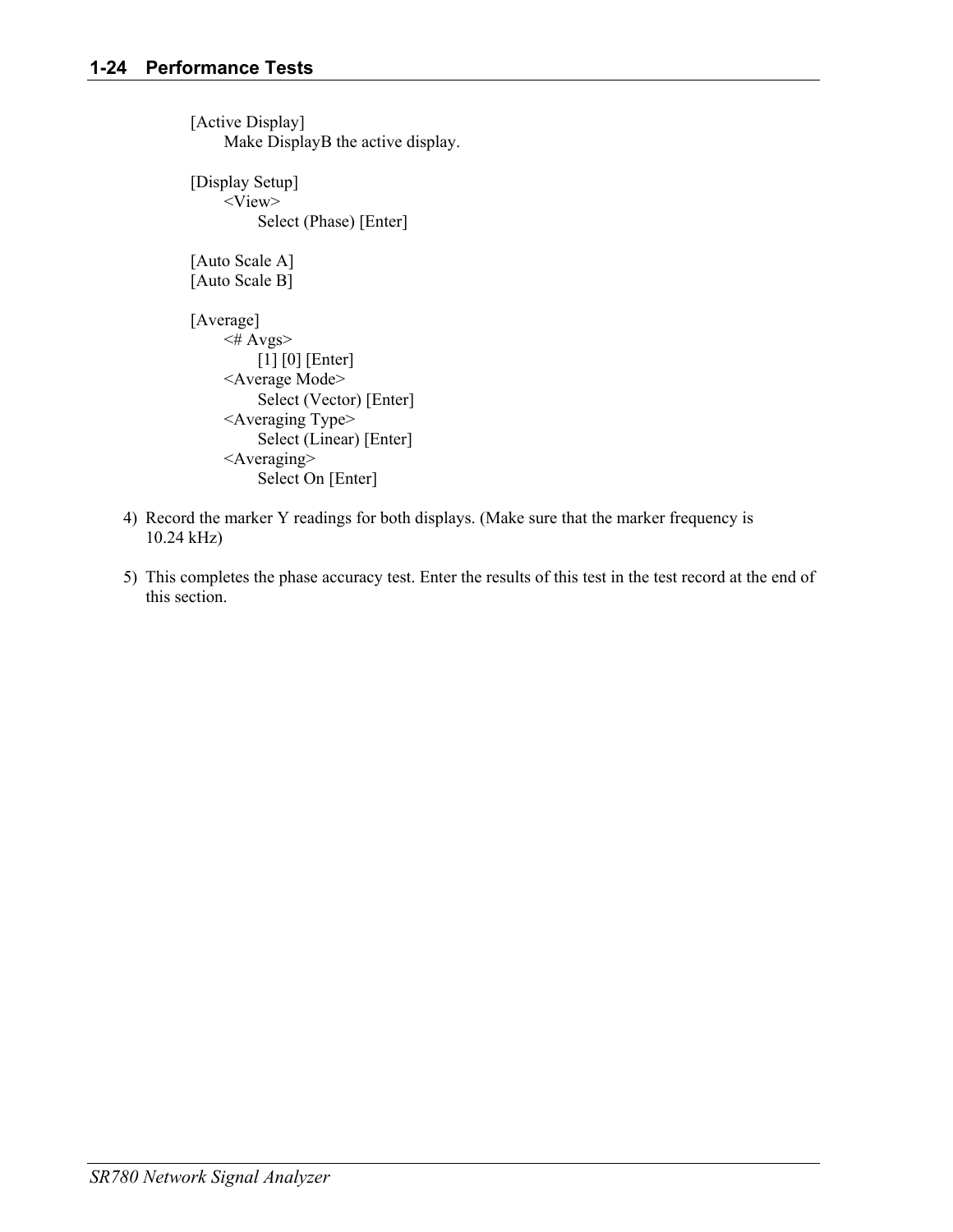# **9. Noise and Spurious Signals**

This test measures the analyzer noise floor and checks for spurious signals.

# **Setup**

Connect 50 $\Omega$  feedthrough terminations to the Ch1 A and Ch2 A inputs. This grounds the inputs so the analyzer's input noise is measured.

### **Procedure**

- 1) Reset the unit by pressing [System] <Preset> and then [Enter] to confirm.
- 2) Press the keys in the following sequence:

```
 [Freq] 
     <Span> [5] [1] [.] [2] Select (kHz) [Enter] 
      <Start Freq.> 
           [5] [1] [2] Select (Hz) [Enter] 
[Window]
      <Window> 
           Select (Hanning) [Enter] 
[Input]
      <Ch1 Input Range> 
           [-] [5] [0] [Enter] 
      <Ch2 Input Range> 
           [-] [5] [0] [Enter] 
      <Ch1 Coupling> 
           Select (AC) [Enter] 
      <Ch2 Coupling> 
           Select (AC) [Enter] 
      <Ch1 Grounding> 
           Select (Ground) [Enter] 
      <Ch2 Grounding> 
           Select (Ground) [Enter] 
 [Display Options] 
      <PSD Units> 
          [Link] Select (On) [Enter]
 [Display Setup] 
      <Units> 
           [Link] Select (dBVrms/√Hz) [Enter] 
      <Y max> 
          [Link] [-] [1] [0] [0] [Enter]
```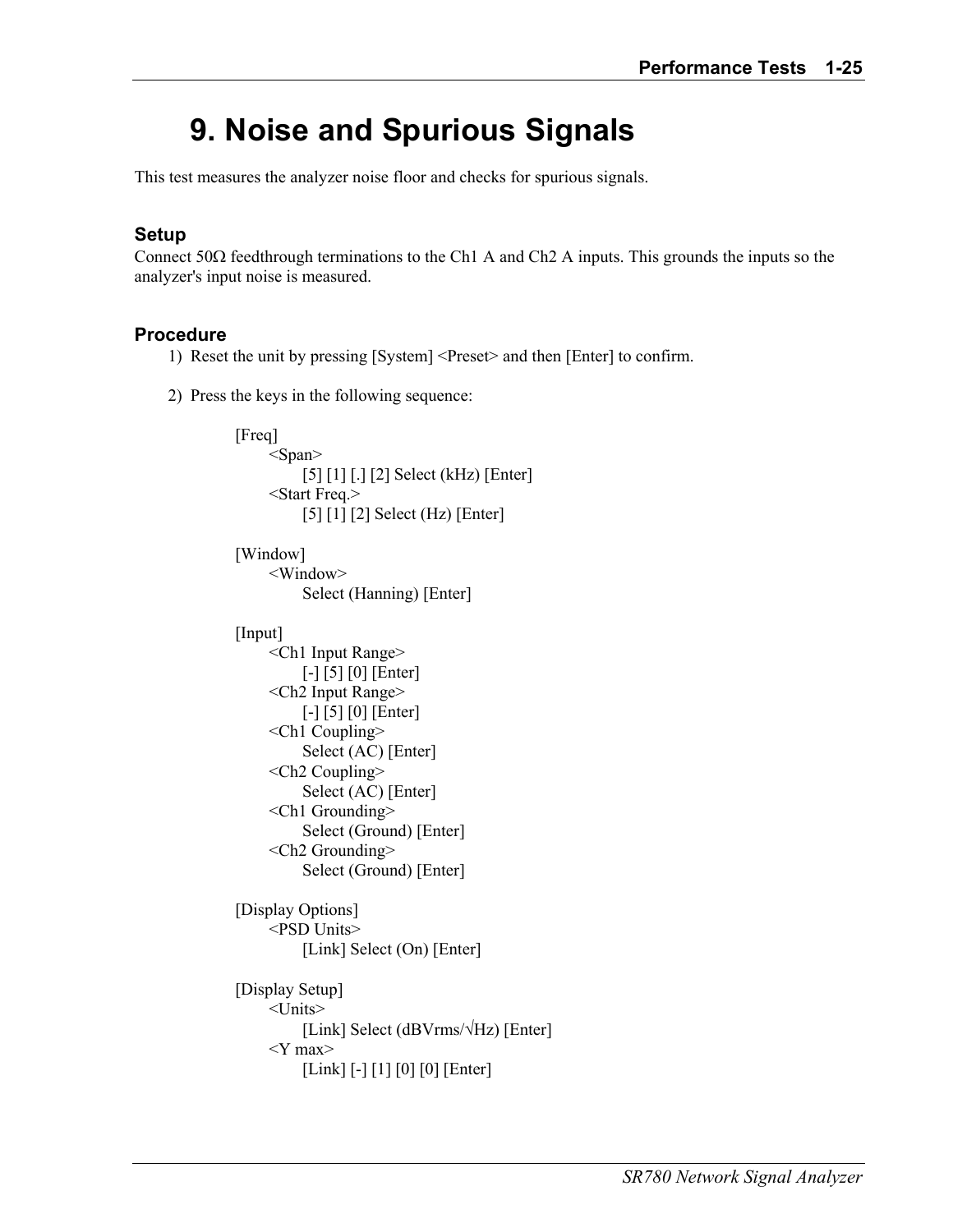[Average]  $\leq$ # Avgs> [2] [0] [Enter] <Averaging Type> Select (Linear) [Enter] <Averaging> Select On [Enter]

[Marker] <Width> [Link] Select (Wide) [Enter] <Seeks> [Link] Select (Mean) [Enter]

 [Start/Reset] Wait for the average to finish.

[Link] [Marker Max]

3) Record the marker Y readings for both displays.

4) Press

 [Freq] <Start Freq.> [5] [1] [.] [2] Select (kHz) [Enter]

 [Start/Reset] Wait for the average to finish.

[Link] [Marker Max]

5) Record the marker Y readings for both displays.

6) Press

 [Display Options] <PSD Units> Select (Off) [Enter]

 [Display Setup] <Units> Select (dBVpk) [Enter]

[Marker] <Seeks> Select (Max) [Enter]

7) For each of the spans listed below, perform steps 7a through 7c.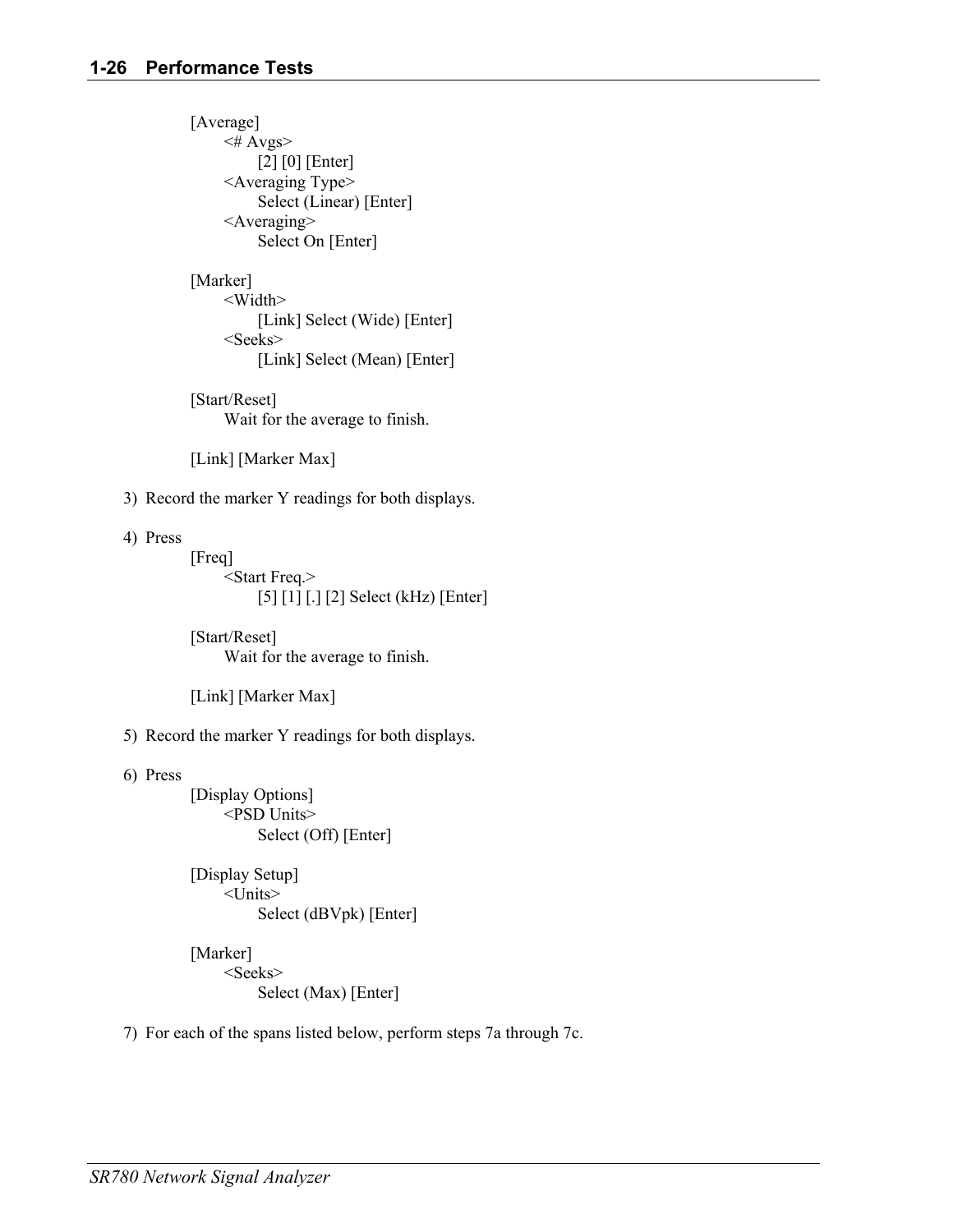| <b>Center Frequency</b> | <b>Span</b> |
|-------------------------|-------------|
| 230 Hz                  | 400 Hz      |
| 500 Hz                  | 400 Hz      |
| $1$ kHz                 | $1.6$ kHz   |
| 5 kHz                   | $1.6$ kHz   |
| $10$ kHz                | $1.6$ kHz   |
| 25 kHz                  | $1.6$ kHz   |
| 50 kHz                  | $1.6$ kHz   |
| 75 kHz                  | $1.6$ kHz   |
| 101 kHz                 | $1.6$ kHz   |

a) Press

 [Freq] <Span> Enter the span from the table <Center Freq.> Enter the center frequency from the table

- b) Wait for the average to finish (20 averages). [Link] [Marker Max]
- c) Record the marker Y readings for both displays.
- 8) This completes the noise and spurious signal test. Enter the results of this test in the test record at the end of this section.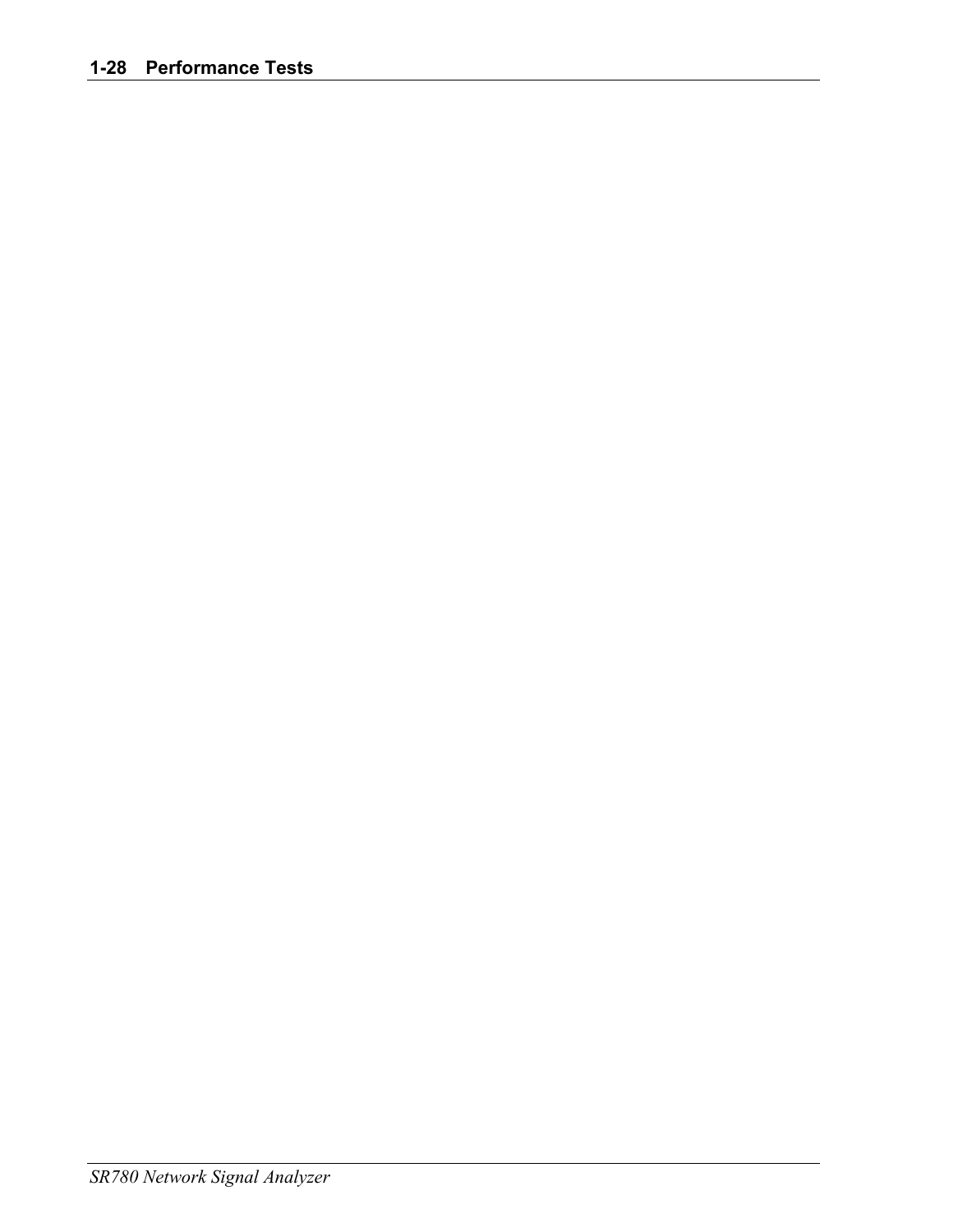## **10. Sine Source**

This test measures the source sine output.

#### **Setup**

Connect the Source output to the Ch1 A input.

#### **Procedure**

- 1) Reset the unit by pressing [System] <Preset> and then [Enter] to confirm.
- 2) Press the keys in the following sequence:

 [Source] <Amplitude 1> [1] [0] [0] [0] [Enter]

[Auto Range Ch1] and wait until the range stops changing.

[Auto Scale A]

[Marker Max]

3) Record the marker Y reading for DisplayA.

4) Press

 <Amplitude 1> [1] [0] [0] [Enter]

5) Record the marker Y reading for DisplayA.

6) Press

 <Amplitude 1> [1] [0] [Enter]

- 7) Record the marker Y reading for DisplayA.
- 8) Press

 <Amplitude 1> [1] [0] [0] [0] [Enter]

9) For each of the frequencies below, perform steps 9a and 9b.

 Frequency 20.48 kHz 40.96 kHz 61.44 kHz 81.92 kHz 99.072 kHz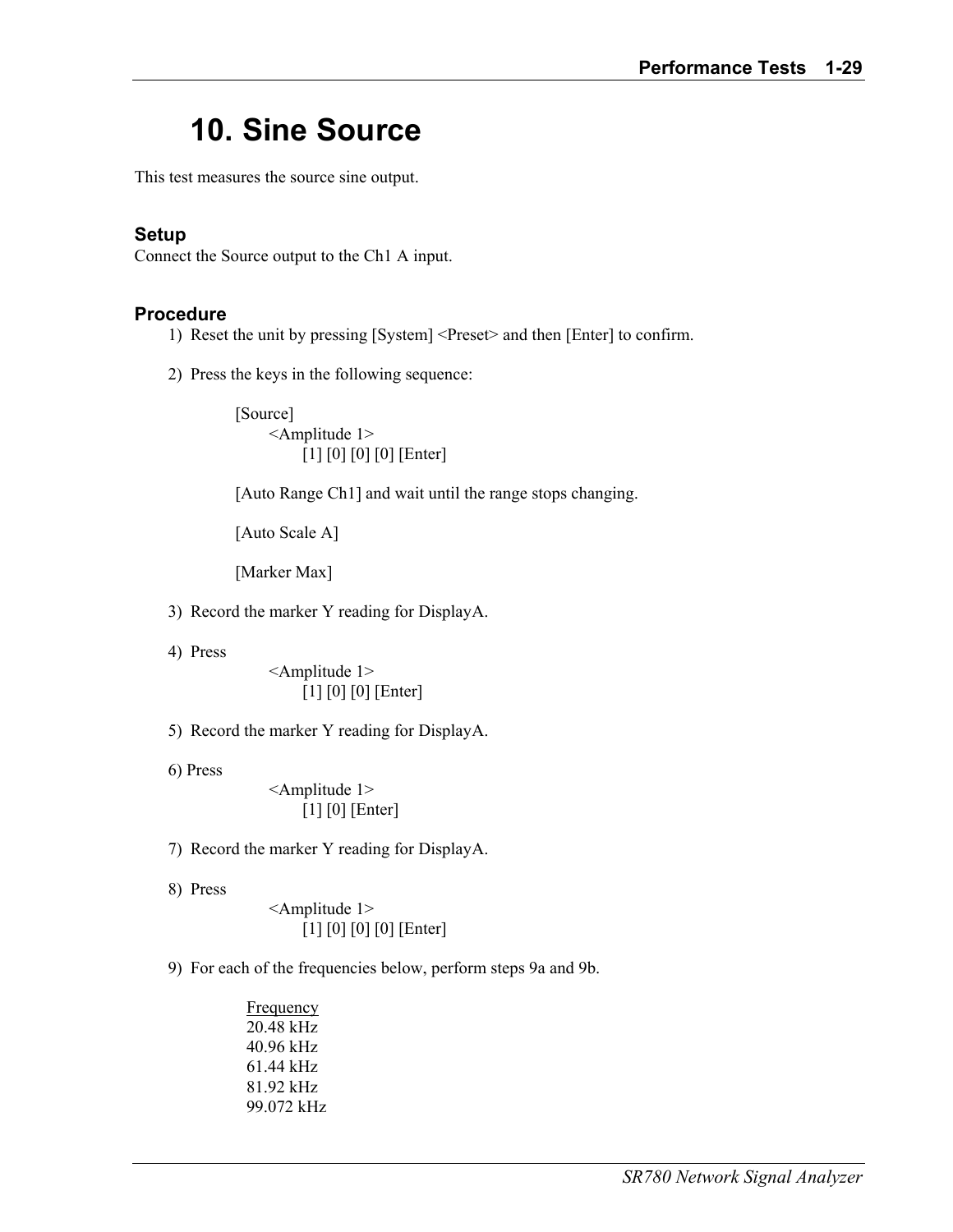a) Press

 <Frequency 1> Enter the frequency from the table.

[Marker Max]

b) Record the marker Y reading for DisplayA.

8) This completes the source sine test. Enter the results of this test in the test record.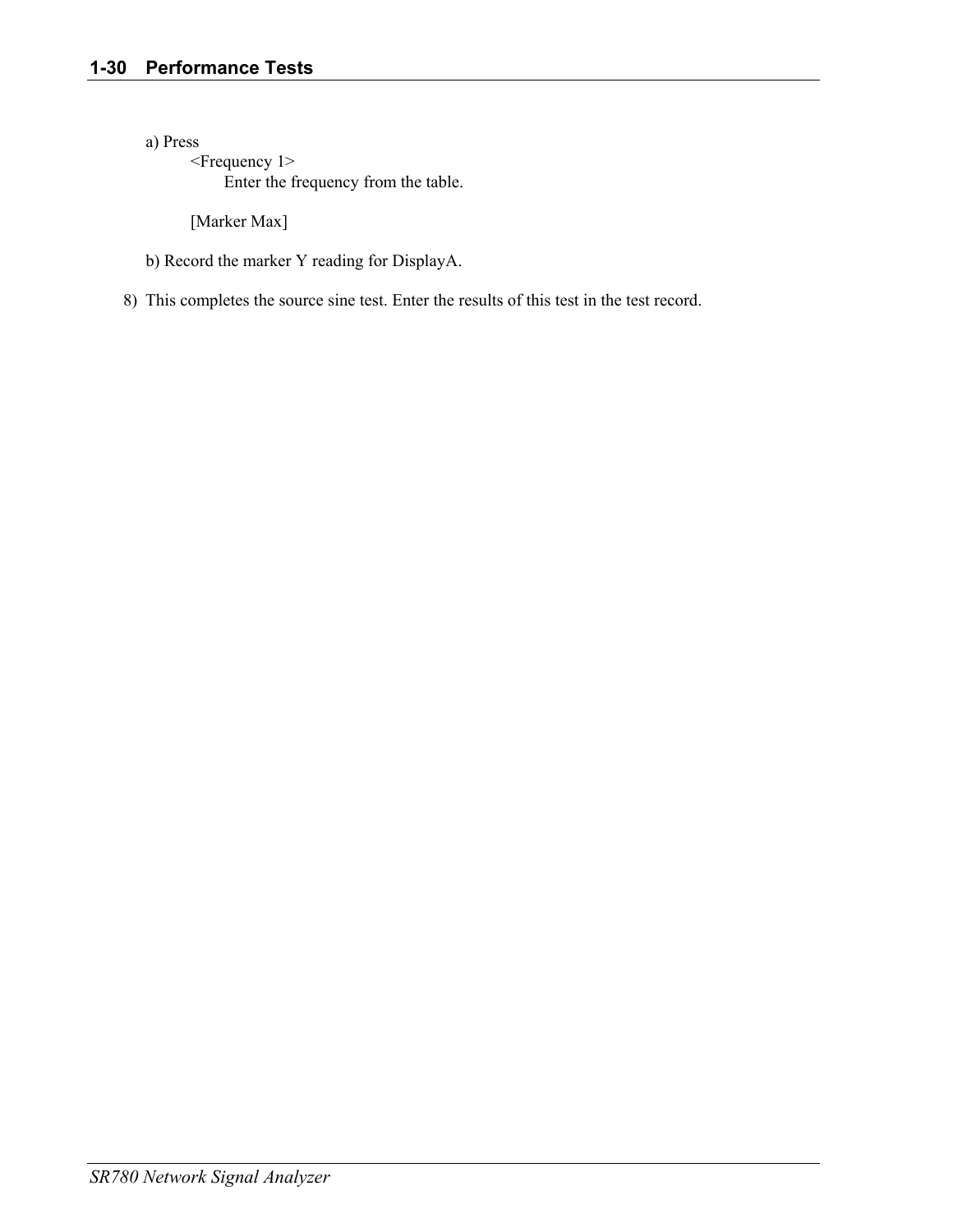## **11. Harmonic Distortion**

This test measures the harmonic distortion of the analyzer source and inputs.

#### **Setup**

Connect the source output to the Ch1 A and Ch2 A inputs of the analyzer.

#### **Procedure**

- 1) Reset the unit by pressing [System] <Preset> and then [Enter] to confirm. This sets the source to sine output at 10.24 kHz and 500 mVpk amplitude.
- 2) Press the keys in the following sequence:

```
 [Input] 
      <Ch1 Input Range> 
          [-] [4] [Enter] <Ch2 Input Range> 
          [-] [4] [Enter]
[Auto Scale A]
 [Auto Scale B] 
[Average]
     \leq# Avgs>
           [2] [5] [Enter] 
      <Averaging Mode> 
           Select (Vector) [Enter] 
      <Averaging> 
           Select (On) [Enter] 
 [Marker] 
      <Mode> 
          [Link] Select (Harmonic) [Enter]
```
 <# Harmonics>  $[Link]$  [5] [Enter]

[Link] [Marker Max]

#### 3) Record the THD reading for DisplayA (from the THD menu box).

#### 4) Press

[Active Display] Make DisplayB the active display.

- 5) Record the THD reading for DisplayB (from the THD menu box).
- 6) This completes the harmonic distortion test. Enter the results of this test in the test record at the end of this section.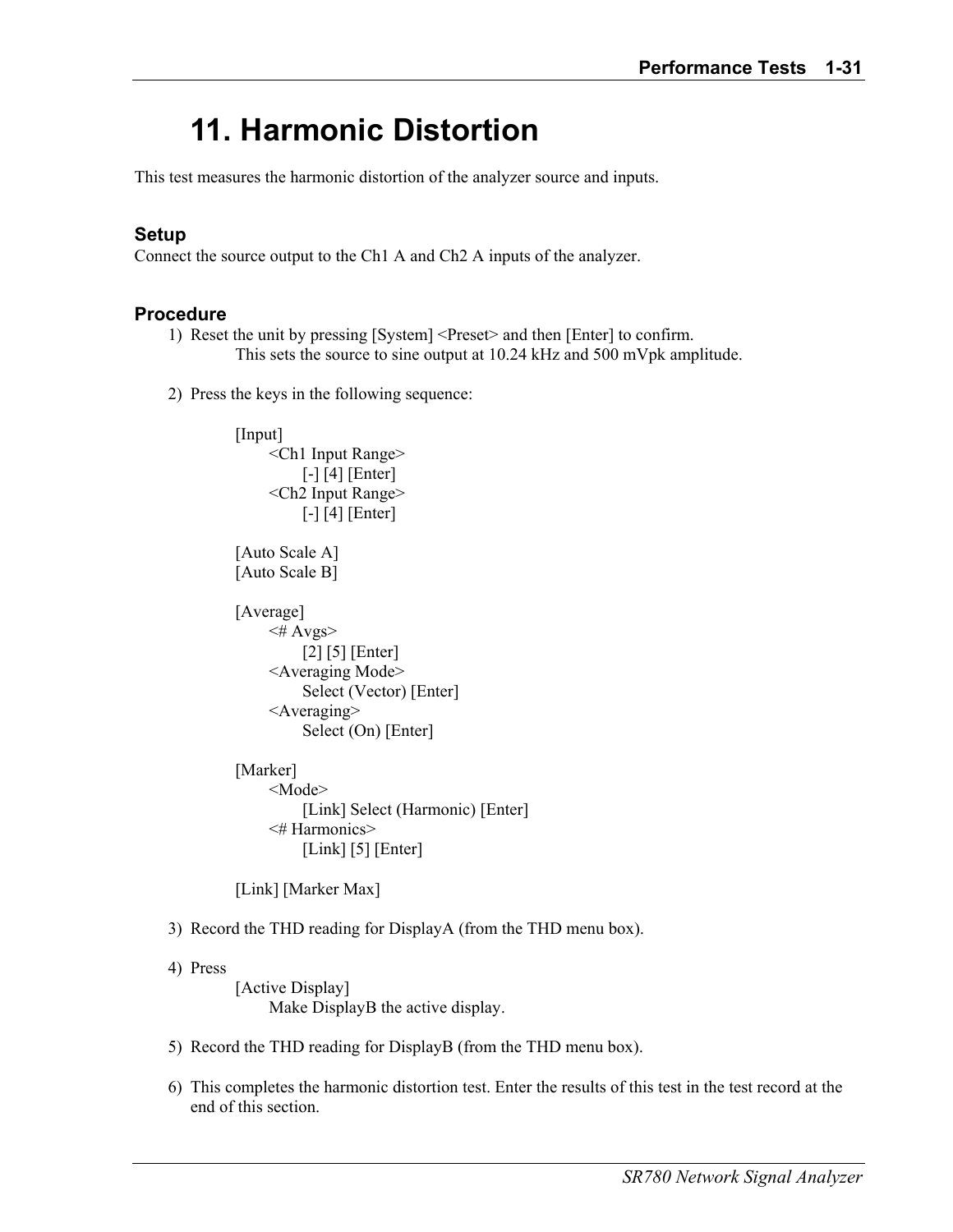|                                    | <b>SR780 Performance Test Record</b>           |                    |             |                                                             | Page 1 of 3        |
|------------------------------------|------------------------------------------------|--------------------|-------------|-------------------------------------------------------------|--------------------|
| Serial Number                      | <u> 1989 - Johann Stein, marwolaethau a bh</u> |                    |             |                                                             |                    |
| Firmware Revision                  |                                                |                    |             |                                                             |                    |
| <b>Equipment Used</b>              | <u> 1980 - Andrea Andrew Maria (h. 1980).</u>  |                    |             |                                                             |                    |
|                                    |                                                |                    |             |                                                             |                    |
| 1. Self Tests                      |                                                |                    |             |                                                             |                    |
| Test                               | Pass                                           | <b>Fail</b>        |             |                                                             |                    |
| Power On Test                      |                                                |                    |             |                                                             |                    |
| Keypad                             |                                                |                    |             |                                                             |                    |
| Knob                               |                                                | $\mathcal{L}$      |             |                                                             |                    |
| <b>System RAM</b>                  |                                                |                    |             |                                                             |                    |
| <b>System ROM</b><br>Video RAM     |                                                |                    |             |                                                             |                    |
| Help ROM                           |                                                |                    |             |                                                             |                    |
|                                    |                                                |                    |             |                                                             |                    |
| 2. DC Offset                       |                                                |                    |             |                                                             |                    |
|                                    |                                                | <b>Input Range</b> | DispA (Ch1) | DispB (Ch2)                                                 | <b>Upper Limit</b> |
|                                    |                                                | $-30$ dBV          |             | $\mathcal{L}^{\text{max}}$ , and $\mathcal{L}^{\text{max}}$ | $<$ -80 dBV        |
|                                    |                                                | $-50$ dBV          |             |                                                             | $<$ -80 dBV        |
|                                    |                                                |                    |             |                                                             |                    |
| 3. Common Mode Rejection           |                                                |                    |             |                                                             |                    |
|                                    | <b>Input Range</b>                             | Frequency          | DispA (Ch1) | DispB (Ch2)                                                 | <b>Upper Limit</b> |
|                                    | $-2$ dBV                                       | $1.0$ kHz          |             |                                                             | $< -90$ dB         |
| 4. Amplitude Accuracy and Flatness |                                                |                    |             |                                                             |                    |
| <b>Input Range</b>                 | Calibrator Ampl.                               | <b>Lower Limit</b> | DispA (Ch1) | DispB (Ch2)                                                 | <b>Upper Limit</b> |
| $-46$ dBV                          | $2.509$ mVrms                                  | $-49.20$ dBV       |             | $\mathcal{L}(\mathcal{L}(\mathcal{L}))$                     | $-48.80$ dBV       |
| $-38$ dBV                          | $6.302$ mVrms                                  | $-41.20$ dBV       |             |                                                             | $-40.80$ dBV       |
| $-30$ dBV                          | 15.830 mVrms                                   | $-33.20$ dBV       |             |                                                             | $-32.80$ dBV       |
| $-14$ dBV                          | 99.881 mVrms                                   | $-17.20$ dBV       |             |                                                             | $-16.80$ dBV       |
| 4 dBV                              | 0.7934 Vrms                                    | $0.80$ dBV         |             |                                                             | 1.20 dBV           |
| $10$ dBV                           | 1.5830 Vrms                                    | $6.80$ dBV         |             |                                                             | 7.20 dBV           |
| 22 dBV                             | 6.3021 Vrms                                    | 18.80 dBV          |             |                                                             | 19.20 dBV          |
| 34 dBV                             | 25.089 Vrms                                    | 30.80 dBV          |             |                                                             | 31.20 dBV          |
| Flatness relative to 1 kHz         |                                                |                    |             |                                                             |                    |
| <b>Input Range</b>                 | Frequency                                      | <b>Lower</b> Limit | DispA (Ch1) | DispB (Ch2)                                                 | <b>Upper Limit</b> |
| $-14$ dBV                          | 24 kHz                                         | $-17.20$ dBV       |             |                                                             | $-16.80$ dBV       |
| $-14$ dBV                          | 48 kHz                                         | $-17.20$ dBV       |             |                                                             | $-16.80$ dBV       |
| $-14$ dBV                          | 76 kHz                                         | $-17.20$ dBV       |             |                                                             | $-16.80$ dBV       |
| $-14$ dBV                          | 99 kHz                                         | $-17.20$ dBV       |             |                                                             | $-16.80$ dBV       |
|                                    |                                                |                    |             |                                                             |                    |
|                                    |                                                |                    |             |                                                             |                    |
|                                    |                                                |                    |             |                                                             |                    |
|                                    |                                                |                    |             |                                                             |                    |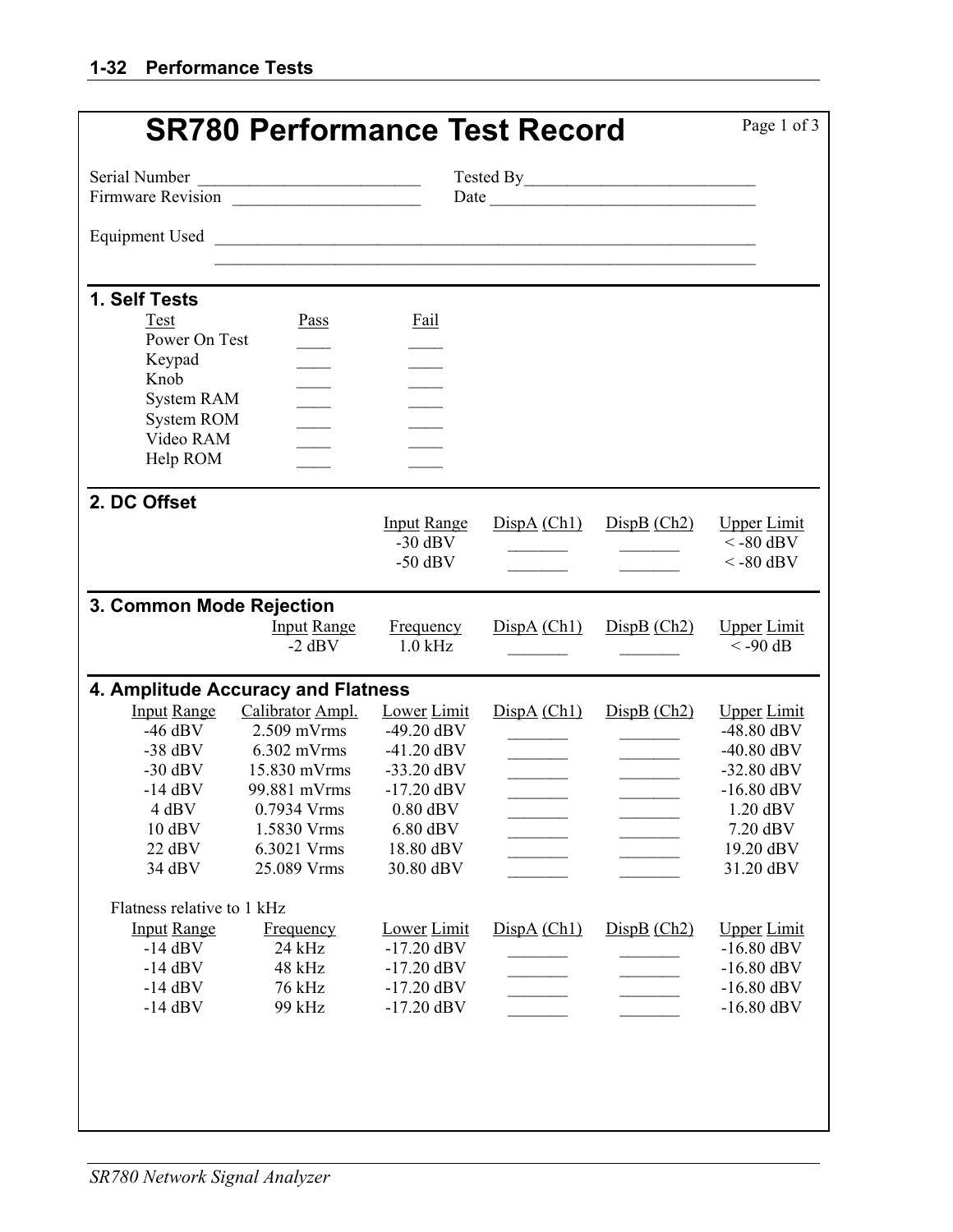| <b>SR780 Performance Test Record</b>                                         |                                                                                                                                  |                                                                                                                     |             |                                   | Page 2 of 3                                                                                                                                                        |
|------------------------------------------------------------------------------|----------------------------------------------------------------------------------------------------------------------------------|---------------------------------------------------------------------------------------------------------------------|-------------|-----------------------------------|--------------------------------------------------------------------------------------------------------------------------------------------------------------------|
| 4. Amplitude Accuracy and Flatness (Continued)<br>Flatness relative to 1 kHz |                                                                                                                                  |                                                                                                                     |             |                                   |                                                                                                                                                                    |
| <b>Input Range</b><br>22 dBV<br>22 dBV<br>22 dBV<br>$22$ dBV                 | <b>Frequency</b><br>$24$ kHz<br>48 kHz<br>72 kHz<br>96 kHz                                                                       | <b>Lower</b> Limit<br>18.80 dBV<br>18.80 dBV<br>18.80 dBV<br>18.80 dBV                                              | DispA (Ch1) | DispB (Ch2)                       | <b>Upper Limit</b><br>19.20 dBV<br>19.20 dBV<br>19.20 dBV<br>19.20 dBV                                                                                             |
| 5. Amplitude Linearity<br><b>Input Range</b><br>22 dBV                       | Calibrator Ampl.<br>6.3021 Vrms<br>1.1207 Vrms<br>141.09 mVrms<br>22.361 mVrms<br>3.544 mVrms                                    | <b>Lower</b> Limit<br>18.80 dBV<br>3.80 dBV<br>$-14.20$ dBV<br>$-30.20$ dBV<br>$-46.20$ dBV                         | DispA (Ch1) | DispB (Ch2)                       | <b>Upper Limit</b><br>19.20 dBV<br>4.20 dBV<br>$-13.80$ dBV<br>$-29.80$ dBV<br>$-45.80$ dBV                                                                        |
| 6. Anti-Alias Filter Attenuation                                             |                                                                                                                                  | <b>Input Frequency</b><br>160.144 kHz                                                                               | DispA (Ch1) | DispB (Ch2)                       | <b>Upper Limit</b><br>$< -90$ dB                                                                                                                                   |
| 7. Frequency Accuracy                                                        | <b>Input Frequency</b> Lower Limit<br>96.000 kHz                                                                                 | 95.9976 kHz                                                                                                         | DispA       | <b>Upper Limit</b><br>96.0024 kHz |                                                                                                                                                                    |
| 8. Phase Accuracy<br>Frequency<br>10.24 kHz                                  | <b>Trigger Source</b><br>Ch1                                                                                                     | <b>Lower</b> Limit<br>$-93.0$ deg                                                                                   | DispA (Ch1) | DispB (Ch2)                       | <b>Upper Limit</b><br>$-87.0$ deg                                                                                                                                  |
| 9. Noise and Spurious Signals<br>Noise floor                                 | <b>Start Frequency</b><br>512 Hz<br>51.2 kHz                                                                                     | <b>Span</b><br>51.2 kHz<br>51.2 kHz                                                                                 | DispA (Ch1) | DispB (Ch2)                       | <b>Upper Limit</b><br>$-160$ dBVrms/ $\sqrt{Hz}$<br>-160 dBVrms/ $\sqrt{\text{Hz}}$                                                                                |
| Spurious signals                                                             | <b>Center Frequency</b><br>230 Hz<br>500 Hz<br>$1$ kHz<br>$5$ kHz<br>$10\ \mathrm{kHz}$<br>25 kHz<br>50 kHz<br>75 kHz<br>101 kHz | Span<br>400 Hz<br>400 Hz<br>$1.6$ kHz<br>$1.6$ kHz<br>$1.6$ kHz<br>$1.6$ kHz<br>$1.6$ kHz<br>$1.6$ kHz<br>$1.6$ kHz | DispA (Ch1) | DispB (Ch2)                       | <b>Upper Limit</b><br>$-135$ dBVpk<br>$-140$ dBVpk<br>$-140$ dBVpk<br>$-140$ dBVpk<br>$-140$ dBVpk<br>$-140$ dBVpk<br>$-140$ dBVpk<br>$-140$ dBVpk<br>$-140$ dBVpk |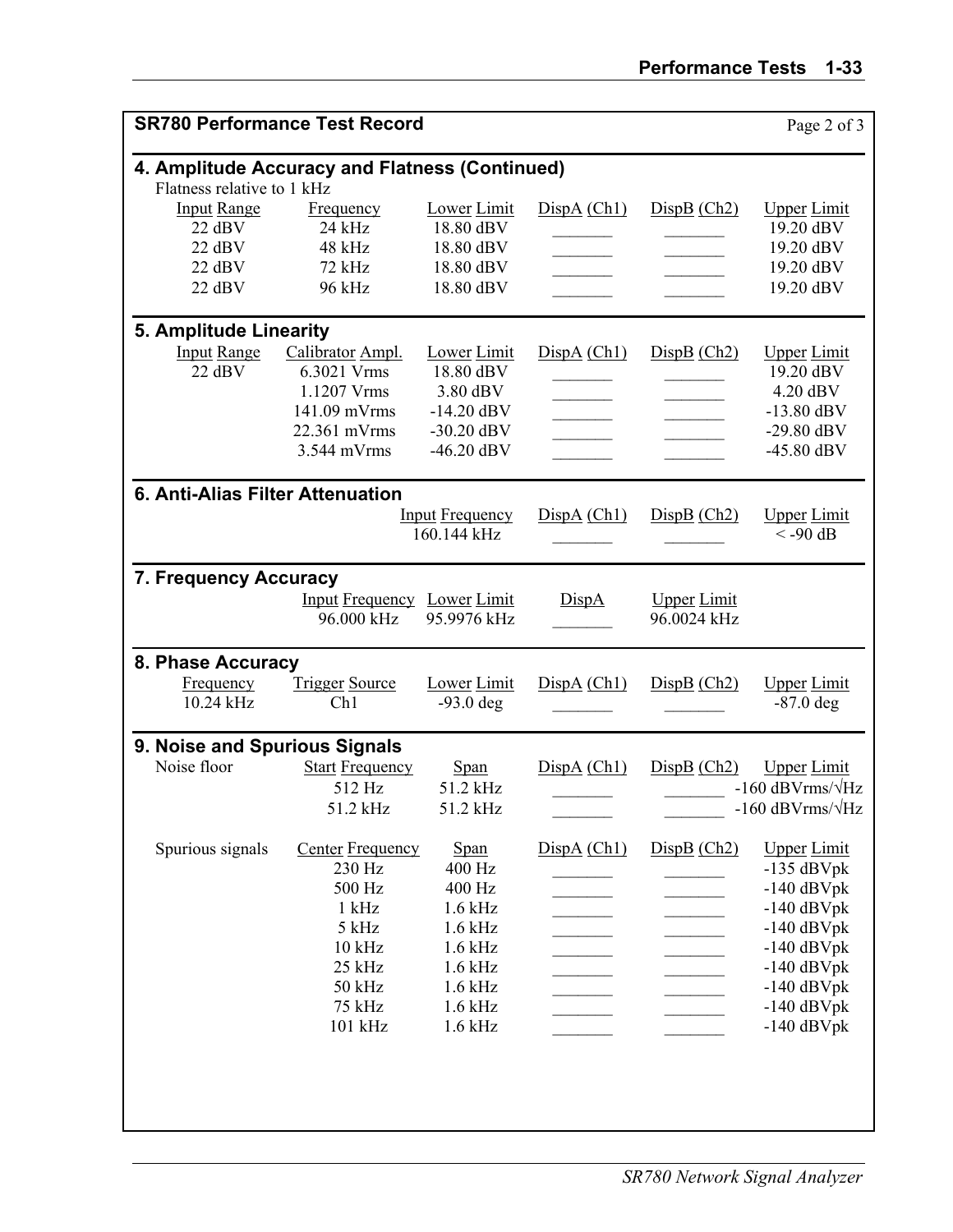| <b>SR780 Performance Test Record</b> |                          |                    |           |                                  | Page 3 of 3 |
|--------------------------------------|--------------------------|--------------------|-----------|----------------------------------|-------------|
| 10. Sine Source                      |                          |                    |           |                                  |             |
| Amplitude                            |                          |                    |           |                                  |             |
| <b>Frequency</b>                     | Level                    | Lower Limit        | DispA     | <u>Upper</u> Limit               |             |
| $1$ kHz                              | 1000 mV                  | $-0.3$ dBV         |           | $0.3$ dBV                        |             |
| $1$ kHz                              | $100 \text{ mV}$         | $-20.3$ dBV        |           | $-19.7$ dBV                      |             |
| $1$ kHz                              | $10 \text{ mV}$          | $-40.3$ dBV        |           | $-39.7$ dBV                      |             |
| <b>Amplitude Flatness</b>            |                          |                    |           |                                  |             |
| <b>Frequency</b>                     | Level                    | <b>Lower</b> Limit | DispA     | <u>Upper</u> Limit               |             |
| 20.48 kHz                            | 1000 mV                  | $-0.3$ dBV         |           | $0.3$ dBV                        |             |
| 40.96 kHz                            | $1000$ mV                | $-0.3$ dBV         |           | $0.3$ dBV                        |             |
| $61.44$ kHz                          | $1000$ mV                | $-0.3$ dBV         |           | $0.3$ dBV                        |             |
| 81.92 kHz                            | $1000 \text{ mV}$        | $-0.3$ dBV         |           | $0.3$ dBV                        |             |
| 99.072 kHz                           | 1000 mV                  | $-0.3$ dBV         |           | $0.3$ dBV                        |             |
| <b>11. Harmonic Distortion</b>       |                          |                    |           |                                  |             |
|                                      | Fundamental<br>10.24 kHz | DispA THD          | DispB THD | <u>Upper</u> Limit<br>$<$ -80 dB |             |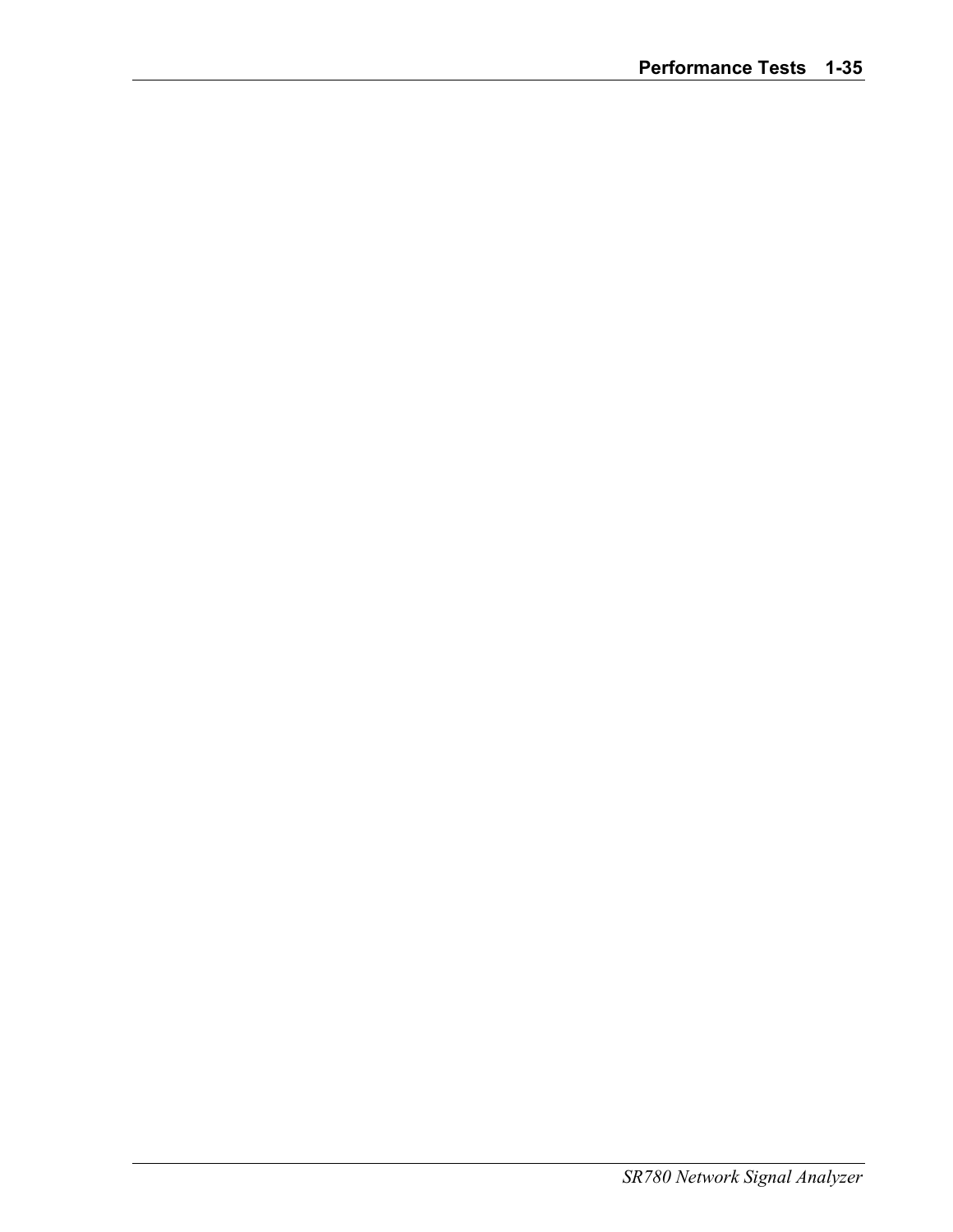## Chapter 2

# **Circuit Description**

This chapter provides descriptions of the circuitry in the SR780. Each circuit board's function and operation is discussed. The schematics for each board are shown in Chapter 10.

### **In This Chapter**

| <b>Overview</b>                    | $2 - 3$  | <b>DSP Board</b>            | $2 - 12$ |
|------------------------------------|----------|-----------------------------|----------|
| <b>System Components</b>           | $2 - 3$  | Digital Signal Processor    | $2 - 12$ |
| <b>Analyzer Components</b>         | $2 - 3$  | Timing Signal Generator     | $2 - 12$ |
| <b>Schematic Diagram Locations</b> | $2 - 4$  | I/O Interface               | $2 - 13$ |
| <b>CPU Board</b>                   | $2 - 5$  | Trigger                     | $2 - 13$ |
| Microprocessor System              | $2 - 5$  | Source Generator            | $2 - 13$ |
| Memory Map                         | $2 - 5$  | Interface To CPU            | $2 - 13$ |
| I/O Map                            | $2 - 5$  | <b>Analog Input Boards</b>  | $2 - 15$ |
| <b>String ROM</b>                  | $2 - 6$  | Input Amplifier             | $2 - 15$ |
| Keypad Interface                   | $2 - 6$  | Gain Stages And Attenuators | $2 - 15$ |
| Spin Knob                          | $2 - 6$  | Anti-Aliasing Filter        | $2 - 16$ |
| Keyboard Interface                 | $2 - 6$  | A-Weighting Filter          | $2 - 16$ |
| Speaker                            | $2 - 6$  | A/D Converter               | $2 - 16$ |
| Clock/Calendar                     | $2 - 7$  | I/O Interface               | $2 - 16$ |
| Reset/Battery Switch               | $2 - 7$  | Power                       | $2 - 17$ |
| Printer Interface                  | $2 - 7$  |                             |          |
| <b>Expansion Connector</b>         | $2 - 7$  |                             |          |
| Video/IO Board                     | $2 - 8$  |                             |          |
| Video Graphics Interface           | $2 - 8$  |                             |          |
| Disk Controller                    | $2 - 8$  |                             |          |
| <b>GPIB</b> Interface              | $2-9$    |                             |          |
| RS232 Interface                    | $2-9$    |                             |          |
| <b>Expansion Connector</b>         | $2 - 9$  |                             |          |
| <b>Power Supply Board</b>          | $2 - 10$ |                             |          |
| Caution                            | $2 - 10$ |                             |          |
| Removing the Power Supply          | $2 - 10$ |                             |          |
| Power Supply Connector             | $2 - 10$ |                             |          |
| <b>Test Points</b>                 | $2 - 10$ |                             |          |
| <b>System Power</b>                | $2 - 10$ |                             |          |
| Analog Power                       | $2 - 10$ |                             |          |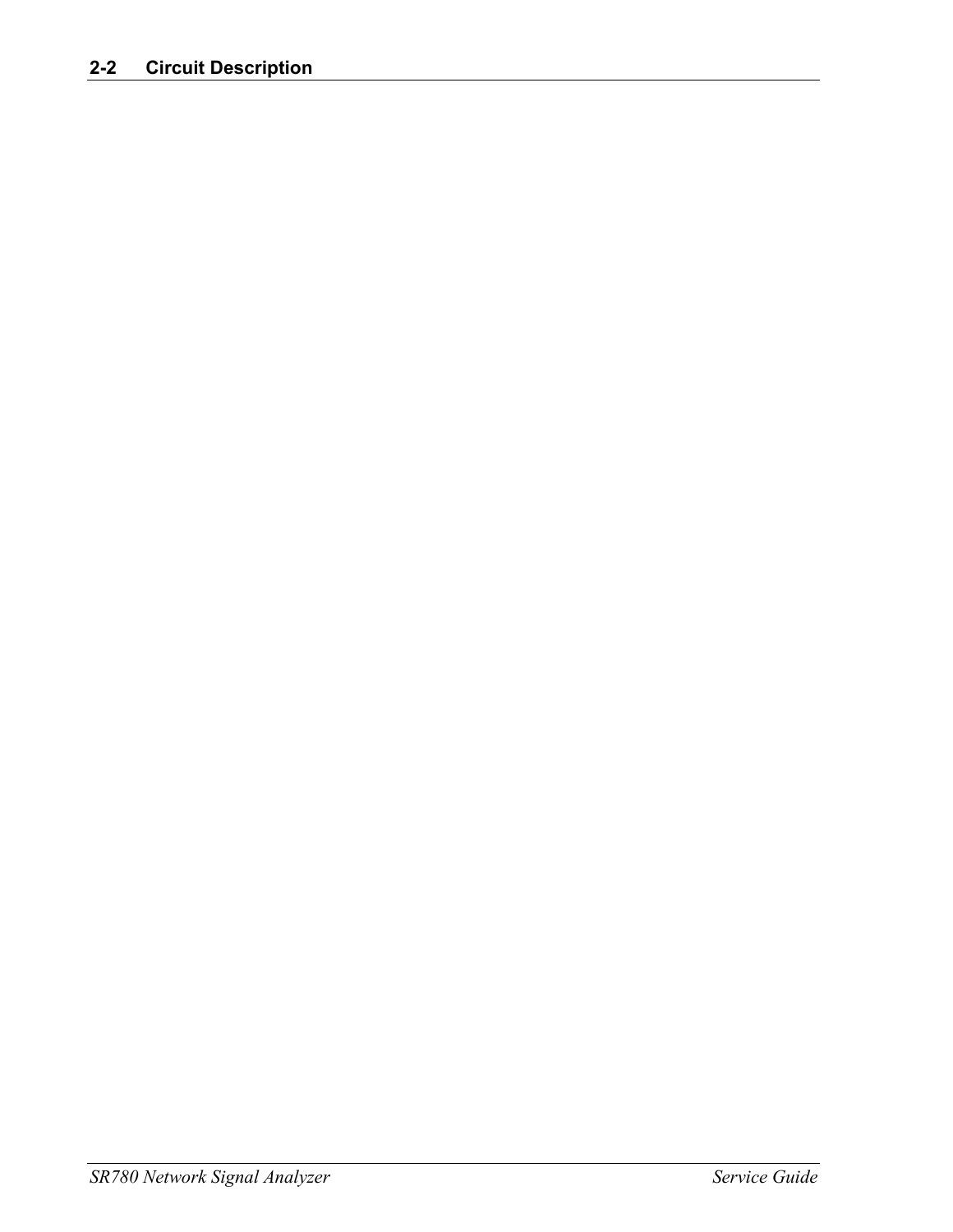## **Overview**

The SR780's circuitry is divided into two major sections - the *system section* and the *analyzer section*. The system section contains the main processor (CPU), video display, external interfaces, power supply and front panel. The analyzer section contains the digital signal processor (DSP), source output and analog inputs.

#### **System Components**

The system section components are located in the left half of the chassis, behind and below the CRT (video display). The card cage behind the CRT contains the power supply, main CPU card and the video/IO card. The cards are interconnected by a backplane board under the card cage. The disk drive is mounted to a small board beneath the CRT. This card can be removed from the front. The keypad connects to the disk board at the front of the chassis.



*Figure 2-1 System Components* 

#### **Analyzer Components**

The analyzer section is in the right half of the chassis, directly behind the keypad. A card cage contains the DSP board and two identical analog input boards. The analyzer boards are interconnected by a backplane board under the card cage. This backplane extends all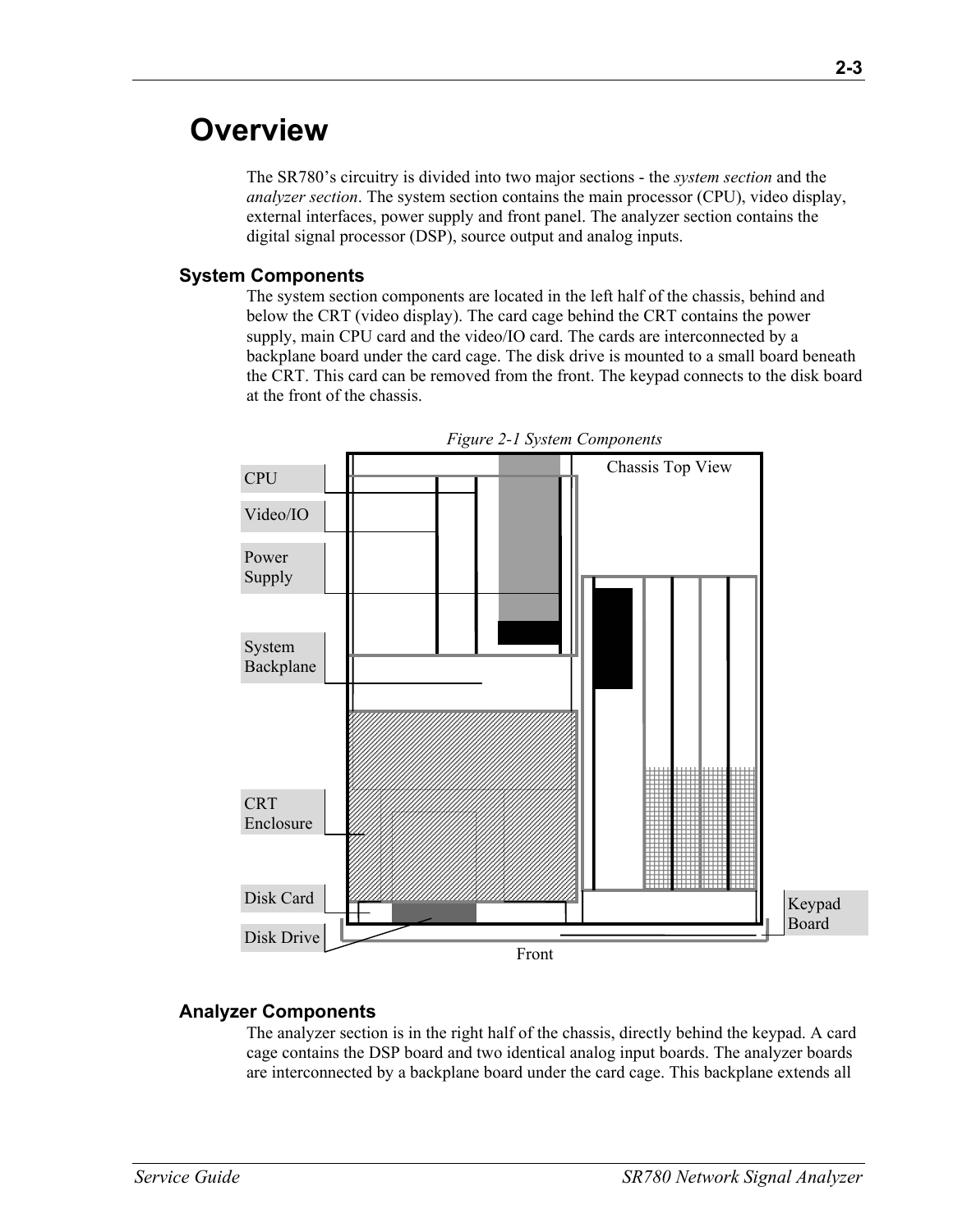the way to the front panel BNC connectors. The analyzer backplane connects to the system backplane via two short cables at the center of the chassis just behind the CRT.



*Figure 2-2 Analyzer Components* 

Both the system and the analyzer backplanes are passive and contain no active circuitry. They only provide power distribution, signal routing between the various boards and to external ports or devices.

#### **Schematic Diagram Locations**

Schematic diagrams are located in Chapter 5.

| Board/Assembly             | Schematic #'s (see Chapter 10) |
|----------------------------|--------------------------------|
| <b>CPU</b> Board           | MCPU-1 through MCPU-9          |
| Video/IO Board             | MVID-10 through MVID-14        |
| Power Supply               | MPWR-1 through MPWR-2          |
| <b>System Backplane</b>    | MBKPL-20 through MBKPL-23      |
| Disk Card                  | MBKPL-24                       |
| Keypad Board               | MKEY-1                         |
| <b>DSP</b> Board           | D780-1 through D780-9          |
| <b>Analog Input Boards</b> | A780-1 through A780-7          |
| <b>Analyzer Backplane</b>  | M780-1 through M780-4          |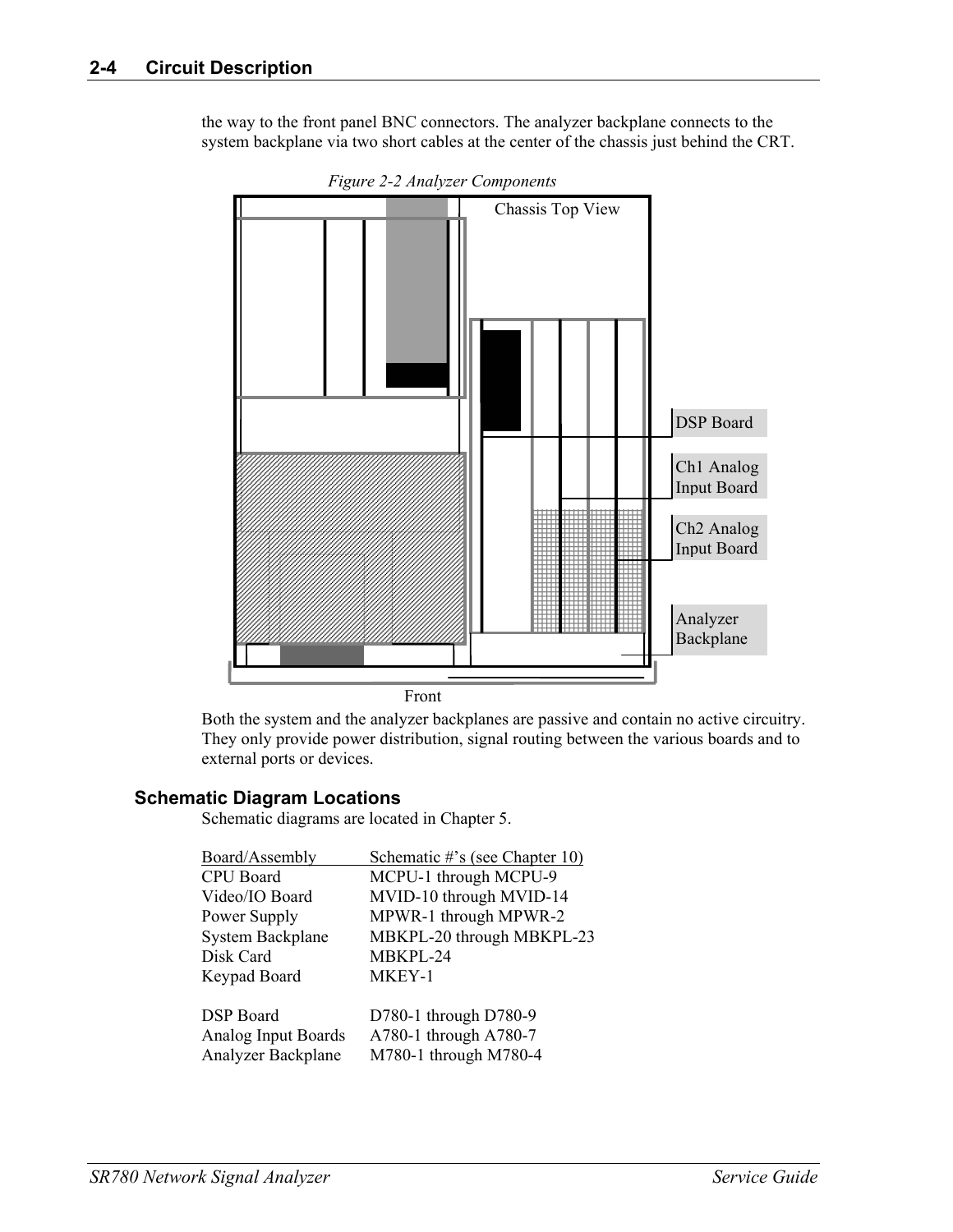## **CPU Board**

This section covers schematics MCPU-1 through MCPU-9 in Chapter 5.

The CPU board contains the main microprocessor system. CPU memory, front panel and printer interfaces are on this board. Two off-board data buses are also driven from this board. The I/O Expansion data bus connects the CPU board with the Video/IO and Aux slots on the System backplane. The External data bus connects to the DSP Board via the Analyzer backplane.

#### **Microprocessor System**

The microprocessor, U101, is an 80C186XL (or 80C186EA) microcontroller which integrates a fast 16 bit processor, counter-timers, interrupt controller, DMA controller, and I/O decoding into a single component.

The 80C186 is clocked at 40.00 MHz by crystal oscillator U103. The external clock period is 2 oscillator cycles or 20.0 MHz. The data and lower 16 bits of address are multiplexed on processor lines AD0-AD15. U201, U202, U203 latch the address A0-A19 at the beginning of each memory or I/O cycle. U204 and U205 are bi-directional data bus drivers which are active during the data read/write portion of each memory or I/O cycle. U201-U205 provide the on-board System bus.

#### **Memory Map**

The 80C186 can address 1 Mbyte of memory and 64k of I/O space. The memory is mapped into 5 blocks. Each block has 2 sockets, one for the low byte and one for the high byte of data.

U301-U304 are 128 kbyte EPROMS mapped from 80000H to FFFFFH. EPROMS U305 and U306 are mapped from 50000H to 7FFFFH for a total of 704 kbytes of program ROM.

U401-U404 are 128 kbyte CMOS static RAMs mapped from 00000H to 4FFFFH (320 kbytes). U401 and U402 (256 kbytes) are battery backed up.

#### **I/O Map**

U209 and U210 are the data bus drivers for the off-board I/O Expansion bus. U206 and U207 are the data bus drivers for the off-board External (DSP) bus. U208 is the address driver for the External bus.

U213 is a PAL which enables the correct bus drivers depending upon the I/O address space being accessed. All memory accesses and on-board I/O use the System bus.

The 80C186 generates 7 peripheral chip select strobes, each covering 128 byte I/O addresses. -PCS0 enables on-board I/O peripherals (front panel, clock and printer port). -PCS1 enables the peripherals on the Video/IO board. -PCS2 enables the AUX connectors on the System backplane. -PCS1 and -PCS2 enable the Expansion data bus. - PCS4 and -PCS5 enable the External (DSP) bus. -PCS4 enables processor addressable peripherals on the DSP board.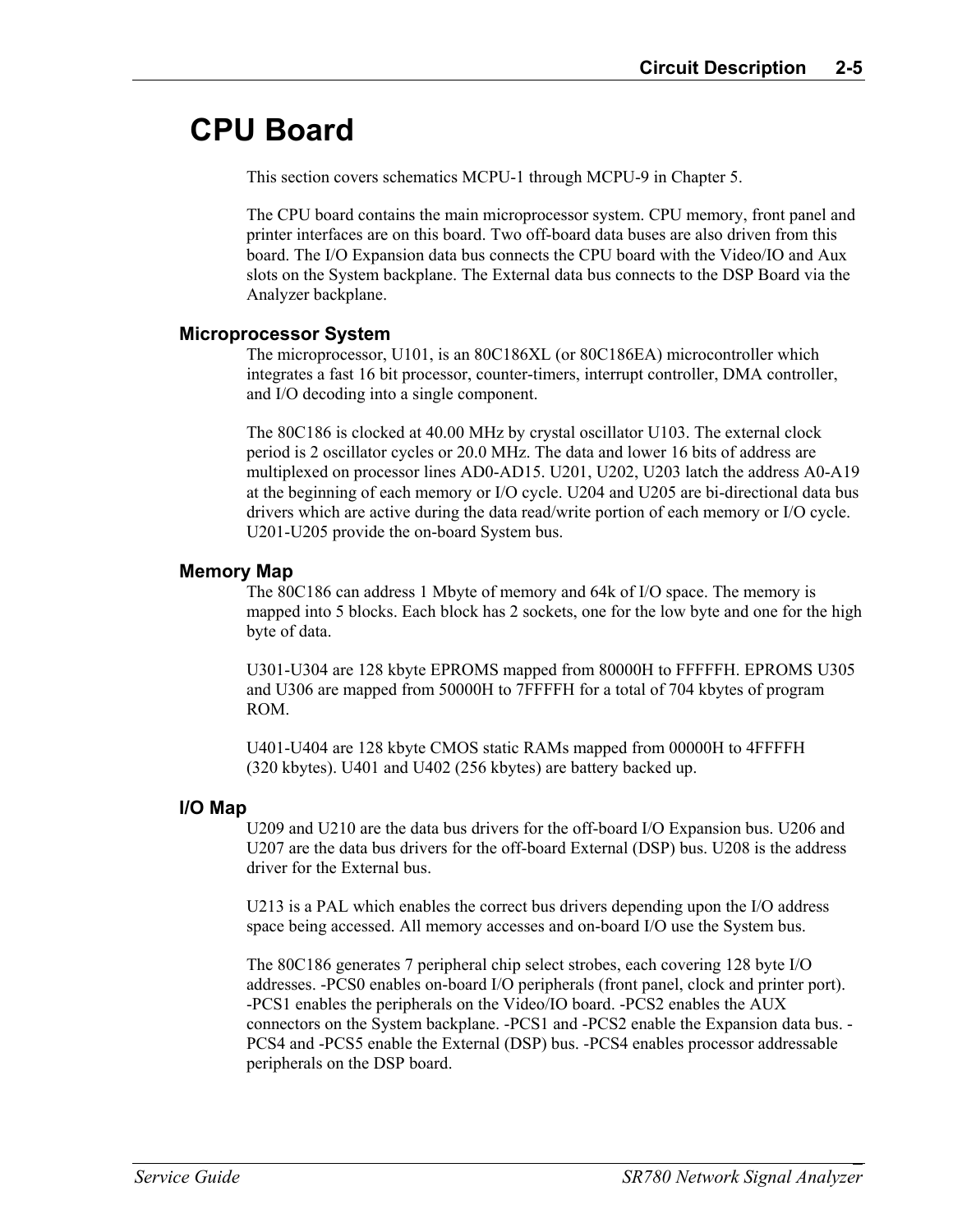U501 and U503 decode the on-board I/O locations enabled by -PCS0. These are the knob, keypad and keyboard, the clock, the printer port and the system status port.

U508 is a wait state generator. Extra wait states are generated by all I/O accesses. These extra wait states are canceled if the access is to the External bus. The -Video\_Rdy signal also ends the wait generation. -Video\_Rdy signals that the graphics processor (on the Video/IO board) has acknowledged an IO cycle and is ready.

Interrupts generated by system peripherals (on both the CPU and Video/IO boards) are combined in U505 into a single prioritized interrupt. The highest priority pending interrupt will be encoded on U505's outputs and read via the status port, U608. The UART directly interrupts the processor since it can never be masked.

#### **String ROM**

U801 and U802 are 256 kbyte EPROMS containing the on-screen help information. These memories are mapped into the upper 32k of I/O space. One of the sixteen 32k banks is selected by BA15..BA18 set in the system status port. This keeps ROM data from using up program memory space.

#### **Keypad Interface**

The keypad is organized as 8 columns and 8 rows of switch closures. The conductive rubber keys provide the switch closures. U607 strobes the columns and U606 detects the switch closure. The diodes D601-D608 prevent one column from affecting another. All of the outputs from U607 are set high and U606 is read periodically by the processor. As long as 00H is read, no key is pressed and the strobes are left on. When a non-zero value is read, then the key strobes are activated individually in order to decode which key is down.

#### **Spin Knob**

The knob is an optical encoder buffered by U612. Each transition of its quadrature outputs is clocked into U610 or U611 and generates an interrupt at the output of U507B. The processor keeps track of the knob's direction and speed.

#### **Keyboard Interface**

The PC keyboard interface uses U603 to convert serial data from the keyboard into a parallel byte for the processor to read. The data format from the keyboard is a leading start bit followed by 8 data bits. U603 is reset by a processor read. When a key is pressed, the bits are shifted into U603. When the start bit appears at the QH output, 7 bits of the data byte are in U603. U601 is the 9th bit of the shift register. When U601 clocks in the start bit, U601 must have the 8 bits of the data. U601 then latches the serial data in U601 and interrupts the processor.

Only keyboards which operate in the PC or 8088 mode will function with this interface.

#### **Speaker**

The speaker is driven by a timer on the 80C186. The timer outputs a square wave which is enabled by U507A and drives the speaker through Q705.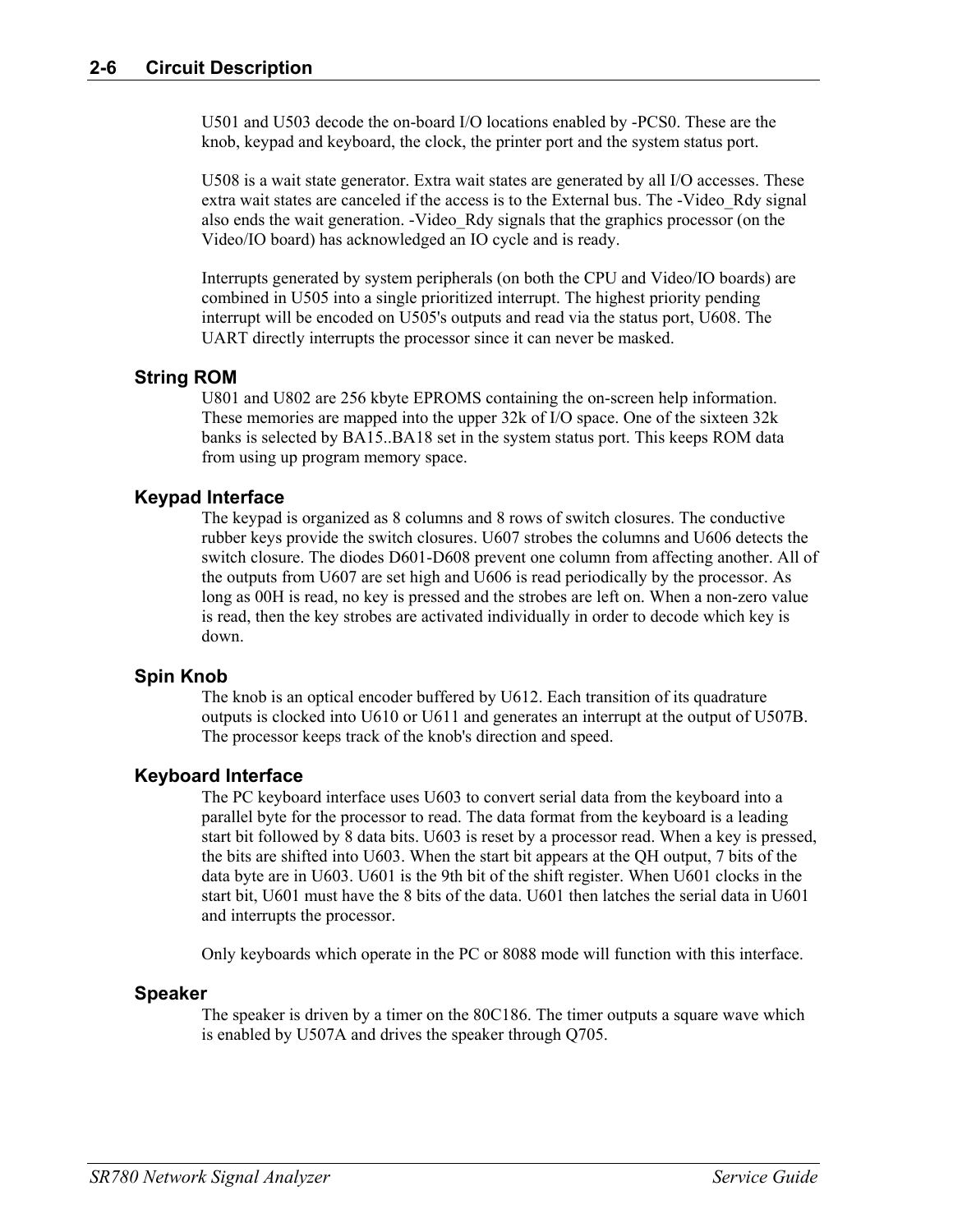#### **Clock/Calendar**

U702 is an MC146818 real time clock chip which keeps track of time and date. The time base is a 32.768 kHz oscillator made by U706. Both U702 and U706 are battery backed up.

#### **Reset/Battery Switch**

U701 is the processor supervisor. Power on reset is detected by U701 and signaled to the processor via -Pwr\_Reset. In addition, the chip enables to the battery backed-up memory U401 and U402 are protected by U701. Q701 provides normal 5V power to the battery circuits when the power is on.

#### **Printer Interface**

The printer interface is a normal Centronics style parallel port. Output data is buffered by U703, an LS octal latch. Output control bits are buffered by the open collector driver U704, and input control bits are discriminated by U705A and U705B.

#### **Expansion Connector**

The 120 pin connector carries all of the necessary interconnections to the System backplane. Both the Expansion and External buses are carried off-board via this connector. Power is also delivered through this connector.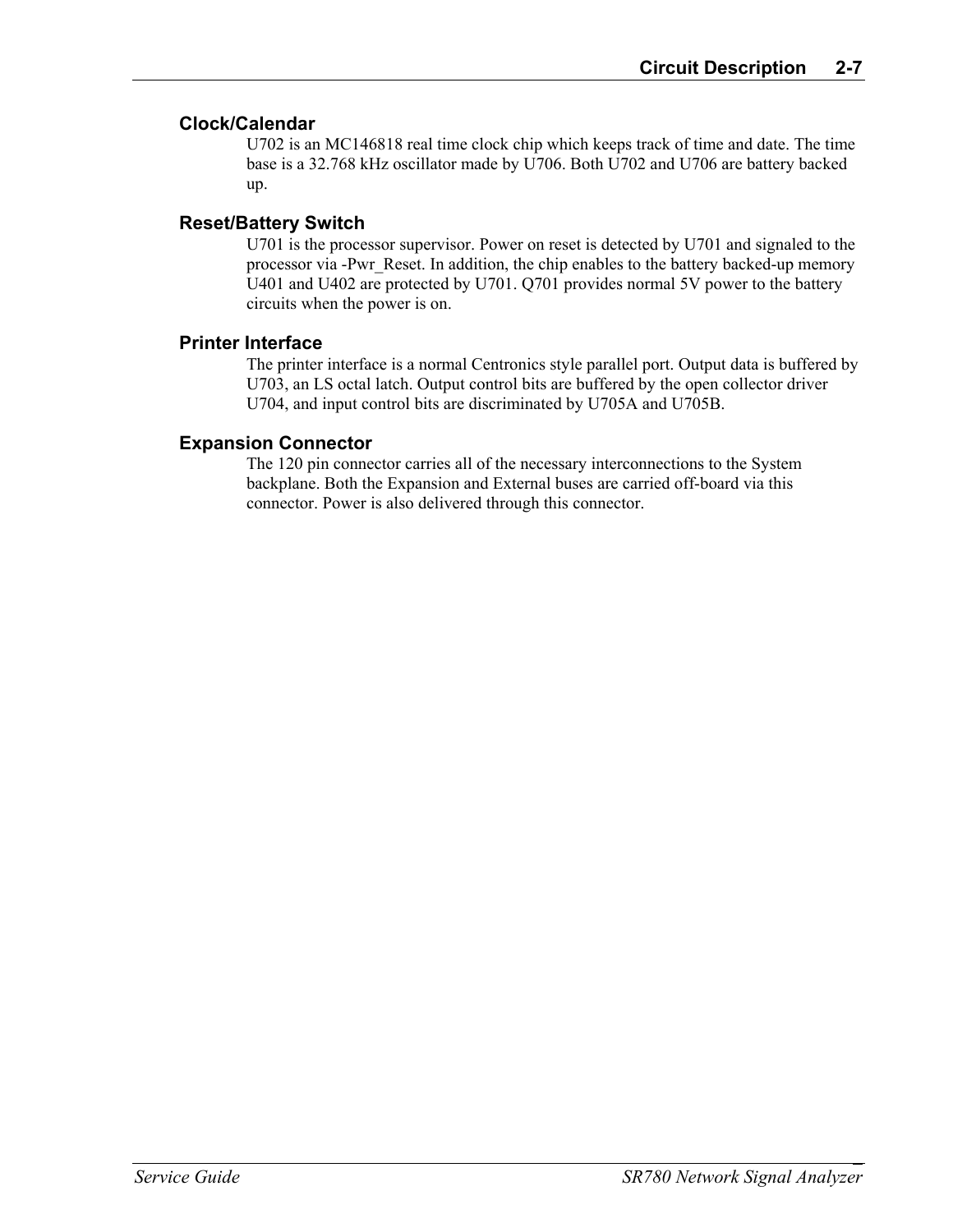## **Video/IO Board**

This section covers schematics MVID-10 through MVID-14 in Chapter 5.

The Video/IO board contains the display generation hardware, the GPIB and RS232 interfaces and the disk controller.

#### **Video Graphics Interface**

The video graphics interface is centered around U1003, an HD63484 graphics controller. The HD63484 generates the video sync signals, controls the video memory, draws graphic primitives such as lines, circles, polygons, etc. and performs many memory to memory functions. The HD63484 relieves the 80C186 from having to calculate each video image and greatly increases display speed.

Commands and data are sent from the 80C186 to the HD63484 using a DMA channel. This allows the HD63484 to process commands without having to wait for the 80C186 to send them.

U1006 and U1007 are 128 kbyte RAMs which make up the 256k video memory. Each pixel is made up of 2 bits. The video screen is 800H by 600V and requires 120,000 bytes of memory. The remaining memory is used to store patterns and fonts as well as a second display screen. The data and address are multiplexed and U1004 and U1005 are the address latches.

Memory is accessed twice during each display cycle. The first access reads the 16 bits of video data for the current display cycle. The second access is used by the controller for drawing purposes. During the drawing access, data at any address may be read or written. This allows drawing to take place as fast as possible.

Data is read 16 bits at a time. When data is required for the display, the even data bits are latched into U1008 and the odd data bits are latched into U1009. U1008 and U1009 are parallel to serial converters. The video data is shifted out at 19.59 MHz and synchronized by U1013. U1014A synchronizes the Display\_Enable to disable the video data except during active display times.

The display consists of two layers or planes. Data on the front plane appears in front of data on the rear plane. Each pixel requires two bits of information. The even bit is drawn on the front plane and the odd bit is drawn on the rear plane. The even bit disables the odd bit which puts it in front. U1012 handles the layering logic. The display planes make it simple to draw a graph in front of a grid.

The two display planes each have their own display brightness. This gives the display a three dimensional appearance. Current sources Q1101 and Q1102 set the brightness for the front and rear planes. U1101 is a dual DAC which programs the two current sources.

#### **Disk Controller**

U1201 is a DP8473 disk controller which integrates all of the functions of the PC disk interface into a single IC. All motor controls, read and write signals, and data are controlled by the DP8473. A DMA channel is used to send and receive data from the controller in order to satisfy the disk drive timing.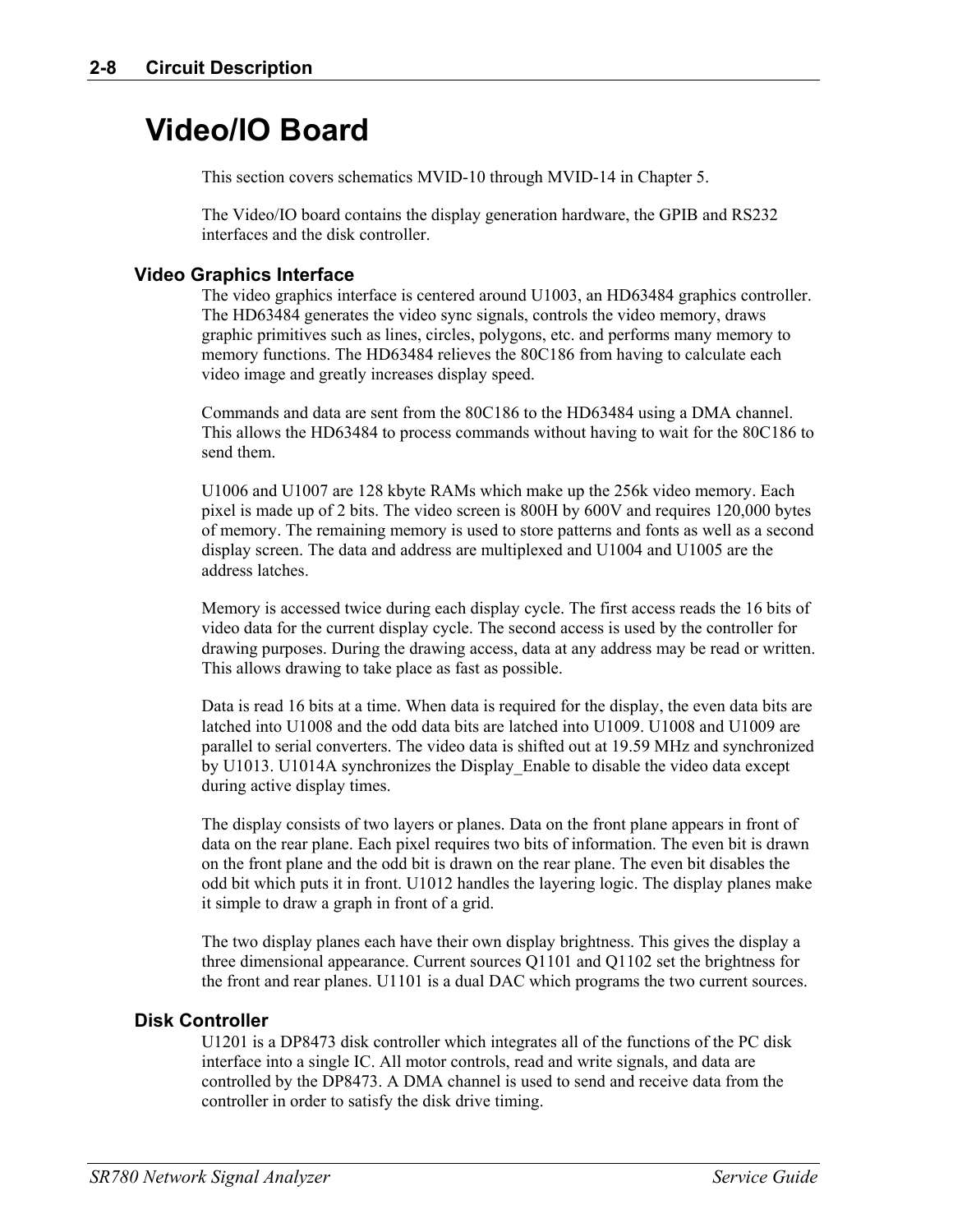#### **GPIB Interface**

The GPIB (IEEE-488) interface is provided by U1202, a TMS9914A controller. U1203 and U1204 buffer data I/O to the GPIB connector. U1202 is programmed to provide an interrupt to the processor whenever there is bus activity addressed to the unit.

#### **RS232 Interface**

The SCN2641 UART, U1303, provides all of the UART functions including baud rate generation. Standard baud rates up to 19.2k can be generated from the 3.6864 MHz clock. U1305 buffers the outgoing data and control signals. Incoming signals are received by U1304.

The RS232 port is a DCE and may be connected to a PC using a standard serial cable (not a "null modem" cable).

#### **Expansion Connector**

The 120 pin connector carries all of the necessary interconnections to the System backplane. Power is also delivered through this connector. Peripherals on this board are accessed whenever -PCS1 from the CPU is active. U1401 and U1402 provide on-board decoding.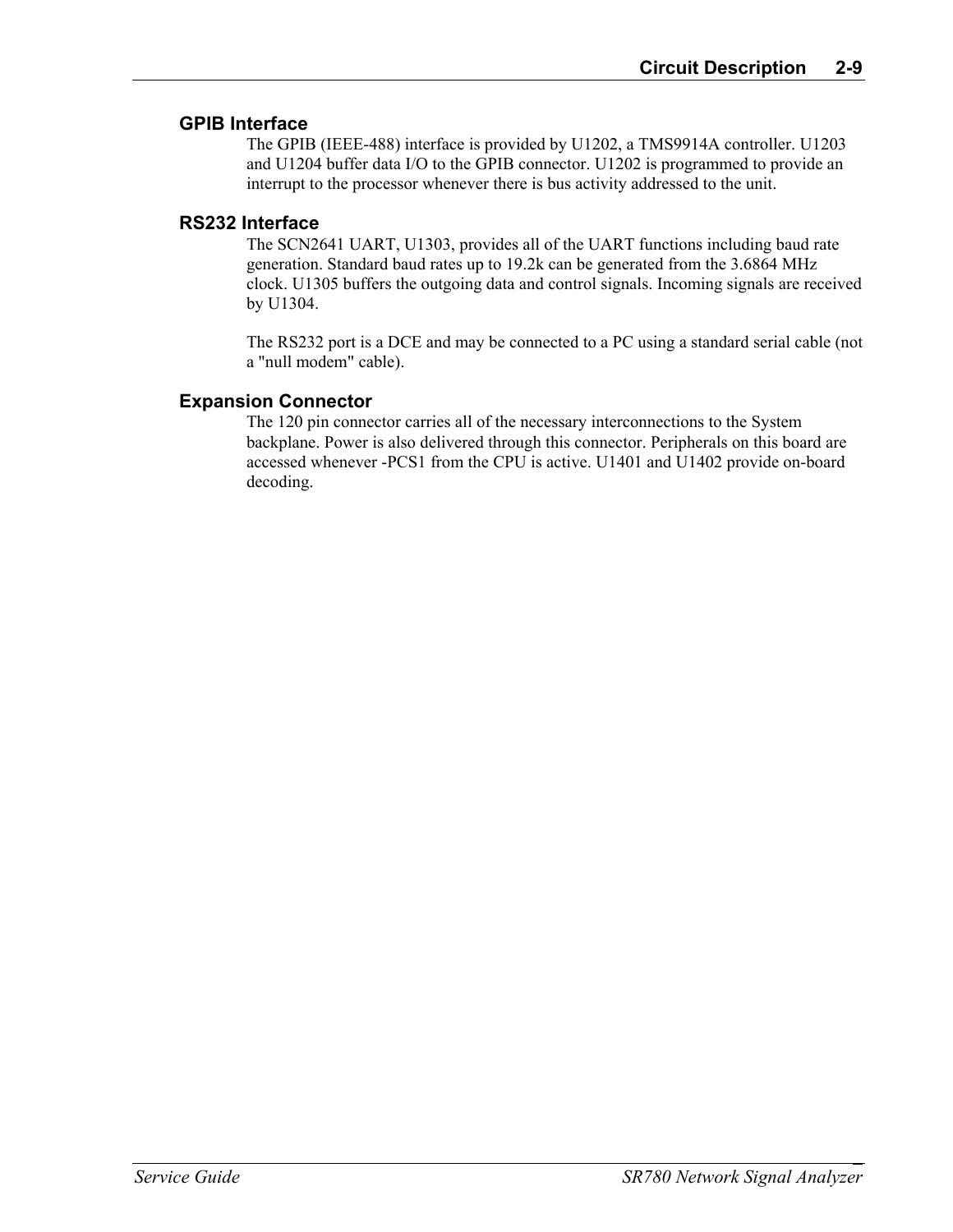## **Power Supply Board**

This section covers schematics MPWR-1 through MPWR-2 in Chapter 5.

#### **Caution**



Dangerous voltages are present on this circuit board whenever the instrument is attached to an AC power source and the rear panel power switch is "ON".

Always disconnect the power cord and wait at least one minute before opening the unit. Check the LED at the top edge of the power supply board. The unit is safe only if the LED is OFF. If the LED is ON, then DO NOT attempt any service on the unit.

#### **Removing the Power Supply**



Never remove or replace this board when the power cord is attached!

The Power Supply Board is held in by two rear panel screws which hold the power supply shield to the chassis. These screws prevent accidental removal of this board. The unit should never be operated without these screws in place.

#### **Power Supply Connector**

The 120 pin connector carries all of the necessary interconnections to the System backplane. Switch AC and the transformer secondaries are carried by this connector. The supply outputs to the System and Analyzer backplanes is also carried by this connector. For safety, this board cannot be inserted backwards.

#### **Test Points**

The test points along the top edge of the board are provided for supply testing while the instrument is powered ON. These test points are current limited for safety. Always measure the supply voltages relative to the correct ground test point as labeled on the board.

#### **System Power**

The system power for the System backplane, CPU, Video/IO, disk drive and CRT is provided by the switching power supply module mounted on the Power Supply board. This switcher is inside the power supply shield. The switcher accepts AC line input and generates  $+5V$ ,  $-5V$ ,  $+12V$  and  $-12V$ . The  $+5V$  powers all of the system logic (CPU and Video/IO) as well as the DSP logic. +12V powers the CRT and the fans.

#### **Analog Power**

Analog power to the Analyzer backplane is generated by a linear power supply. The transformer on the rear panel provides two 41VAC center tapped secondaries and two 26VAC secondaries. The 41VAC secondaries are used to generate ±20VDC supplies for the analog inputs and the source output. The 26VAC secondaries generate +30V isolated supplies for the ICP power.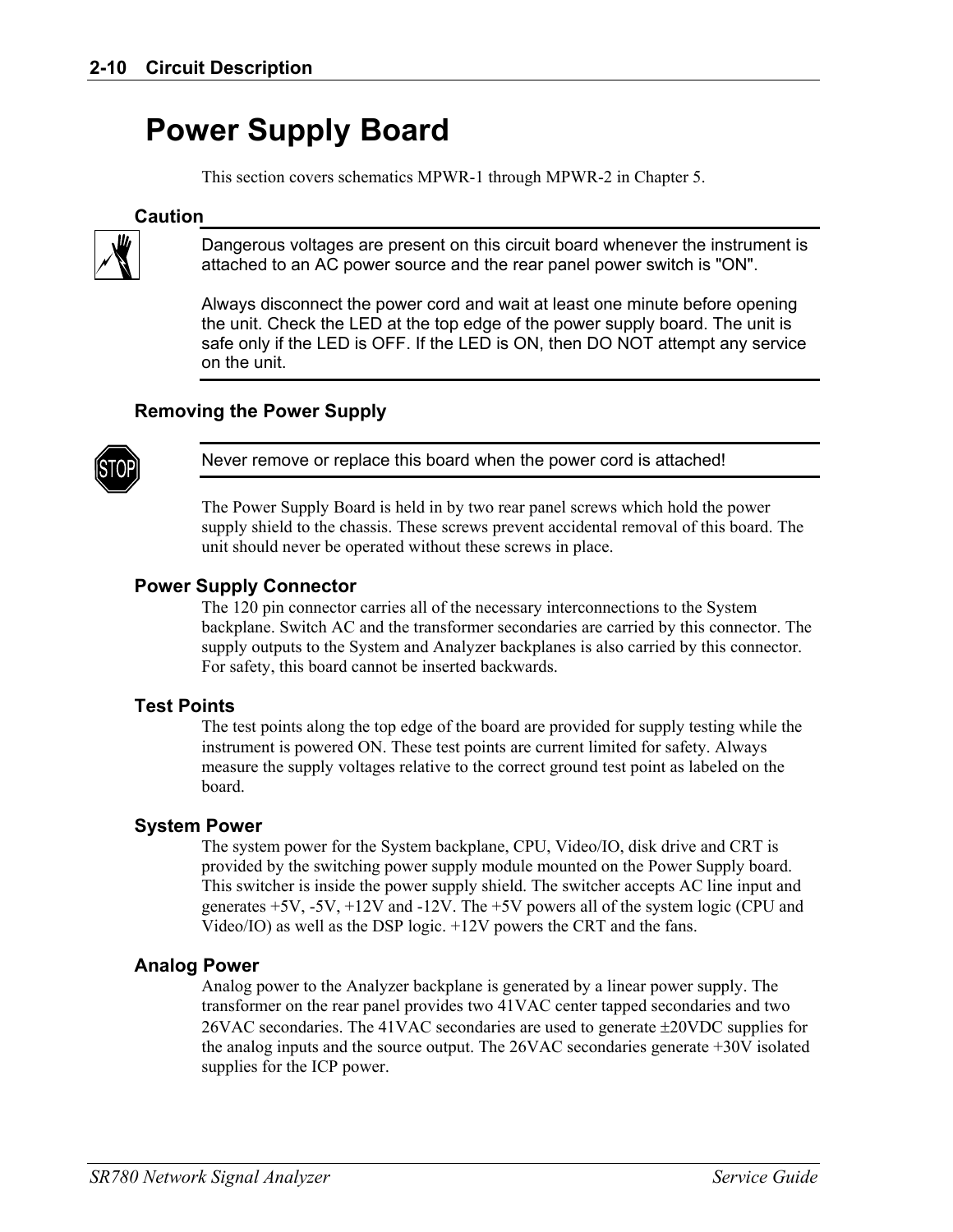Bridge rectifiers D1-D4 and D5-D8 rectify the 41VAC secondaries. Filter capacitors C10-C11 and C20-C21 provide filtered 28 VDC. Resistors provide a bleed current on all of the unregulated supply filter capacitors. Because of the large capacitance in this circuit, the time for the voltages to bleed to zero is about a minute after the power is turned off.

The ±20VDC supplies are generated by voltage regulators U10-U11 and U20-U21. These supplies are floating on this board. The ground reference for  $\pm 20V$  D (source power) is on the DSP board. This supply floats if no DSP board is plugged in. The ground reference for  $\pm 20V$  A (analog power) is on the analog input boards. This supply floats if no analog input board is plugged in.

The +30V supplies are very low current and only require small 100 mA regulators U30 and U40.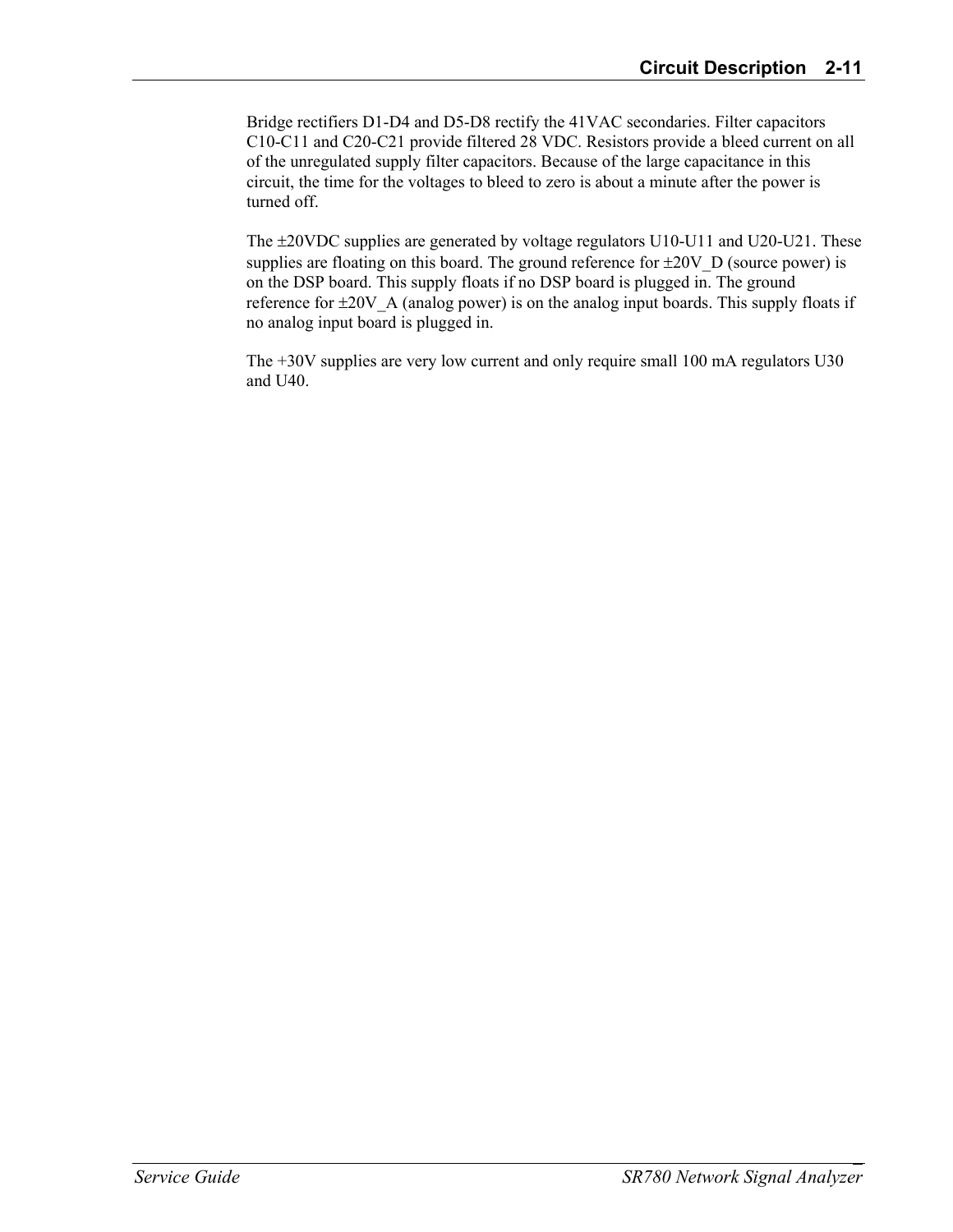## **DSP Board**

This section covers schematics D780-1 through D780-6 in Chapter 5.

The DSP board takes digital inputs from the A/D Converters on the Analog Input boards and performs all of the computations related to the measurement before it is displayed on the screen. This includes digital heterodyning (frequency shifting), digital filtering and downsampling, Fast Fourier Transforming, averaging, and output display processing (scaling, magnitude calc, log, sqrt, etc.) These functions are implemented within a system comprised of four functional blocks: the Digital Signal Processor (DSP), the Timing Generator, the I/O Interface and the Trigger Input.

The fifth functional block is the Source Generator. The source is synthesized, filtered and attenuated before being passed to the output connector.

#### **Digital Signal Processor**

The SR780 utilizes a single ADSP21020 digital signal processor clocked at 33 MHz. All instructions are completed in a single 30 ns cycle. The ADSP21020 has two external data buses - Data Memory (DM) and Program Memory (PM). There is no internal memory. Program memory is 128k x 48 and Data memory is 128k x 40. The memory is mounted on two SIMM modules. Each SIMM module contains 128k words of 20 ns 128k x 8 memory IC's.

In addition, a 2M x 32 DRAM module is located on the DM bus. This module may be upgraded to 4M or 8M x 32. PAL U301 provides simple DRAM refresh and control functions. Accesses to the DRAM are always multi-cycle. The DRAM is used for capture, waterfall and trace storage. These functions do not require fast multiple memory accesses.

Communication between the DSP and the host CPU (80C186) is handled through FIFO memories U302-U304. These are 25 ns, 4k x 9 FIFO's. U302 and U303 provide a 16 bit wide data path from the DSP to the host CPU. This allows data to flow to the host for display as fast as possible. U304 provides an 8 bit data path from the host CPU to the DSP for commands and data. The FIFO's allow the sender and the receiver to run at their full rates without waiting for the other.

The DSP can interrupt the host by raising the ^186INT0 line (output from port U710) and latching the request in U720A. The host clears the interrupt by writing to address -INT0\_CLR (decoder U805). The host CPU can interrupt the DSP via -IRQ0 and -IRQ1 by writing to ports in U805. These interrupts are generally used by the sender to signal that a FIFO is full and the receiver should read the FIFO.

#### **Timing Signal Generator**

The timing signal generator provides all timing signals for the A/D and D/A Converters and their corresponding serial ports. The master clock is chosen from either U705 (30.208 Mhz) or U706 (30.933 Mhz). U706 is used if the FFT Base Frequency is 102.4 kHz and U705 is used if the FFT Base Frequency is 100.0 kHz. U701-U703 implement a 118 state 7-bit counter. The state machine generates the convert clocks, frame sync and bit clocks for the converters. U716 re-synchronizes the clock signals and drives the off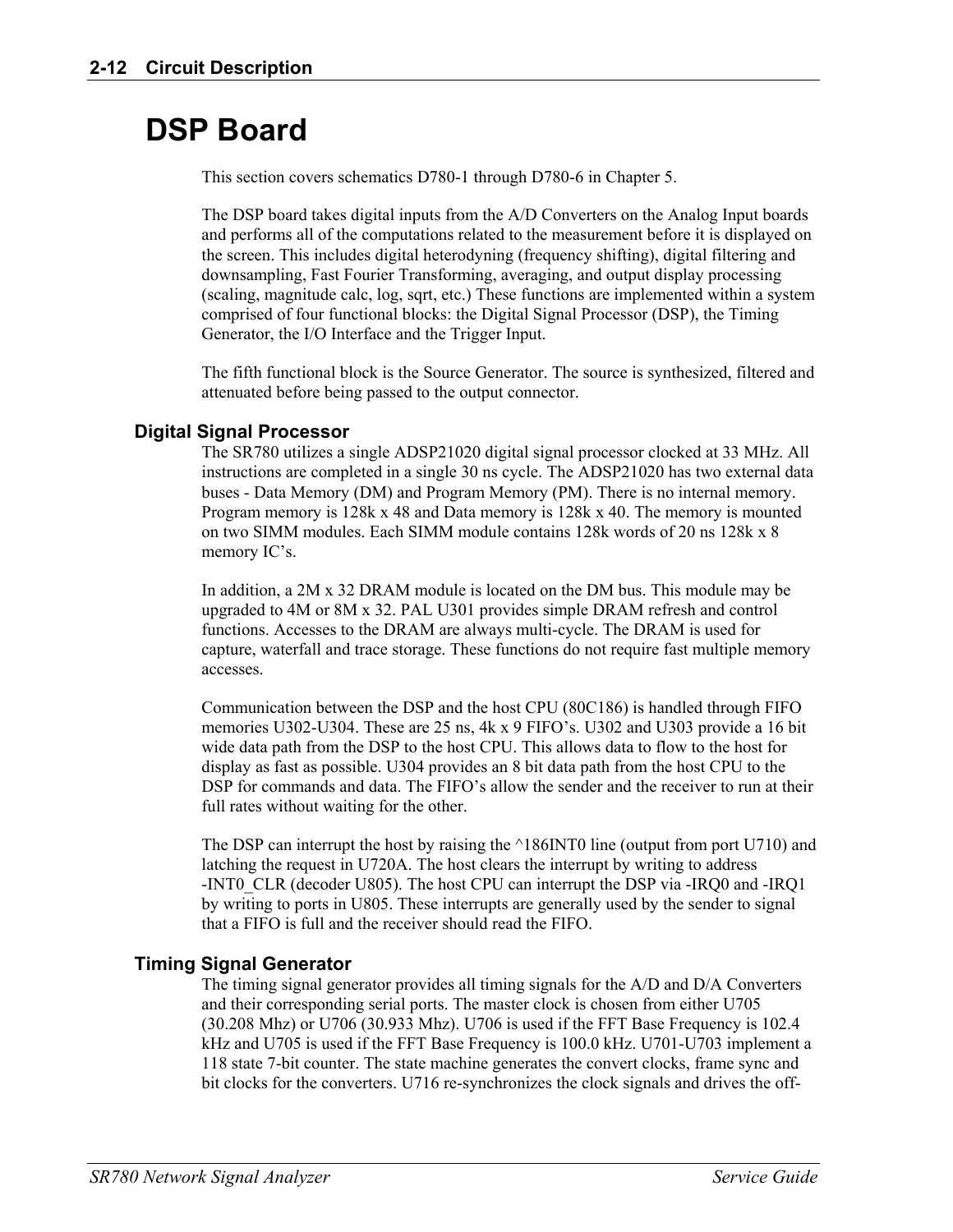board signals to the Analyzer backplane. U712 latches the state of the timing generator when a trigger signal is detected.

The timing generator interrupts the DSP whenever the serial ports (A/D and D/A) are ready (every sample time). The trigger is also synchronized to the state machine and generates an interrupt.

#### **I/O Interface**

The A/D converters on the analog boards send a serial data stream to the DSP board. Each analog board uses a dual 16 bit converter with both channels digitizing the signal. Each board returns two data streams for a total of four A/D channels. U401-U404 and U405-U408 are 32 bit serial to parallel converters, each receiving two 16 bit data channels from a single analog board.

U409-U410 is a 16 bit parallel to serial converter which sends DSP data to the source D/A converter.

#### **Trigger**

The Trigger input can be a TTL level signal or an analog signal. T601 provides some common-mode rejection for the trigger input. Relay K602 selects TTL or Analog Level Trigger. Relay K601 allows the trigger signal to come from the output of the analog front-end amplifiers or the external "TRIGGER" front panel BNC. Trigger signals pass through the XOR gate U602C where rising or falling edge trigger slope is selected. TTL triggers proceed directly to the XOR gate via some input protection. Analog level signals are first converted to a TTL signal via high-speed comparator U603.

At the heart of the trigger input is the analog high-speed comparator, U603 (LT1016). The input is buffered by U601A and limited by diodes D601 and D6302. N601 divides the trigger signal and trigger level by two to accommodate the input range of the comparator. C604 provides high-frequency hysteresis when the output latch cannot respond fast enough, and U601B and U602A provide low-frequency hysteresis. R603 and N601A determine the level of hysteresis. The DC trigger level is set by the 8-bit DAC U607A. U606 buffers and shifts the DAC output.

The Trig In signal is latched in PAL U703 which synchronizes the trigger to the A/D clocks and interrupts the DSP.

#### **Source Generator**

The source is output by DAC U501 (AD766). Since the DAC is clocked synchronously with the A/D converters, the source is synchronous with the input sampling.

The output of U501 is buffered by U502 (AD744). U505-U507 form an elliptic antialiasing filter to remove high frequency components. K501 selects the anti-aliasing filter output or the pink noise filter output (U530) as the source. U509A is used as an 8 bit attenuator and U510 is a divide by 10 or 100 attenuator. U512 is a high current output buffer which provides the low output impedance.

#### **Interface To CPU**

The CPU interface provides the communication pathway between the DSP board and the main CPU board. All signal interconnections are made via the 120 pin connector J902. U801-U803 are buffers for the address and data bus connections. These buffer chips are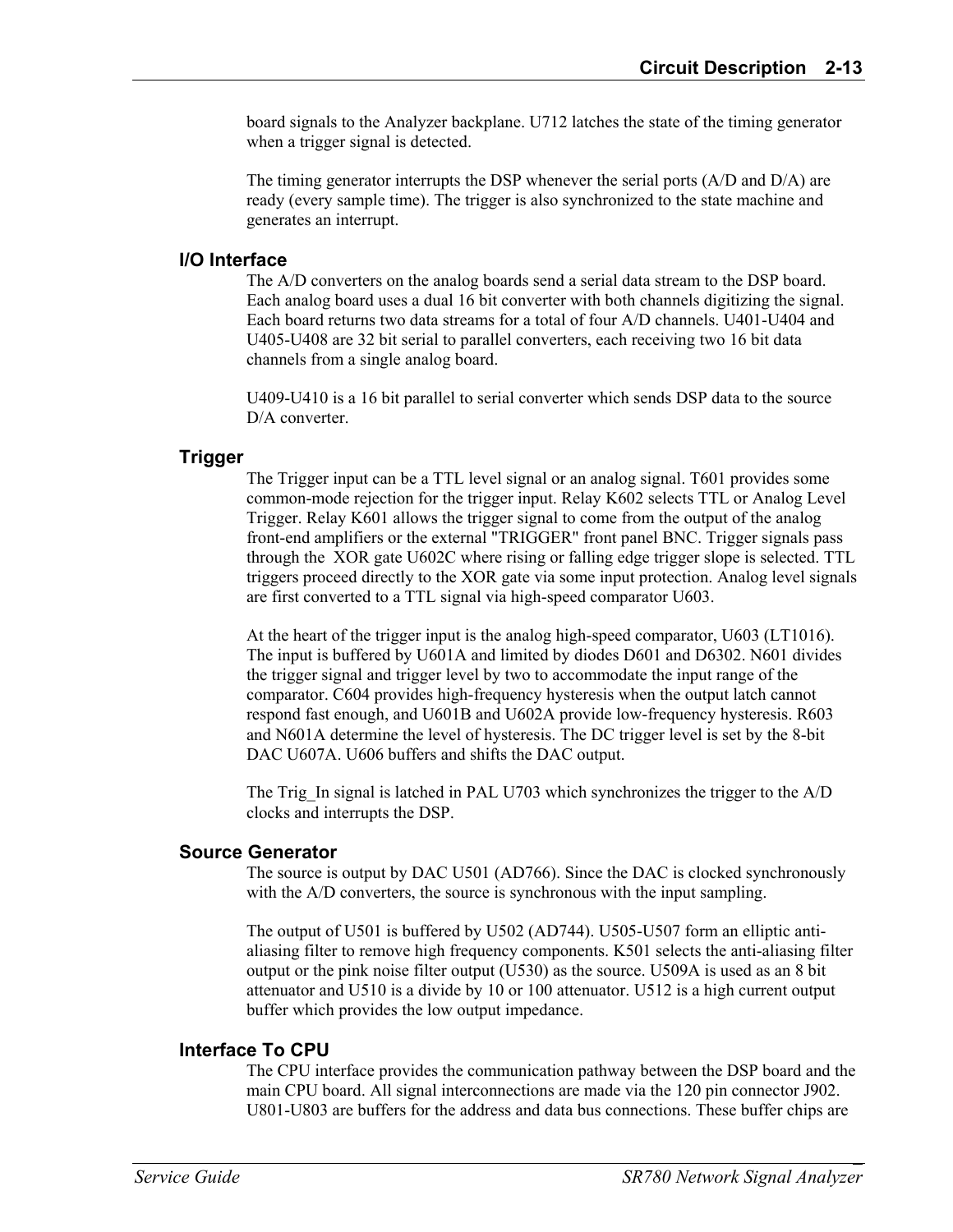enabled only when the CPU board is writing to the DSP board. This is signaled by -PCS4 from the 80C186. This helps isolate the activity on the CPU board from affecting circuitry on the DSP board. U808 and U809 are simple latches used to hold configuration data for the DSP board. U805 is a decoder which generates the chip selects and strobes needed by the DSP board. U810 is a serial EEPROM which holds the calibration data required by the source and trigger circuits.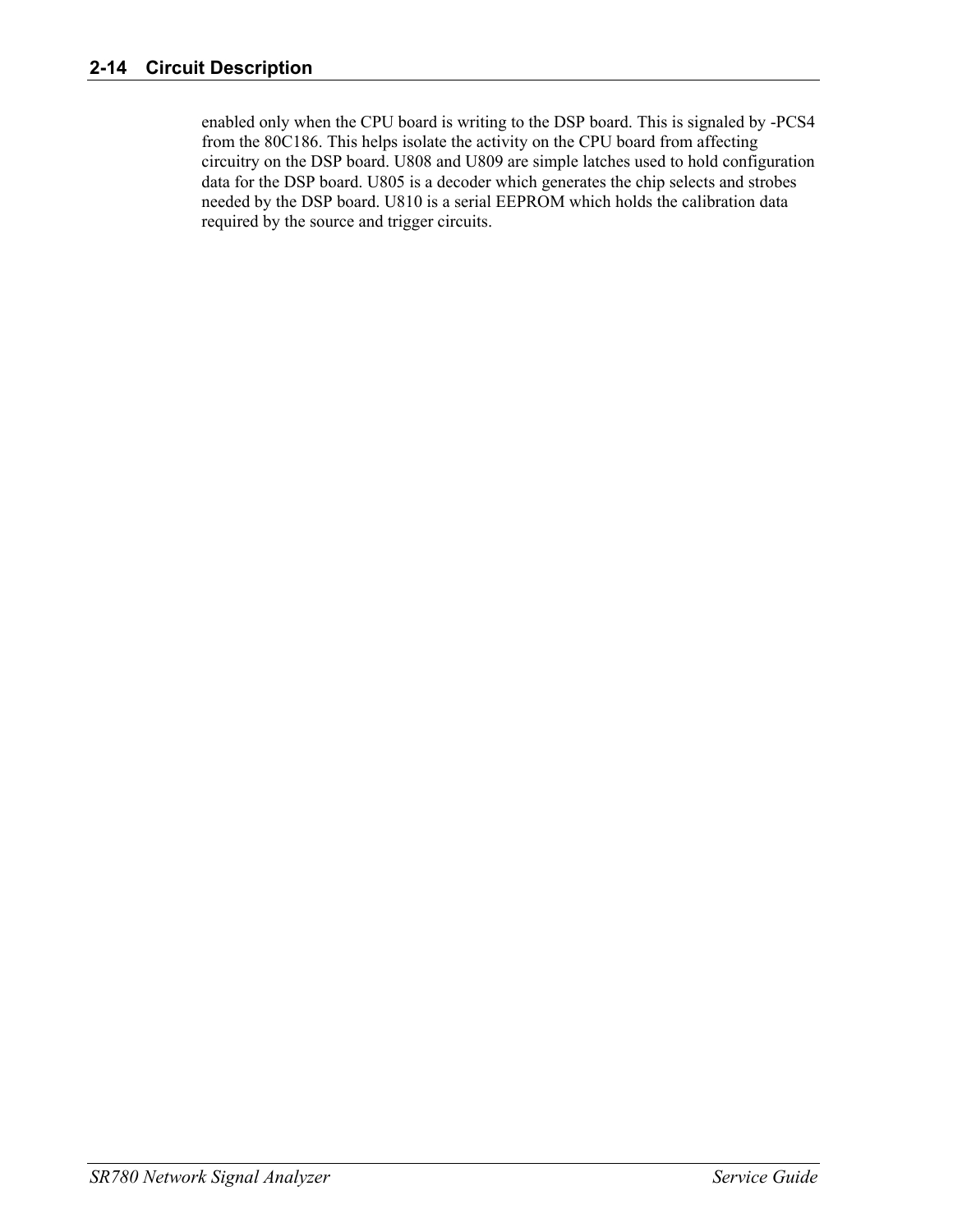## **Analog Input Boards**

This section covers schematics A780-1 through A780-7 in Chapter 5.

The Analog Input boards provide the very important link between the user's input signal and the DSP processor. From the front panel BNC, the user's signal passes through a low distortion front-end amplifier, gain stages, attenuators, anti-aliasing filter, and finally an A/D Converter. Once converted to digital form, the input signal is ready to be processed by the DSP.

The two inputs use identical Analog Input boards. The routing on the Analyzer backplane keeps them separate.

#### **Input Amplifier**

The goal of any measurement instrument is to perform some given measurement while affecting the quantities to be measured as little as possible. As such, the input amplifier is often the most critical stage in the entire signal path. The design of the front end input amplifier in the SR780 was driven by an effort to provide optimum performance in the following areas: input voltage noise, input current noise, input capacitance, harmonic distortion, and common mode rejection (CMR). To provide such performance, an FET differential input amplifier with common-mode feedback architecture was chosen.

The input signal is first passed through a series of relays to select input mode (K102), input coupling (K104) and input attenuation (K105, K108). Relay K101 provides shield grounding. Relay K106 switches in the ICP current supply. The -30 dB input attenuator formed by resistors R103-R106 serves to attenuate very large signals as well as providing protection to the input FET in the presence of very high voltages (> 50 Vpk). To prevent damage to the input FET, the input voltage is monitored by comparators U106 and U107. High voltages cause the input attenuator to be automatically engaged regardless of the user gain setting at the front panel. Resistors R107 and R108 provide some input protection to the input FET, with only a slight penalty in input voltage noise.

The input FET U100 is an extremely low-noise matched pair of FET's with a voltage input noise of approximately 3.5 nV/ $\sqrt{Hz}$ . To improve distortion performance, the input FET's are cascoded to maintain a constant drain-source voltage across each FET. This prevents modulation of the drain-source voltage by the input voltage. U104 senses the source voltage and maintains the same voltage at the drain with some DC offset determined by resistors N102 and N103. U103B provides common-mode feedback and maintains a constant drain current in each FET. U105 provides the single-ended output. The gain of the front end is either 10 dB or 20 dB as selected by relay K107. When a gain of 10 dB is selected, the offset and CMR are adjusted via P104 and P103 respectively. When a gain of 20 dB is selected, offset and CMR are adjusted via P102 and P101 respectively.

#### **Gain Stages And Attenuators**

Collectively, the front end amplifier, gain stages and attenuators provide sensitivity ranges from -50 dBV to +34 dBV. This is accomplished through the front-end amplifier, two gain stages and a resistive ladder attenuator.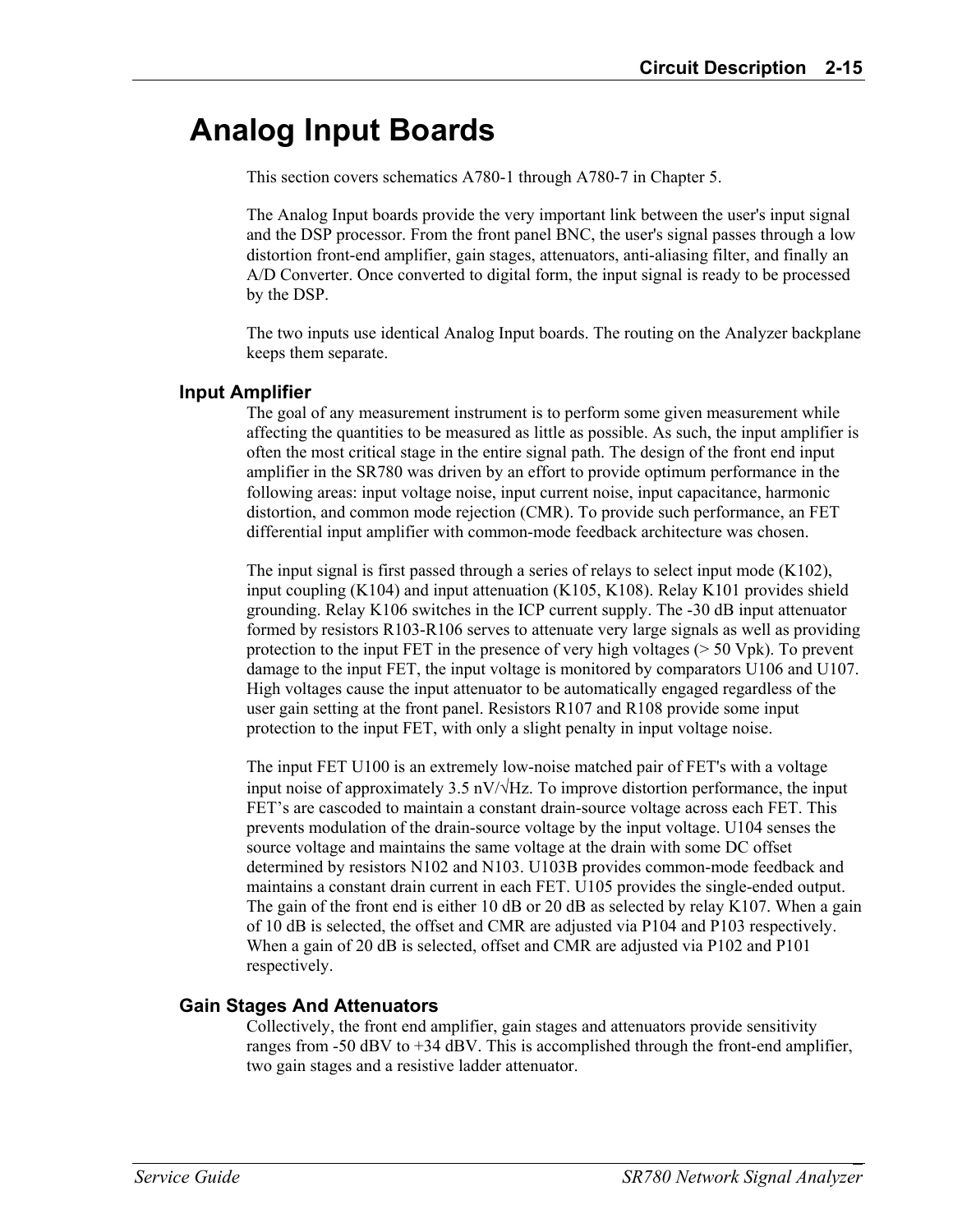The two gain stages are identical inverting amplifiers. Each has selectable gain of -10 dB, 0 dB, 10 dB or 20 dB. To achieve the desired gain, the front end attenuator and amplifier and these two gain stages are cascaded together. The signal path always includes the same number of amplifiers.

The resistive ladder attenuator (R211-R216) provides attenuation from 0dB to -10 dB in 2 dB steps. This improves the gain resolution. U206 is the buffered amplifier output.

Comparators U220 and U392 detect overload and half-scale amplifier output based upon the A/D converter reference voltage.

#### **Anti-Aliasing Filter**

To prevent aliasing, the input signal passes through a low-pass filter so that all frequency components greater than half the sampling frequency are attenuated by at least 96 dB. This is accomplished with an 8-zero 9-pole elliptical low pass filter (U230-U233). The pass band of this filter is DC to 102.4 kHz with a ripple of 0.5 dB. The stopband begins at 156 kHz. Stopband attenuation is nominally 100 dB.

U234A follows the anti-aliasing filter to sum the DC offset correction from DAC U361 with the signal.

A second 51.2 kHz anti-aliasing filter (U240-U243) is used for two channel octave measurements. Relays K202, K203 and K204 select an anti-aliasing filter (or bypasses the filters altogether). The filter output is buffered by U244A and U244B (to the trigger circuit on the DSP board).

#### **A-Weighting Filter**

The A-Weighting filter is constructed with a standard implementation using U310A and U310B. Relay K301 selects the filter.

U317 is a dual amplifier which splits the signal into two paths - inverted and noninverted. Each signal path drives one of the A/D channels.

Comparator U391 detects overload based upon the A/D converter reference voltage.

#### **A/D Converter**

The A/D Converter converts the inverted and non-inverted signals to two digital data streams. Conversion takes place at a rate of 262,144 samples per second (FFT Base=102.4 kHz). A Burr-Brown PCM1750 dual 18-bit A/D converter is used for this purpose. U402A and U402D drive the data signals to the Analyzer backplane and to the DSP board. Timing signals for the A/D Converter are received via U402B and U402C.

#### **I/O Interface**

The Analog Input board is configured by the DSP board via its serial I/O Interface. U601-U603 form a 24 bit shift register and latch. Data is shifted in serially from the DSP board and latched to internal latches. The outputs of the latches are used to control relays, switches, etc. During normal operation, this interface is static and no random digital noise is present on this board.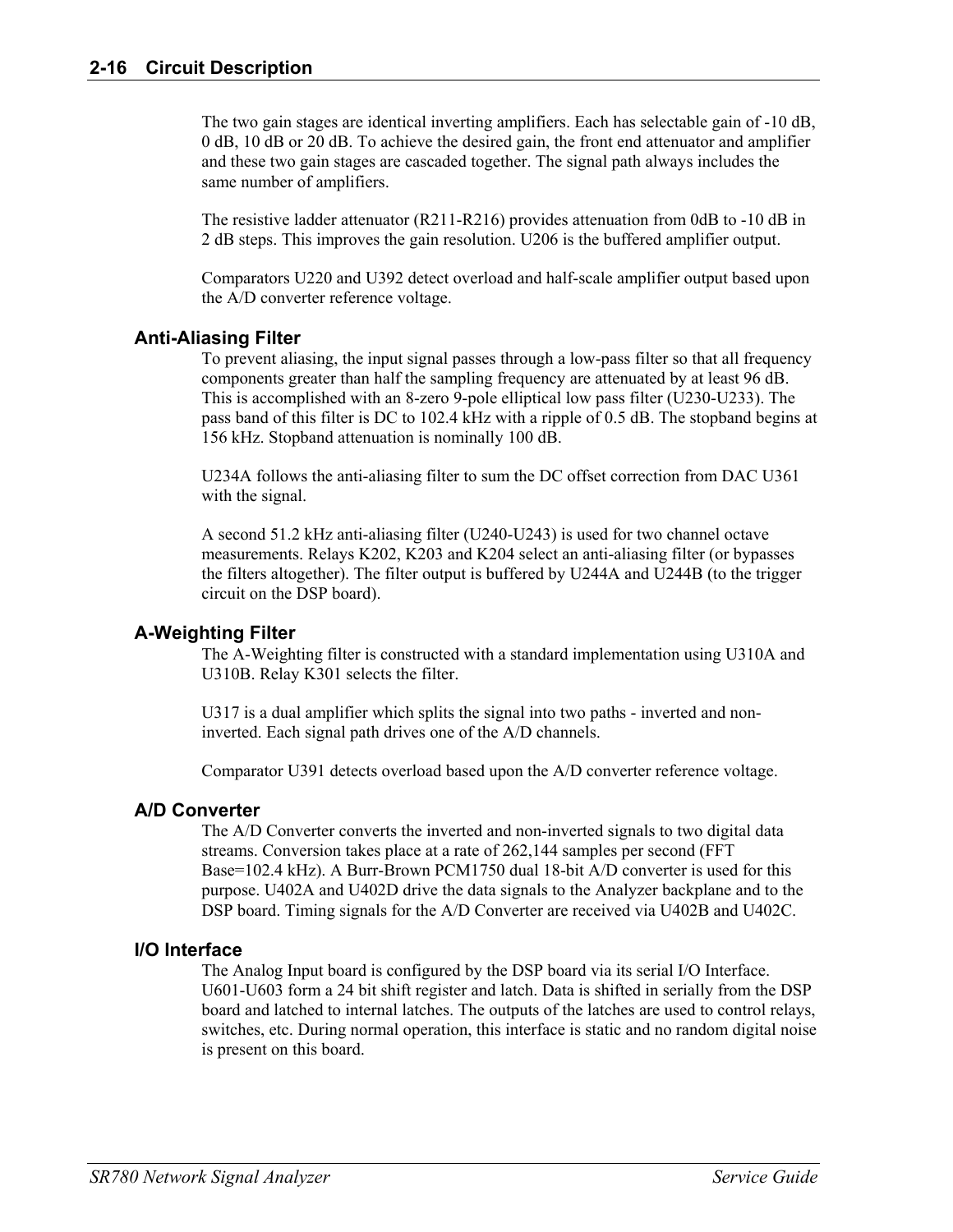U606 is a serial EEPROM containing the calibrations for the amplifier and anti-aliasing filter. U606 is read by the host CPU (80C186) via a port on the DSP board. This EEPROM is only read at power on and does not contribute digital noise to this board.

#### **Power**

Several voltages are generated on the Analog Input board locally. ±15 V is generated for most of the analog IC's (U531-U532). A dedicated  $\pm 15$  V supply is also generated for the front-end amplifier (U501-U502).  $\pm$ 5 V is generated for the A/D Converter (U521-U522) as well as a digital +5 V for the digital I/O (U690). Analog  $\pm$ 6 V is generated for the analog switches (U541-U542). +12V is provided for the relays (U551). U511 provides the high voltage bias for the ICP supply.

The  $\pm 20$  VDC supply which is the source of most of the power supplies is not grounded at the power supply. It is grounded by the Analog Input board to reduce ground loops at the analog inputs. Thus, the  $\pm 20$  VDC floats when no Analog Input boards are present. If either Analog Input board is present, then this supply is grounded.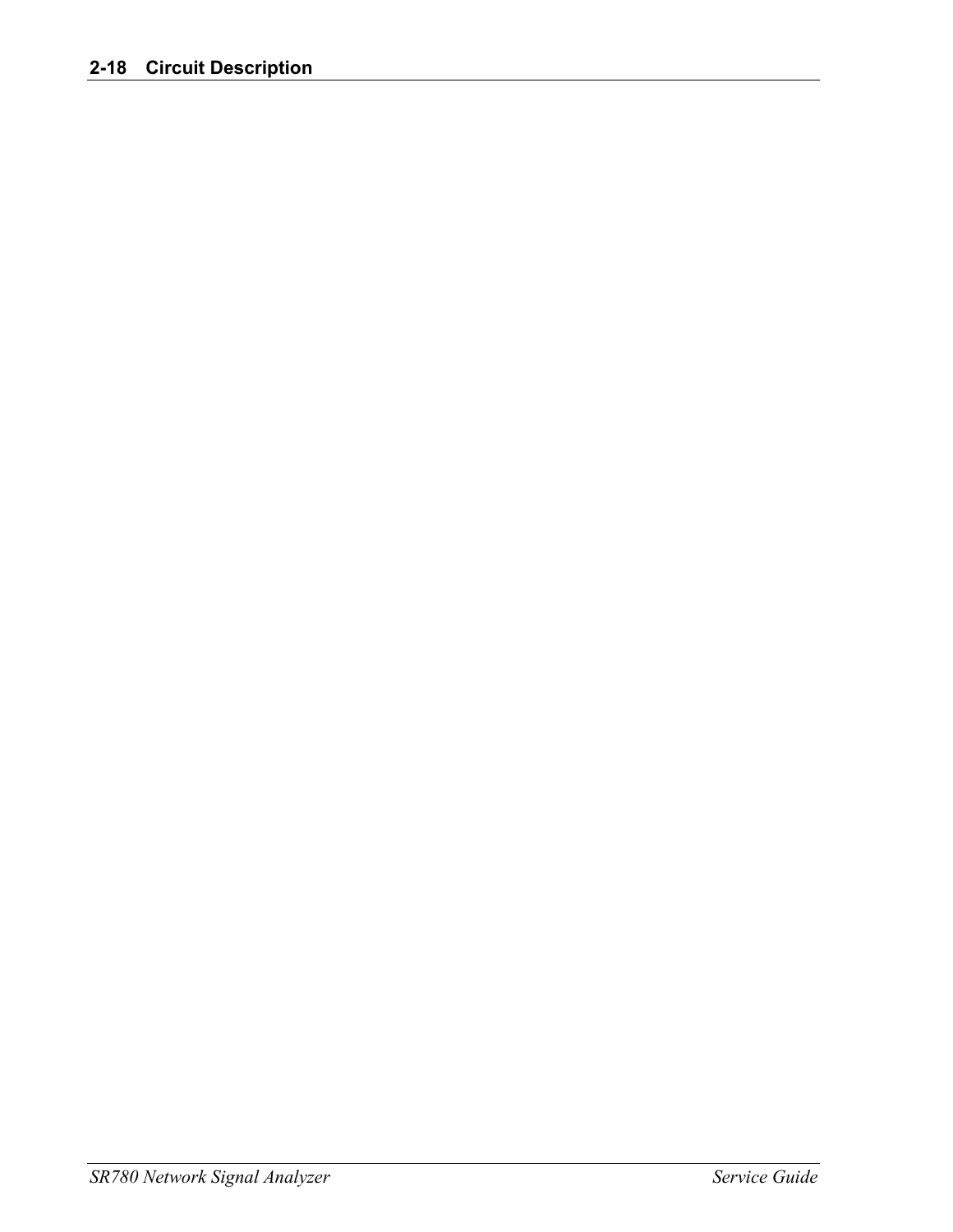## Chapter 3

## **Service**

This chapter provides a troubleshooting guide with service procedures to debug and repair this unit at a board or assembly level.

### **In This Chapter**

| <b>Before Proceeding With Service</b>                  | $3 - 3$  |
|--------------------------------------------------------|----------|
| <b>Warranty Service</b>                                | $3 - 3$  |
| <b>CAUTION!</b>                                        | $3 - 3$  |
| Reset                                                  | $3 - 3$  |
| Calibration                                            | $3 - 3$  |
| <b>Troubleshooting Table</b>                           | $3 - 4$  |
| <b>Circuit Board Locations</b>                         | $3 - 8$  |
| <b>System Components</b>                               | $3 - 8$  |
| <b>Analyzer Components</b>                             | $3-9$    |
| Schematic Diagram Locations                            | $3-9$    |
| <b>Service Procedures</b>                              | $3 - 10$ |
| Caution                                                | $3 - 10$ |
| Required Equipment                                     | $3 - 10$ |
| Service Procedure A1 (Power Supply Board Replacement)  | $3 - 10$ |
| Service Procedure A2 (Power Supply Check)              | $3 - 11$ |
| Service Procedure B1 (Replacing the CRT)               | $3 - 13$ |
| Service Procedure B2 (CRT Check)                       | $3 - 13$ |
| Service Procedure C1 (Keypad Check)                    | $3 - 14$ |
| Service Procedure C2 (Knob Check)                      | $3 - 15$ |
| Service Procedure D1 (CPU Board Replacement)           | $3-16$   |
| Service Procedure D2 (Battery Check)                   | $3-16$   |
| Service Procedure D3 (Video/IO Board Replacement)      | $3 - 17$ |
| Service Procedure F1 (DSP Board Replacement)           | $3 - 17$ |
| Service Procedure F2 (Analog Board Replacement)        | $3 - 18$ |
| Service Procedure F3 (Checking the Analog Inputs)      | $3-19$   |
| Service Procedure F4 (Checking the Amplitude)          | $3-19$   |
| Service Procedure F5 (Checking the Trigger)            | $3-19$   |
| Service Procedure F6 (Checking the Source)             | $3 - 20$ |
| Service Procedure F7 (DSP Memory Module Replacement)   | $3 - 21$ |
| Service Procedure G1 (Replacing the Disk Drive)        | $3 - 22$ |
| Service Procedure J1 (Adjusting the DC Offset and CMR) | $3 - 23$ |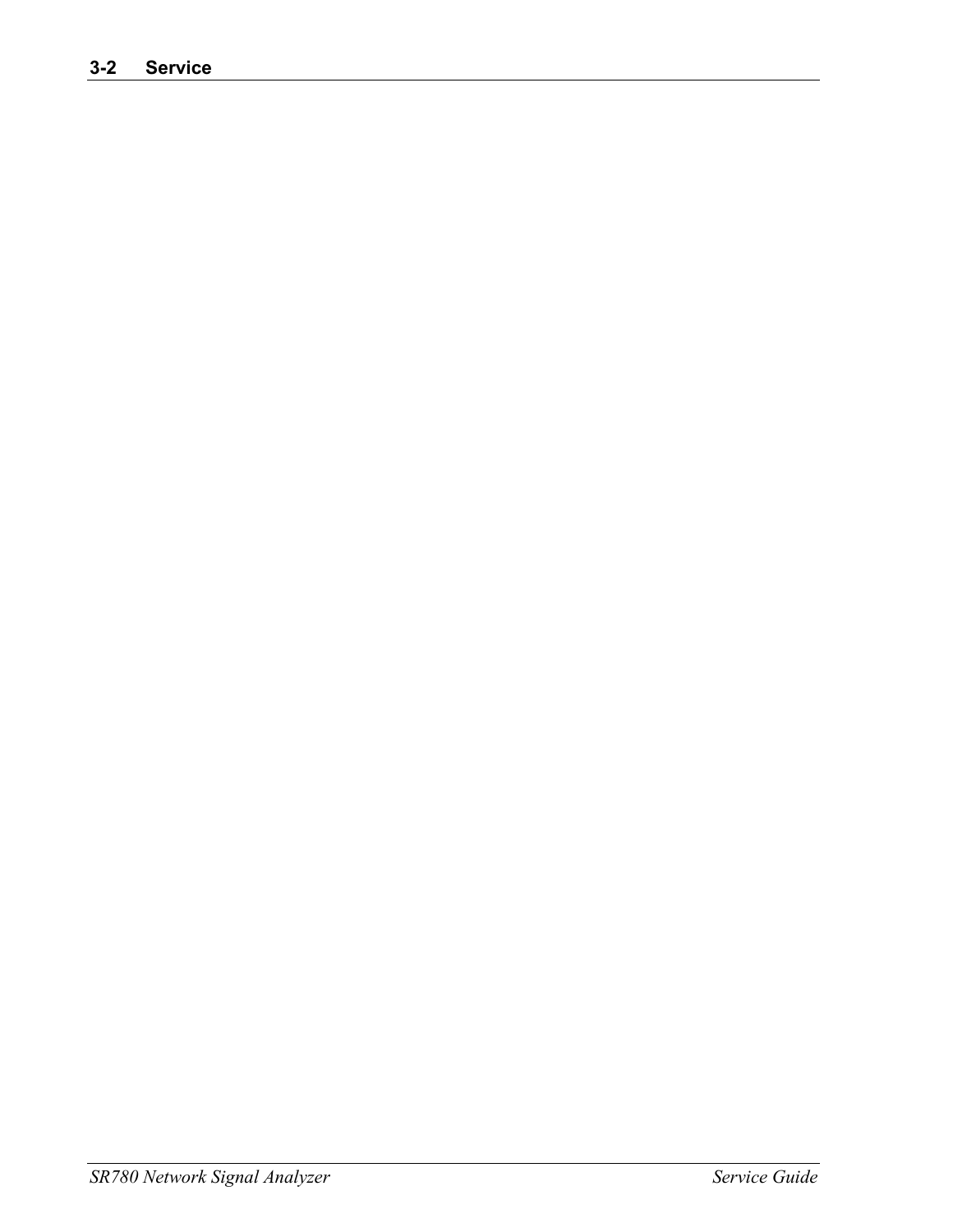## **Before Proceeding With Service**

#### **Warranty Service**

For warranty service or repair, this product must be returned to a Stanford Research Systems authorized service facility.

Do not attempt any service without first contacting Stanford Research Systems or an authorized representative. Replacement parts, boards and assemblies are available only from Stanford Research Systems or its authorized representatives.

#### **CAUTION!**



Potentially lethal voltages are present in this instrument. This unit is to be serviced by qualified service personnel only. There are no user serviceable parts inside.

Check the red LED at the top edge of Power Supply board. The unit is safe only if the LED is OFF. If the LED is ON, then voltages are present within the unit - USE CAUTION.

Use caution when checking circuits with the power on.

Always disconnect the power cord before replacing or servicing any component inside the chassis.

### **Reset**



Reset the unit by turning the power off and back on while holding down the backspace key. This clears the stored setup and re-initializes the instrument. If the problem is solved, do not proceed to service any internal components. If the problem continues, proceed with the proper service procedures.

#### **Always reset the instrument after performing any service.**

#### **Calibration**

The only field service which may be performed is at the board and assembly level. If the DSP board or either Analog Input board is replaced (with factory calibrated replacement boards), the unit will remain calibrated. If individual components are replaced on a board, the calibration is not guaranteed. Individual component replacement on the DSP or Analog boards is not recommended.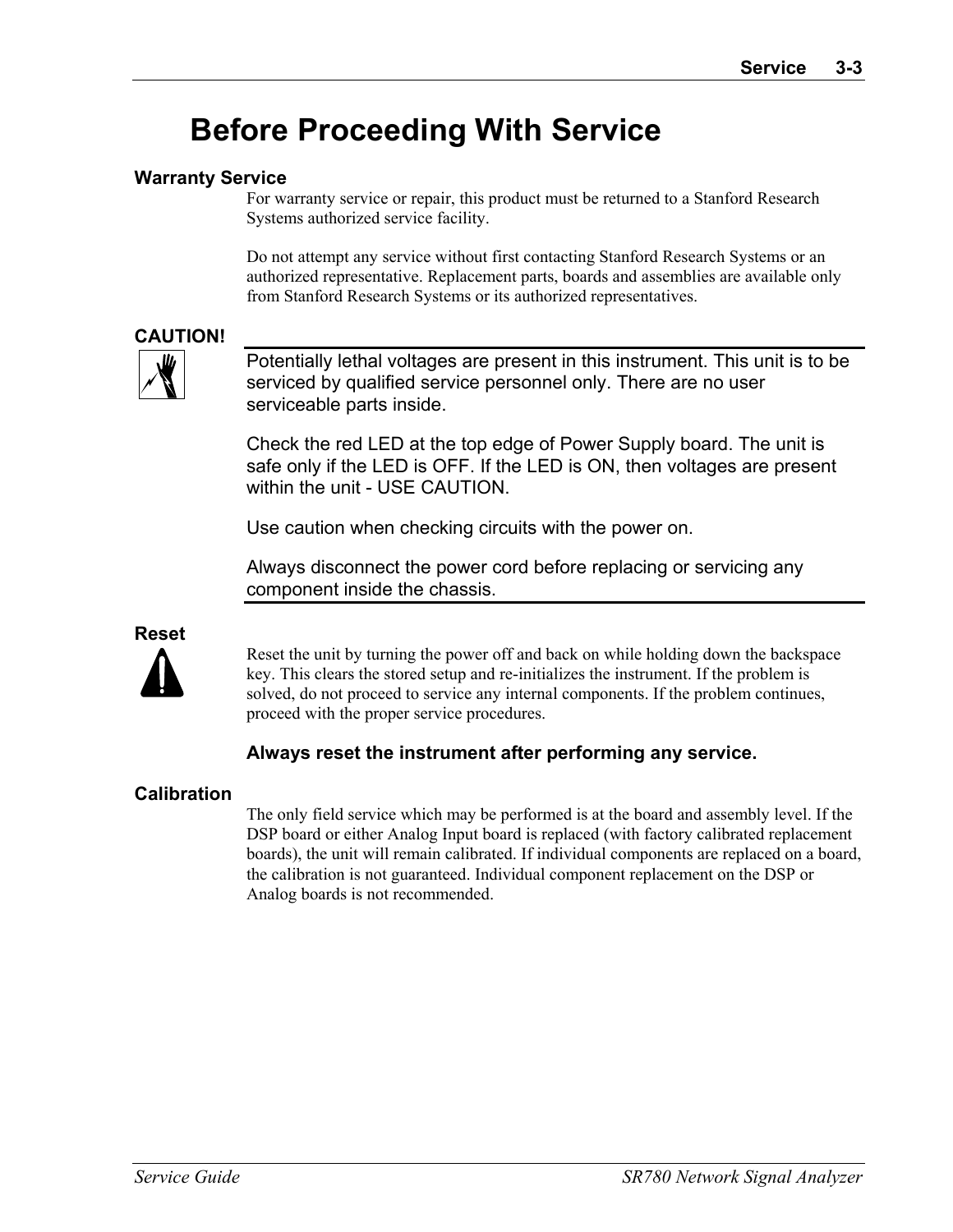## **Troubleshooting Table**

| <b>Symptoms</b>                                                                       | <b>Procedure</b>                                                                                                                  |
|---------------------------------------------------------------------------------------|-----------------------------------------------------------------------------------------------------------------------------------|
|                                                                                       |                                                                                                                                   |
| Screen is blank when<br>power is turned on.                                           | • Does the unit beep when front panel keys are pressed?<br>Yes - see Display Problems.                                            |
|                                                                                       | • After reset, is there a signal at the Source Output? Yes -<br>see Display Problems.                                             |
|                                                                                       | • Proceed to Service Procedure A2 (Power Supply Check).<br>If the Power Supply is OK, see Display Problems.                       |
| Display Problems                                                                      | • Is the screen brightness turned down? Press the Brighter<br>button at the lower right of the screen (below the<br>softkeys).    |
|                                                                                       | • Is the display unstable? Yes - proceed to Service<br>Procedure B2 (CRT Check).                                                  |
|                                                                                       | • Is the display blank? Yes - proceed to Service Procedure<br>B2 (CRT Check).                                                     |
|                                                                                       | • If there still a problem, proceed to Service Procedure D3<br>(Video/IO Board Replacement).                                      |
| Keypad not functioning                                                                | • Is there a key stuck in the down position? Yes - release<br>the stuck key.                                                      |
|                                                                                       | • Proceed to Service Procedure C1 (Keypad Check).                                                                                 |
| Knob not functioning                                                                  | • Proceed to Service Procedure C2 (Knob Check).                                                                                   |
| [System] <diagnostics><br/>System RAM check fails</diagnostics>                       | • Proceed to Service Procedure D1 (CPU Board<br>Replacement).                                                                     |
| [System] <diagnostics><br/>System ROM check or<br/>Help ROM check fails</diagnostics> | • Contact SRS for replacement ROM components. If<br>failure continues proceed to Service Procedure D1 (CPU<br>Board Replacement). |
| [System] <diagnostics><br/>Video RAM check fails</diagnostics>                        | • Proceed to Service Procedure D3 (Video/IO Board<br>Replacement).                                                                |
| Unit does not recall<br>settings at power on.                                         | • Proceed to Service Procedure D2 (Battery Check).                                                                                |
| Clock does not keep<br>time correctly                                                 | • Proceed to Service Procedure D2 (Battery Check).                                                                                |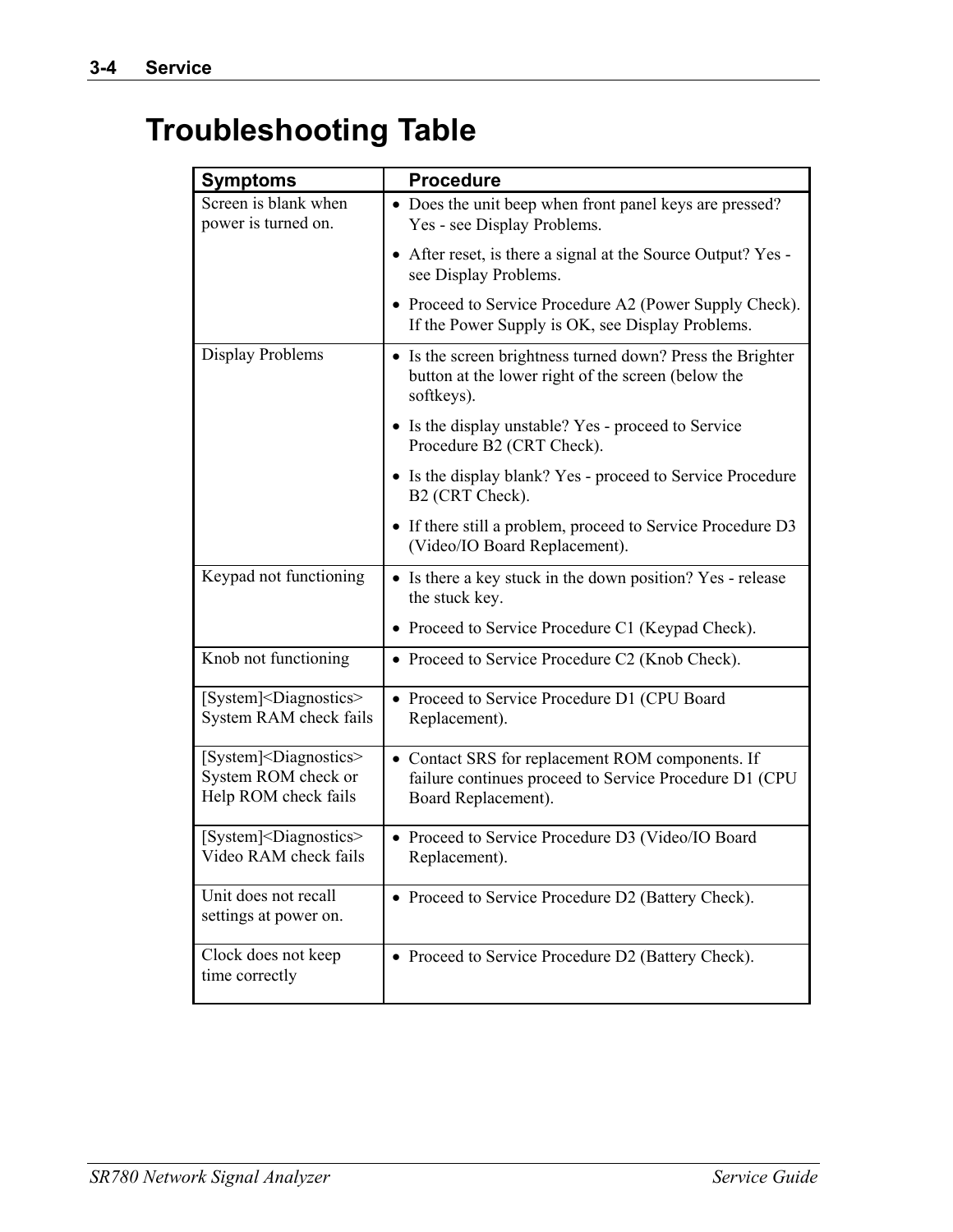| <b>Symptoms</b>                                                         | <b>Procedure</b>                                                                                             |
|-------------------------------------------------------------------------|--------------------------------------------------------------------------------------------------------------|
| Power On DSP memory<br>check fails.                                     | • If Data Memory fails, proceed to Service Procedure F7<br>(Replacing DSP Memory Modules).                   |
| Use [System] <show<br>Version&gt; to review test</show<br>              | • If Program Memory fails, proceed to Service Procedure<br>F7 (Replacing DSP Memory Modules).                |
| results.                                                                | • If DRAM Errors are detected, proceed to Service<br>Procedure F7 (Replacing DSP Memory Modules).            |
|                                                                         | • If the DSP Cal ROM is not OK, proceed to Service<br>Procedure F1 (DSP Board Replacement).                  |
|                                                                         | • Proceed to Service Procedure F1 (DSP Board<br>Replacement).                                                |
| Source output incorrect                                                 | • Proceed to Service Procedure F6 (Checking the Source).                                                     |
| DSP memory upgrade                                                      | • To upgrade the DSP DRAM to 4M or 8M, proceed to<br>Service Procedure F7 (Replacing DSP Memory<br>Modules). |
| Power On Analog<br>memory check fails.                                  | • If the Ch1 or Ch2 Analog Cal ROM is not OK, proceed<br>to Service Procedure F2 (Analog Board Replacement). |
| Use [System] <show<br>Version&gt; to review test<br/>results.</show<br> |                                                                                                              |
| Disk Drive problems                                                     | • Check that your disk is DS/DD or DS/HD. Try a new<br>disk.                                                 |
|                                                                         | • Check that the disk write protect tab is closed.                                                           |
|                                                                         | • Perform the disk drive test in the [System] <diagnostics><br/>menu.</diagnostics>                          |
|                                                                         | • Proceed to Service Procedure G1 (Disk Drive<br>Replacement).                                               |
|                                                                         | • If there is still a problem, proceed to Service Procedure<br>D3 (Video/IO Board Replacement).              |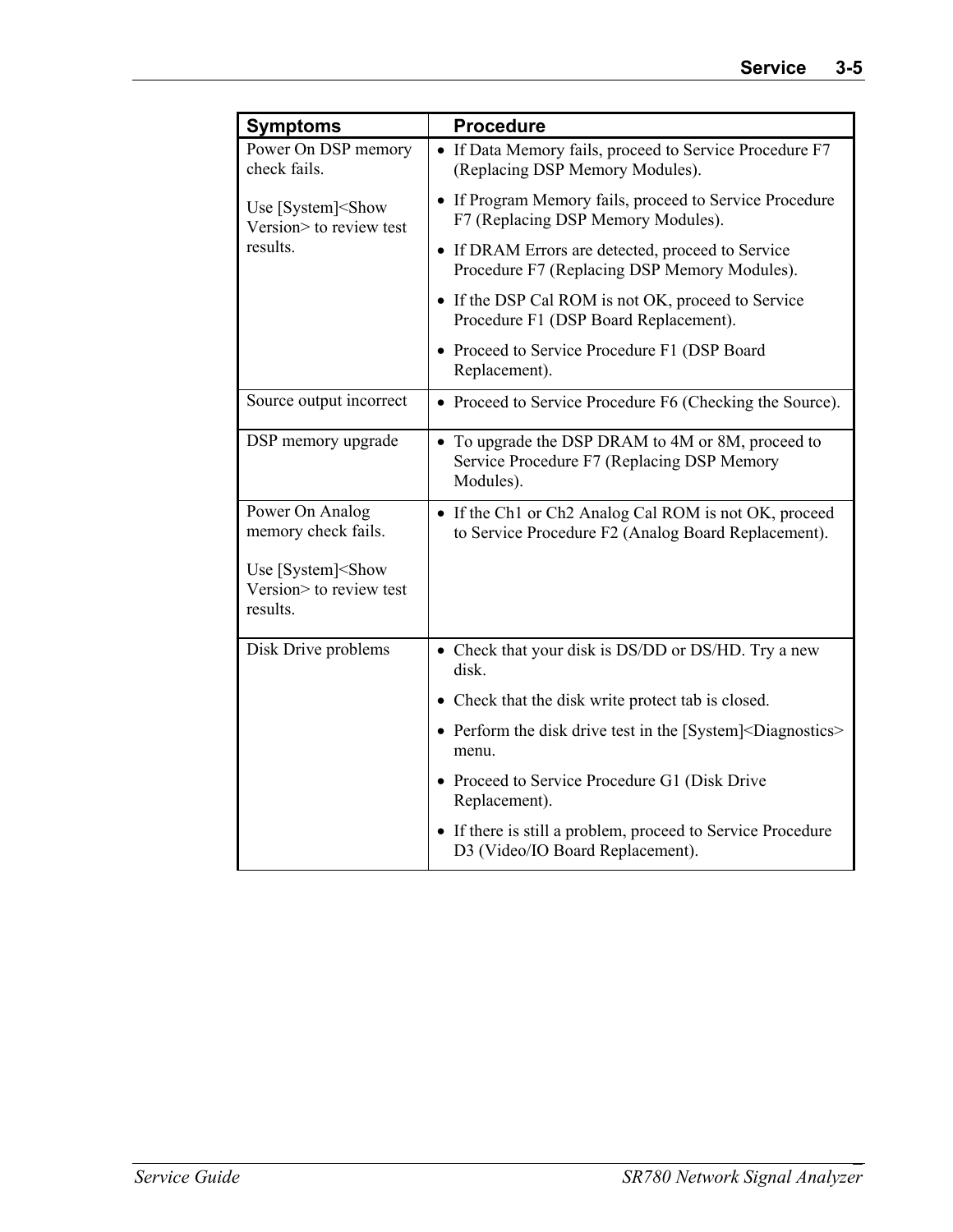| <b>Symptoms</b>  | <b>Procedure</b>                                                                                                                                                                                                                                                                                               |
|------------------|----------------------------------------------------------------------------------------------------------------------------------------------------------------------------------------------------------------------------------------------------------------------------------------------------------------|
| RS232 problems   | • Check that the RS232 cable is attached securely to the<br>RS232 port on the rear panel (NOT to the Printer port).<br>Use a tested cable.                                                                                                                                                                     |
|                  | • Check that the SR780 is set to output data to the RS232<br>interface (NOT the GPIB interface). The output interface<br>is set in the [System] <remote> menu.</remote>                                                                                                                                        |
|                  | • Check the RS232 setup in the [System] <remote> menu.<br/>Make sure that the proper baud rate, word length and<br/>parity is selected.</remote>                                                                                                                                                               |
|                  | • Place a 'loop back' connector on the RS232 port. A loop<br>back connector is a male DB25 connector with pins 2<br>and 3 connected together. Perform the RS232 test in the<br>[System] <diagnostics> menu. If the test fails, proceed to<br/>Service Procedure D3 (Video/IO Board Replacement).</diagnostics> |
| GPIB problems    | • Check that the GPIB cable is securely fastened to the<br>rear panel GPIB port. Use a tested cable.                                                                                                                                                                                                           |
|                  | • Check that the SR780 is set to output data to the GPIB<br>interface (NOT the RS232 interface). The output<br>interface is set in the [System] <remote> menu.</remote>                                                                                                                                        |
|                  | • Check the instrument GPIB address. The address is set<br>in the [System] <remote> menu.</remote>                                                                                                                                                                                                             |
|                  | • Proceed to Service Procedure D3 (Video/IO Board<br>Replacement).                                                                                                                                                                                                                                             |
| Printer problems | • Check that the printer cable is attached securely to the<br>Printer port on the rear panel (NOT the RS232 port). Use<br>a tested cable.                                                                                                                                                                      |
|                  | • Check the Printer Type selected in the [Output] menu.<br>The SR780 can output to Epson compatible dot matrix<br>printers or HP LaserJet/InkJet compatible laser printers.                                                                                                                                    |
|                  | • Make sure that the printer is On-Line and has paper.                                                                                                                                                                                                                                                         |
|                  | • Proceed to Service Procedure D1 (CPU Board<br>Replacement).                                                                                                                                                                                                                                                  |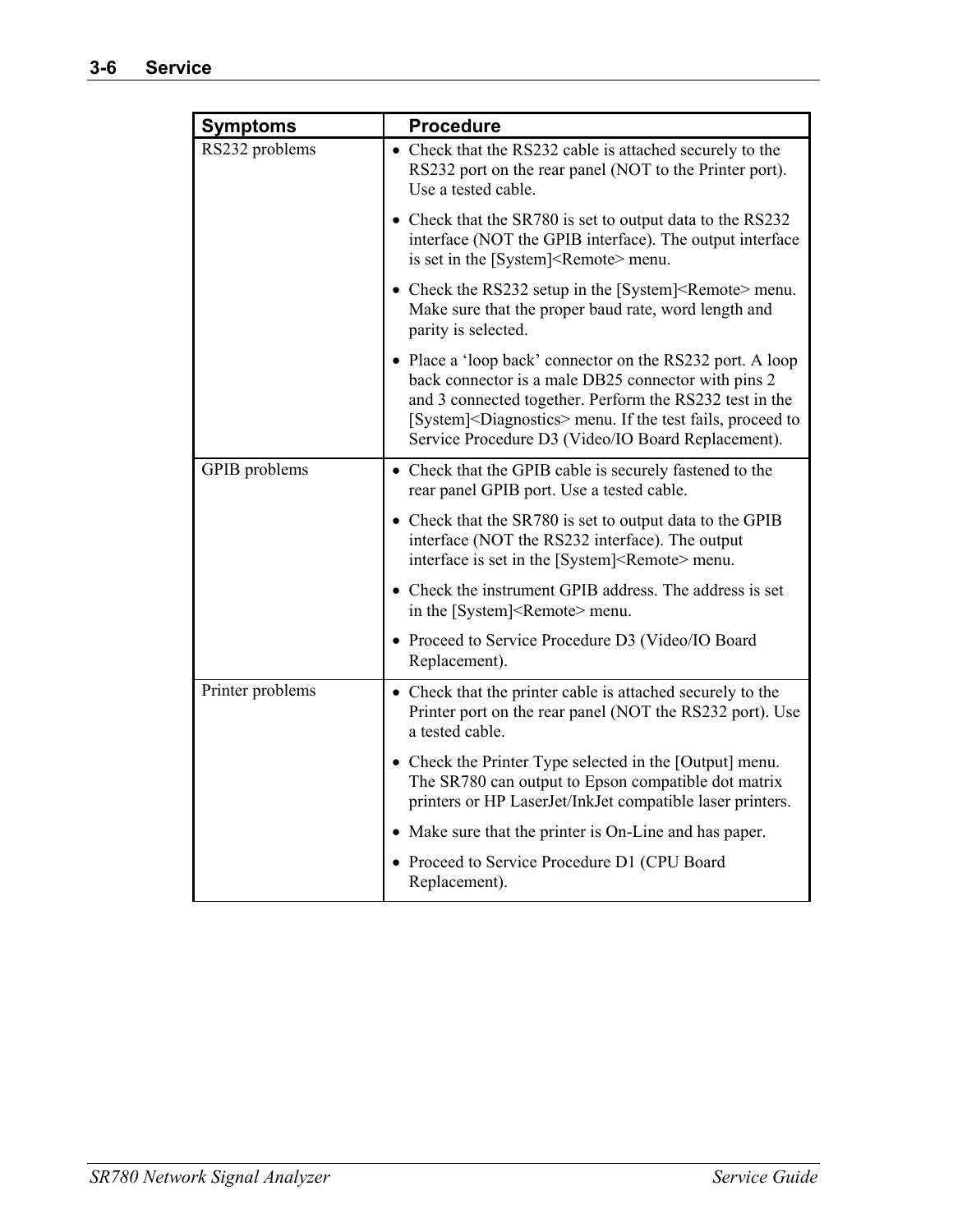| <b>Symptoms</b>                                                            | <b>Procedure</b>                                                                                                                                                                                             |
|----------------------------------------------------------------------------|--------------------------------------------------------------------------------------------------------------------------------------------------------------------------------------------------------------|
| Unit displays an active<br>baseline spectrum but no<br>signal.             | • Apply a known 10 kHz 0.5 Vrms sine wave to the A<br>input of the non-functioning channel. Does the signal<br>appear in the spectrum? No - proceed to Service<br>Procedure F3 (Checking the Analog Inputs). |
|                                                                            | • Does the unit pass the DSP memory checks? Use<br>[System] <show version=""> to review the power on test<br/>results. No - see DSP memory check fails.</show>                                               |
|                                                                            | • Does the unit pass the Analog board memory checks?<br>Use [System] <show version=""> to review the power on<br/>test results. No - see Analog memory check fails.</show>                                   |
| No data graphed in the<br>displays.                                        | • Does the unit pass the DSP memory checks? Use<br>[System] <show version=""> to review the power on test<br/>results. No - see DSP memory check fails.</show>                                               |
|                                                                            | • Proceed to Service Procedure D1 (CPU Board<br>Replacement).                                                                                                                                                |
| Input problems<br>(coupling, grounding or<br>input range).                 | • Apply a known 10 kHz 0.5 Vrms sine wave to the A<br>input of the non-functioning channel. Does the signal<br>appear in the spectrum? No - proceed to Service<br>Procedure F3 (Checking the Analog Inputs). |
|                                                                            | • Proceed to Service Procedure F2 (Analog Board<br>Replacement).                                                                                                                                             |
| Measured amplitude of<br>signal not correct.                               | • Proceed to Service Procedure F4 (Amplitude Check).                                                                                                                                                         |
| Unit does not trigger or<br>trigger is unstable when<br>in triggered mode. | • Proceed to Service Procedure F5 (Trigger Check).                                                                                                                                                           |
| Large DC offset on<br>spectrum.                                            | • Proceed to Service Procedure J1 (Adjusting DC Offset<br>and CMR).                                                                                                                                          |
| Common Mode<br>Rejection problem.                                          | • Proceed to Service Procedure J1 (Adjusting DC Offset<br>and CMR).                                                                                                                                          |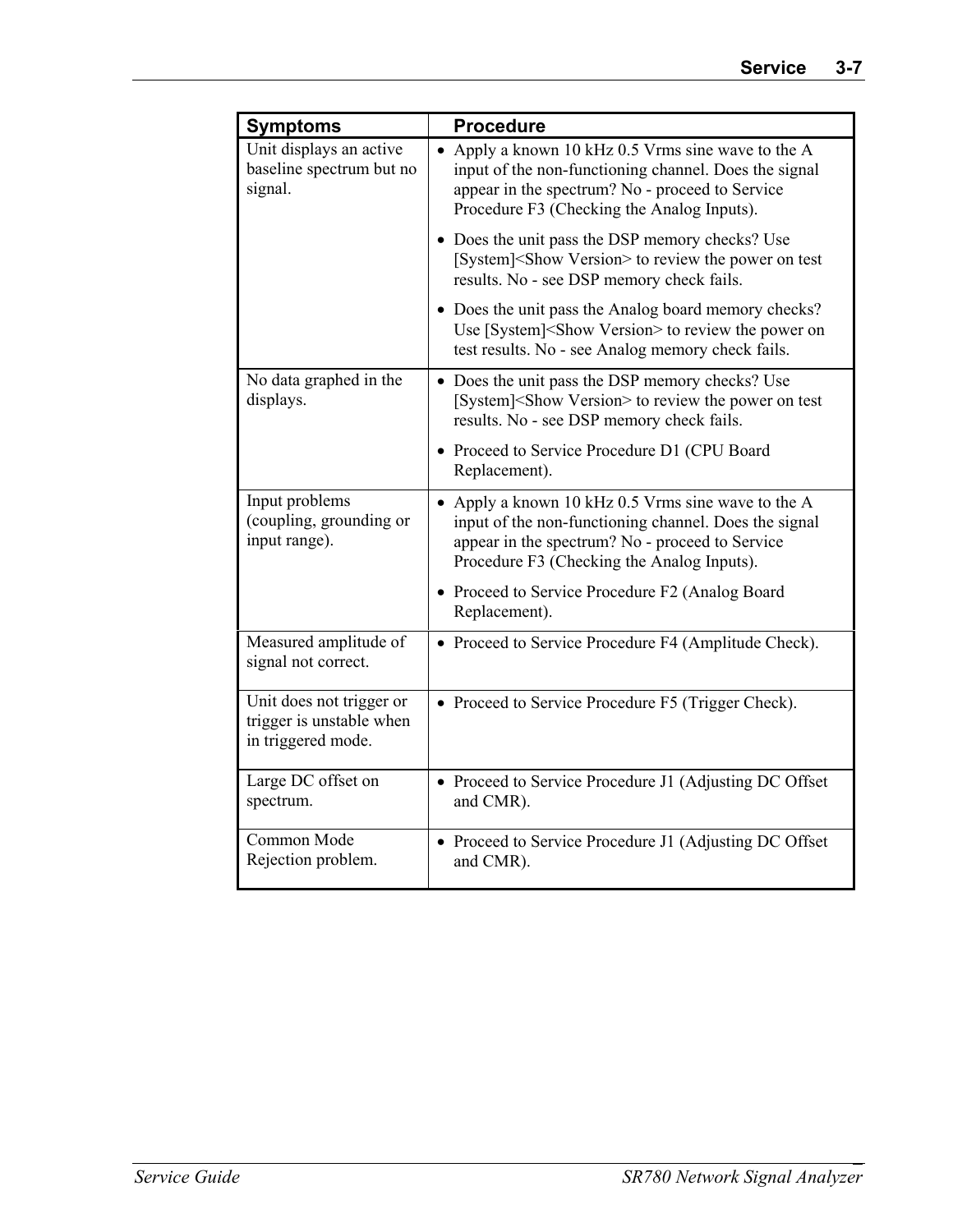## **Circuit Board Locations**

The SR780's circuitry is divided into two major sections - the *system section* and the *analyzer section*. The system section contains the main processor (CPU), video display, external interfaces, power supply and front panel. The analyzer section contains the digital signal processor (DSP), source output and analog inputs.

#### **System Components**

The system section components are located in the left half of the chassis, behind and below the CRT (video display). The card cage behind the CRT contains the power supply, main CPU card and the video/IO card. The cards are interconnected by a backplane board under the card cage. The disk drive is mounted to a small board beneath the CRT. This card can be removed from the front. The keypad connects to the disk board at the front of the chassis.



*Figure 3-1 System Components*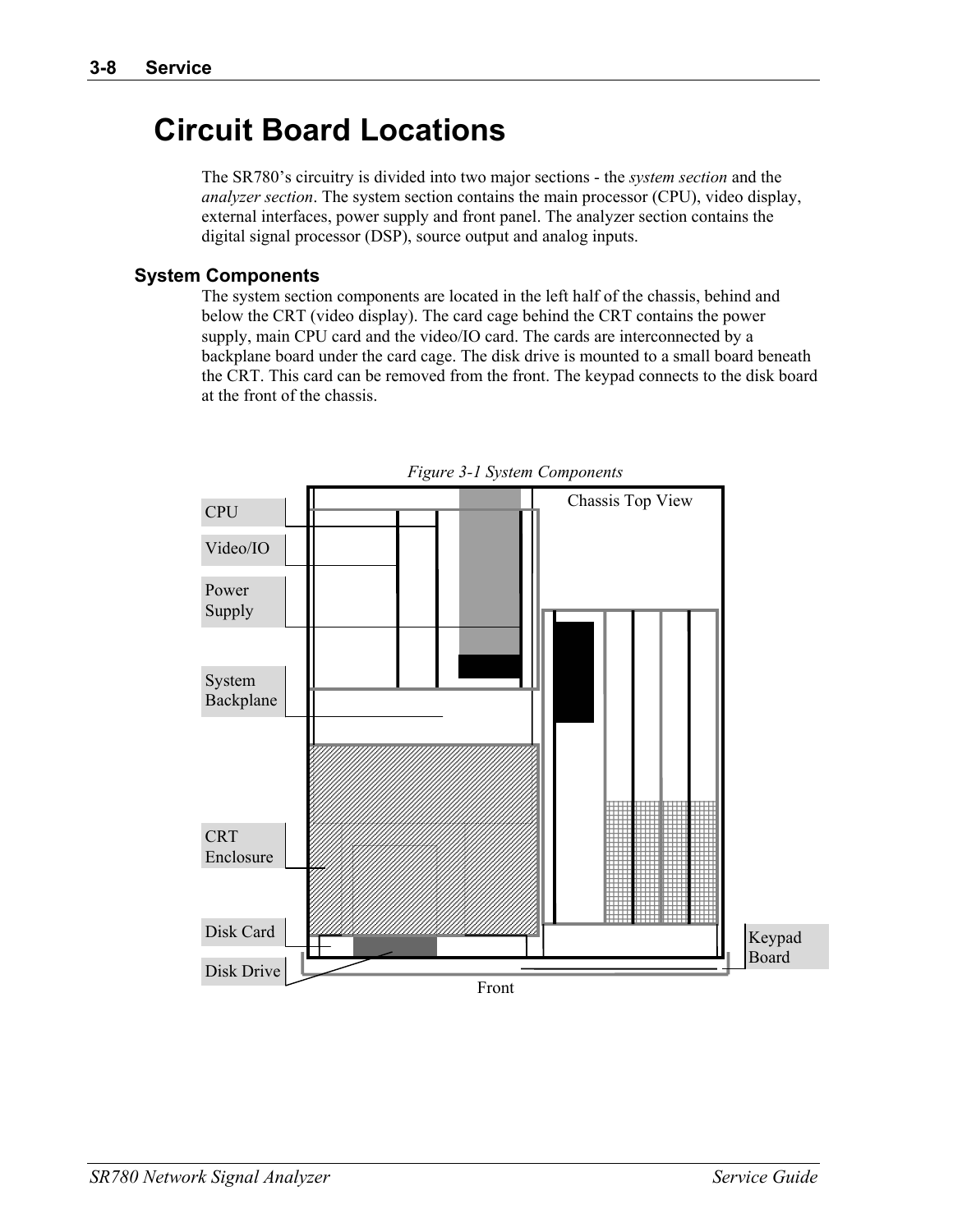#### **Analyzer Components**

The analyzer section is in the right half of the chassis, directly behind the keypad. A card cage contains the DSP board and two identical analog input boards. The analyzer boards are interconnected by a backplane board under the card cage. This backplane extends all the way to the front panel BNC connectors. The analyzer backplane connects to the system backplane via two short cables at the center of the chassis just behind the CRT.



*Figure 3-2 Analyzer Components* 

#### **Schematic Diagram Locations**  Front

Schematic diagrams are located in Chapter 5.

| Board/Assembly          | Schematic #'s (see Chapter 5) |
|-------------------------|-------------------------------|
| <b>CPU</b> Board        | MCPU-1 through MCPU-9         |
| Video/IO Board          | MVID-10 through MVID-14       |
| Power Supply            | MPWR-1 through MPWR-2         |
| <b>System Backplane</b> | MBKPL-20 through MBKPL-23     |
| Disk Card               | MBKPL-24                      |
| Keypad Board            | MKEY-1                        |
|                         |                               |
| <b>DSP</b> Board        | D780-1 through D780-9         |
| Analog Input Boards     | A780-1 through A780-7         |
| Analyzer Backplane      | M780-1 through M780-4         |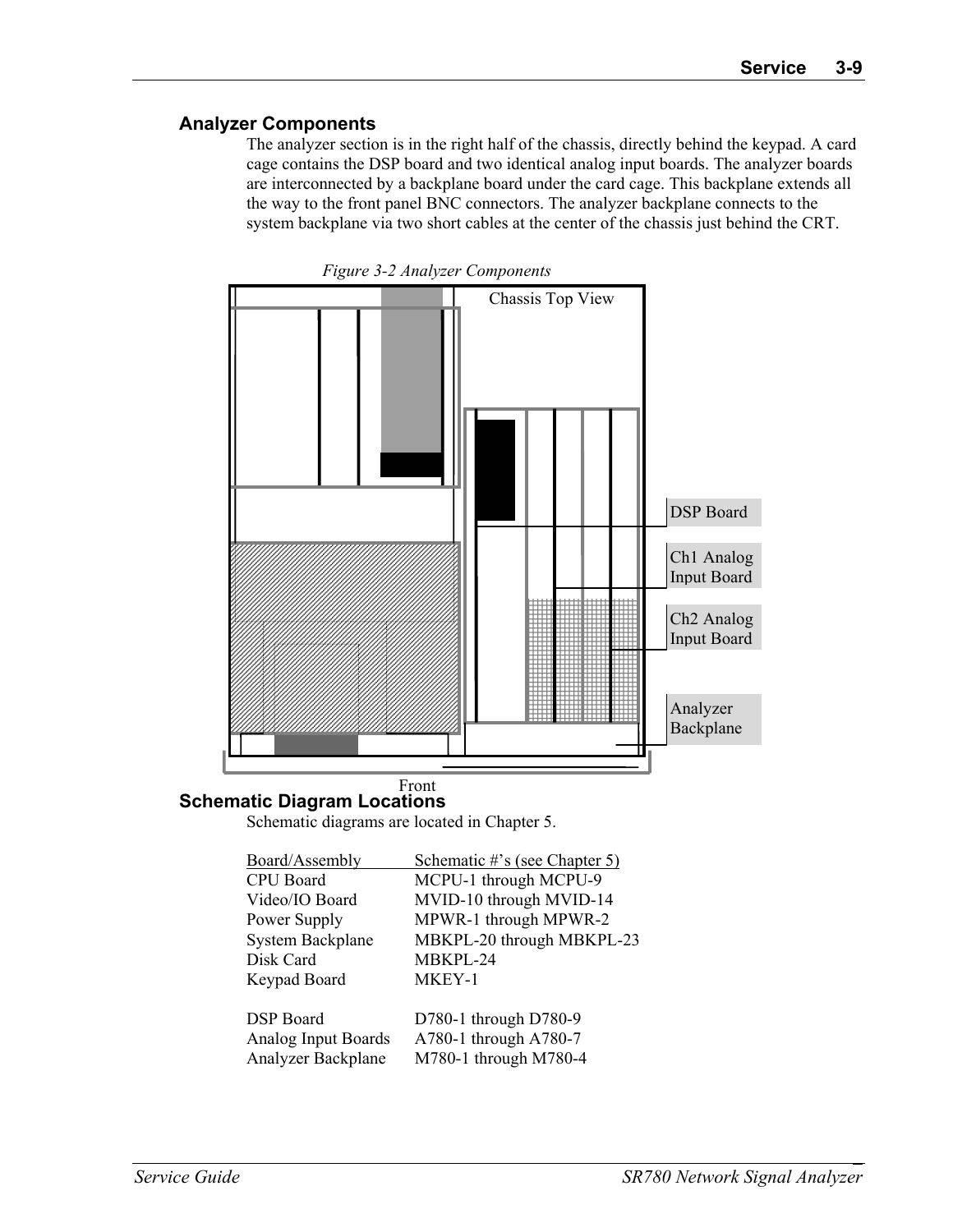## **Service Procedures**

#### **Caution**



Potentially lethal voltages are present in this instrument. This unit is to be serviced by qualified service personnel only. There are no user serviceable parts inside.

Check the red LED at the top edge of Power Supply board. The unit is safe only if the LED is OFF. If the LED is ON, then voltages are present within the unit - USE CAUTION.

Use caution when checking circuits with the power on.

Always disconnect the power cord before replacing or servicing any component inside the chassis.

#### **Required Equipment**

1. DC/AC Voltmeter (DVM) 5 1/2 digit accuracy True RMS AC to 100 kHz

Recommended: Fluke 8840A with Option 09 (or equivalent).

2. Frequency Synthesizer (function generator) 1 Hz to 100 kHz 0.2 dB amplitude accuracy

Recommended: SRS DS335 (or equivalent).

- 3. Philips screwdrivers (various sizes).
- 4. Slot head screwdrivers (various sizes).
- 5. Hex keys (various sizes).
- 6. Oscilloscope (10 MHz bandwidth or greater).

#### **Service Procedure A1 (Power Supply Board Replacement)**



- 1. **Turn the power OFF. Remove the power cord from the power entry module.**
- 2. Remove the eight black screws which secure the top lid. There are four screws on each side, two at the front and two at the rear. Remove the lid by pulling the lid towards the back and upwards.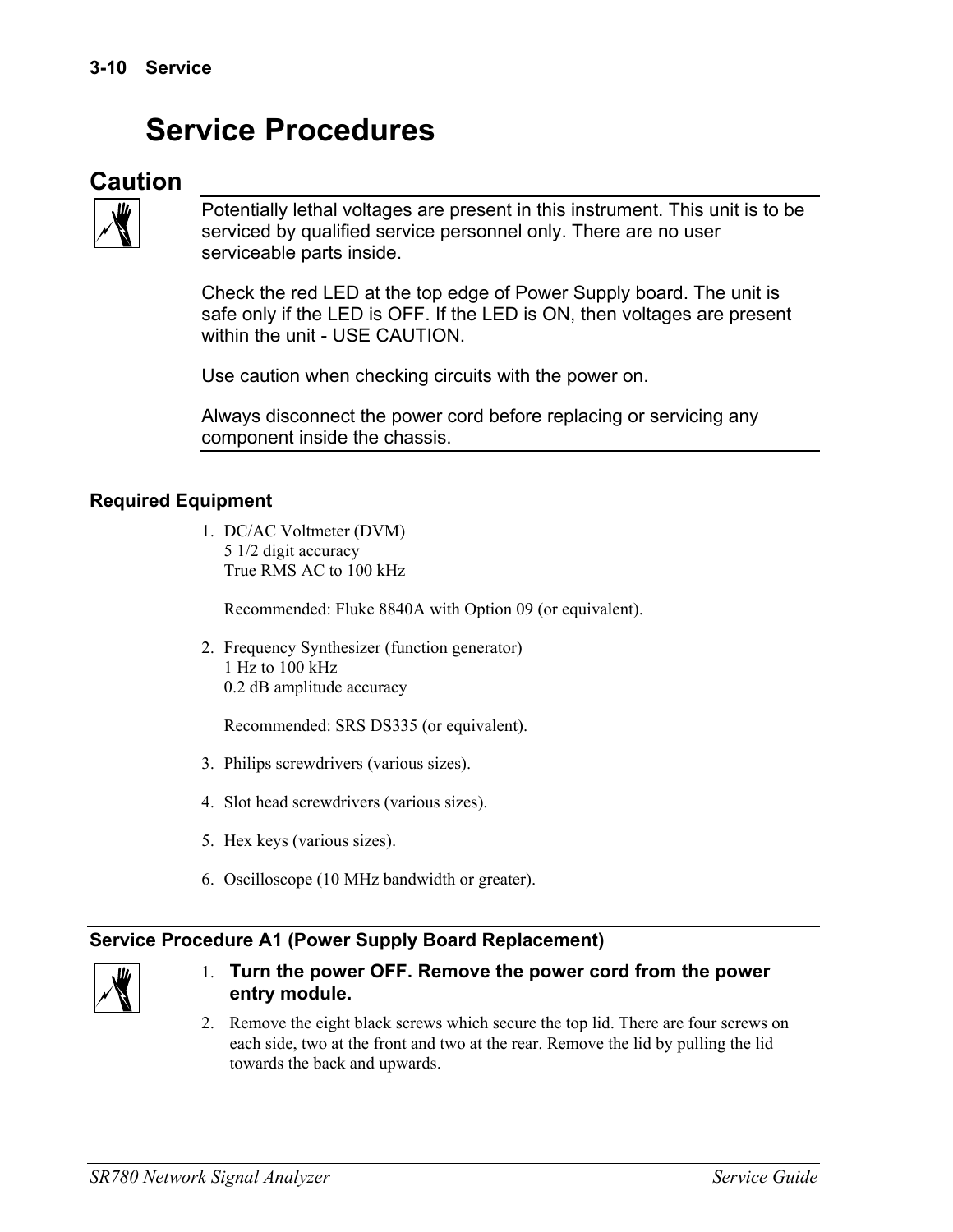- 3. See Figure 3-1 to locate the Power Supply board. Make sure that the red LED at the top edge of the board is OFF before proceeding. Release the bar which secures the boards in place.
- 4. Remove the two screws which secure the power supply shield to the rear panel. These are located on the rear panel directly in back of the power supply board.
- 5. Remove the Power Supply board by using the card ejectors to release the board and pull the board up and out.
- 6. Insert the new board making sure to align the board edges with the plastic card guides before pressing the board into place. Make sure that the board is seated completely in its socket.
- 7. Replace the two screws which secure the power supply shield to the rear panel.
- 8. Replace the bar which secures the boards in place.
- 9. Replace the top lid and refasten the eight lid screws.

#### **Service Procedure A2 (Power Supply Check)**

| " |
|---|
|   |
|   |
|   |
|   |
|   |
|   |

- 1. **Turn the power OFF. Remove the power cord from the power entry module.**
- 2. Remove the eight black screws which secure the top lid. There are four screws on each side, two at the front and two at the rear. Remove the lid by pulling the lid towards the back and upwards.
- 3. Check the AC power source for the correct line voltage, either 100V, 120V, 220V or 240V (AC rms). Make sure that the power cord is OK.
- 4. Verify that the Line Voltage Selector card, located in the rear panel fuse holder, is set so that the correct AC input voltage value is visible. Conversion to other AC input voltages requires a change in the fuse holder voltage card position and fuse value. Disconnect the power cord, open the fuse holder cover door and rotate the fuse-pull lever to remove the fuse. Remove the small printed circuit board and select the operating voltage by orienting the printed circuit board so that the desired voltage is visible when pushed firmly into its slot. Rotate the fuse-pull lever back into its normal position and insert the correct fuse into the fuse holder.
- 5. Verify that the correct fuse is installed. For 100V/120V, use a 1.5 A fuse. For 220V/240V, use a 3/4 A fuse. Use the DVM to verify that the fuse is not blown or damaged.

#### 6. **Disconnect the power cord!**

 Use the DVM to check that the GND test point on the Power Supply board is connected to the chassis and also to the ground pin of the power entry module. The GND test point is at the top edge of the board directly behind the notch. If GND is not shorted to chassis or power ground, check the GND (green) wires on the rear panel chassis ground connection (above the power switch on the inside). One green wire connects directly to the power entry module ground, the other to the System backplane via the AC power connector.



#### **Do not continue if there is a fault in the chassis or power grounds!**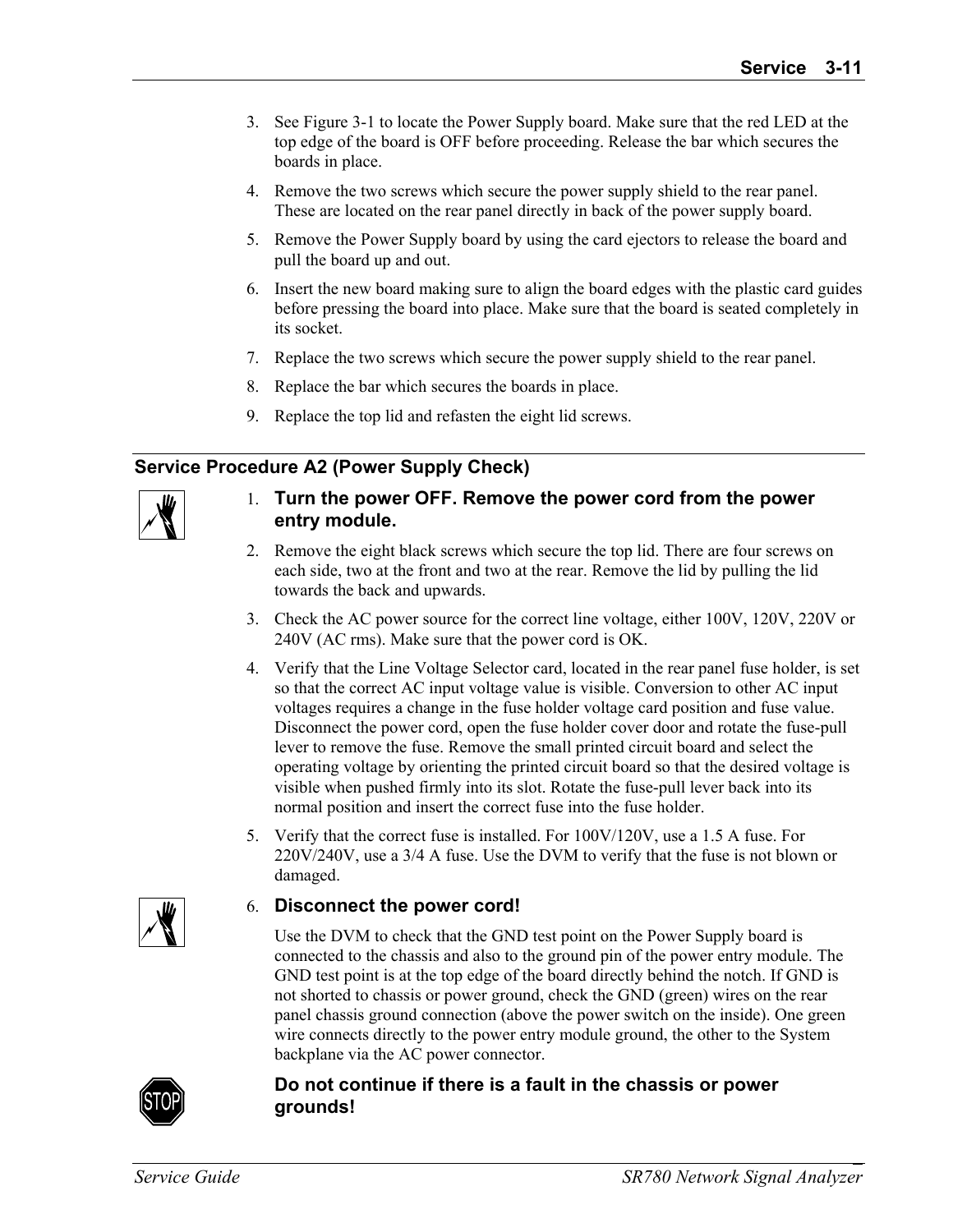- 7. Connect the power cord and turn the power ON. The fans should turn and the red LED at the top of the board should be ON. If the fans do not turn or the LED stays off, turn the power OFF and remove the power cord. Check the AC power connector and transformer connector integrity. You may need to remove the Power Supply board to do this. See Procedure A1 for details on removing the Power Supply board.
- 8. Check the voltages on the power supply test points. This procedure measures the supply voltages under load (all other boards are present) and with all grounding paths present. If the DSP or Analog boards are not present, then the voltages labeled ANLG, CH1+30V, CH2+30V and DIG must be measured relative to the AGND, CH1RET, CH2RET and DGND test points.

 Assuming that all other boards are present, connect the negative lead of the DVM to the chassis. Use the positive lead to measure the test points along the top of the power supply board, starting at the rear.

#### **Digital Power**

| <b>Test Point</b> | Nominal        |
|-------------------|----------------|
| $-12V$            | $-12V \pm 5\%$ |
| -5V               | $-5V \pm 5\%$  |
| $+12V$            | $-12V \pm 5\%$ |
| $+5V$             | $+5V \pm 5\%$  |
| Ground            | 0V             |

#### **ANLG Power**

| <b>Test Point</b> | Nominal                |
|-------------------|------------------------|
| $-28V$            | $\langle -23V \rangle$ |
| $+28V$            | $\geq +23V$            |
| $-20V$            | $-20V \pm 5\%$         |
| $+20V$            | $+20V \pm 5\%$         |
| AGND              | 0V                     |

#### **CH2**

| Test Point Nominal |              |
|--------------------|--------------|
| $+30V$             | $+30V + 5\%$ |
| <b>RET</b>         | OV           |

#### **CH1**

| <b>Test Point</b> Nominal |              |
|---------------------------|--------------|
| $+30V$                    | $+30V + 5\%$ |
| R ET.                     | 0V           |

#### **DIG Power**

| <b>Test Point</b> | Nominal        |
|-------------------|----------------|
| $-28V$            | $\langle -23V$ |
| $+28V$            | $>>+23V$       |
| $-20V$            | $-20V + 5\%$   |
| $+20V$            | $+20V + 5\%$   |
| <b>DGND</b>       | 0V             |

9. If the supplies check ok, then replace the top lid and refasten the eight lid screws.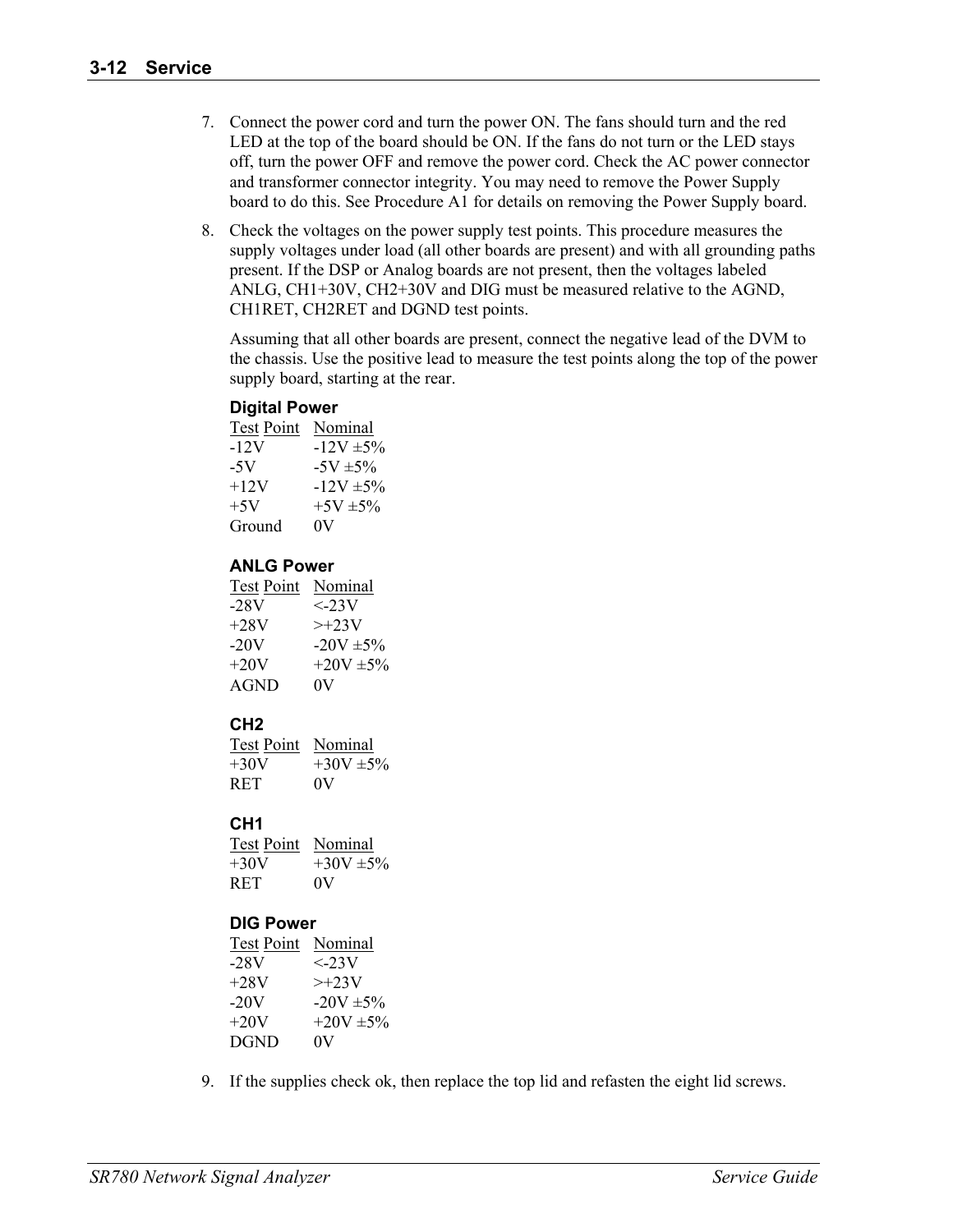10. If the supplies are not correct, try one or both of the following.

A. Follow procedure A1 to replace the power supply board and repeat this check.

 B. Remove one or more of the other boards and recheck the power supply. This assumes that the supply voltage is being affected by a bad board elsewhere in the unit.

The Digital power drives the CPU, Video/IO, Disk cards and the CRT assembly.

The ANLG and CH1 power drives the Ch1 analog input board.

The ANLG and CH2 power drives the Ch2 analog input board.

The DIG power drives the DSP board.

 If removing a board fixes the supply voltage, then proceed to replace the suspect board or assembly.

 If nothing seems to help, contact Stanford Research Systems or an authorized representative.

#### **Service Procedure B1 (Replacing the CRT)**



#### 1. **Turn the power OFF. Remove the power cord from the power entry module.**

- 2. Remove the eight black screws which secure the top lid. There are four screws on each side, two at the front and two at the rear. Remove the lid by pulling the lid towards the back and upwards.
- 3. Release the CRT connector cable from the System backplane (behind the CRT enclosure).
- 4. The CRT enclosure is secured by four screws, two on the left and two on the right. These screws are in slots in the enclosure. Remove these screws.
- 5. Slide the CRT enclosure back until the front clears the front panel bezel. Lift the enclosure up and out (it's heavy).
- 6. Lower the new CRT enclosure into the chassis and slide it forward. Make sure that the slots in the enclosure overlap the mounting screw holes along the sides.
- 7. Insert the four screws which secure the enclosure. Do not tighten them.
- 8. Gently slide the CRT enclosure forward until the front of the CRT just touches the plastic anti-glare screen. Slide the CRT back 1/8" so that the front of the CRT is just behind the anti-glare screen. Tighten the four screws to secure the enclosure in place.
- 9. Connect the CRT cable to the System backplane (behind the CRT enclosure). Make sure that the cable is locked into place.
- 10. Replace the top lid and refasten the eight lid screws.

#### **Service Procedure B2 (CRT Check)**



1. **Turn the power OFF.**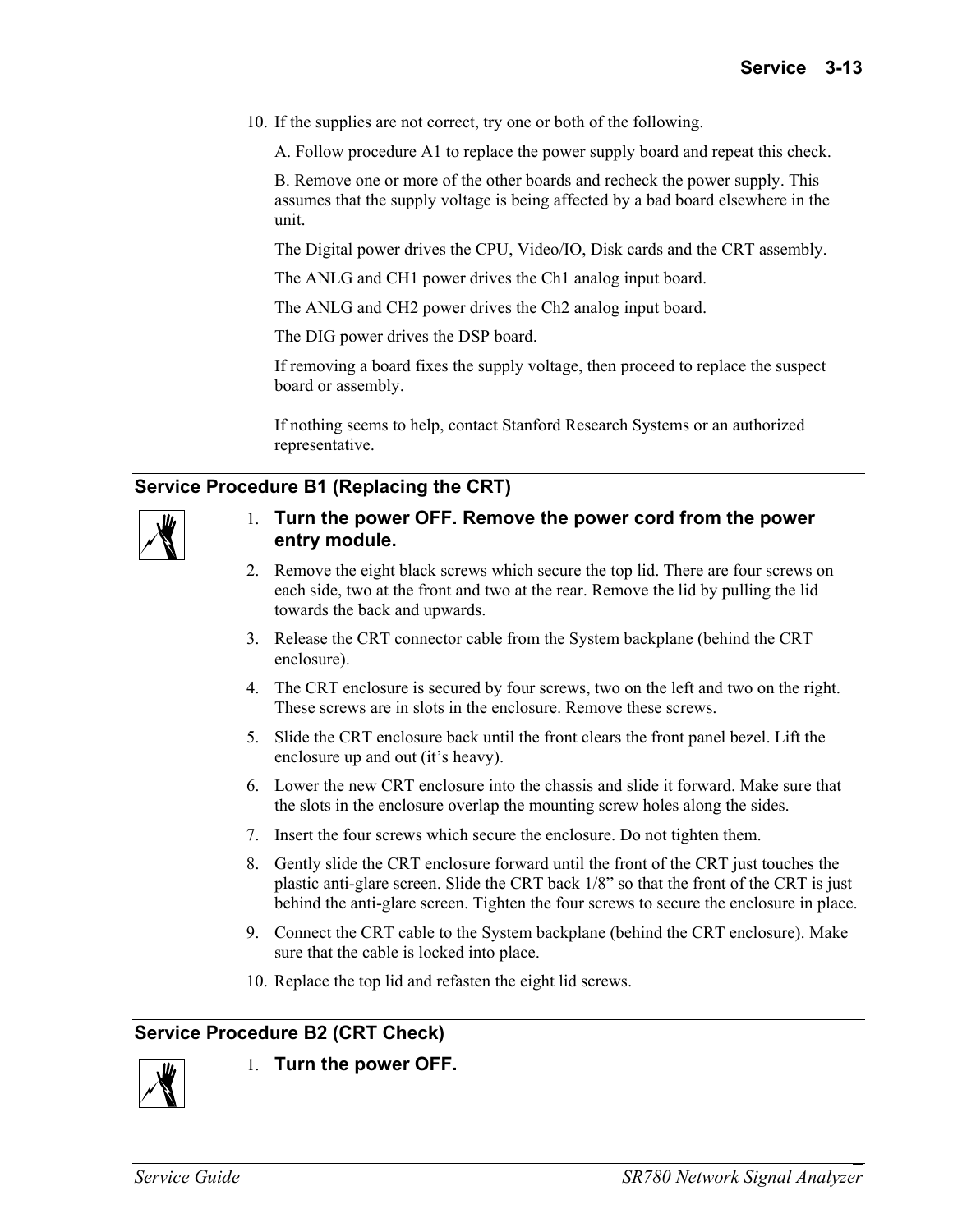2. Remove the eight black screws which secure the top lid. There are four screws on each side, two at the front and two at the rear. Remove the lid by pulling the lid towards the back and upwards.

#### 3. **Turn the power ON.**

 Use the DVM to check the +12V power supply to the CRT. See Figure 3-1 to locate the Power Supply board. Measure the +12V test point on the Power Supply board relative to the chassis. The voltage should be within 5% of nominal. If the  $+12V$ supply is fine, proceed to Procedure B1 and replace the CRT assembly.

4. If the +12V supply is not within nominal, check the supply voltage without the CRT connected. Turn the power OFF. Remove the CRT cable from the connector on the System backplane (behind the CRT enclosure). Turn the power back ON. Measure the +12V test point on the Power Supply board relative to the chassis. The voltage should be within 5% of nominal. If the +12V supply is fine, proceed to Procedure B1 and replace the CRT assembly. If the +12V supply is still not within nominal, turn the power OFF, replace the CRT cable and proceed to Procedure A1 (Power Supply Replacement).

#### **Service Procedure C1 (Keypad Check)**

1. Perform the Keypad check in the [System]<Diagnostics> menu. If the test passes, then the keypad is OK. If the test fails or cannot be completed, then proceed.

| ı<br>ll |
|---------|
|         |

- 3. Remove the eight black screws which secure the top lid. There are four screws on each side, two at the front and two at the rear. Remove the lid by pulling the lid towards the back and upwards.
- 4. Remove the two hex screws which connect the handle arms to the chassis. Remove the handle by pulling the arms apart slightly.
- 5. Remove the eight screws which secure the front panel bezel to the chassis. These screws are exposed when the lid is removed. There are two screws along each side and the top and bottom.
- 6. Remove the front panel bezel by pulling it slowly off towards the front. The keypad is attached to the bezel. There is a ground wire and cable extending from the keypad back to the main chassis.
- 7. The keypad and knob are attached to the Disk card by a ribbon cable. This cable attaches next to the Keyboard connector below the CRT. The cable attaches to the back of the keypad board (on the front panel). Make sure that the cable is firmly attached at both ends and that the cable is not damaged.
- 8. Check that the ground wire is attached firmly to the chassis and to the keypad board.
- 9. Push the Disk card inward to make sure that it is seated properly. The keypad signals are carried to the System backplane via this card.
- 10. Replace the front panel bezel, being careful to engage the slots which secure the front of the Disk card.
- 11. Replace the eight bezel screws. Replace the handle and the pivot screws.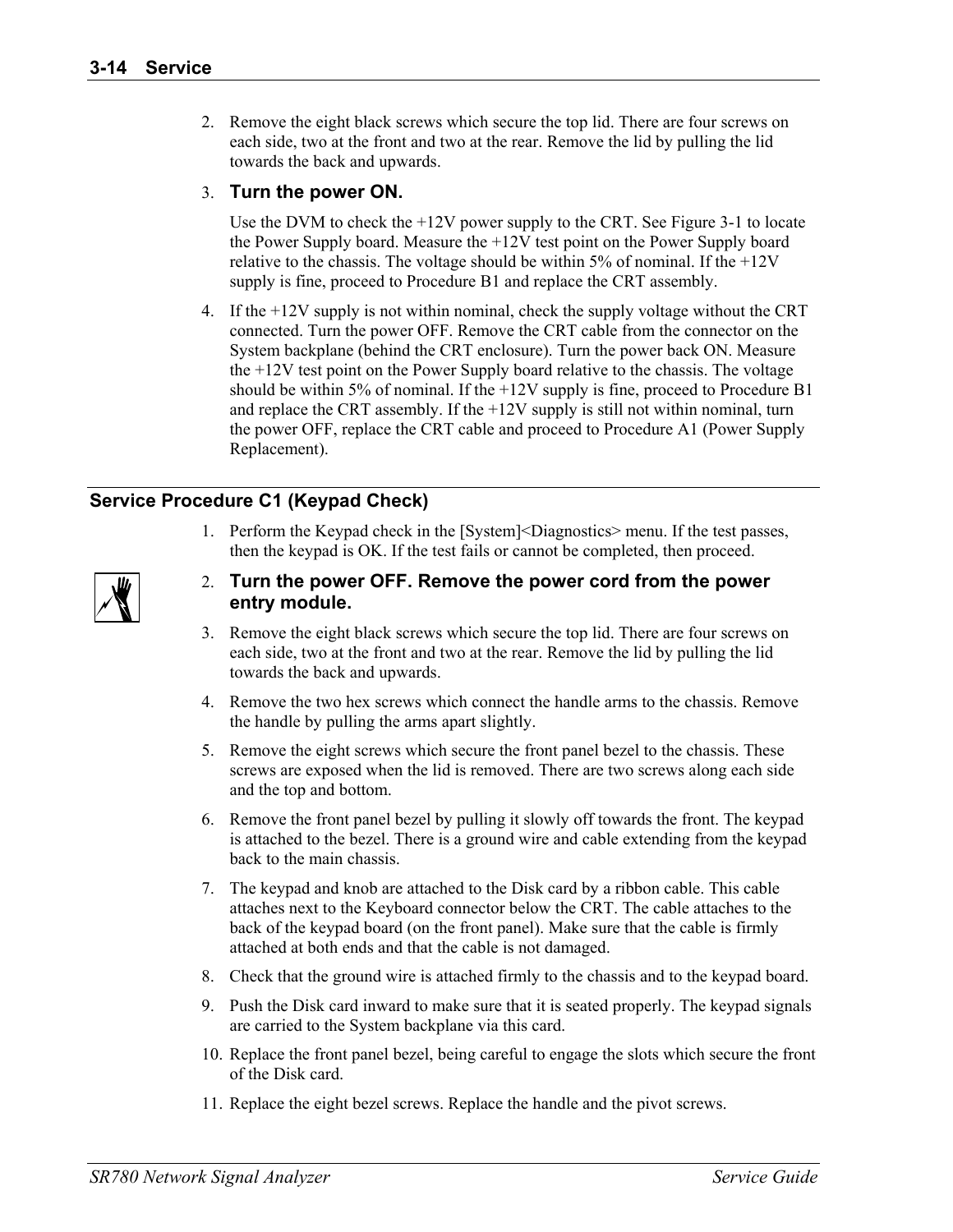- 12. If the keypad still does not function, then the problem may be on the CPU board. The keypad circuit board contains no active circuitry and the rubber keys are very unlikely to fail. To replace the CPU board, follow Procedure D1 (CPU Board Replacement).
- 13. Replace the top lid and refasten the eight lid screws.

#### **Service Procedure C2 (Knob Check)**

1. Perform the Knob check in the [System]<Diagnostics> menu. Verify knob rotation and direction. If the test passes, then the knob is OK. If the test fails or cannot be completed, then proceed.



- 2. **Turn the power OFF. Remove the power cord from the power entry module.**
- 3. Remove the eight black screws which secure the top lid. There are four screws on each side, two at the front and two at the rear. Remove the lid by pulling the lid towards the back and upwards.
- 4. Remove the two hex screws which connect the handle arms to the chassis. Remove the handle by pulling the arms apart slightly.
- 5. Remove the eight screws which secure the front panel bezel to the chassis. These screws are exposed when the lid is removed. There are two screws along each side and the top and bottom.
- 6. Remove the front panel bezel by pulling it slowly off towards the front. The knob is attached to the bezel. There is a ground wire and cable extending from the keypad back to the main chassis.
- 7. The knob is connected by a 5 wire ribbon cable to the keypad assembly. Check that the cable is secure at both ends.
- 8. The keypad and knob are attached to the Disk card by a ribbon cable. This cable attaches next to the Keyboard connector below the CRT. The cable attaches to the back of the keypad board (on the front panel). Make sure that the cable is firmly attached at both ends and that the cable is not damaged.
- 9. Check that the ground wire is attached firmly to the chassis and to the keypad board.
- 10. Push the Disk card inward to make sure that it is seated properly. The knob signals are carried to the System backplane via this card.
- 11. If the knob still fails to function, proceed to replace the digital pot.
- 12. The digital pot is secured to the front panel bezel by a nut underneath the plastic knob (on the outside). Pry off the front cover of the plastic knob with a small screwdriver or your fingertips. (The cover is the plastic disk with the dimple in it.) Remove the plastic knob by loosening the nut which holds the plastic knob onto the digital pot's shaft.
- 13. Remove the mounting nut at the base of the shaft. Once this nut is removed, the pot can be removed from the bezel. Pull the pot free while leaving the cable attached. Move the cable from the old pot to the new pot maintaining the correct cable orientation.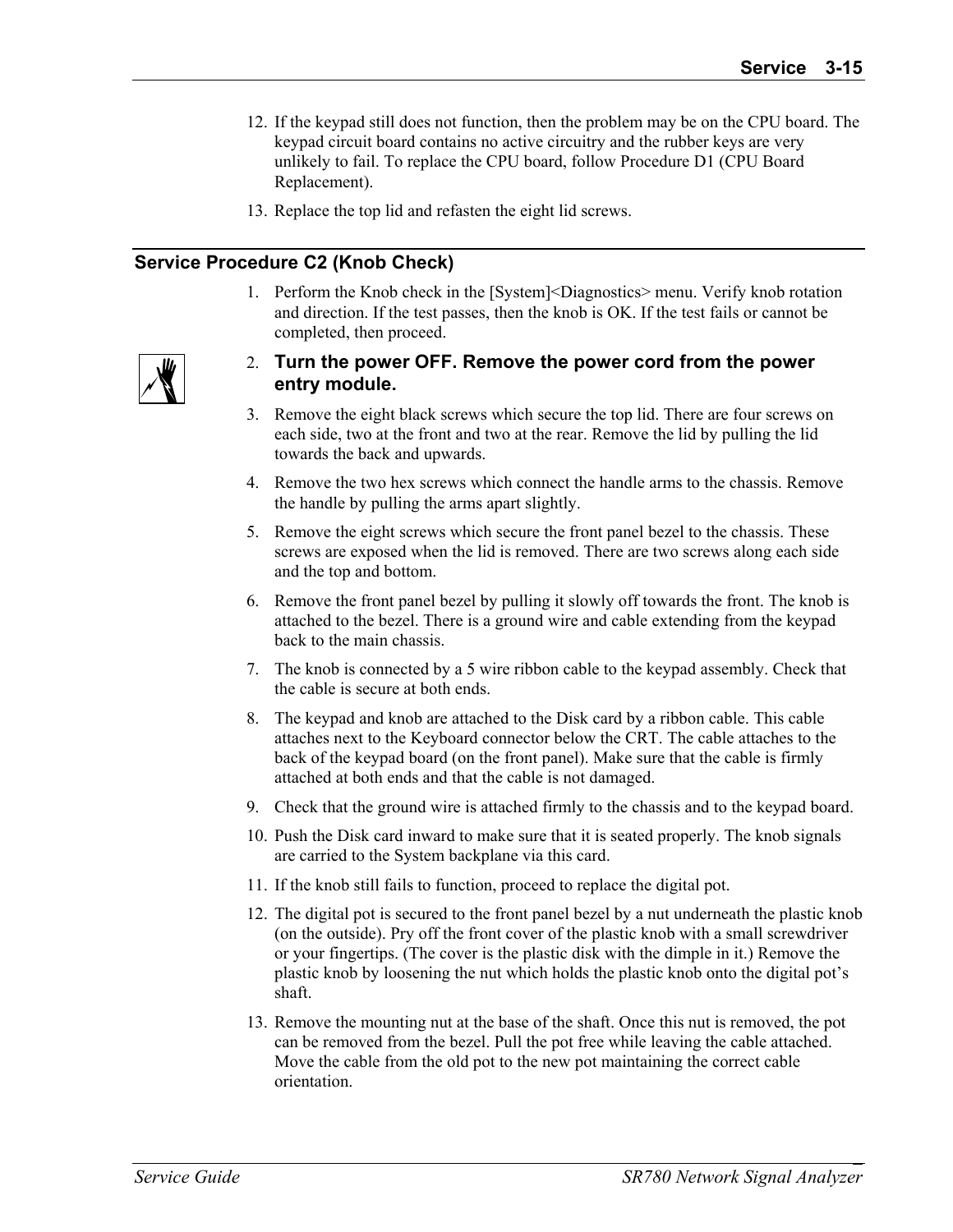- 14. Place the new pot shaft into the hole in the bezel and secure the shaft with the mounting nut. Replace the plastic knob on the shaft and tighten the nut at the center. Replace the knob cover.
- 15. Replace the front panel bezel, being careful to engage the slots which secure the front of the Disk card.
- 16. Replace the eight bezel screws. Replace the handle and the pivot screws.
- 17. If the knob still does not function, then the problem may be on the CPU board. The keypad circuit board contains no active circuitry and is very unlikely to fail. To replace the CPU board, follow Procedure D1 (CPU Board Replacement).
- 18. Replace the top lid and refasten the eight lid screws.

#### **Service Procedure D1 (CPU Board Replacement)**

1. Before replacing the CPU board, reset the unit by turning the power OFF and ON while holding down the backspace key. If this does not fix the problem, continue.



#### 2. **Turn the power OFF. Remove the power cord from the power entry module.**

- 3. Remove the eight black screws which secure the top lid. There are four screws on each side, two at the front and two at the rear. Remove the lid by pulling the lid towards the back and upwards.
- 4. See Figure 3-1 to locate the Power Supply board. Make sure that the red LED at the top edge of the board is OFF before proceeding. Release the bar which secures the boards in place.
- 5. See Figure 3-1 to locate the CPU board (it's next to the Power Supply board).
- 6. Remove the CPU board by using the card ejectors to release the board and pull the board up and out.
- 7. Insert the new board making sure to align the board edges with the plastic card guides before pressing the board into place. Make sure that the board is seated completely in its socket.
- 8. Replace the bar which secures the boards in place.
- 9. Replace the top lid and refasten the eight lid screws.
- 10. Reset the unit by turning the power ON while holding down the backspace key.

#### **Service Procedure D2 (Battery Check)**



- 2. Remove the eight black screws which secure the top lid. There are four screws on each side, two at the front and two at the rear. Remove the lid by pulling the lid towards the back and upwards.
- 3. See Figure 3-1 to locate the Power Supply board. Make sure that the red LED at the top edge of the board is OFF before proceeding.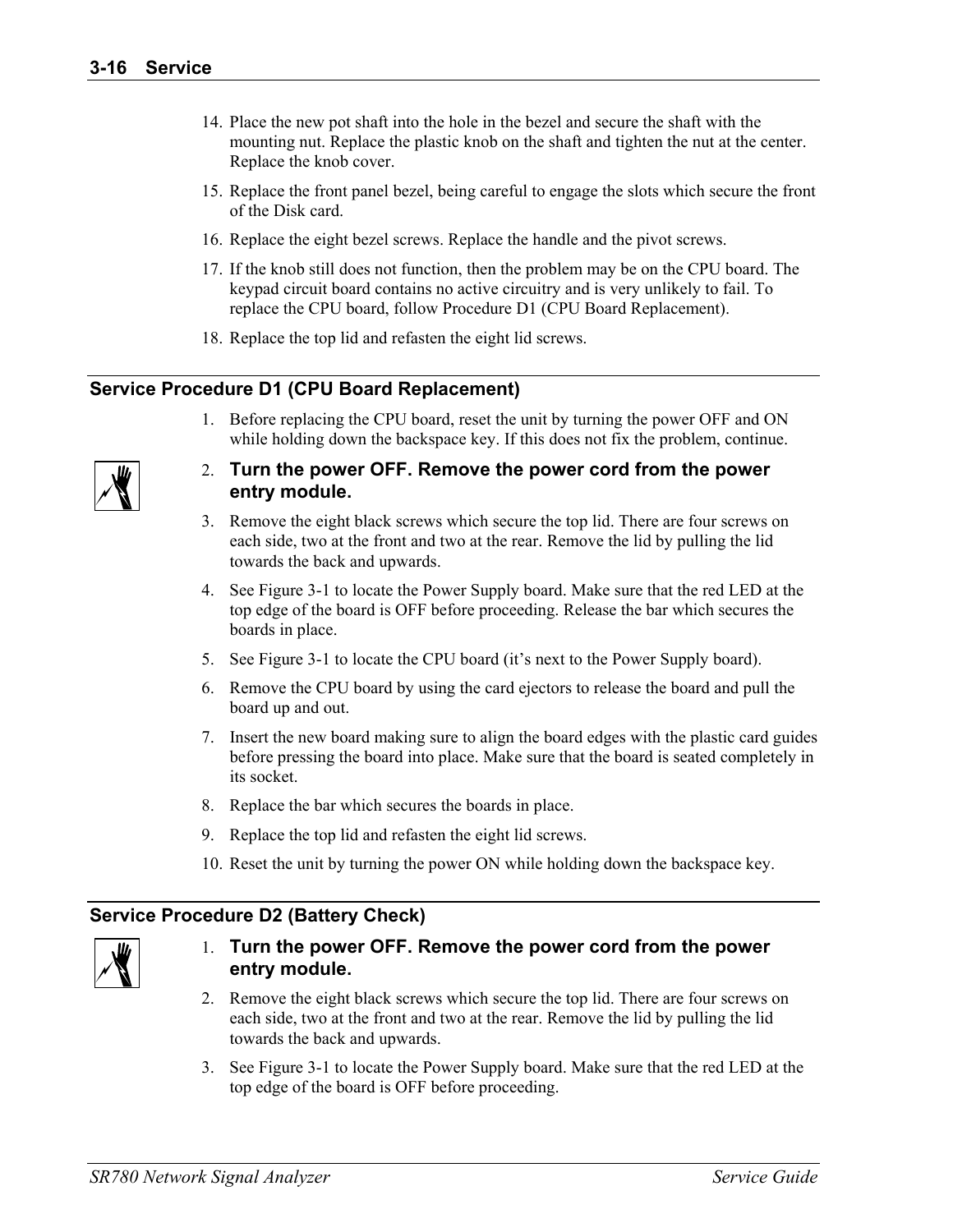- 4. See Figure 3-1 to locate the CPU board (it's next to the Power Supply board). Use the DVM to measure the battery voltage at the BATT test point at the top of the board. (There are two test points, BATT is the one towards the rear.) The battery voltage should be at least 2.7V relative to the chassis. If the battery voltage is low, then proceed to replace the battery.
- 5. Release the bar which secures the boards in place. Remove the CPU board by using the card ejectors to release the board and pull the board up and out. Desolder the two battery pins. Cut the plastic tie which secures the battery and remove the battery. Insert a new battery (check the polarity!) solder the two pins. Secure the battery with a new tie if available.
- 6. Replace the CPU board making sure to align the board edges with the plastic card guides before pressing the board into place. Make sure that the board is seated completely in its socket.
- 7. Reset the unit by turning the power ON while holding down the backspace key. If the unit continues to have battery problems, then follow Procedure D1 to replace the CPU board.

#### **Service Procedure D3 (Video/IO Board Replacement)**

1. Before replacing the Video/IO board, reset the unit by turning the power OFF and ON while holding down the backspace key. If this does not fix the problem, continue.



- 2. **Turn the power OFF. Remove the power cord from the power entry module.**
- 3. Remove the eight black screws which secure the top lid. There are four screws on each side, two at the front and two at the rear. Remove the lid by pulling the lid towards the back and upwards.
- 4. See Figure 3-1 to locate the Power Supply board. Make sure that the red LED at the top edge of the board is OFF before proceeding. Release the bar which secures the boards in place.
- 5. See Figure 3-1 to locate the Video/IO board (it's farthest from the Power Supply board).
- 6. Remove the Video/IO board by using the card ejectors to release the board and pull the board up and out.
- 7. Insert the new board making sure to align the board edges with the plastic card guides before pressing the board into place. Make sure that the board is seated completely in its socket.
- 8. Replace the bar which secures the boards in place.
- 9. Replace the top lid and refasten the eight lid screws.
- 10. Reset the unit by turning the power ON while holding down the backspace key.

#### **Service Procedure F1 (DSP Board Replacement)**

1. Before replacing the DSP board, reset the unit by turning the power OFF and ON while holding down the backspace key. If this does not fix the problem, continue.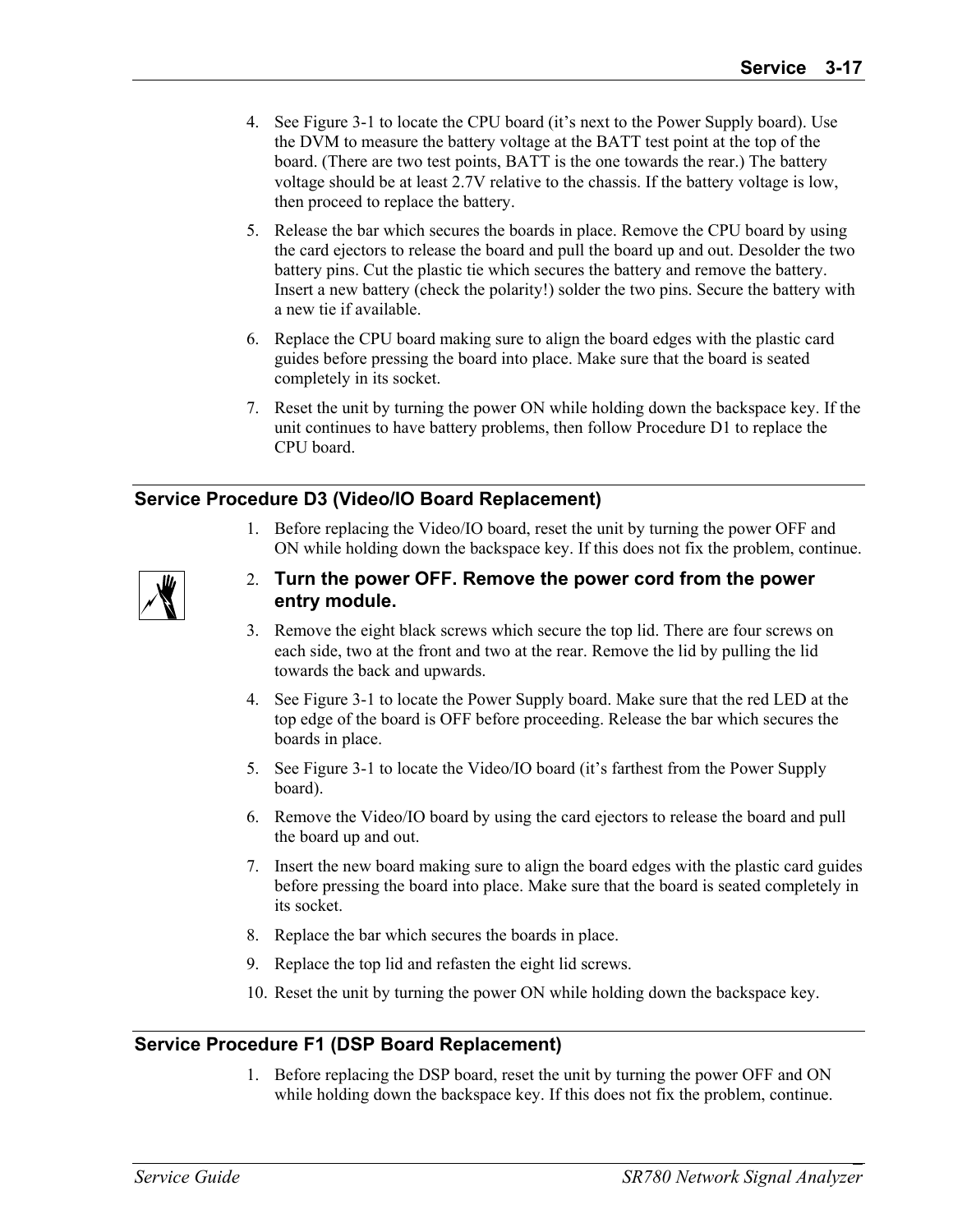

#### 2. **Turn the power OFF. Remove the power cord from the power entry module.**

- 3. Remove the eight black screws which secure the top lid. There are four screws on each side, two at the front and two at the rear. Remove the lid by pulling the lid towards the back and upwards.
- 4. See Figure 3-1 to locate the Power Supply board. Make sure that the red LED at the top edge of the board is OFF before proceeding.
- 5. See Figure 3-2 to locate the DSP board (in the Analyzer card cage nearest the CRT). Remove the card cage cover by loosening the five screws in the cover.
- 6. Remove the DSP board by using the card ejectors to release the board and pull the board up and out.
- 7. Insert the new board making sure to align the board edges with the plastic card guides. Make sure that the board is aligned with the connectors and jacks at the bottom of the card cage before pressing the board into place. Do not press the board in if the jacks at the front are not engaged properly. **These jacks are easily damaged!** Make sure that the board is seated completely in its socket.
- 8. Replace the card cage cover and tighten the cover screws.
- 9. Replace the top lid and refasten the eight lid screws.
- 10. Reset the unit by turning the power ON while holding down the backspace key.

#### **Service Procedure F2 (Analog Board Replacement)**

1. Before replacing an Analog board, reset the unit by turning the power OFF and ON while holding down the backspace key. If this does not fix the problem, continue.



- 3. Remove the eight black screws which secure the top lid. There are four screws on each side, two at the front and two at the rear. Remove the lid by pulling the lid towards the back and upwards.
- 4. See Figure 3-1 to locate the Power Supply board. Make sure that the red LED at the top edge of the board is OFF before proceeding.
- 5. See Figure 3-2 to locate the Analog boards (in the Analyzer card cage behind the input BNC connectors). Remove the card cage cover by loosening the five screws in the cover.
- 6. The Channel 1 Analog board is in the center of the card cage. The Channel 2 Analog board is on the right. Pull off the small shield at the front using the finger hole. Remove the correct Analog board by using the card ejectors to release the board and pull the board up and out.
- 7. Insert the new board making sure to align the board edges with the plastic card guides. Make sure that the board is aligned with the connectors and jacks at the bottom of the card cage before pressing the board into place. Do not press the board in if the jacks at the front are not engaged properly. **These jacks are easily damaged!** Make sure that the board is seated completely in its socket.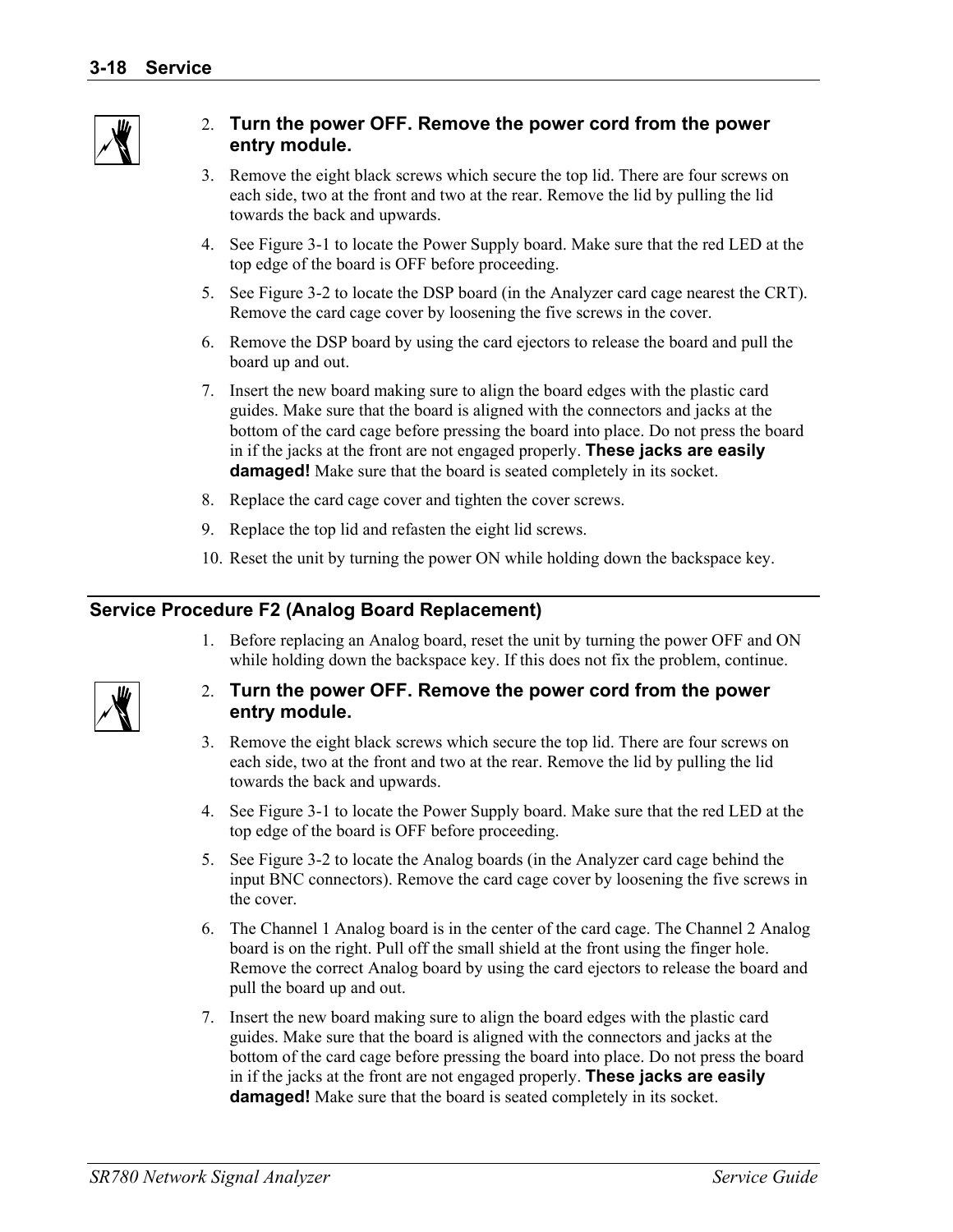- 8. Replace the small shield at the front. Replace the card cage cover and tighten the cover screws.
- 9. Replace the top lid and refasten the eight lid screws.
- 10. Reset the unit by turning the power ON while holding down the backspace key.

#### **Service Procedure F3 (Checking the Analog Inputs)**

1. Before proceeding, reset the unit by turning the power OFF and ON while holding down the backspace key. If this does not fix the problem, continue.



- 2. **Turn the power OFF. Remove the power cord from the power entry module.**
- 3. Remove the eight black screws which secure the top lid. There are four screws on each side, two at the front and two at the rear. Remove the lid by pulling the lid towards the back and upwards.
- 4. See Figure 3-1 to locate the Power Supply board. Make sure that the red LED at the top edge of the board is OFF before proceeding.
- 5. See Figure 3-2 to locate the Analog boards (in the Analyzer card cage behind the input BNC connectors). Remove the card cage cover by loosening the five screws in the cover.
- 6. The Channel 1 Analog board is in the center of the card cage. The Channel 2 Analog board is on the right. Pull off the small shield at the front using the finger hole. Remove the correct Analog board by using the card ejectors to release the board and pull the board up and out.
- 7. Use the DVM to verify that the A input BNC center conductor and shield are connected to the front most SMB jack at the bottom of the card cage (directly behind the inputs). The BNC center conductor connects to the female center of the SMB jack. The BNC shield connects to the SMB shield. Use the DVM to verify that the B input BNC connects properly to the rear most SMB jack. If both connections are OK, proceed to Procedure F2 to replace the Analog board. Otherwise contact SRS for more information.

#### **Service Procedure F4 (Checking the Amplitude)**

1. Check the amplitude accuracy by following the procedure outlined in Performance Test 4 (Amplitude Accuracy and Flatness) in Chapter 6 of the SR780 Operating Manual. If the test passes, then check the signal source in question. If the test fails, follow Procedure F2 to replace an Analog board.

#### **Service Procedure F5 (Checking the Trigger)**

1. Internal Trigger check: Reset the unit by holding down the backspace key while turning the power ON. Use the function generator to apply a known 10 kHz, 0.5 Vrms sine wave to both A inputs. Verify that the signal appears in both spectra (do not change any settings). In the [Trigger] menu, set the Trigger Mode to Auto Arm. Set the Trigger Source to Ch1 and verify that the Trig indicator in the display turns on. Set the Trigger Source to Ch2 and verify that the Trig indicator turns on. If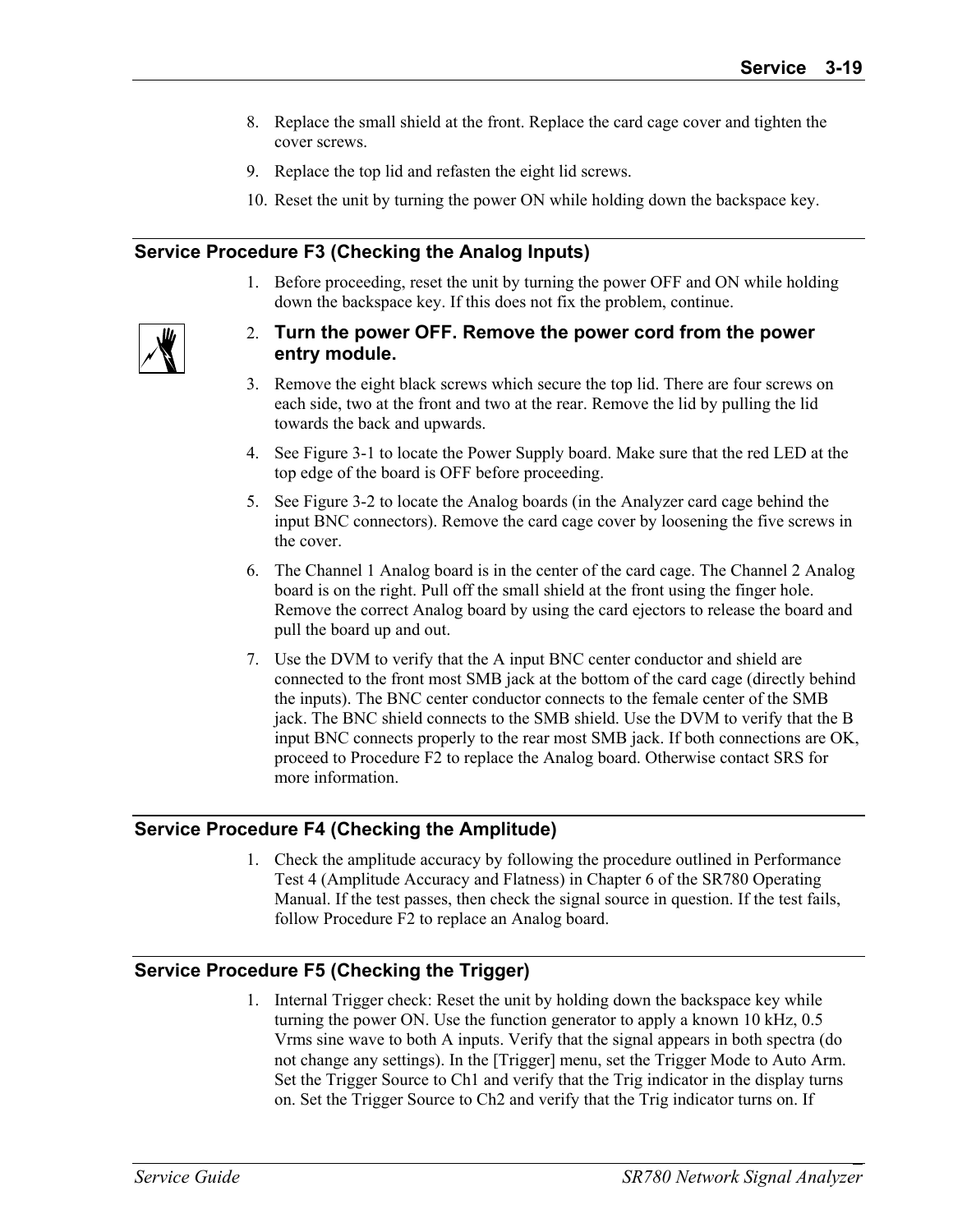neither trigger source works, follow Procedure F1 to replace the DSP board. If one of the internal sources fails, the problem is probably with the Analog board for that channel. Follow Procedure F2 to replace the Analog board. If both trigger sources are OK, continue.

- 2. External Trigger check: Reset the unit by holding down the backspace key while turning the power ON. Use the function generator to apply a known 10 kHz, 0.5 Vrms sine wave to the Ch1 A input. Use a BNC cable to connect the signal to the Trigger Input as well. Verify that the signal appears in the top spectrum (do not change any settings). In the [Trigger] menu, set the Trigger Mode to Auto Arm. Set the Trigger Source to External and verify that the Trig indicator in the display turns on. If the unit does not trigger, proceed to step 4.
- 3. External TTL Trigger check: Reset the unit by holding down the backspace key while turning the power ON. Use the function generator to apply a known 10 kHz, 0.5 Vrms sine wave to the Ch1 A input. Use a BNC cable to connect the function generator TTL SYNC output to the Trigger Input as well. Verify that the signal appears in the top spectrum (do not change any settings). In the [Trigger] menu, set the Trigger Mode to Auto Arm. Set the Trigger Source to Ext TTL and verify that the Trig indicator in the display turns on. If the unit does not trigger, proceed to step 4.

#### 4. **Turn the power OFF. Remove the power cord from the power entry module.**

- 5. Remove the eight black screws which secure the top lid. There are four screws on each side, two at the front and two at the rear. Remove the lid by pulling the lid towards the back and upwards.
- 6. See Figure 3-1 to locate the Power Supply board. Make sure that the red LED at the top edge of the board is OFF before proceeding.
- 7. See Figure 3-2 to locate the DSP board (in the Analyzer card cage closest to the CRT). Remove the card cage cover by loosening the five screws in the cover.
- 8. Remove the DSP board by using the card ejectors to release the board and pull the board up and out.
- 9. Use the DVM to verify that the Trigger Input BNC center conductor and shield are connected to the rear most SMB jack at the bottom of the card cage (directly behind the Trigger Input). The BNC center conductor connects to the female center of the SMB jack. The BNC shield connects to the SMB shield. If the connection is OK, follow Procedure F1 to replace the DSP board. Otherwise contact SRS for more information.

#### **Service Procedure F6 (Checking the Source)**

1. Check the source output on the oscilloscope. Reset the unit by holding down the backspace key while turning the power ON. Connect the Source Output to the oscilloscope. In the [Source] menu, choose Sine. A 10.24 kHz, 1.0 Vpp sine wave should be displayed on the oscilloscope. If not, continue.



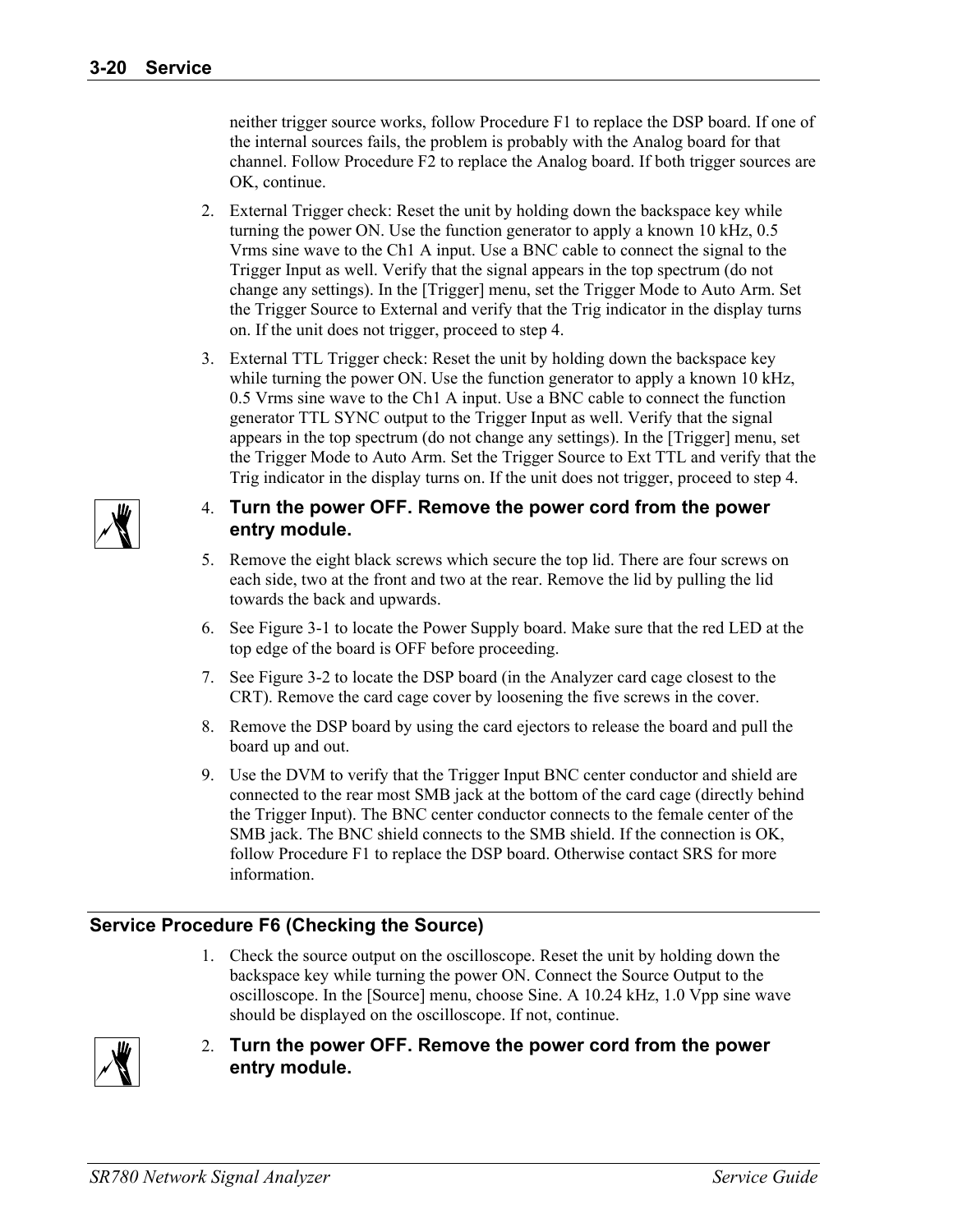- 3. Remove the eight black screws which secure the top lid. There are four screws on each side, two at the front and two at the rear. Remove the lid by pulling the lid towards the back and upwards.
- 4. See Figure 3-1 to locate the Power Supply board. Make sure that the red LED at the top edge of the board is OFF before proceeding.
- 5. See Figure 3-2 to locate the DSP board (in the Analyzer card cage closest to the CRT). Remove the card cage cover by loosening the five screws in the cover.
- 6. Remove the DSP board by using the card ejectors to release the board and pull the board up and out.
- 7. Use the DVM to verify that the Source Output BNC center conductor and shield are connected to the front most SMB jack at the bottom of the card cage (directly behind the Source Output). The BNC center conductor connects to the female center of the SMB jack. The BNC shield connects to the SMB shield. If the connection is OK, follow Procedure F1 to replace the DSP board. Otherwise, contact SRS for more information.

#### **Service Procedure F7 (DSP Memory Module Replacement)**

1. Before replacing a memory module, reset the unit by turning the power OFF and ON while holding down the backspace key. If this does not fix the problem, continue.



- 2. **Turn the power OFF. Remove the power cord from the power entry module.**
- 3. Remove the eight black screws which secure the top lid. There are four screws on each side, two at the front and two at the rear. Remove the lid by pulling the lid towards the back and upwards.
- 4. See Figure 3-1 to locate the Power Supply board. Make sure that the red LED at the top edge of the board is OFF before proceeding.
- 5. See Figure 3-2 to locate the DSP board (in the Analyzer card cage nearest the CRT). Remove the card cage cover by loosening the five screws in the cover.
- 6. Remove the DSP board by using the card ejectors to release the board and pull the board up and out.
- 7. There are three memory SIMM modules on the DSP board. They are the DRAM, Data Memory and Program Memory. The Data and Program modules are SRS custom parts and must be replaced with SRS supplied parts. The standard DRAM buffer is a 2Mx32, 70ns (or faster), 72 pin SIMM.

 The DRAM upgrades are 4Mx32 and 8Mx32, 70ns (or faster), 72 pin SIMM's. The DRAM module must have its identification pin(s) grounded in order to work in the SR780. These pins are standard in all modules but may not be connected in modules not supplied by SRS. Check the data sheet for the module to ensure that the correct ID pins are connected.

- 8. To remove a memory module, simply release the spring latches at each end of the socket.
- 9. Insert the new module, making sure that the notch end is correctly positioned. Make sure that the spring latches are engaged around the edge of the board.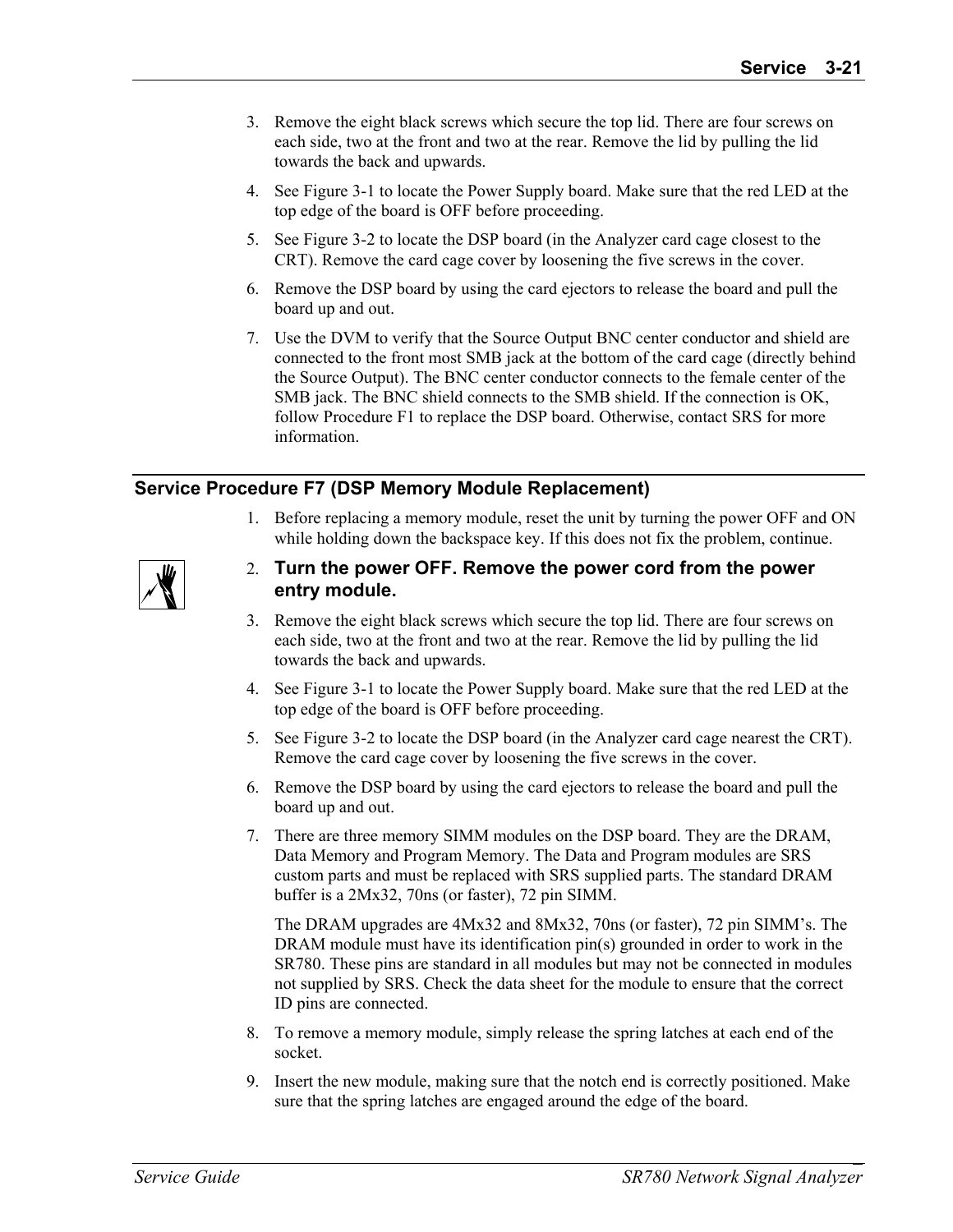- 10. Replace the DSP board making sure to align the board edges with the plastic card guides. Make sure that the board is aligned with the connectors and jacks at the bottom of the card cage before pressing the board into place. Do not press the board in if the jacks at the front are not engaged properly. **These jacks are easily damaged!** Make sure that the board is seated completely in its socket.
- 11. Replace the card cage cover and tighten the cover screws.
- 12. Replace the top lid and refasten the eight lid screws.
- 13. Reset the unit by turning the power ON while holding down the backspace key.

#### **Service Procedure G1 (Replacing the Disk Drive)**

- 2. Remove the eight black screws which secure the top lid. There are four screws on each side, two at the front and two at the rear. Remove the lid by pulling the lid towards the back and upwards.
- 3. Remove the two hex screws which connect the handle arms to the chassis. Remove the handle by pulling the arms apart slightly.
- 4. Remove the eight screws which secure the front panel bezel to the chassis. These screws are exposed when the lid is removed. There are two screws along each side and the top and bottom.
- 5. Remove the front panel bezel by pulling it slowly off towards the front. The keypad is attached to the bezel. There is a ground wire and cable extending from the keypad back to the main chassis.
- 6. The keypad and knob are attached to the Disk card by a ribbon cable. This cable attaches next to the Keyboard connector below the CRT. Note the cable orientation and remove the cable from the Disk card.
- 7. Pull the Disk card straight out to remove it.
- 8. Insert the new Disk card. Make sure that the card is in the plastic card guides under the CRT. Do not force the card in if the card is not in the guides. Push the card in until the connector is secure.
- 9. Reattach the keypad cable to the Disk card.
- 10. Replace the front panel bezel, being careful to engage the slots which secure the front of the Disk card.
- 11. Replace the eight bezel screws. Replace the handle and the pivot screws.
- 12. Replace the top lid and refasten the eight lid screws.
- 13. Replace the power cord. Reset the unit by turning the power ON while holding down the backspace key. Run the Disk test in the [System]<Diagnostics> menu.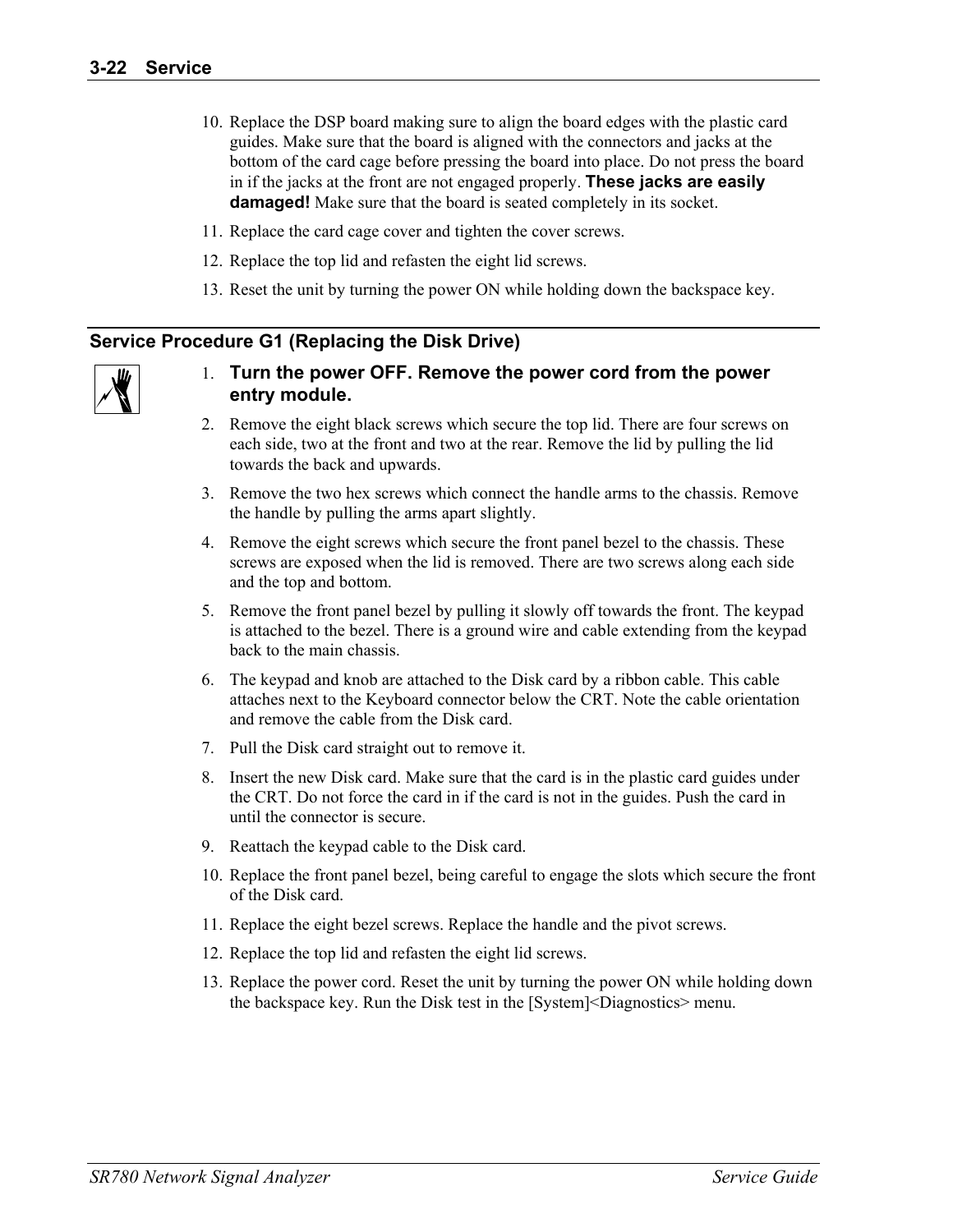#### **Service Procedure J1 (Adjusting the DC Offset and CMR)**

- 1. The DC Offset and CMR adjustments affect each other and must be done together. This procedure requires a 50 $\Omega$  terminator. A small (but long) slotted screwdriver is required to adjust the potentiometers.
- 2. Reset the unit by turning the power ON while holding down the backspace key. Let it warm up for at least an hour.

 The adjustment procedure for the two channels is the same. The procedure described below uses Channel 1 as the example. To adjust Channel 2, press [Active Display] to switch to DisplayB (Spectrum of Ch2) and when necessary, adjust the Ch2 input parameters in the [Input] menu and make the input connections to the Ch2 A and B inputs. Press [Auto Scale B] instead of [Auto Scale A] when necessary.

- 3. Remove the eight black screws which secure the top lid. There are four screws on each side, two at the front and two at the rear. Remove the lid by pulling the lid towards the back and upwards. Remove the card cage cover by loosening the five screws which secure it.
- 4. The adjustment pots on the Analog board are towards the front. Remove the small shield cover at the front of the Analog board. Simply pull the shield up using the finger hole.
- 5. The five adjustment pots are shown in Figure 3-3. Do not make any other adjustments!



*Figure 3-3 Analog Adjustments*

6. Press the following keys to clear the internal offset calibrations and turn Auto Offset Off.

> [System] <Diagnostics> <Kill AutoOff>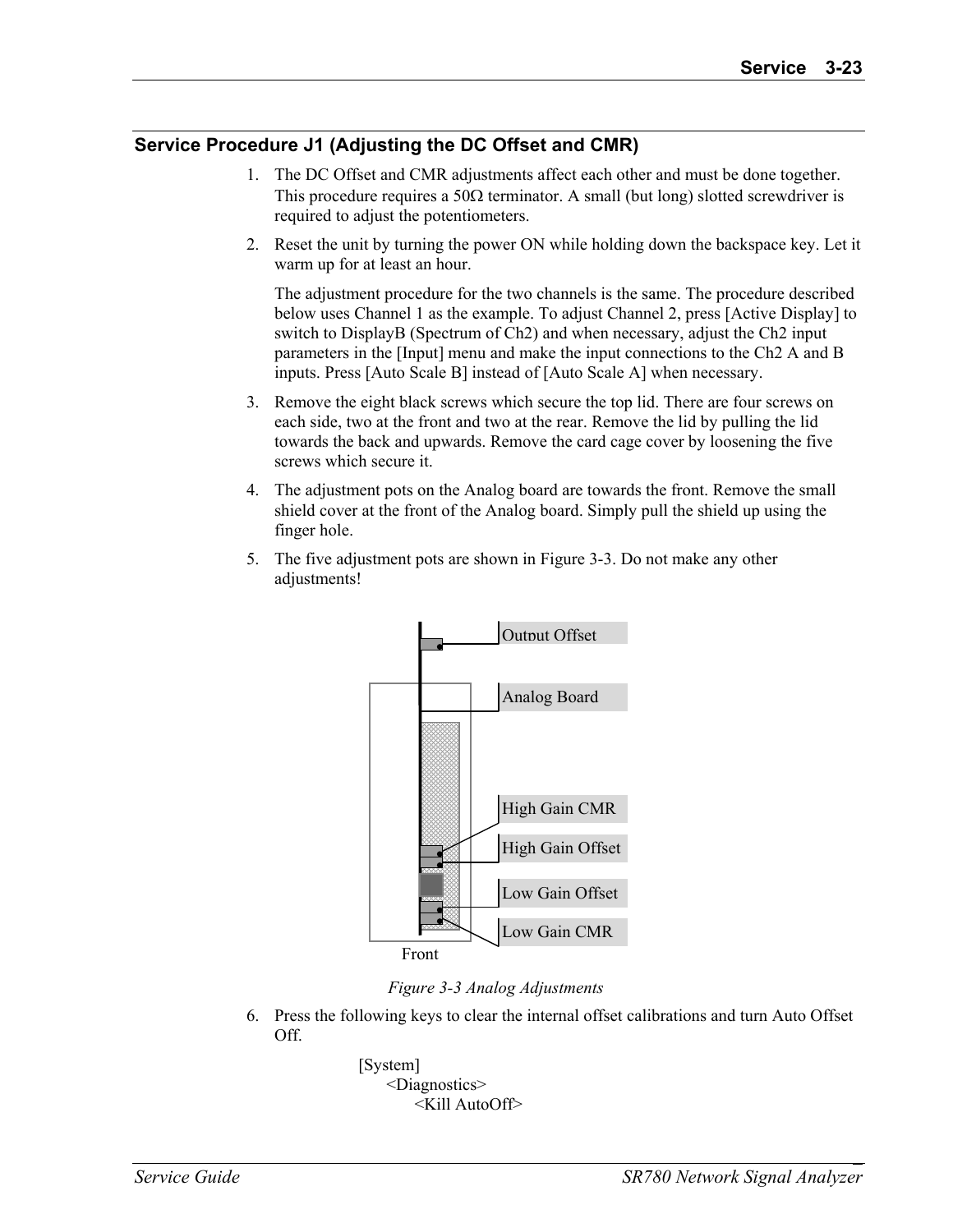7. Press the following keys to set the input configuration and frequency span.

```
 [Input] 
     <Ch1 Input Range> (<Ch2 Input Range>)
         [0] [Enter] 
     <Ch1 Grounding> (<Ch2 Grounding>)
         Select (Ground) [Enter] 
     <Ch1 Coupling> (<Ch1 Coupling>)
         Select (DC) [Enter] 
 [Freq] 
    <Span> [1] [.] [6] Select (kHz) [Enter] 
     <Start Freq.> 
        [0] [Enter]
[Marker]
     <Width> 
        [Link] Select (Spot) [Enter]
```
8. Connect a 50Ω termination to the Ch1 (Ch2) A input. This shorts the input to ground so the analyzer's own DC offset is measured.

 Rotate the knob so that the marker is at 0 Hz. The marker positions display above the graph should read 0 Hz. The marker amplitude is the DC offset.

 If the marker reading is less than -50 dBV (remember, -40 dBV is greater than - 50 dBV and -60 dBV is less than -50 dBV) then proceed to the next step. If the reading is greater than -50 dBV, adjust the **Output Offset** pot to minimize the marker reading (see Fig 3-3).

9. Press

```
 [Input] 
     <Ch1 Input Range> (<Ch2 Input Range>)
         [-] [2] [0] [Enter]
```
[Auto Scale A] [Auto Scale B]

 If the marker reading is less than -70 dBV (remember, -60 dBV is greater than -70 dBV and -80 dBV is less than -70 dBV) then proceed to the next step. If the reading is greater than -70 dBV, adjust the **High Gain Offset** pot to minimize the marker reading (see Fig 3-3).

10. Press

 [Input] <Ch1 Input Range> (<Ch2 Input Range>) [-] [5] [0] [Enter]

```
 [Auto Scale A] [Auto Scale B]
```
 If the marker reading is less than -85 dBV (remember, -80 dBV is greater than -85 dBV and -90 dBV is less than -85 dBV) then proceed to the next step. If the reading is greater than -85 dBV, adjust the **High Gain Offset** pot to minimize the marker reading (see Fig 3-3).

11. Press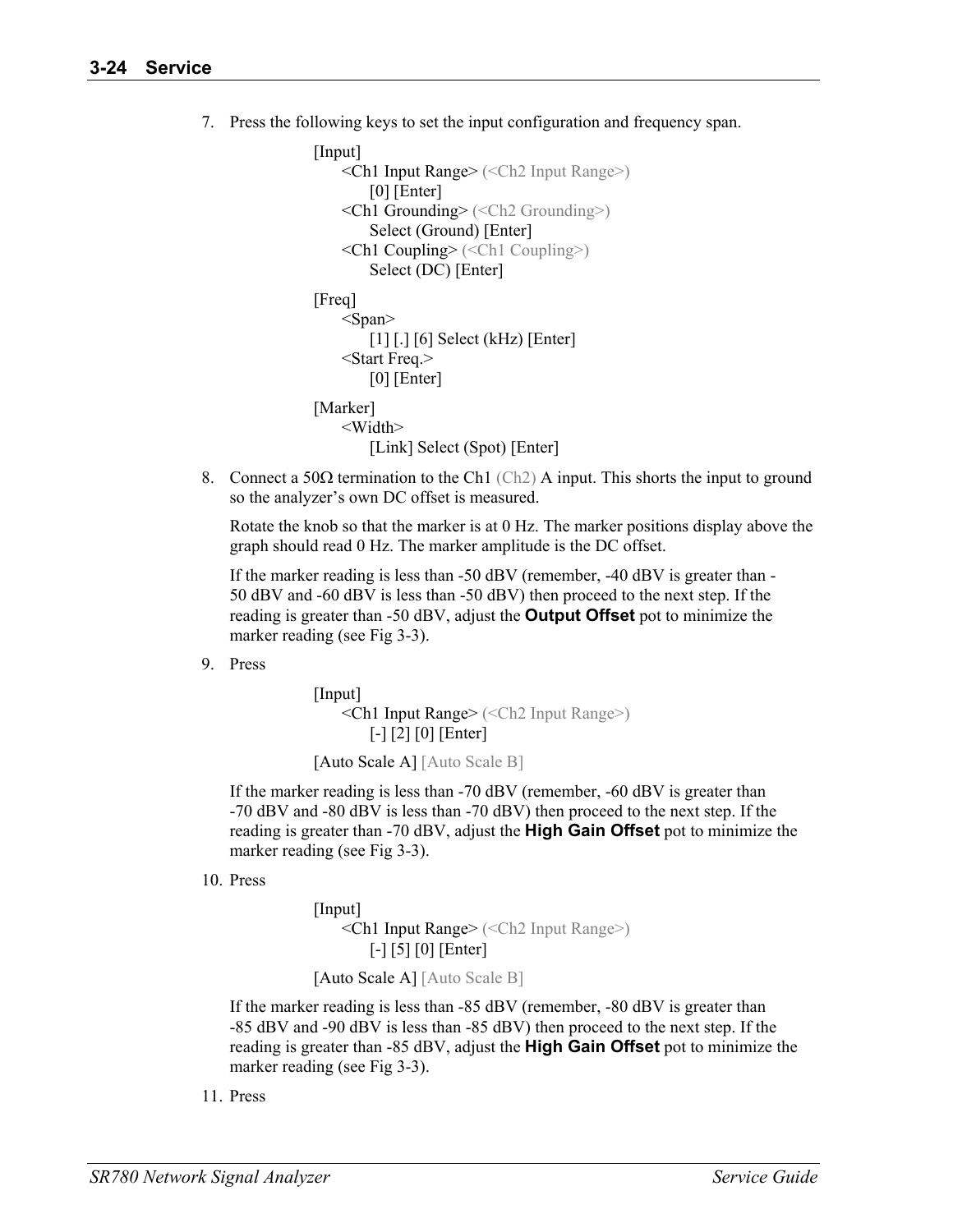[Input] <Ch1 Input Range> (<Ch2 Input Range>)  $[0]$  [Enter]

```
 [Auto Scale A] [Auto Scale B]
```
 If the marker reading is less than -50 dBV (remember, -40 dBV is greater than -50 dBV and -60 dBV is less than -50 dBV) then proceed to the next step. If the reading is greater than -50 dBV, adjust the **Low Gain Offset** pot to minimize the marker reading (see Fig 3-3).

12. Connect the Source Output to both the Ch1 A and B inputs (Ch2 A and B). Use equal length cables from A and B to a BNC TEE. Connect the cable from the Source Output to the TEE.

Press

 [Source] <Sine> <Frequency 1> [1] [.] [0] [2] [4] Select (kHz) [Enter]

[Input]

 <Ch1 Input Range> (<Ch2 Input Range>) [-] [2] [Enter]

[Auto Scale A] [Auto Scale B]

 Use the knob to move the marker to 1.024 kHz. The amplitude should be -6 dBV.

[Marker Ref] {Marker now reads relative to the signal amplitude}

[Input]

 <Ch1 Input Mode> <Ch2 Input Mode> Select (A-B) [Enter]

 Do not move the marker. The marker reading is the common mode rejection ration (CMRR). If the reading is below -100 dB, then do not make any adjustment. If the reading is above -100 dB, then adjust the **High Gain CMR** pot to minimize the reading (see Fig 3-3).

13. Press

 [Input] <Ch1 Input Range> (<Ch2 Input Range>) [0] [Enter] <Ch1 Input Mode> <Ch2 Input Mode> Select (A) [Enter]

[Auto Scale A] [Auto Scale B]

[Marker Ref] {Marker now reads absolute signal amplitude}

 Use the knob to move the marker to 1.024 kHz. The amplitude should be -6 dBV.

[Marker Ref] {Marker now reads relative to the signal amplitude}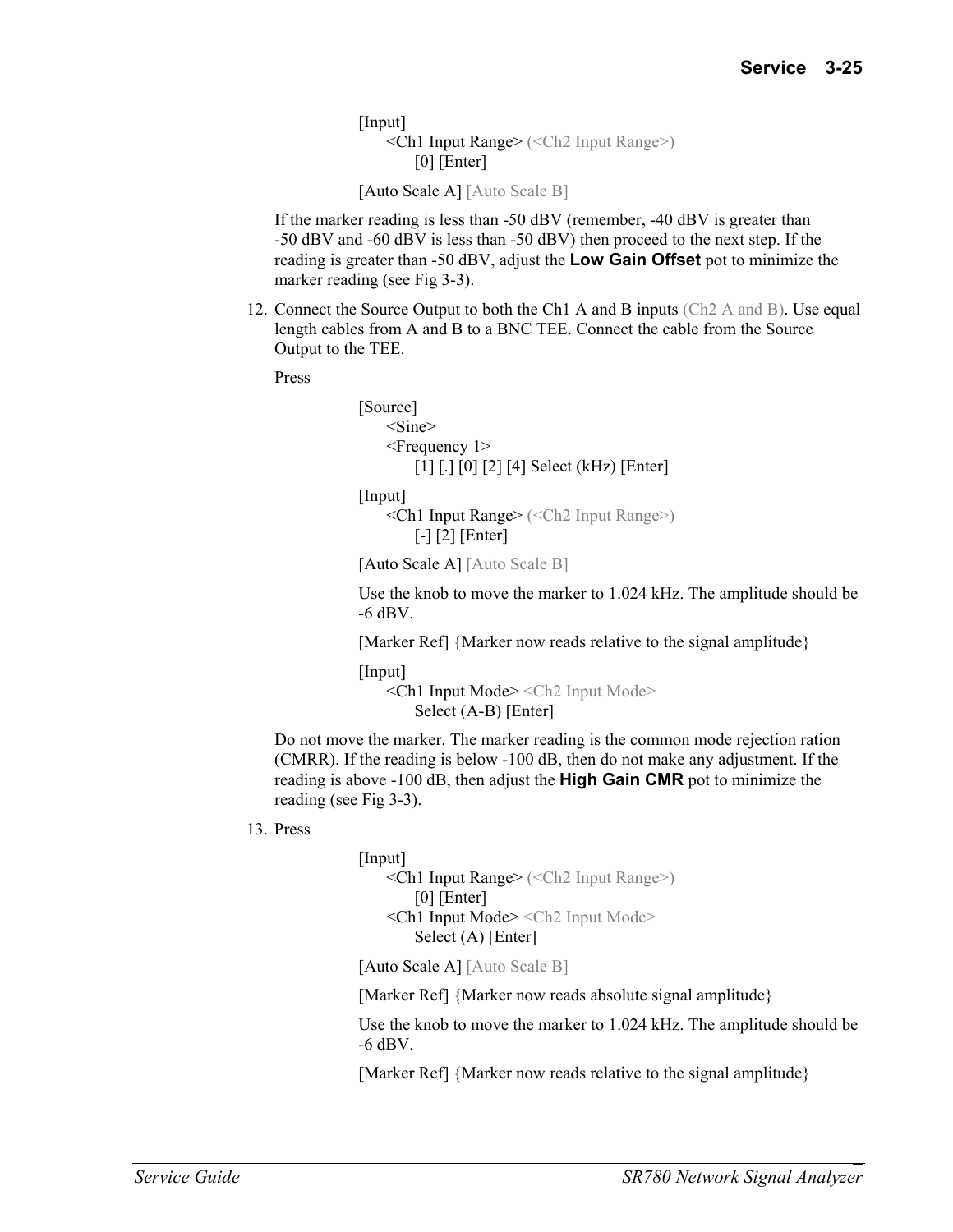[Input] <Ch1 Input Mode> <Ch2 Input Mode> Select (A-B) [Enter]

 Do not move the marker. The marker reading is the common mode rejection ration (CMRR). If the reading is below -80 dB, then do not make any adjustment. If the reading is above -80 dB, then adjust the **Low Gain CMR** pot to minimize the reading (see Fig 3-3).

14. Remove the cables from the A and B inputs. Connect a  $50\Omega$  termination to the Ch1 (Ch2) A input. This shorts the input to ground so the analyzer's own DC offset is measured.

```
 [Input] 
     <Ch1 Input Range> (<Ch2 Input Range>)
         [-] [5] [0] [Enter] 
     <Ch1 Input Mode> <Ch2 Input Mode>
         Select (A) [Enter]
```
[Marker Ref] {Marker now reads absolute signal amplitude}

 Use the knob to move the marker to 0 Hz. The marker position should display 0 Hz. The marker reading is the DC offset.

[Auto Scale A] [Auto Scale B]

 If the marker reading is less than -85 dBV (remember, -80 dBV is greater than -85 dBV and -90 dBV is less than -85 dBV) then proceed to the next step. If the reading is greater than -85 dBV, adjust the **High Gain Offset** pot to minimize the marker reading (see Fig 3-3).

#### 15. Press

 [Input] <Ch1 Input Range> (<Ch2 Input Range>) [0] [Enter]

[Auto Scale A] [Auto Scale B]

 If the marker reading is less than -50 dBV (remember, -40 dBV is greater than -50 dBV and -60 dBV is less than -50 dBV) then proceed to the next step. If the reading is greater than -50 dBV, adjust the **Low Gain Offset** pot to minimize the marker reading (see Fig 3-3).

- 16. This completes the adjustment procedure.
- 17 Replace the small shield at the front. Replace the card cage cover and tighten the cover screws.
- 18. Replace the top lid and refasten the eight lid screws.
- 19. Reset the unit by turning the power ON while holding down the backspace key. If the DC offset or Common Mode Rejection are still a problem, repeat this procedure one more time. Otherwise, follow Procedure F2 to replace the Analog board.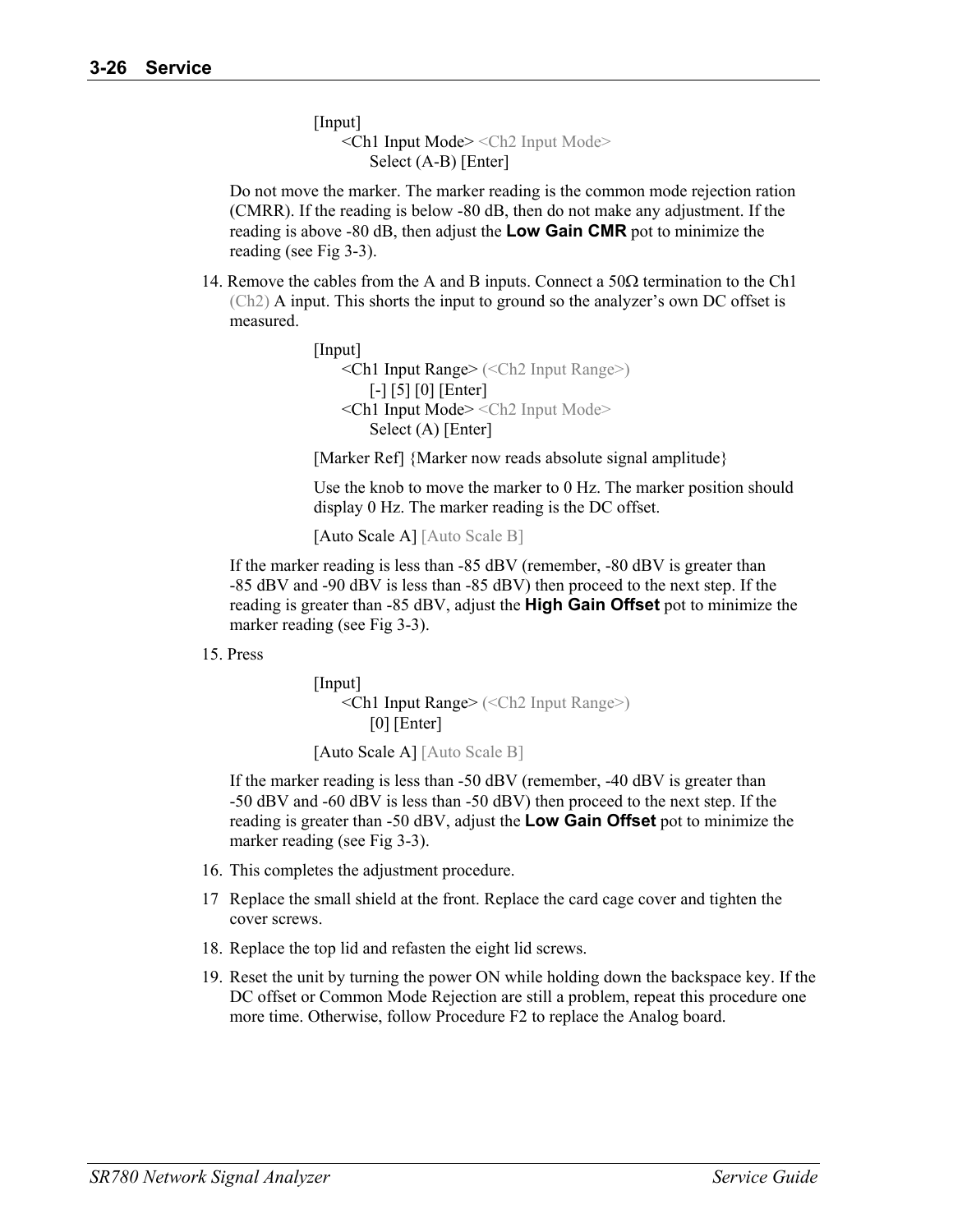# Chapter 4 **Parts Lists**

This chapter lists the components on the major circuit assemblies in the SR780. The schematics for each board are shown in Chapter 5.

### **In This Chapter**

| <b>CPU Board Parts List</b>               | 4-3      |
|-------------------------------------------|----------|
| <b>Video/IO Board Parts List</b>          | $4 - 7$  |
| <b>Power Supply Board Parts List</b>      | 4-10     |
| <b>System Backplane Parts List</b>        | 4-13     |
| <b>Disk Card Parts List</b>               | 4-14     |
| <b>DSP Board Parts List</b>               | 4-15     |
| <b>Analog Input Board Parts List</b>      | $4 - 23$ |
| <b>Analyzer Backplane Parts List</b>      | 4-34     |
| <b>Miscellaneous and Chassis Assembly</b> |          |
| Parts List                                | 4-35     |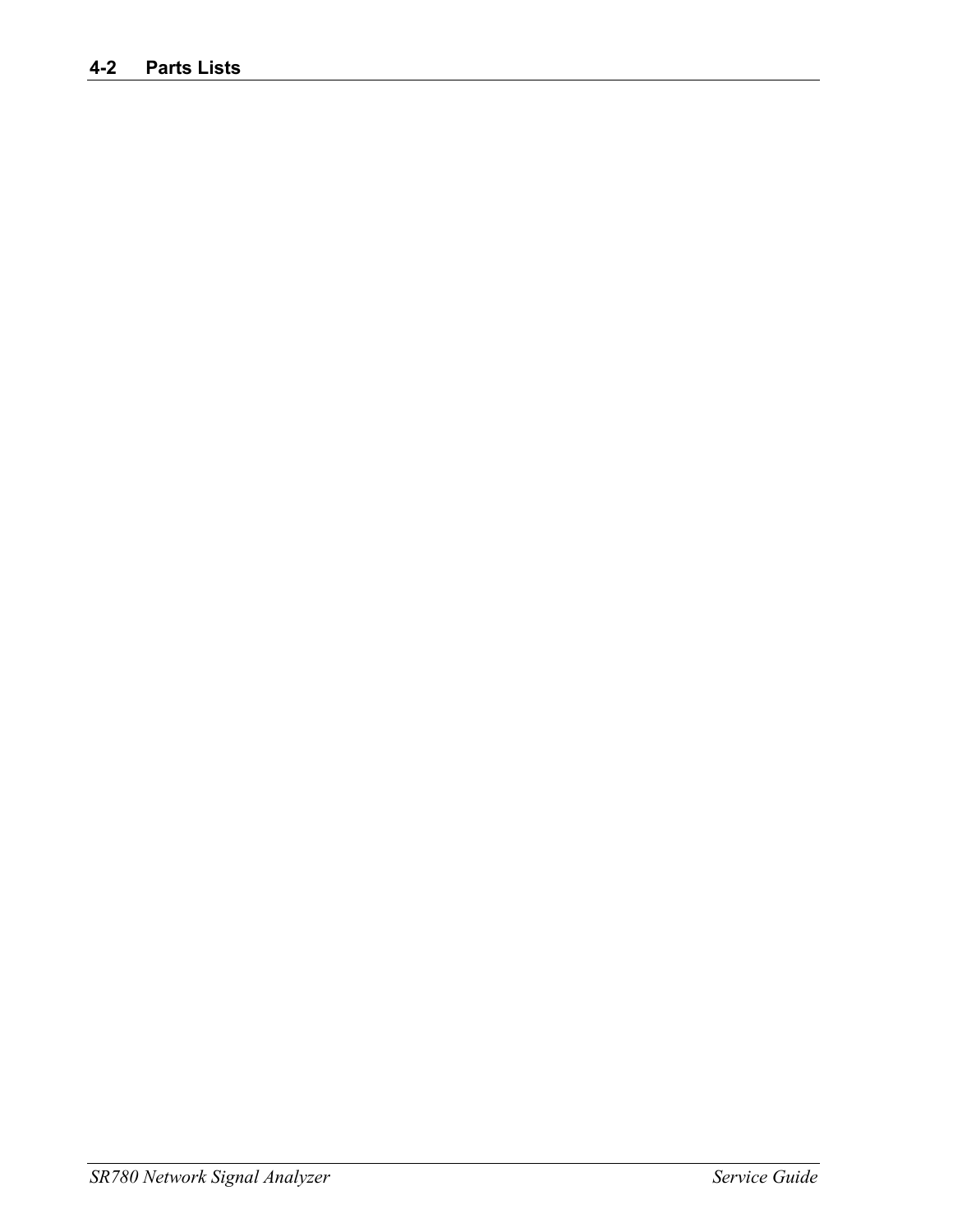## **CPU Board Parts List**

| This section covers schematics MCPU-1 through MCPU-9 in Chapter 5. |  |  |  |
|--------------------------------------------------------------------|--|--|--|
|                                                                    |  |  |  |

| <b>CPU Board Parts List</b> |                     |                 |                                          |
|-----------------------------|---------------------|-----------------|------------------------------------------|
| Ref No.                     | <b>SRS Part No.</b> | Value           | <b>Component Description</b>             |
| <b>BT701</b>                | 6-00001-612         | BR-2/3A 2PIN PC | Battery                                  |
| C 101                       | 5-00134-529         | 100P            | Cap, Monolythic Ceramic, 50V, 20%, Z5U   |
| C 102                       | 5-00134-529         | 100P            | Cap, Monolythic Ceramic, 50V, 20%, Z5U   |
| C 401                       | 5-00262-548         | .01U AXIAL      | Capacitor, Ceramic, 50V,+80/-20% Z5U AX  |
| C <sub>602</sub>            | 5-00012-501         | 330P            | Capacitor, Ceramic Disc, 50V, 10%, SL    |
| C 603                       | 5-00012-501         | 330P            | Capacitor, Ceramic Disc, 50V, 10%, SL    |
| C 701                       | 5-00064-513         | .0047U          | Capacitor, Mylar/Poly, 50V, 5%, Rad      |
| C 704                       | 5-00012-501         | 330P            | Capacitor, Ceramic Disc, 50V, 10%, SL    |
| C 705                       | 5-00012-501         | 330P            | Capacitor, Ceramic Disc, 50V, 10%, SL    |
| C 706                       | 5-00022-501         | .001U           | Capacitor, Ceramic Disc, 50V, 10%, SL    |
| C 901                       | 5-00262-548         | .01U AXIAL      | Capacitor, Ceramic, 50V,+80/-20% Z5U AX  |
| C 902                       | 5-00262-548         | .01U AXIAL      | Capacitor, Ceramic, 50V,+80/-20% Z5U AX  |
| C 903                       | 5-00262-548         | .01U AXIAL      | Capacitor, Ceramic, 50V,+80/-20% Z5U AX  |
| C 904                       | 5-00262-548         | .01U AXIAL      | Capacitor, Ceramic, 50V,+80/-20% Z5U AX  |
| C 905                       | 5-00262-548         | .01U AXIAL      | Capacitor, Ceramic, 50V,+80/-20% Z5U AX  |
| C 906                       | 5-00262-548         | .01U AXIAL      | Capacitor, Ceramic, 50V,+80/-20% Z5U AX  |
| C 907                       | 5-00262-548         | .01U AXIAL      | Capacitor, Ceramic, 50V,+80/-20% Z5U AX  |
| C 908                       | 5-00262-548         | .01U AXIAL      | Capacitor, Ceramic, 50V,+80/-20% Z5U AX  |
| C 909                       | 5-00262-548         | .01U AXIAL      | Capacitor, Ceramic, 50V,+80/-20% Z5U AX  |
| C 910                       | 5-00262-548         | .01U AXIAL      | Capacitor, Ceramic, 50V,+80/-20% Z5U AX  |
| C 911                       | 5-00262-548         | .01U AXIAL      | Capacitor, Ceramic, 50V,+80/-20% Z5U AX  |
| C 912                       | 5-00262-548         | .01U AXIAL      | Capacitor, Ceramic, 50V,+80/-20% Z5U AX  |
| C 913                       | 5-00262-548         | .01U AXIAL      | Capacitor, Ceramic, 50V,+80/-20% Z5U AX  |
| C 914                       | 5-00262-548         | .01U AXIAL      | Capacitor, Ceramic, 50V,+80/-20% Z5U AX  |
| C 915                       | 5-00262-548         | .01U AXIAL      | Capacitor, Ceramic, 50V,+80/-20% Z5U AX  |
| C 916                       | 5-00262-548         | .01U AXIAL      | Capacitor, Ceramic, 50V,+80/-20% Z5U AX  |
| C 917                       | 5-00262-548         | .01U AXIAL      | Capacitor, Ceramic, 50V,+80/-20% Z5U AX  |
| C 918                       | 5-00262-548         | .01U AXIAL      | Capacitor, Ceramic, 50V,+80/-20% Z5U AX  |
| C 919                       | 5-00262-548         | .01U AXIAL      | Capacitor, Ceramic, 50V,+80/-20% Z5U AX  |
| C 920                       | 5-00262-548         | .01U AXIAL      | Capacitor, Ceramic, 50V,+80/-20% Z5U AX  |
| C 921                       | 5-00262-548         | .01U AXIAL      | Capacitor, Ceramic, 50V,+80/-20% Z5U AX  |
| C 922                       | 5-00262-548         | .01U AXIAL      | Capacitor, Ceramic, 50V,+80/-20% Z5U AX  |
| C 923                       | 5-00262-548         | .01U AXIAL      | Capacitor, Ceramic, 50V,+80/-20% Z5U AX  |
| C 924                       | 5-00262-548         | .01U AXIAL      | Capacitor, Ceramic, 50V,+80/-20% Z5U AX  |
| C 925                       | 5-00262-548         | .01U AXIAL      | Capacitor, Ceramic, 50V, +80/-20% Z5U AX |
| C 926                       | 5-00262-548         | .01U AXIAL      | Capacitor, Ceramic, 50V,+80/-20% Z5U AX  |
| C 927                       | 5-00262-548         | .01U AXIAL      | Capacitor, Ceramic, 50V, +80/-20% Z5U AX |
| C 928                       | 5-00262-548         | .01U AXIAL      | Capacitor, Ceramic, 50V, +80/-20% Z5U AX |
| C 929                       | 5-00262-548         | .01U AXIAL      | Capacitor, Ceramic, 50V, +80/-20% Z5U AX |
| C 930                       | 5-00262-548         | .01U AXIAL      | Capacitor, Ceramic, 50V,+80/-20% Z5U AX  |
| C 931                       | 5-00262-548         | .01U AXIAL      | Capacitor, Ceramic, 50V,+80/-20% Z5U AX  |
| C 932                       | 5-00262-548         | .01U AXIAL      | Capacitor, Ceramic, 50V,+80/-20% Z5U AX  |
| C 933                       | 5-00262-548         | .01U AXIAL      | Capacitor, Ceramic, 50V,+80/-20% Z5U AX  |
| C 934                       | 5-00262-548         | .01U AXIAL      | Capacitor, Ceramic, 50V,+80/-20% Z5U AX  |
| C 935                       | 5-00262-548         | .01U AXIAL      | Capacitor, Ceramic, 50V,+80/-20% Z5U AX  |
| C 936                       | 5-00262-548         | .01U AXIAL      | Capacitor, Ceramic, 50V,+80/-20% Z5U AX  |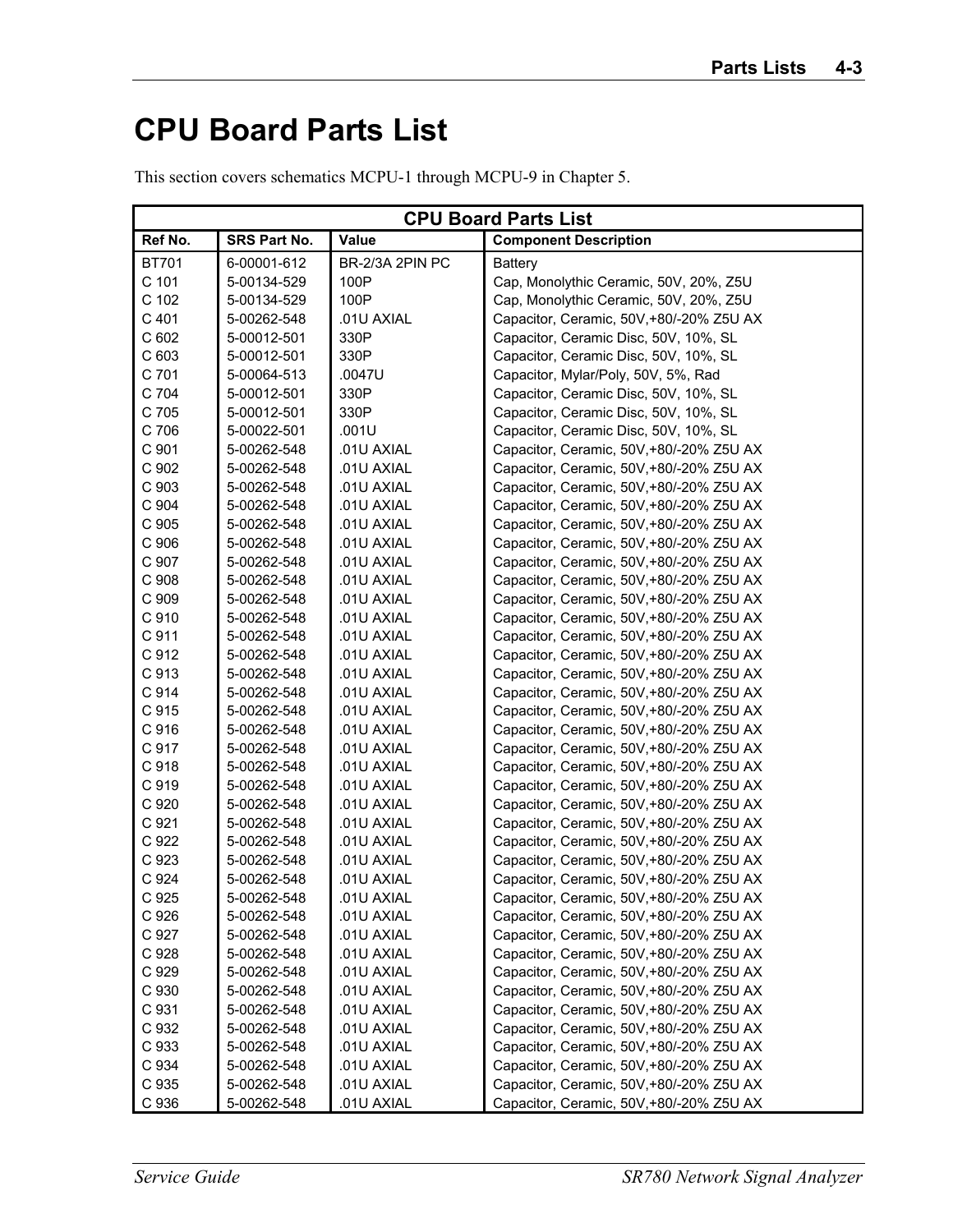| <b>CPU Board Parts List</b> |              |                 |                                         |
|-----------------------------|--------------|-----------------|-----------------------------------------|
| Ref No.                     | SRS Part No. | <b>Value</b>    | <b>Component Description</b>            |
| C 937                       | 5-00262-548  | .01U AXIAL      | Capacitor, Ceramic, 50V,+80/-20% Z5U AX |
| C 938                       | 5-00262-548  | .01U AXIAL      | Capacitor, Ceramic, 50V,+80/-20% Z5U AX |
| C 939                       | 5-00262-548  | .01U AXIAL      | Capacitor, Ceramic, 50V,+80/-20% Z5U AX |
| C 950                       | 5-00100-517  | 2.2U            | Capacitor, Tantalum, 35V, 20%, Rad      |
| C 951                       | 5-00100-517  | 2.2U            | Capacitor, Tantalum, 35V, 20%, Rad      |
| C 952                       | 5-00100-517  | 2.2U            | Capacitor, Tantalum, 35V, 20%, Rad      |
| C 953                       | 5-00100-517  | 2.2U            | Capacitor, Tantalum, 35V, 20%, Rad      |
| C 954                       | 5-00100-517  | 2.2U            | Capacitor, Tantalum, 35V, 20%, Rad      |
| C 955                       | 5-00100-517  | 2.2U            | Capacitor, Tantalum, 35V, 20%, Rad      |
| C 956                       | 5-00100-517  | 2.2U            | Capacitor, Tantalum, 35V, 20%, Rad      |
| C 957                       | 5-00100-517  | 2.2U            | Capacitor, Tantalum, 35V, 20%, Rad      |
| C 958                       | 5-00100-517  | 2.2U            | Capacitor, Tantalum, 35V, 20%, Rad      |
| C 959                       | 5-00100-517  | 2.2U            | Capacitor, Tantalum, 35V, 20%, Rad      |
| C 970                       | 5-00038-509  | <b>10U</b>      | Capacitor, Electrolytic, 50V, 20%, Rad  |
| C 971                       | 5-00262-548  | .01U AXIAL      | Capacitor, Ceramic, 50V,+80/-20% Z5U AX |
| C 972                       | 5-00262-548  | .01U AXIAL      | Capacitor, Ceramic, 50V,+80/-20% Z5U AX |
| D 601                       | 3-00004-301  | 1N4148          | Diode                                   |
| D 602                       | 3-00004-301  | 1N4148          | Diode                                   |
| D 603                       | 3-00004-301  | 1N4148          | Diode                                   |
| D 604                       | 3-00004-301  | 1N4148          | Diode                                   |
| D 605                       | 3-00004-301  | 1N4148          | Diode                                   |
| D 606                       | 3-00004-301  | 1N4148          | Diode                                   |
| D 607                       |              |                 |                                         |
|                             | 3-00004-301  | 1N4148          | Diode                                   |
| D 608                       | 3-00004-301  | 1N4148          | Diode                                   |
| D 702                       | 3-00004-301  | 1N4148          | Diode                                   |
| D 703                       | 3-00004-301  | 1N4148          | Diode                                   |
| D 704                       | 3-00004-301  | 1N4148          | Diode                                   |
| D 705                       | 3-00004-301  | 1N4148          | Diode                                   |
| J 901                       | 1-00236-109  | 120 PIN RT ANGL | DIN Connector, Male                     |
| N 101                       | 4-00707-425  | 2.2KX7          | Resistor Network SIP 1/4W 2% (Common)   |
| N 201                       | 4-00852-420  | 82X8            | Resistor Network, DIP, 1/4W, 2%, 8 Ind  |
| N 202                       | 4-00852-420  | 82X8            | Resistor Network, DIP, 1/4W, 2%, 8 Ind  |
| N 203                       | 4-00852-420  | 82X8            | Resistor Network, DIP, 1/4W, 2%, 8 Ind  |
| N 204                       | 4-00707-425  | 2.2KX7          | Resistor Network SIP 1/4W 2% (Common)   |
| N 205                       | 4-00422-421  | 82X5            | Res. Network, SIP, 1/4W, 2% (Isolated)  |
| N 501                       | 4-00261-425  | 2.2KX9          | Resistor Network SIP 1/4W 2% (Common)   |
| N 601                       | 4-00261-425  | 2.2KX9          | Resistor Network SIP 1/4W 2% (Common)   |
| N 602                       | 4-00220-420  | 10KX8           | Resistor Network, DIP, 1/4W, 2%, 8 Ind  |
| N 603                       | 4-00244-421  | 10KX4           | Res. Network, SIP, 1/4W, 2% (Isolated)  |
| N 701                       | 4-00856-421  | 1.0KX5          | Res. Network, SIP, 1/4W, 2% (Isolated)  |
| PC <sub>1</sub>             | 7-00522-701  | MEGAPLAT CPU    | <b>Printed Circuit Board</b>            |
| Q 701                       | 3-00022-325  | 2N3906          | Transistor, TO-92 Package               |
| Q 705                       | 3-00022-325  | 2N3906          | Transistor, TO-92 Package               |
| R 201                       | 4-00065-401  | 3.3K            | Resistor, Carbon Film, 1/4W, 5%         |
| R 202                       | 4-00065-401  | 3.3K            | Resistor, Carbon Film, 1/4W, 5%         |
| R 502                       | 4-00065-401  | 3.3K            | Resistor, Carbon Film, 1/4W, 5%         |
| R 707                       | 4-00065-401  | 3.3K            | Resistor, Carbon Film, 1/4W, 5%         |
| R 710                       | 4-00080-401  | 47              | Resistor, Carbon Film, 1/4W, 5%         |
| R 711                       | 4-00080-401  | 47              | Resistor, Carbon Film, 1/4W, 5%         |
| R 712                       | 4-00021-401  | 1.0K            | Resistor, Carbon Film, 1/4W, 5%         |
| R 713                       | 4-00080-401  | 47              | Resistor, Carbon Film, 1/4W, 5%         |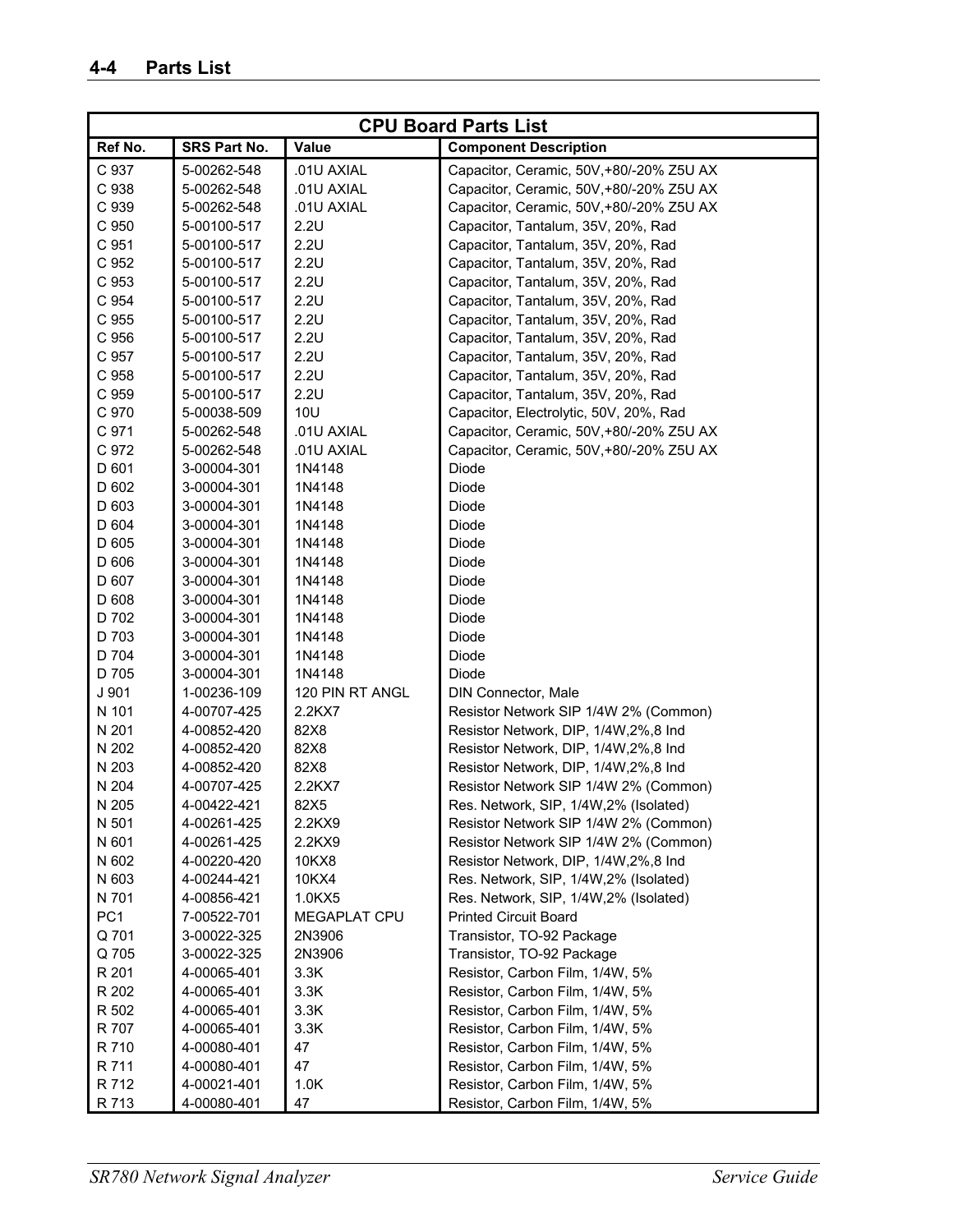| <b>CPU Board Parts List</b> |              |                  |                                        |
|-----------------------------|--------------|------------------|----------------------------------------|
| Ref No.                     | SRS Part No. | Value            | <b>Component Description</b>           |
| R 714                       | 4-00021-401  | 1.0K             | Resistor, Carbon Film, 1/4W, 5%        |
| R 716                       | 4-00054-401  | 200K             | Resistor, Carbon Film, 1/4W, 5%        |
| SO101                       | 1-00108-150  | PLCC 68 TH       | Socket, THRU-HOLE                      |
| SO301                       | 1-00156-150  | 32 PIN 600 MIL   | Socket, THRU-HOLE                      |
| SO302                       | 1-00156-150  | 32 PIN 600 MIL   | Socket, THRU-HOLE                      |
| SO303                       | 1-00156-150  | 32 PIN 600 MIL   | Socket, THRU-HOLE                      |
| SO304                       | 1-00156-150  | 32 PIN 600 MIL   | Socket, THRU-HOLE                      |
| SO305                       | 1-00156-150  | 32 PIN 600 MIL   | Socket, THRU-HOLE                      |
| SO306                       | 1-00156-150  | 32 PIN 600 MIL   | Socket, THRU-HOLE                      |
| SO801                       | 1-00156-150  | 32 PIN 600 MIL   | Socket, THRU-HOLE                      |
| SO802                       | 1-00156-150  | 32 PIN 600 MIL   | Socket, THRU-HOLE                      |
| <b>TP701</b>                | 1-00143-101  | <b>TEST JACK</b> | Vertical Test Jack                     |
| <b>TP702</b>                | 1-00143-101  | <b>TEST JACK</b> | <b>Vertical Test Jack</b>              |
| U 101                       | 3-00595-360  | 80C186-20        | Integrated Circuit (Surface Mount Pkg) |
| U 102                       | 3-00591-340  | 74ACT04          | Integrated Circuit (Thru-hole Pkg)     |
| U 103                       | 6-00147-621  | 40.000 MHZ       | <b>Crystal Oscillator</b>              |
| U 201                       | 3-00585-340  | 74ACT573         | Integrated Circuit (Thru-hole Pkg)     |
| U 202                       | 3-00585-340  | 74ACT573         | Integrated Circuit (Thru-hole Pkg)     |
| U 203                       | 3-00585-340  | 74ACT573         | Integrated Circuit (Thru-hole Pkg)     |
| U 204                       | 3-00586-340  | 74ACT245         | Integrated Circuit (Thru-hole Pkg)     |
| U 205                       | 3-00586-340  | 74ACT245         | Integrated Circuit (Thru-hole Pkg)     |
| U 206                       |              | 74ACT245         |                                        |
|                             | 3-00586-340  |                  | Integrated Circuit (Thru-hole Pkg)     |
| U 207                       | 3-00586-340  | 74ACT245         | Integrated Circuit (Thru-hole Pkg)     |
| U 208                       | 3-00585-340  | 74ACT573         | Integrated Circuit (Thru-hole Pkg)     |
| U 209                       | 3-00586-340  | 74ACT245         | Integrated Circuit (Thru-hole Pkg)     |
| U 210                       | 3-00586-340  | 74ACT245         | Integrated Circuit (Thru-hole Pkg)     |
| U 211                       | 3-00587-340  | 74ACT32          | Integrated Circuit (Thru-hole Pkg)     |
| U 212                       | 3-00588-340  | 74ACT08          | Integrated Circuit (Thru-hole Pkg)     |
| U 213                       | 3-00693-343  | SR780 U213       | GAL/PAL, I.C.                          |
| U 214                       | 3-00692-343  | SR780 U214       | GAL/PAL, I.C.                          |
| U 216                       | 3-00587-340  | 74ACT32          | Integrated Circuit (Thru-hole Pkg)     |
| U 401                       | 3-00551-341  | 128KX8-70        | STATIC RAM, I.C.                       |
| U 402                       | 3-00551-341  | 128KX8-70        | STATIC RAM, I.C.                       |
| U 403                       | 3-00551-341  | 128KX8-70        | STATIC RAM, I.C.                       |
| U 404                       | 3-00551-341  | 128KX8-70        | STATIC RAM, I.C.                       |
| U 501                       | 3-00342-340  | 74ALS138         | Integrated Circuit (Thru-hole Pkg)     |
| U 503                       | 3-00342-340  | 74ALS138         | Integrated Circuit (Thru-hole Pkg)     |
| U 504                       | 3-00274-340  | 74AC74           | Integrated Circuit (Thru-hole Pkg)     |
| U 505                       | 3-00347-340  | 74LS148          | Integrated Circuit (Thru-hole Pkg)     |
| U 506                       | 3-00440-340  | 74HC573          | Integrated Circuit (Thru-hole Pkg)     |
| U 507                       | 3-00043-340  | 74HC21           | Integrated Circuit (Thru-hole Pkg)     |
| U 508                       | 3-00303-340  | 74HC164          | Integrated Circuit (Thru-hole Pkg)     |
| U 601                       | 3-00467-340  | 74HCT74          | Integrated Circuit (Thru-hole Pkg)     |
| U 603                       | 3-00265-340  | 74HC595          | Integrated Circuit (Thru-hole Pkg)     |
| U 606                       | 3-00440-340  | 74HC573          | Integrated Circuit (Thru-hole Pkg)     |
| U 607                       | 3-00454-340  | 74HC574          | Integrated Circuit (Thru-hole Pkg)     |
| U 608                       | 3-00440-340  | 74HC573          | Integrated Circuit (Thru-hole Pkg)     |
| U 609                       | 3-00411-340  | 74HC273          | Integrated Circuit (Thru-hole Pkg)     |
| U 610                       | 3-00467-340  | 74HCT74          | Integrated Circuit (Thru-hole Pkg)     |
| U 611                       | 3-00467-340  | 74HCT74          | Integrated Circuit (Thru-hole Pkg)     |
| U 612                       | 3-00039-340  | 74HC14           | Integrated Circuit (Thru-hole Pkg)     |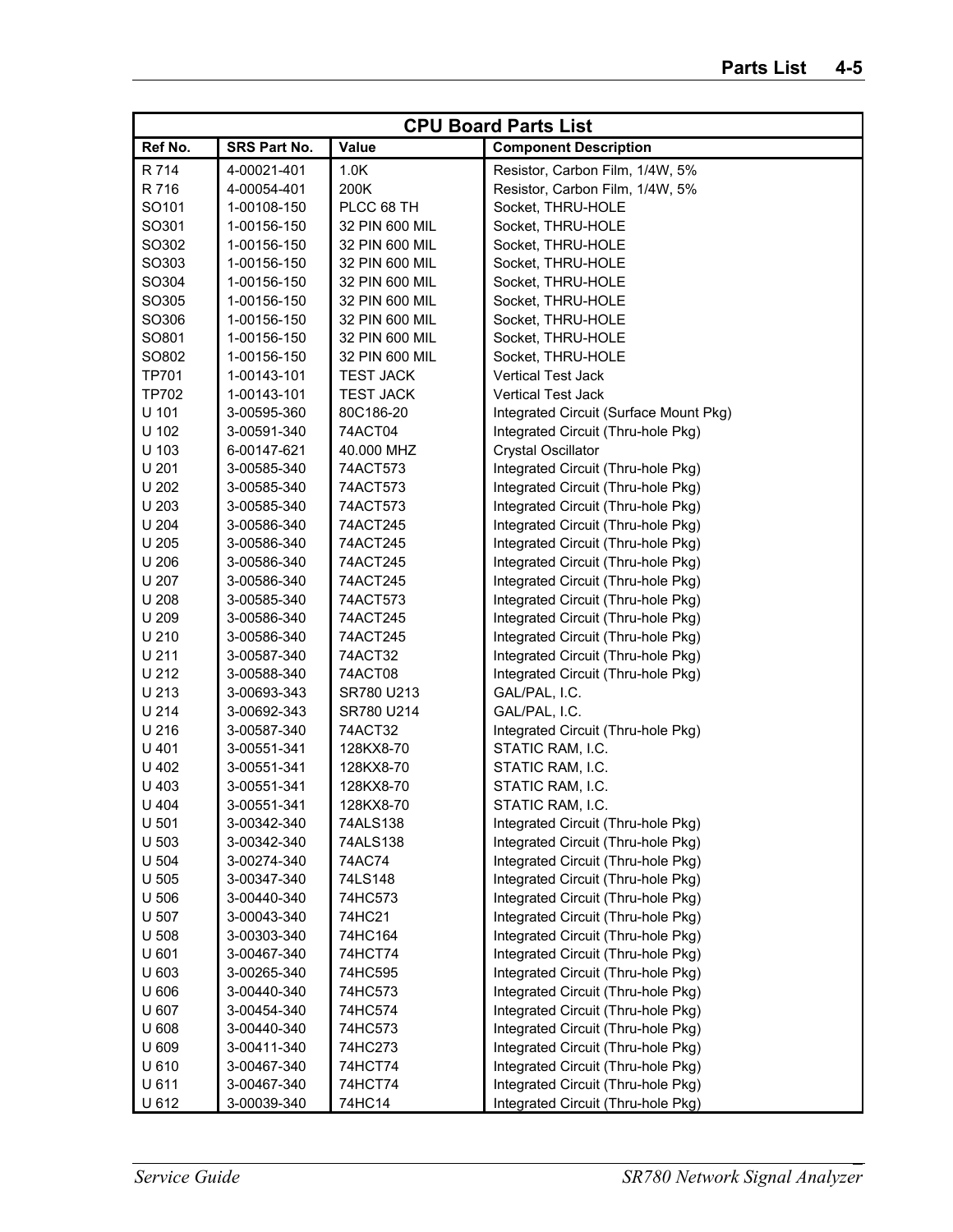| <b>CPU Board Parts List</b> |                     |                     |                                    |  |
|-----------------------------|---------------------|---------------------|------------------------------------|--|
| Ref No.                     | <b>SRS Part No.</b> | Value               | <b>Component Description</b>       |  |
| U 701                       | 3-00594-340         | MAX693A             | Integrated Circuit (Thru-hole Pkg) |  |
| U 702                       | 3-00900-340         | <b>DS12C887</b>     | Integrated Circuit (Thru-hole Pkg) |  |
| U 703                       | 3-00046-340         | 74HC374             | Integrated Circuit (Thru-hole Pkg) |  |
| U 704                       | 3-00263-340         | <b>DS75451N</b>     | Integrated Circuit (Thru-hole Pkg) |  |
| U 705                       | 3-00039-340         | 74HC14              | Integrated Circuit (Thru-hole Pkg) |  |
| Z <sub>0</sub>              | 0-00089-033         | 4"                  | Tie                                |  |
| Z <sub>0</sub>              | 0-00373-000         | <b>CARD EJECTOR</b> | Hardware, Misc.                    |  |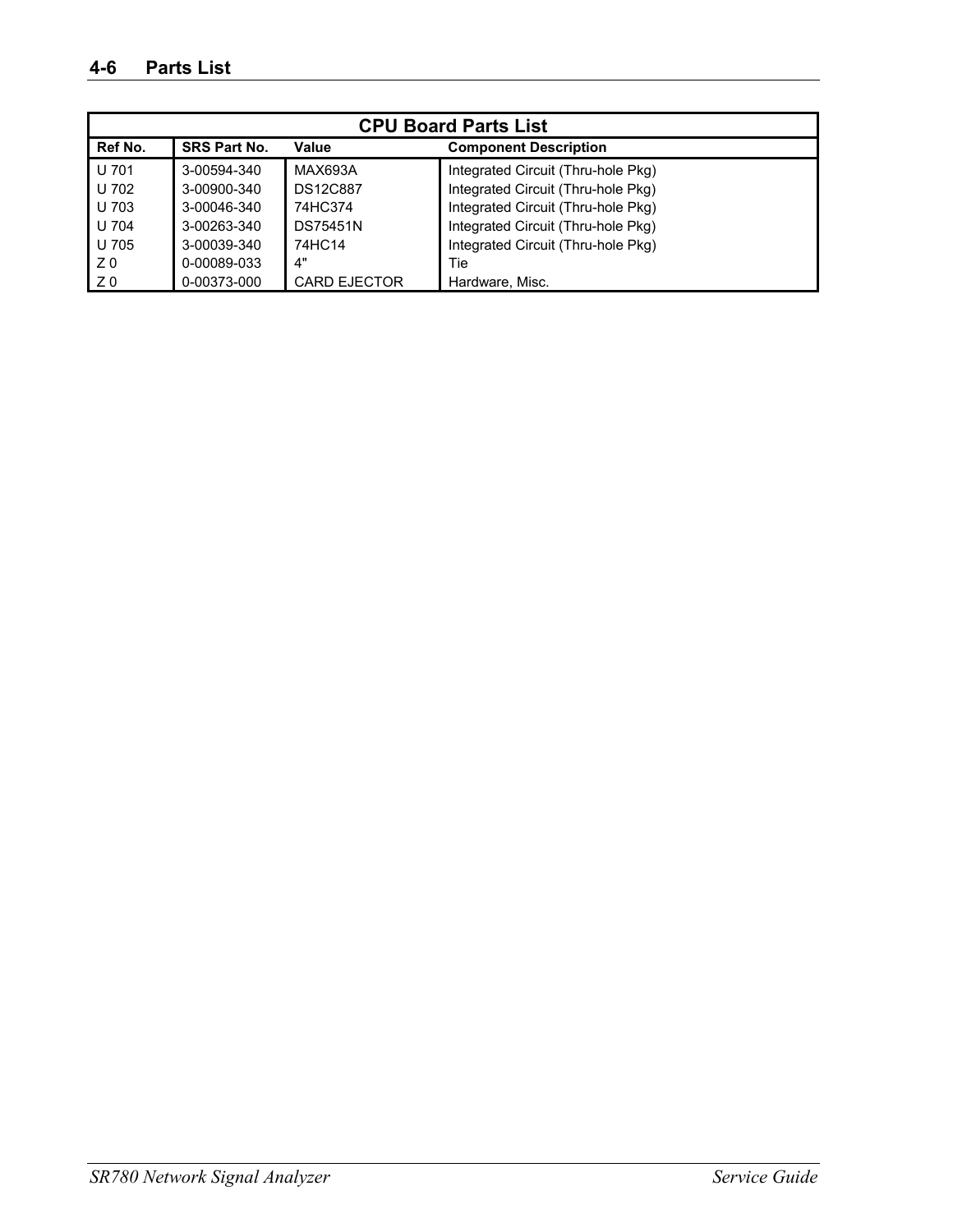## **Video/IO Board Parts List**

This section covers schematics MVID-10 through MVID-14 in Chapter 5.

|         | <b>Video/IO Board Parts List</b> |            |                                          |  |
|---------|----------------------------------|------------|------------------------------------------|--|
| Ref No. | SRS Part No.                     | Value      | <b>Component Description</b>             |  |
| C 1101  | 5-00134-529                      | 100P       | Cap, Monolythic Ceramic, 50V, 20%, Z5U   |  |
| C 1102  | 5-00219-529                      | .01U       | Cap, Monolythic Ceramic, 50V, 20%, Z5U   |  |
| C 1103  | 5-00219-529                      | .01U       | Cap, Monolythic Ceramic, 50V, 20%, Z5U   |  |
| C 1104  | 5-00218-529                      | 120P       | Cap, Monolythic Ceramic, 50V, 20%, Z5U   |  |
| C 1105  | 5-00134-529                      | 100P       | Cap, Monolythic Ceramic, 50V, 20%, Z5U   |  |
| C 1106  | 5-00219-529                      | .01U       | Cap, Monolythic Ceramic, 50V, 20%, Z5U   |  |
| C 1107  | 5-00219-529                      | .01U       | Cap, Monolythic Ceramic, 50V, 20%, Z5U   |  |
| C 1108  | 5-00218-529                      | 120P       | Cap, Monolythic Ceramic, 50V, 20%, Z5U   |  |
| C 1109  | 5-00100-517                      | 2.2U       | Capacitor, Tantalum, 35V, 20%, Rad       |  |
| C 1110  | 5-00100-517                      | 2.2U       | Capacitor, Tantalum, 35V, 20%, Rad       |  |
| C 1201  | 5-00003-501                      | 10P        | Capacitor, Ceramic Disc, 50V, 10%, SL    |  |
| C 1202  | 5-00003-501                      | 10P        | Capacitor, Ceramic Disc, 50V, 10%, SL    |  |
| C 1203  | 5-00022-501                      | .001U      | Capacitor, Ceramic Disc, 50V, 10%, SL    |  |
| C 1204  | 5-00316-512                      | .027U      | Cap, Stacked Metal Film 50V 5% -40/+85c  |  |
| C 1205  | 5-00054-512                      | .047U      | Cap, Stacked Metal Film 50V 5% -40/+85c  |  |
| C 1206  | 5-00022-501                      | .001U      | Capacitor, Ceramic Disc, 50V, 10%, SL    |  |
| C 1303  | 5-00012-501                      | 330P       | Capacitor, Ceramic Disc, 50V, 10%, SL    |  |
| C 1304  | 5-00012-501                      | 330P       | Capacitor, Ceramic Disc, 50V, 10%, SL    |  |
| C 1305  | 5-00178-501                      | 62P        | Capacitor, Ceramic Disc, 50V, 10%, SL    |  |
| C 1306  | 5-00178-501                      | 62P        | Capacitor, Ceramic Disc, 50V, 10%, SL    |  |
| C 1401  | 5-00262-548                      | .01U AXIAL | Capacitor, Ceramic, 50V,+80/-20% Z5U AX  |  |
| C 1402  | 5-00262-548                      | .01U AXIAL | Capacitor, Ceramic, 50V, +80/-20% Z5U AX |  |
| C 1403  | 5-00262-548                      | .01U AXIAL | Capacitor, Ceramic, 50V, +80/-20% Z5U AX |  |
| C 1404  | 5-00262-548                      | .01U AXIAL | Capacitor, Ceramic, 50V, +80/-20% Z5U AX |  |
| C 1405  | 5-00262-548                      | .01U AXIAL | Capacitor, Ceramic, 50V, +80/-20% Z5U AX |  |
| C 1406  | 5-00262-548                      | .01U AXIAL | Capacitor, Ceramic, 50V, +80/-20% Z5U AX |  |
| C 1407  | 5-00262-548                      | .01U AXIAL | Capacitor, Ceramic, 50V, +80/-20% Z5U AX |  |
| C 1408  | 5-00262-548                      | .01U AXIAL | Capacitor, Ceramic, 50V, +80/-20% Z5U AX |  |
| C 1409  | 5-00262-548                      | .01U AXIAL | Capacitor, Ceramic, 50V, +80/-20% Z5U AX |  |
| C 1410  | 5-00262-548                      | .01U AXIAL | Capacitor, Ceramic, 50V, +80/-20% Z5U AX |  |
| C 1411  | 5-00262-548                      | .01U AXIAL | Capacitor, Ceramic, 50V, +80/-20% Z5U AX |  |
| C 1412  | 5-00262-548                      | .01U AXIAL | Capacitor, Ceramic, 50V, +80/-20% Z5U AX |  |
| C 1413  | 5-00262-548                      | .01U AXIAL | Capacitor, Ceramic, 50V,+80/-20% Z5U AX  |  |
| C 1414  | 5-00262-548                      | .01U AXIAL | Capacitor, Ceramic, 50V,+80/-20% Z5U AX  |  |
| C 1415  | 5-00262-548                      | .01U AXIAL | Capacitor, Ceramic, 50V,+80/-20% Z5U AX  |  |
| C 1416  | 5-00262-548                      | .01U AXIAL | Capacitor, Ceramic, 50V,+80/-20% Z5U AX  |  |
| C 1417  | 5-00262-548                      | .01U AXIAL | Capacitor, Ceramic, 50V,+80/-20% Z5U AX  |  |
| C 1418  | 5-00262-548                      | .01U AXIAL | Capacitor, Ceramic, 50V, +80/-20% Z5U AX |  |
| C 1419  | 5-00262-548                      | .01U AXIAL | Capacitor, Ceramic, 50V,+80/-20% Z5U AX  |  |
| C 1420  | 5-00262-548                      | .01U AXIAL | Capacitor, Ceramic, 50V,+80/-20% Z5U AX  |  |
| C 1440  | 5-00100-517                      | 2.2U       | Capacitor, Tantalum, 35V, 20%, Rad       |  |
| C 1441  | 5-00262-548                      | .01U AXIAL | Capacitor, Ceramic, 50V,+80/-20% Z5U AX  |  |
| C 1442  | 5-00262-548                      | .01U AXIAL | Capacitor, Ceramic, 50V, +80/-20% Z5U AX |  |
| C 1445  | 5-00100-517                      | 2.2U       | Capacitor, Tantalum, 35V, 20%, Rad       |  |
| C 1446  | 5-00262-548                      | .01U AXIAL | Capacitor, Ceramic, 50V,+80/-20% Z5U AX  |  |
|         |                                  |            |                                          |  |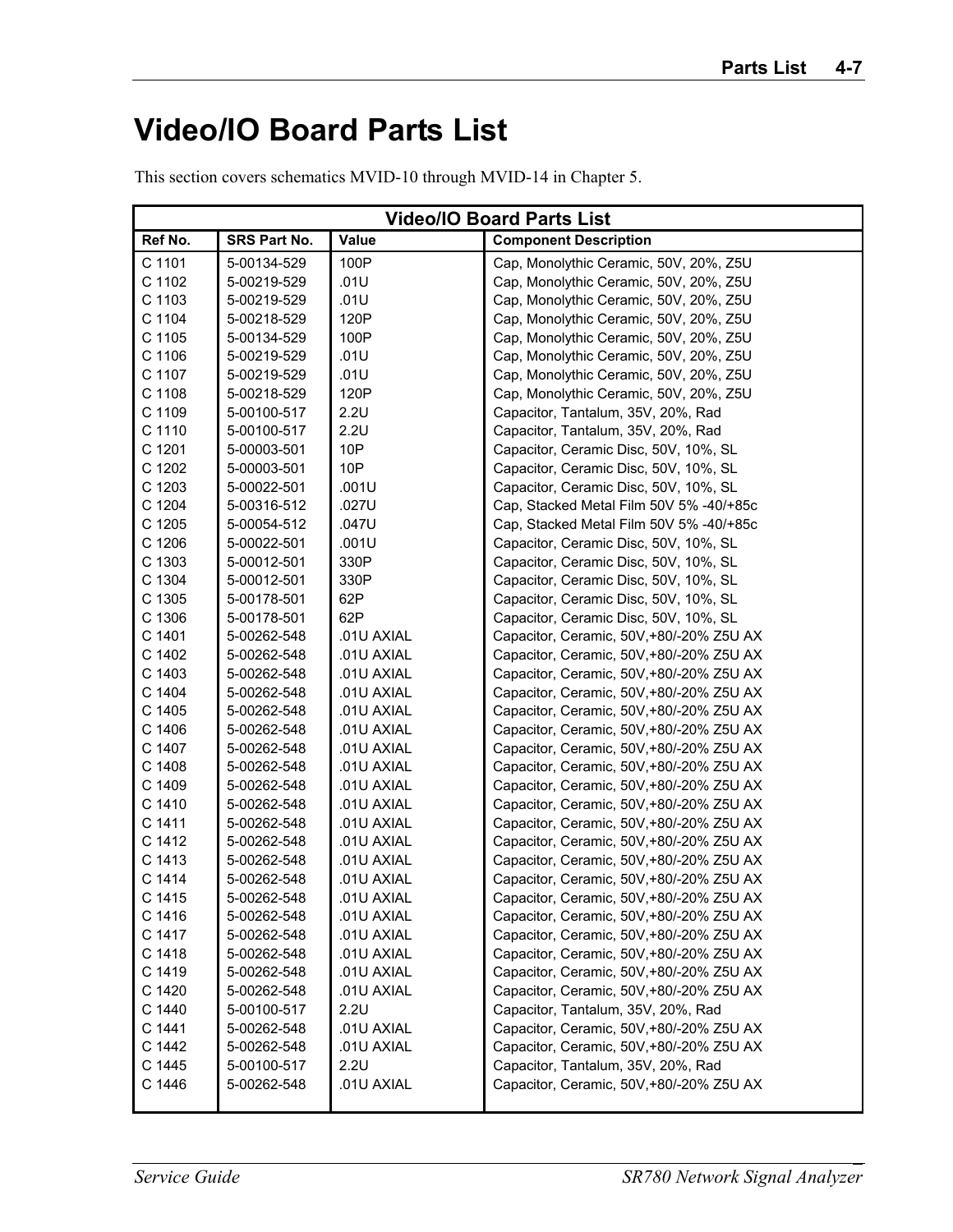| <b>Video/IO Board Parts List</b> |              |                   |                                         |
|----------------------------------|--------------|-------------------|-----------------------------------------|
| Ref No.                          | SRS Part No. | Value             | <b>Component Description</b>            |
| C 1447                           | 5-00262-548  | .01U AXIAL        | Capacitor, Ceramic, 50V,+80/-20% Z5U AX |
| C 1450                           | 5-00100-517  | 2.2U              | Capacitor, Tantalum, 35V, 20%, Rad      |
| C 1451                           | 5-00100-517  | 2.2U              | Capacitor, Tantalum, 35V, 20%, Rad      |
| C 1452                           | 5-00100-517  | 2.2U              | Capacitor, Tantalum, 35V, 20%, Rad      |
| C 1453                           | 5-00100-517  | 2.2U              | Capacitor, Tantalum, 35V, 20%, Rad      |
| C 1454                           | 5-00100-517  | 2.2U              | Capacitor, Tantalum, 35V, 20%, Rad      |
| J 1401                           | 1-00236-109  | 120 PIN RT ANGL   | <b>DIN Connector, Male</b>              |
| N 1001                           | 4-00334-425  | 10KX5             | Resistor Network SIP 1/4W 2% (Common)   |
| N 1101                           | 4-00284-421  | 1.0KX4            | Res. Network, SIP, 1/4W, 2% (Isolated)  |
| N 1102                           | 4-00863-421  | 1.2KX4            | Res. Network, SIP, 1/4W, 2% (Isolated)  |
| N 1201                           | 4-00221-425  | 150X5             | Resistor Network SIP 1/4W 2% (Common)   |
| PC <sub>1</sub>                  | 7-00523-701  | <b>MEGA VIDEO</b> | <b>Printed Circuit Board</b>            |
| Q 1001                           | 3-00021-325  | 2N3904            | Transistor, TO-92 Package               |
| Q 1002                           | 3-00022-325  | 2N3906            | Transistor, TO-92 Package               |
| Q 1101                           | 3-00022-325  | 2N3906            | Transistor, TO-92 Package               |
| Q 1102                           | 3-00022-325  | 2N3906            | Transistor, TO-92 Package               |
| Q 1103                           | 3-00022-325  | 2N3906            | Transistor, TO-92 Package               |
| Q 1104                           | 3-00022-325  | 2N3906            | Transistor, TO-92 Package               |
| Q 1105                           | 3-00022-325  | 2N3906            | Transistor, TO-92 Package               |
| Q 1106                           | 3-00022-325  | 2N3906            | Transistor, TO-92 Package               |
| R 1001                           | 4-00088-401  | 51K               | Resistor, Carbon Film, 1/4W, 5%         |
| R 1002                           | 4-00034-401  | 10K               | Resistor, Carbon Film, 1/4W, 5%         |
| R 1003                           | 4-00021-401  | 1.0K              | Resistor, Carbon Film, 1/4W, 5%         |
| R 1004                           | 4-00785-402  | 100               | Resistor, Carbon Comp, 1/2W, 5%         |
| R 1101                           | 4-00472-407  | 806               | Resistor, Metal Film, 1/8W, 1%, 50PPM   |
| R 1102                           | 4-00080-401  | 47                | Resistor, Carbon Film, 1/4W, 5%         |
| R 1103                           | 4-00165-407  | 200               | Resistor, Metal Film, 1/8W, 1%, 50PPM   |
| R 1104                           | 4-00165-407  | 200               | Resistor, Metal Film, 1/8W, 1%, 50PPM   |
| R 1105                           | 4-00472-407  | 806               | Resistor, Metal Film, 1/8W, 1%, 50PPM   |
| R 1106                           | 4-00141-407  | 100               | Resistor, Metal Film, 1/8W, 1%, 50PPM   |
| R 1107                           | 4-00215-407  | 909               | Resistor, Metal Film, 1/8W, 1%, 50PPM   |
| R 1108                           | 4-00027-401  | 1.5K              | Resistor, Carbon Film, 1/4W, 5%         |
| R 1109                           | 4-00472-407  | 806               | Resistor, Metal Film, 1/8W, 1%, 50PPM   |
| R 1110                           | 4-00080-401  | 47                | Resistor, Carbon Film, 1/4W, 5%         |
| R 1111                           | 4-00165-407  | 200               | Resistor, Metal Film, 1/8W, 1%, 50PPM   |
| R 1112                           | 4-00472-407  | 806               | Resistor, Metal Film, 1/8W, 1%, 50PPM   |
| R 1113                           | 4-00165-407  | 200               | Resistor, Metal Film, 1/8W, 1%, 50PPM   |
| R 1114                           | 4-00141-407  | 100               | Resistor, Metal Film, 1/8W, 1%, 50PPM   |
| R 1115                           | 4-00215-407  | 909               | Resistor, Metal Film, 1/8W, 1%, 50PPM   |
| R 1116                           | 4-00027-401  | 1.5K              | Resistor, Carbon Film, 1/4W, 5%         |
| R 1117                           | 4-00041-401  | 150               | Resistor, Carbon Film, 1/4W, 5%         |
| R 1201                           | 4-00273-401  | 5.6K              | Resistor, Carbon Film, 1/4W, 5%         |
| R 1202                           | 4-00034-401  | 10K               | Resistor, Carbon Film, 1/4W, 5%         |
| R 1204                           | 4-00090-401  | 560               | Resistor, Carbon Film, 1/4W, 5%         |
| R 1205                           | 4-00090-401  | 560               | Resistor, Carbon Film, 1/4W, 5%         |
| R 1301                           | 4-00022-401  | 1.0M              | Resistor, Carbon Film, 1/4W, 5%         |
| R 1302                           | 4-00062-401  | 270               | Resistor, Carbon Film, 1/4W, 5%         |
| R 1303                           | 4-00034-401  | 10K               | Resistor, Carbon Film, 1/4W, 5%         |
| R 1304                           | 4-00084-401  | 5.1K              | Resistor, Carbon Film, 1/4W, 5%         |
| SO1201                           | 1-00232-150  | 52 PLCC TH        | Socket, THRU-HOLE                       |
|                                  |              |                   |                                         |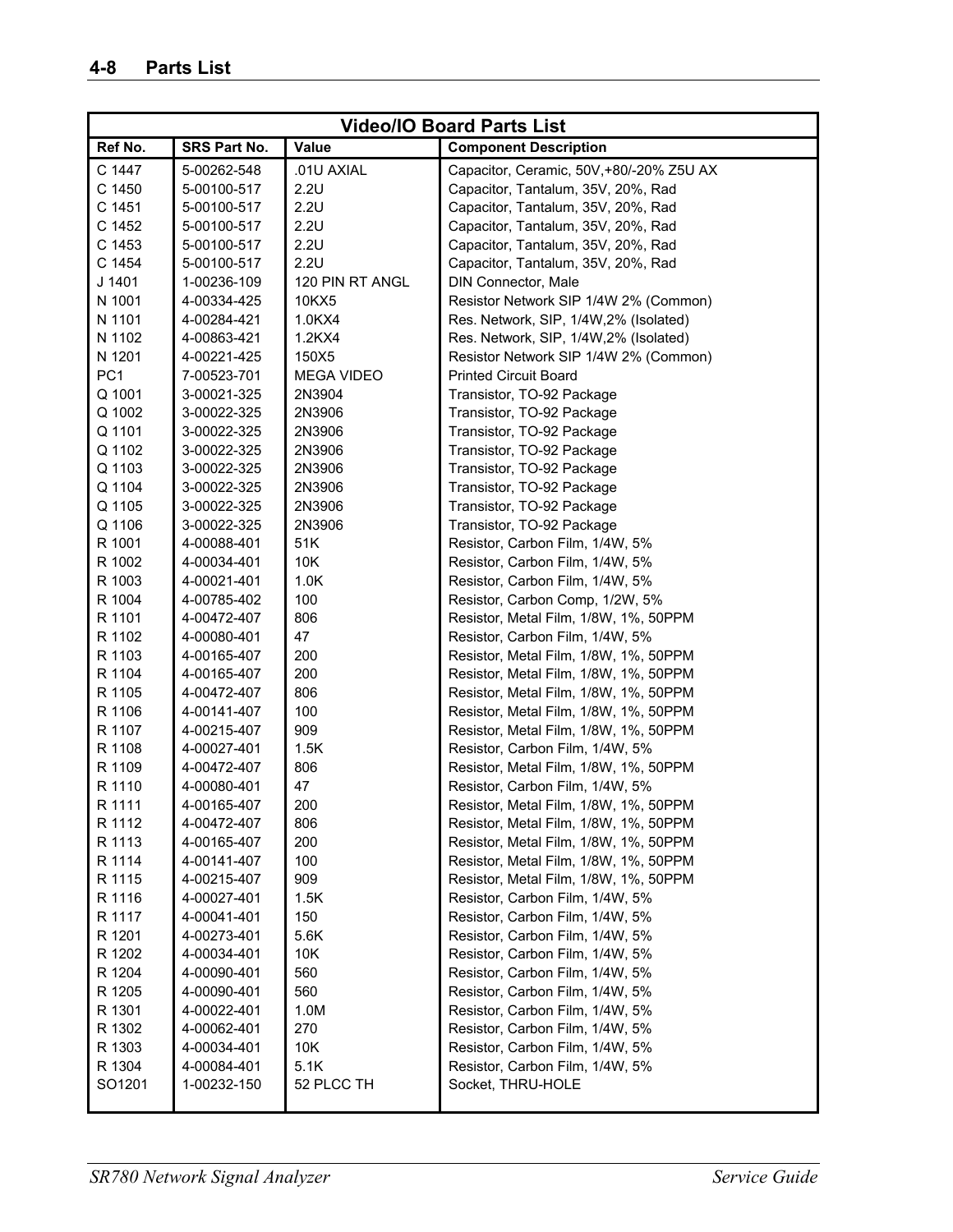|                 | <b>Video/IO Board Parts List</b> |                     |                                        |  |
|-----------------|----------------------------------|---------------------|----------------------------------------|--|
| Ref No.         | <b>SRS Part No.</b>              | Value               | <b>Component Description</b>           |  |
| TP <sub>2</sub> | 1-00143-101                      | <b>TEST JACK</b>    | <b>Vertical Test Jack</b>              |  |
| <b>TP101</b>    | 1-00143-101                      | <b>TEST JACK</b>    | <b>Vertical Test Jack</b>              |  |
| <b>TP102</b>    | 1-00143-101                      | <b>TEST JACK</b>    | <b>Vertical Test Jack</b>              |  |
| TP103           | 1-00143-101                      | <b>TEST JACK</b>    | <b>Vertical Test Jack</b>              |  |
| <b>TP104</b>    | 1-00143-101                      | <b>TEST JACK</b>    | <b>Vertical Test Jack</b>              |  |
| <b>TP105</b>    | 1-00143-101                      | <b>TEST JACK</b>    | <b>Vertical Test Jack</b>              |  |
| TP106           | 1-00143-101                      | <b>TEST JACK</b>    | <b>Vertical Test Jack</b>              |  |
| U 1001          | 6-00178-621                      | 19.590 MHZ          | <b>Crystal Oscillator</b>              |  |
| U 1002          | 3-00274-340                      | 74AC74              | Integrated Circuit (Thru-hole Pkg)     |  |
| U 1003          | 3-00598-340                      | 63484P-98           | Integrated Circuit (Thru-hole Pkg)     |  |
| U 1004          | 3-00585-340                      | 74ACT573            | Integrated Circuit (Thru-hole Pkg)     |  |
| U 1005          | 3-00585-340                      | 74ACT573            | Integrated Circuit (Thru-hole Pkg)     |  |
| U 1006          | 3-00551-341                      | 128KX8-70           | STATIC RAM, I.C.                       |  |
| U 1007          | 3-00551-341                      | 128KX8-70           | STATIC RAM, I.C.                       |  |
| U 1008          | 3-00592-340                      | 74ACT299            | Integrated Circuit (Thru-hole Pkg)     |  |
| U 1009          | 3-00592-340                      | 74ACT299            | Integrated Circuit (Thru-hole Pkg)     |  |
| U 1010          | 3-00592-340                      | 74ACT299            | Integrated Circuit (Thru-hole Pkg)     |  |
| U 1011          | 3-00592-340                      | 74ACT299            | Integrated Circuit (Thru-hole Pkg)     |  |
| U 1012          | 3-00277-340                      | 74HC11              | Integrated Circuit (Thru-hole Pkg)     |  |
| U 1013          | 3-00274-340                      | 74AC74              | Integrated Circuit (Thru-hole Pkg)     |  |
| U 1014          | 3-00274-340                      | 74AC74              | Integrated Circuit (Thru-hole Pkg)     |  |
| U 1016          | 3-00591-340                      | 74ACT04             | Integrated Circuit (Thru-hole Pkg)     |  |
| U 1017          | 3-00588-340                      | 74ACT08             | Integrated Circuit (Thru-hole Pkg)     |  |
| U 1101          | 3-00241-340                      | AD7528JN            | Integrated Circuit (Thru-hole Pkg)     |  |
| U 1102          | 3-00087-340                      | LF347               | Integrated Circuit (Thru-hole Pkg)     |  |
| U 1103          | 3-00122-325                      | 79L05               | Transistor, TO-92 Package              |  |
| U 1201          | 3-00596-360                      | <b>DP8473AV</b>     | Integrated Circuit (Surface Mount Pkg) |  |
| U 1202          | 3-00645-340                      | NAT9914BPD          | Integrated Circuit (Thru-hole Pkg)     |  |
| U 1203          | 3-00078-340                      | <b>DS75160A</b>     | Integrated Circuit (Thru-hole Pkg)     |  |
| U 1204          | 3-00079-340                      | <b>DS75161A</b>     | Integrated Circuit (Thru-hole Pkg)     |  |
| U 1301          | 3-00051-340                      | 74HCU04             | Integrated Circuit (Thru-hole Pkg)     |  |
| U 1303          | 8-00091-860                      | SR215               | <b>SRS</b> sub assemblies              |  |
| U 1304          | 3-00110-340                      | MC1489              | Integrated Circuit (Thru-hole Pkg)     |  |
| U 1305          | 3-00109-340                      | MC1488              | Integrated Circuit (Thru-hole Pkg)     |  |
| U 1401          | 3-00342-340                      | 74ALS138            | Integrated Circuit (Thru-hole Pkg)     |  |
| U 1402          | 3-00342-340                      | 74ALS138            | Integrated Circuit (Thru-hole Pkg)     |  |
| X 1201          | 6-00068-620                      | 24.000 MHZ          | Crystal                                |  |
| X 1301          | 6-00037-620                      | 3.6864 MHZ          | Crystal                                |  |
| Z <sub>0</sub>  | 0-00373-000                      | <b>CARD EJECTOR</b> | Hardware, Misc.                        |  |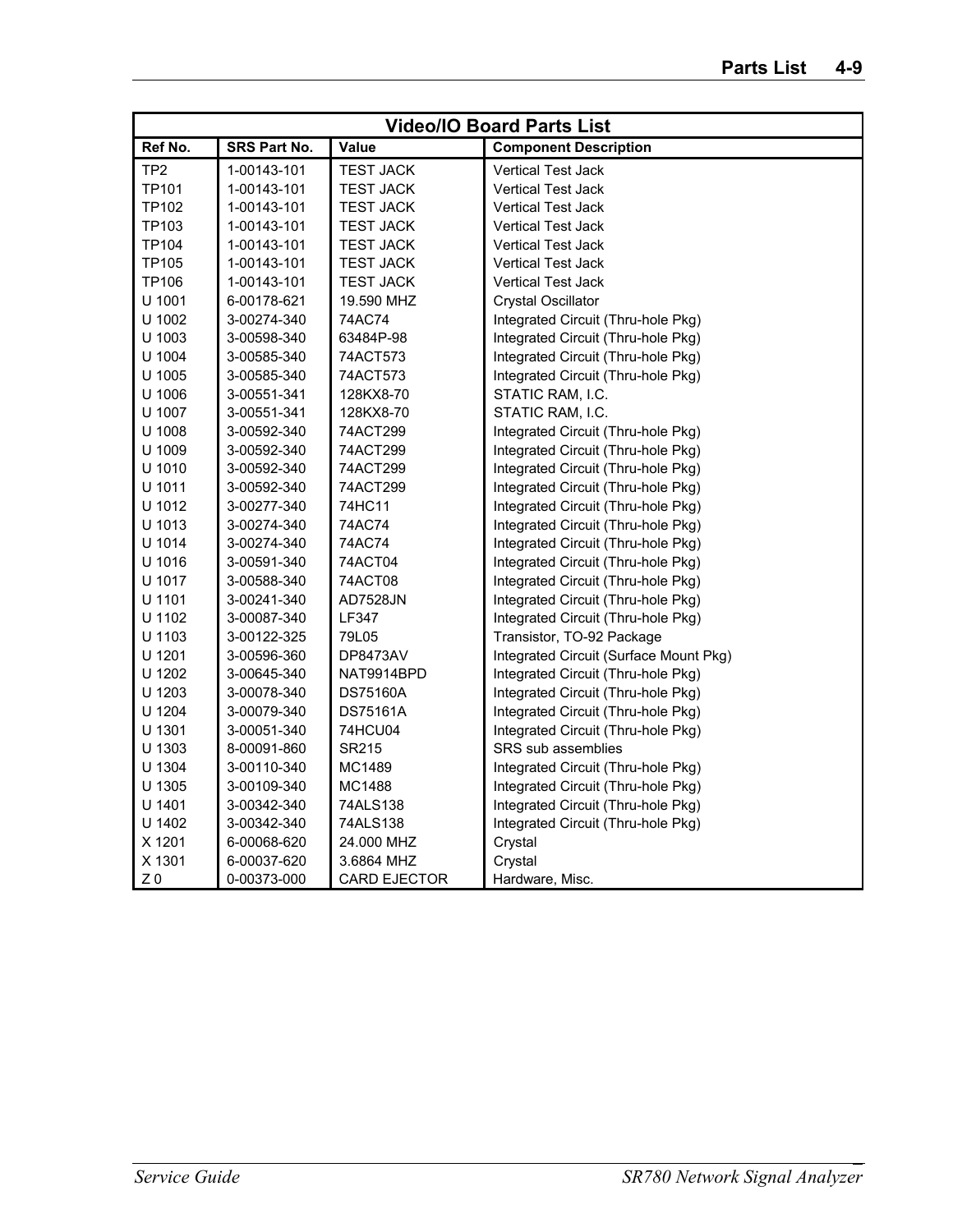## **Power Supply Board Parts List**

This section covers schematics MPRW-1 through MPRW-2 in Chapter 5.

|                 | <b>Power Supply Board Parts List</b> |               |                                        |  |
|-----------------|--------------------------------------|---------------|----------------------------------------|--|
| Ref No.         | SRS Part No.                         | Value         | <b>Component Description</b>           |  |
| C <sub>1</sub>  | 5-00134-529                          | 100P          | Cap, Monolythic Ceramic, 50V, 20%, Z5U |  |
| C <sub>2</sub>  | 5-00219-529                          | .01U          | Cap, Monolythic Ceramic, 50V, 20%, Z5U |  |
| C <sub>3</sub>  | 5-00022-501                          | .001U         | Capacitor, Ceramic Disc, 50V, 10%, SL  |  |
| C <sub>4</sub>  | 5-00134-529                          | 100P          | Cap, Monolythic Ceramic, 50V, 20%, Z5U |  |
| C <sub>5</sub>  | 5-00219-529                          | .01U          | Cap, Monolythic Ceramic, 50V, 20%, Z5U |  |
| C <sub>6</sub>  | 5-00022-501                          | .001U         | Capacitor, Ceramic Disc, 50V, 10%, SL  |  |
| C <sub>10</sub> | 5-00124-526                          | 5600U         | Capacitor, Electrolytic, 35V, 20%, Rad |  |
| C <sub>11</sub> | 5-00124-526                          | 5600U         | Capacitor, Electrolytic, 35V, 20%, Rad |  |
| C <sub>12</sub> | 5-00127-524                          | 2.2U          | Capacitor, Tantalum, 50V, 20%, Rad     |  |
| C 13            | 5-00127-524                          | 2.2U          | Capacitor, Tantalum, 50V, 20%, Rad     |  |
| C <sub>14</sub> | 5-00127-524                          | 2.2U          | Capacitor, Tantalum, 50V, 20%, Rad     |  |
| C <sub>15</sub> | 5-00127-524                          | 2.2U          | Capacitor, Tantalum, 50V, 20%, Rad     |  |
| C <sub>20</sub> | 5-00124-526                          | 5600U         | Capacitor, Electrolytic, 35V, 20%, Rad |  |
| C <sub>21</sub> | 5-00124-526                          | 5600U         | Capacitor, Electrolytic, 35V, 20%, Rad |  |
| C <sub>22</sub> | 5-00127-524                          | 2.2U          | Capacitor, Tantalum, 50V, 20%, Rad     |  |
| C <sub>23</sub> | 5-00127-524                          | 2.2U          | Capacitor, Tantalum, 50V, 20%, Rad     |  |
| C <sub>24</sub> | 5-00127-524                          | 2.2U          | Capacitor, Tantalum, 50V, 20%, Rad     |  |
| C <sub>25</sub> | 5-00127-524                          | 2.2U          | Capacitor, Tantalum, 50V, 20%, Rad     |  |
| C <sub>30</sub> | 5-00041-509                          | 220U          | Capacitor, Electrolytic, 50V, 20%, Rad |  |
| C <sub>31</sub> | 5-00127-524                          | 2.2U          | Capacitor, Tantalum, 50V, 20%, Rad     |  |
| C 32            | 5-00127-524                          | 2.2U          | Capacitor, Tantalum, 50V, 20%, Rad     |  |
| C <sub>40</sub> | 5-00041-509                          | 220U          | Capacitor, Electrolytic, 50V, 20%, Rad |  |
| C <sub>41</sub> | 5-00127-524                          | 2.2U          | Capacitor, Tantalum, 50V, 20%, Rad     |  |
| C <sub>42</sub> | 5-00127-524                          | 2.2U          | Capacitor, Tantalum, 50V, 20%, Rad     |  |
| C <sub>50</sub> | 5-00127-524                          | 2.2U          | Capacitor, Tantalum, 50V, 20%, Rad     |  |
| C <sub>51</sub> | 5-00127-524                          | 2.2U          | Capacitor, Tantalum, 50V, 20%, Rad     |  |
| C <sub>52</sub> | 5-00127-524                          | 2.2U          | Capacitor, Tantalum, 50V, 20%, Rad     |  |
| C 53            | 5-00127-524                          | 2.2U          | Capacitor, Tantalum, 50V, 20%, Rad     |  |
| D <sub>1</sub>  | 3-00479-301                          | <b>MUR410</b> | Diode                                  |  |
| D <sub>2</sub>  | 3-00479-301                          | <b>MUR410</b> | Diode                                  |  |
| D <sub>3</sub>  | 3-00479-301                          | <b>MUR410</b> | Diode                                  |  |
| D <sub>4</sub>  | 3-00479-301                          | <b>MUR410</b> | Diode                                  |  |
| D <sub>5</sub>  | 3-00479-301                          | <b>MUR410</b> | Diode                                  |  |
| D <sub>6</sub>  | 3-00479-301                          | <b>MUR410</b> | Diode                                  |  |
| D <sub>7</sub>  | 3-00479-301                          | <b>MUR410</b> | Diode                                  |  |
| D <sub>8</sub>  | 3-00479-301                          | <b>MUR410</b> | Diode                                  |  |
| D 9             | 3-00004-301                          | 1N4148        | Diode                                  |  |
| D 10            | 3-00004-301                          | 1N4148        | Diode                                  |  |
| D 11            | 3-00004-301                          | 1N4148        | Diode                                  |  |
| D 12            | 3-00004-301                          | 1N4148        | Diode                                  |  |
| D 13            | 3-00011-303                          | <b>RED</b>    | LED, T1 Package                        |  |
| D 14            | 3-00004-301                          | 1N4148        | Diode                                  |  |
| D 15            | 3-00004-301                          | 1N4148        | Diode                                  |  |
| D 16            | 3-00004-301                          | 1N4148        | Diode                                  |  |
| D 17            | 3-00004-301                          | 1N4148        | Diode                                  |  |
|                 |                                      |               |                                        |  |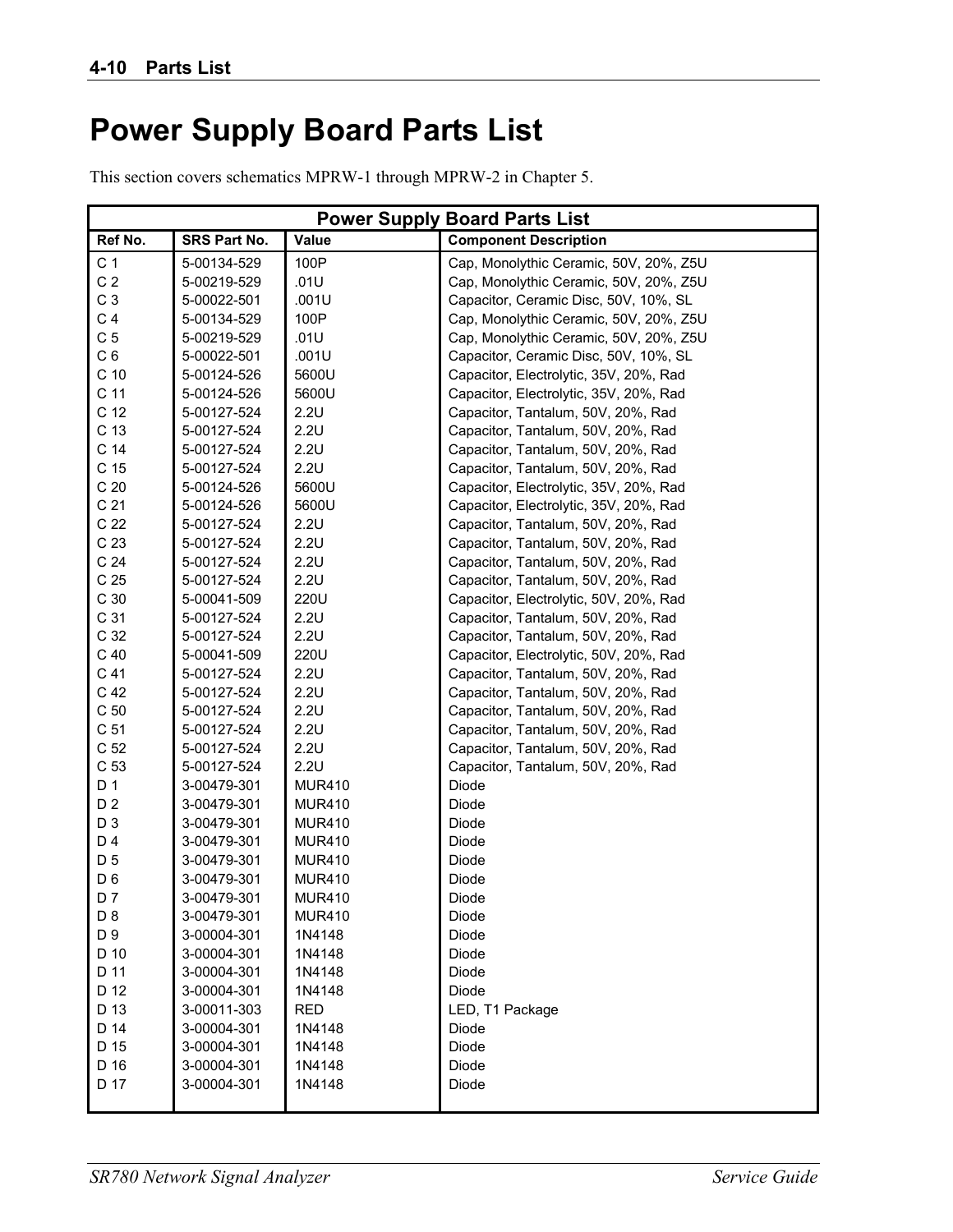|                 | <b>Power Supply Board Parts List</b> |                  |                                         |  |
|-----------------|--------------------------------------|------------------|-----------------------------------------|--|
| Ref No.         | SRS Part No.                         | Value            | <b>Component Description</b>            |  |
| JP1             | 1-00236-109                          | 120 PIN RT ANGL  | DIN Connector, Male                     |  |
| JP <sub>2</sub> | 1-00039-116                          | 5 PIN, WHITE     | Header, Amp, MTA-156                    |  |
| JP3             | 1-00114-116                          | 10 PIN, WHITE    | Header, Amp, MTA-156                    |  |
| N 1             | 4-00244-421                          | 10KX4            | Res. Network, SIP, 1/4W, 2% (Isolated)  |  |
| PC <sub>1</sub> | 7-00526-701                          | <b>SR780-P/S</b> | <b>Printed Circuit Board</b>            |  |
| R 10            | 4-00618-402                          | 2.2K             | Resistor, Carbon Comp, 1/2W, 5%         |  |
| R 11            | 4-00618-402                          | 2.2K             | Resistor, Carbon Comp, 1/2W, 5%         |  |
| R 12            | 4-00522-407                          | 243              | Resistor, Metal Film, 1/8W, 1%, 50PPM   |  |
| R 13            | 4-00444-407                          | 3.65K            | Resistor, Metal Film, 1/8W, 1%, 50PPM   |  |
| R 14            | 4-00522-407                          | 243              | Resistor, Metal Film, 1/8W, 1%, 50PPM   |  |
| R 15            | 4-00444-407                          | 3.65K            | Resistor, Metal Film, 1/8W, 1%, 50PPM   |  |
| R 20            | 4-00618-402                          | 2.2K             | Resistor, Carbon Comp, 1/2W, 5%         |  |
| R 21            | 4-00618-402                          | 2.2K             | Resistor, Carbon Comp, 1/2W, 5%         |  |
| R 22            | 4-00522-407                          | 243              | Resistor, Metal Film, 1/8W, 1%, 50PPM   |  |
| R 23            | 4-00444-407                          | 3.65K            | Resistor, Metal Film, 1/8W, 1%, 50PPM   |  |
| R 24            | 4-00522-407                          | 243              | Resistor, Metal Film, 1/8W, 1%, 50PPM   |  |
| R 25            | 4-00444-407                          | 3.65K            | Resistor, Metal Film, 1/8W, 1%, 50PPM   |  |
| R 31            | 4-00034-401                          | 10K              | Resistor, Carbon Film, 1/4W, 5%         |  |
| R 32            | 4-00522-407                          | 243              | Resistor, Metal Film, 1/8W, 1%, 50PPM   |  |
| R 33            | 4-00705-407                          | 5.62K            | Resistor, Metal Film, 1/8W, 1%, 50PPM   |  |
| R 41            | 4-00034-401                          | 10K              | Resistor, Carbon Film, 1/4W, 5%         |  |
| R 42            | 4-00522-407                          | 243              | Resistor, Metal Film, 1/8W, 1%, 50PPM   |  |
| R 43            | 4-00705-407                          | 5.62K            | Resistor, Metal Film, 1/8W, 1%, 50PPM   |  |
| TP <sub>1</sub> | 1-00143-101                          | <b>TEST JACK</b> | <b>Vertical Test Jack</b>               |  |
| TP <sub>2</sub> | 1-00143-101                          | <b>TEST JACK</b> | <b>Vertical Test Jack</b>               |  |
| TP3             | 1-00143-101                          | <b>TEST JACK</b> | <b>Vertical Test Jack</b>               |  |
| TP4             | 1-00143-101                          | <b>TEST JACK</b> | <b>Vertical Test Jack</b>               |  |
| TP <sub>5</sub> | 1-00143-101                          | <b>TEST JACK</b> | <b>Vertical Test Jack</b>               |  |
| <b>TP10</b>     | 1-00143-101                          | <b>TEST JACK</b> | <b>Vertical Test Jack</b>               |  |
| <b>TP11</b>     | 1-00143-101                          | <b>TEST JACK</b> | <b>Vertical Test Jack</b>               |  |
| <b>TP12</b>     | 1-00143-101                          | <b>TEST JACK</b> | <b>Vertical Test Jack</b>               |  |
| <b>TP13</b>     | 1-00143-101                          | <b>TEST JACK</b> | <b>Vertical Test Jack</b>               |  |
| <b>TP14</b>     | 1-00143-101                          | <b>TEST JACK</b> | <b>Vertical Test Jack</b>               |  |
| <b>TP15</b>     | 1-00143-101                          | <b>TEST JACK</b> | <b>Vertical Test Jack</b>               |  |
| <b>TP16</b>     | 1-00143-101                          | <b>TEST JACK</b> | Vertical Test Jack                      |  |
| <b>TP17</b>     | 1-00143-101                          | <b>TEST JACK</b> | <b>Vertical Test Jack</b>               |  |
| <b>TP18</b>     | 1-00143-101                          | <b>TEST JACK</b> | Vertical Test Jack                      |  |
| <b>TP19</b>     | 1-00143-101                          | <b>TEST JACK</b> | <b>Vertical Test Jack</b>               |  |
| <b>TP20</b>     | 1-00143-101                          | <b>TEST JACK</b> | Vertical Test Jack                      |  |
| <b>TP21</b>     | 1-00143-101                          | <b>TEST JACK</b> | <b>Vertical Test Jack</b>               |  |
| <b>TP22</b>     | 1-00143-101                          | <b>TEST JACK</b> | Vertical Test Jack                      |  |
| <b>TP23</b>     | 1-00143-101                          | <b>TEST JACK</b> | Vertical Test Jack                      |  |
| $U$ 10          | 3-00149-329                          | <b>LM317T</b>    | Voltage Reg., TO-220 (TAB) Package      |  |
| $U$ 11          | 3-00141-329                          | <b>LM337T</b>    | Voltage Reg., TO-220 (TAB) Package      |  |
| U <sub>20</sub> | 3-00149-329                          | <b>LM317T</b>    | Voltage Reg., TO-220 (TAB) Package      |  |
| U <sub>21</sub> | 3-00141-329                          | <b>LM337T</b>    | Voltage Reg., TO-220 (TAB) Package      |  |
| U 30            | 3-00096-340                          | <b>LM317L</b>    | Integrated Circuit (Thru-hole Pkg)      |  |
| $U$ 40          | 3-00096-340                          | <b>LM317L</b>    | Integrated Circuit (Thru-hole Pkg)      |  |
| Z <sub>0</sub>  | 0-00121-050                          | $2 - 1/2"$ #18   | Wire #18 UL1007 Stripped 3/8x3/8 No Tin |  |
| Z <sub>0</sub>  | 0-00127-050                          | 4" #18 RED       | Wire #18 UL1007 Stripped 3/8x3/8 No Tin |  |
|                 |                                      |                  |                                         |  |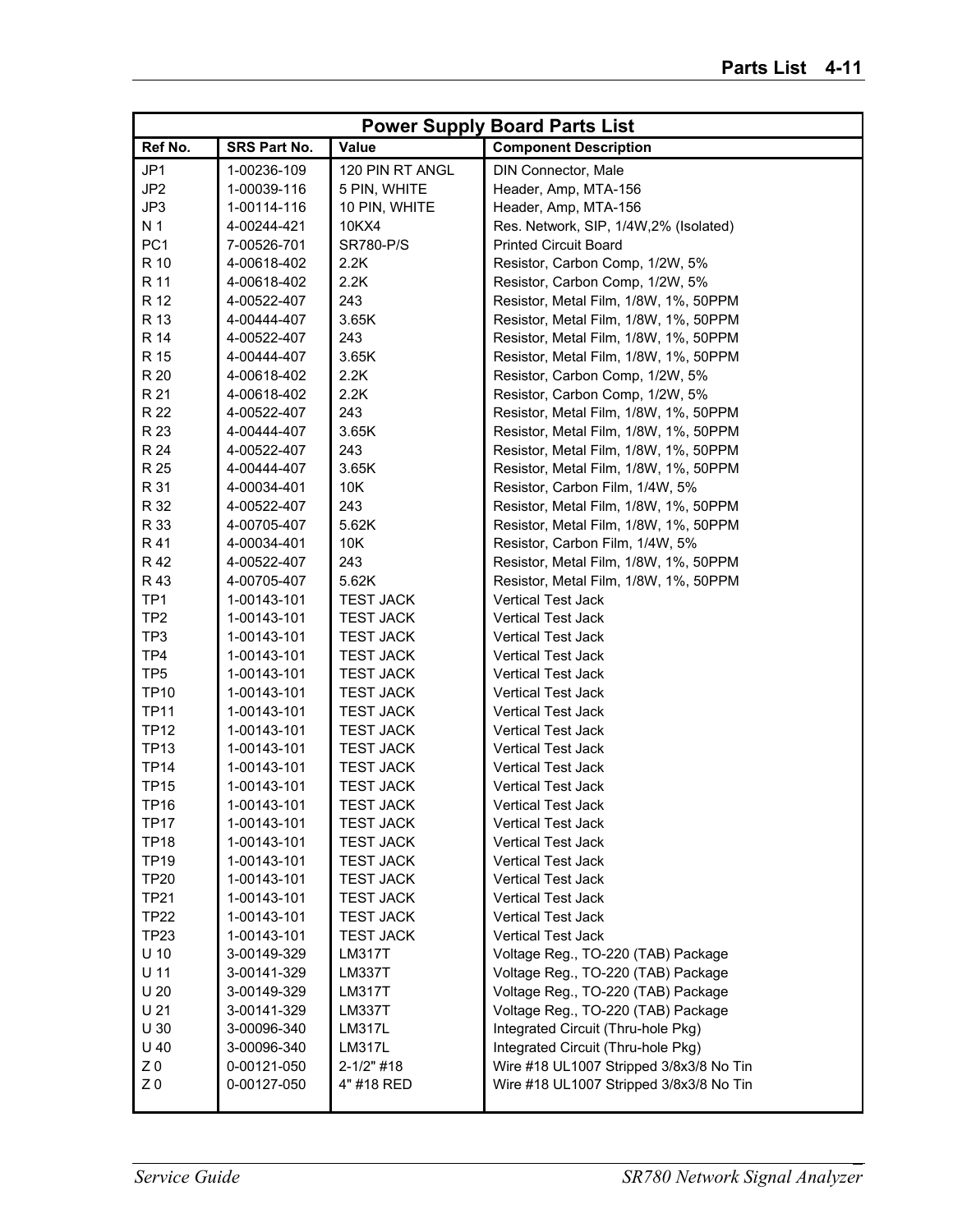| <b>Power Supply Board Parts List</b> |                     |                     |                              |
|--------------------------------------|---------------------|---------------------|------------------------------|
| Ref No.                              | <b>SRS Part No.</b> | Value               | <b>Component Description</b> |
| Z <sub>0</sub>                       | 0-00168-023         | 6-32X5/16R          | Screw, Roundhead Phillips    |
| Z <sub>0</sub>                       | 0-00187-021         | 4-40X1/4PP          | Screw, Panhead Phillips      |
| Z <sub>0</sub>                       | 0-00231-043         | 1-32, #4 SHOULD     | Washer, nylon                |
| Z <sub>0</sub>                       | 0-00244-021         | 6-32X1-1/8PP        | Screw, Panhead Phillips      |
| Z <sub>0</sub>                       | 0-00316-003         | PLTFM-28            | <b>Insulators</b>            |
| Z <sub>0</sub>                       | 0-00373-000         | <b>CARD EJECTOR</b> | Hardware, Misc.              |
| Z <sub>0</sub>                       | 0-00509-070         | 60MM 12V            | Fans, & Hardware             |
| Z <sub>0</sub>                       | 0-01046-003         | K4-AC-34            | <b>Insulators</b>            |
| Z <sub>0</sub>                       | 1-00002-113         | 10 PIN, 18AWG/OR    | Connector, Amp, MTA-156      |
| Z <sub>0</sub>                       | 1-00033-113         | 5 PIN, 18AWG/OR     | Connector, Amp, MTA-156      |
| Z <sub>0</sub>                       | 6-00179-615         | MAP55-4000          | Power Supply                 |
| Z0                                   | 7-00541-720         | SR780-27            | <b>Fabricated Part</b>       |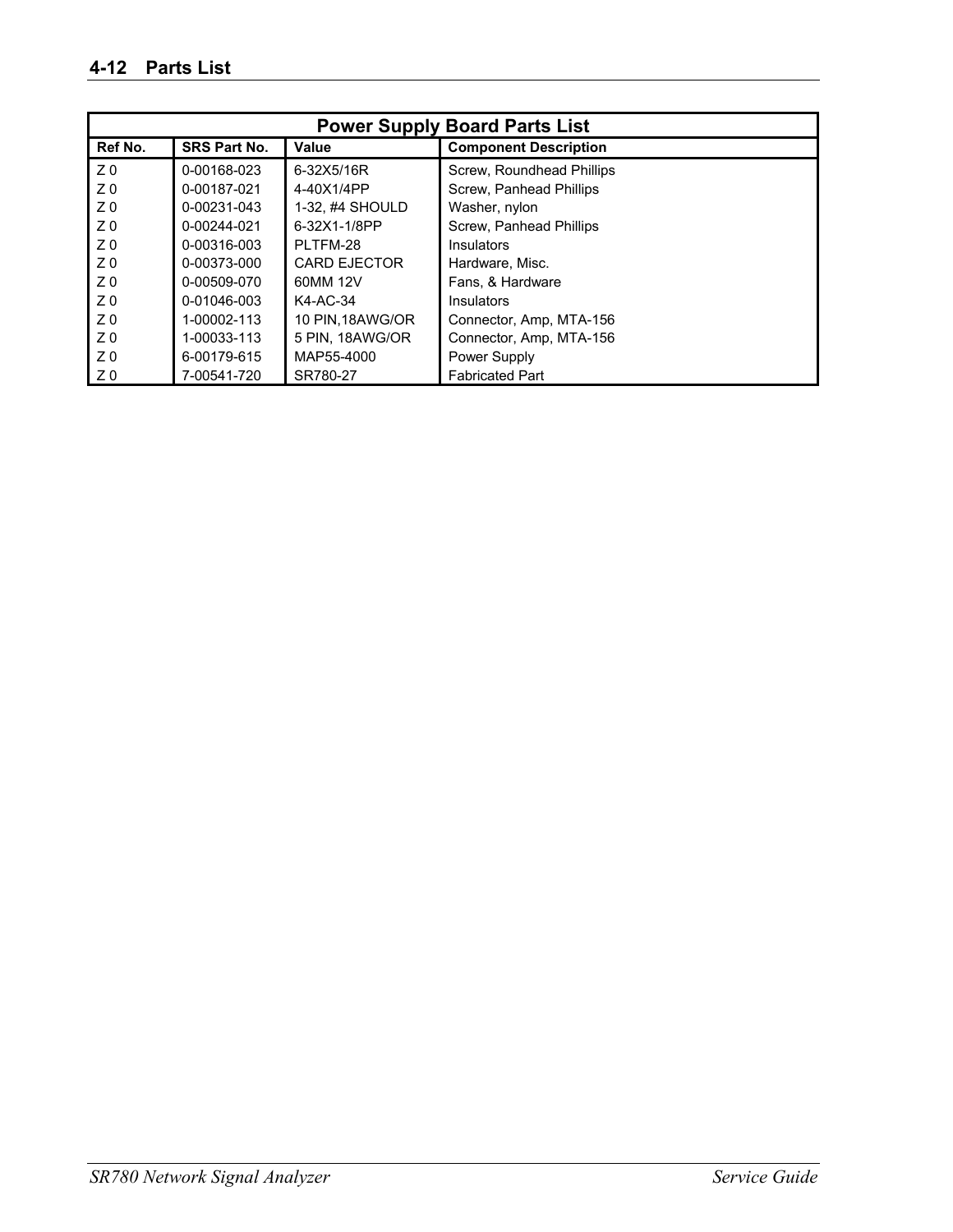## **System Backplane Board Parts List**

This section covers schematics MBKPL-20 through MBKPL-23 in Chapter 5.

| <b>System Backplane Parts List</b> |                     |                        |                                          |
|------------------------------------|---------------------|------------------------|------------------------------------------|
| Ref No.                            | <b>SRS Part No.</b> | Value                  | <b>Component Description</b>             |
| C <sub>1</sub>                     | 5-00023-529         | .1U                    | Cap, Monolythic Ceramic, 50V, 20%, Z5U   |
| C <sub>2</sub>                     | 5-00023-529         | .1U                    | Cap, Monolythic Ceramic, 50V, 20%, Z5U   |
| C <sub>3</sub>                     | 5-00023-529         | .1U                    | Cap, Monolythic Ceramic, 50V, 20%, Z5U   |
| J2A                                | 1-00240-108         | 96 PIN RT ANGLE        | <b>DIN Connector, Female</b>             |
| JP <sub>1</sub> A                  | 1-00237-108         | <b>120 PIN VERTICA</b> | <b>DIN Connector, Female</b>             |
| JP3A                               | 1-00016-160         | <b>RS232 25 PIN D</b>  | Connector, D-Sub, Right Angle PC, Female |
| JP4A                               | 1-00272-130         | 34 PIN DI              | Connector, Male                          |
| JP5A                               | 0-00112-053         | 1-3/4"#24R             | Wire #24 UL1007 Strip 1/4x1/4 Tin        |
| JP6A                               | 0-00112-053         | 1-3/4"#24R             | Wire #24 UL1007 Strip 1/4x1/4 Tin        |
| JP <sub>10</sub> A                 | 1-00237-108         | <b>120 PIN VERTICA</b> | <b>DIN Connector, Female</b>             |
| JP11A                              | 1-00238-161         | <b>GPIB SHIELDED</b>   | Connector, IEEE488, Reverse, R/A, Female |
| JP <sub>12</sub> A                 | 1-00016-160         | <b>RS232 25 PIN D</b>  | Connector, D-Sub, Right Angle PC, Female |
| JP <sub>13</sub> A                 | 1-00242-130         | 20 PIN ELH VERT        | Connector, Male                          |
| JP20A                              | 1-00237-108         | <b>120 PIN VERTICA</b> | <b>DIN Connector, Female</b>             |
| JP21A                              | 1-00119-116         | 3 PIN, WHITE           | Header, Amp, MTA-156                     |
| JP22A                              | 1-00272-130         | 34 PIN DI              | Connector, Male                          |
| JP23A                              | 1-00152-116         | 11 PIN, WHITE          | Header, Amp, MTA-156                     |
| JP24A                              | 1-00250-116         | 2 PIN, WHITE           | Header, Amp, MTA-156                     |
| PC <sub>1</sub> A                  | 7-00524-701         | SR780 MOTHER           | <b>Printed Circuit Board</b>             |
| <b>R</b> 1A                        | 4-00772-402         | 33                     | Resistor, Carbon Comp, 1/2W, 5%          |
| Z <sub>0</sub>                     | 0-00043-011         | 4-40 KEP               | Nut, Kep                                 |
| Z <sub>0</sub>                     | 0-00187-021         | 4-40X1/4PP             | Screw, Panhead Phillips                  |
| Z <sub>0</sub>                     | 0-00390-024         | $1-72X1/4$             | Screw, Slotted                           |
| Z <sub>0</sub>                     | 0-00391-010         | 1-72X5/32X3/64         | Nut, Hex                                 |
| Z <sub>0</sub>                     | 0-00415-031         | 4-40X1/2 M/F           | Standoff                                 |
| Z <sub>0</sub> A                   | 6-00076-600         | 2" SPKR                | Misc. Components                         |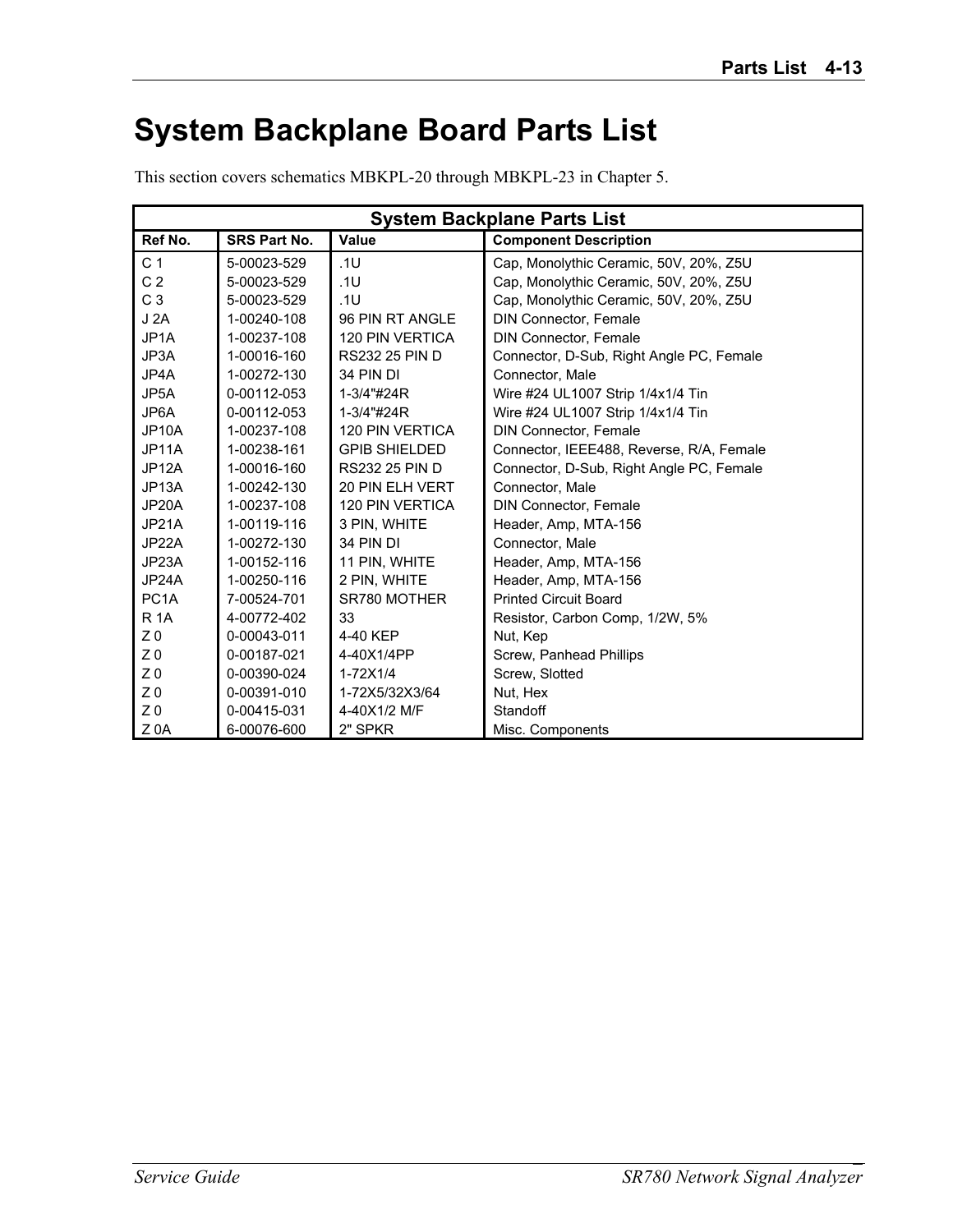### **Disk Card Parts List**

This section covers schematics MBKPL-24 in Chapter 5.

| <b>Disk Card Parts List</b> |                     |                       |                                         |
|-----------------------------|---------------------|-----------------------|-----------------------------------------|
| Ref No.                     | <b>SRS Part No.</b> | Value                 | <b>Component Description</b>            |
| C <sub>1</sub>              | 5-00192-542         | 22U MIN               | Cap, Mini Electrolytic, 50V, 20% Radial |
| D 1                         | 3-00610-303         | <b>GREEN RT ANGLE</b> | LED, T1 Package                         |
| JP <sub>1</sub> B           | 1-00234-109         | 96 PIN RT ANGLE       | DIN Connector, Male                     |
| JP2B                        | 1-00272-130         | 34 PIN DI             | Connector, Male                         |
| JP3B                        | 1-00116-130         | 4 PIN DI DISK         | Connector, Male                         |
| JP4B                        | 1-00113-100         | DIN 5                 | Connector, Misc.                        |
| JP5B                        | 1-00242-130         | 20 PIN ELH VERT       | Connector, Male                         |
| PC <sub>1</sub> B           | 7-00626-701         | MEGAPLAT D/D          | <b>Printed Circuit Board</b>            |
| R 1                         | 4-00098-401         | 680                   | Resistor, Carbon Film, 1/4W, 5%         |
| Z <sub>0</sub>              | 0-00187-021         | 4-40X1/4PP            | Screw, Panhead Phillips                 |
| Z <sub>0</sub>              | 1-00141-171         | 5 PIN SIL             | Cable Assembly, Ribbon                  |
| Z <sub>0</sub>              | 1-00252-171         | 34 COND               | Cable Assembly, Ribbon                  |
| $Z$ OB                      | 8-00034-850         | <b>FLOPPY</b>         | Disk Drive                              |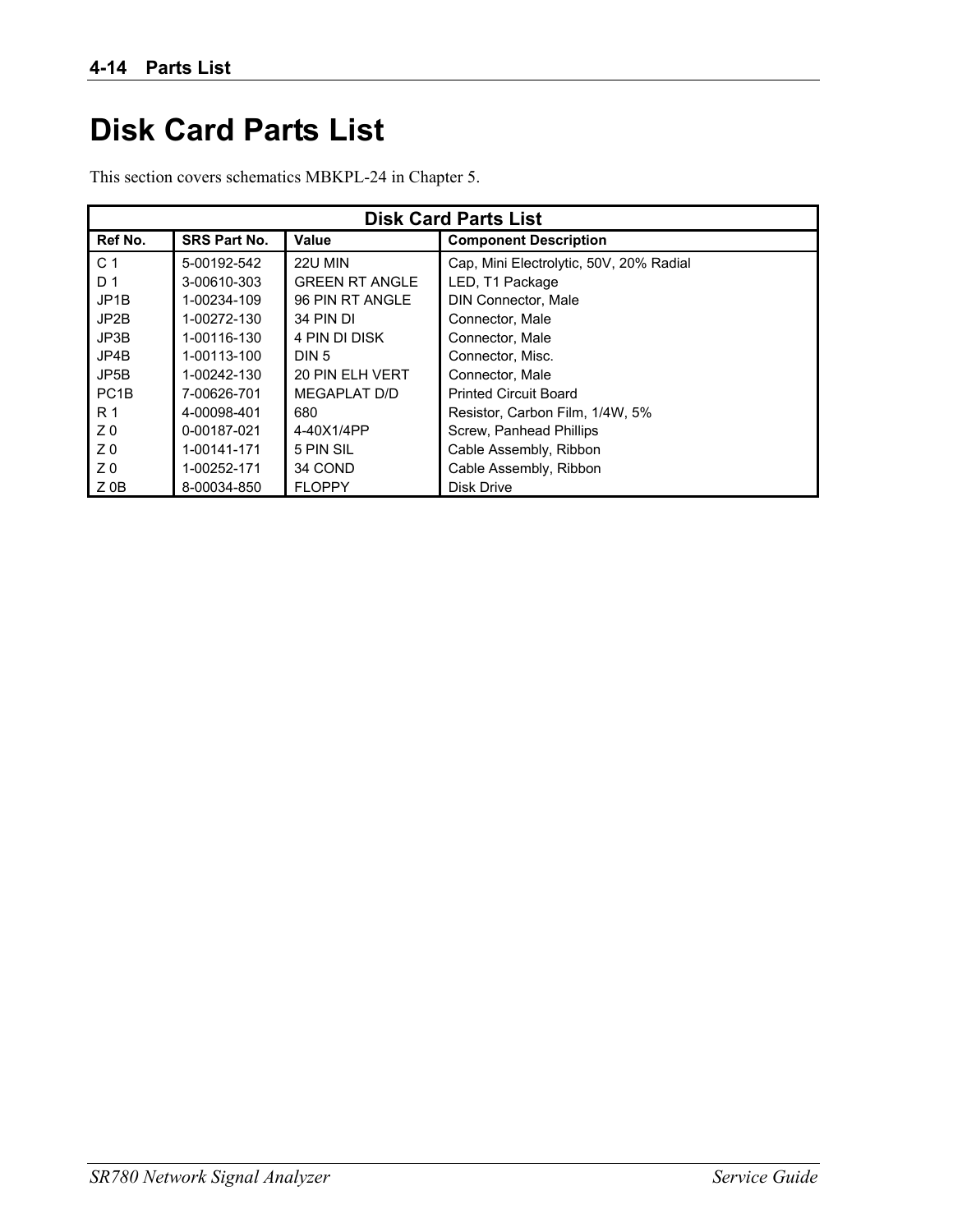## **DSP Board Parts List**

|                  | <b>DSP Board Parts List</b> |             |                                          |  |
|------------------|-----------------------------|-------------|------------------------------------------|--|
| Ref No.          | SRS Part No.                | Value       | <b>Component Description</b>             |  |
| C 101            | 5-00100-517                 | 2.2U        | Capacitor, Tantalum, 35V, 20%, Rad       |  |
| C 102            | 5-00225-548                 | .1U AXIAL   | Capacitor, Ceramic, 50V, +80/-20% Z5U AX |  |
| C 103            | 5-00134-529                 | 100P        | Cap, Monolythic Ceramic, 50V, 20%, Z5U   |  |
| C 501            | 5-00100-517                 | 2.2U        | Capacitor, Tantalum, 35V, 20%, Rad       |  |
| C 502            | 5-00100-517                 | 2.2U        | Capacitor, Tantalum, 35V, 20%, Rad       |  |
| C 505            | 5-00148-545                 | 1000P - 50V | Capacitor, Monolythic Ceramic, COG, 1%   |  |
| C 506            | 5-00148-545                 | 1000P - 50V | Capacitor, Monolythic Ceramic, COG, 1%   |  |
| C 507            | 5-00148-545                 | 1000P - 50V | Capacitor, Monolythic Ceramic, COG, 1%   |  |
| C 508            | 5-00148-545                 | 1000P - 50V | Capacitor, Monolythic Ceramic, COG, 1%   |  |
| C 509            | 5-00148-545                 | 1000P - 50V | Capacitor, Monolythic Ceramic, COG, 1%   |  |
| C 510            | 5-00148-545                 | 1000P - 50V | Capacitor, Monolythic Ceramic, COG, 1%   |  |
| C 511            | 5-00134-529                 | 100P        | Cap, Monolythic Ceramic, 50V, 20%, Z5U   |  |
| C 513            | 5-00148-545                 | 1000P - 50V | Capacitor, Monolythic Ceramic, COG, 1%   |  |
| C 514            | 5-00003-501                 | 10P         | Capacitor, Ceramic Disc, 50V, 10%, SL    |  |
| C <sub>515</sub> | 5-00134-529                 | 100P        | Cap, Monolythic Ceramic, 50V, 20%, Z5U   |  |
| C 516            | 5-00219-529                 | .01U        | Cap, Monolythic Ceramic, 50V, 20%, Z5U   |  |
| C 517            | 5-00134-529                 | 100P        | Cap, Monolythic Ceramic, 50V, 20%, Z5U   |  |
| C 520            | 5-00100-517                 | 2.2U        | Capacitor, Tantalum, 35V, 20%, Rad       |  |
| C 521            | 5-00003-501                 | 10P         | Capacitor, Ceramic Disc, 50V, 10%, SL    |  |
| C 530            | 5-00023-529                 | .1U         | Cap, Monolythic Ceramic, 50V, 20%, Z5U   |  |
| C 531            | 5-00053-512                 | .033U       | Cap, Stacked Metal Film 50V 5% -40/+85c  |  |
| C 532            | 5-00052-512                 | .01U        | Cap, Stacked Metal Film 50V 5% -40/+85c  |  |
| C 533            | 5-00050-566                 | .0033U      | Cap, Polyester Film 50V 5% -40/+85c Rad  |  |
| C 534            | 5-00023-529                 | .1U         | Cap, Monolythic Ceramic, 50V, 20%, Z5U   |  |
| C 550            | 5-00100-517                 | 2.2U        | Capacitor, Tantalum, 35V, 20%, Rad       |  |
| C 551            | 5-00100-517                 | 2.2U        | Capacitor, Tantalum, 35V, 20%, Rad       |  |
| C 554            | 5-00023-529                 | .1U         | Cap, Monolythic Ceramic, 50V, 20%, Z5U   |  |
| C 555            | 5-00023-529                 | .1U         | Cap, Monolythic Ceramic, 50V, 20%, Z5U   |  |
| C 556            | 5-00023-529                 | .1U         | Cap, Monolythic Ceramic, 50V, 20%, Z5U   |  |
| C 557            | 5-00023-529                 | .1U         | Cap, Monolythic Ceramic, 50V, 20%, Z5U   |  |
| C 558            | 5-00023-529                 | .1U         | Cap, Monolythic Ceramic, 50V, 20%, Z5U   |  |
| C 559            | 5-00023-529                 | .1U         | Cap, Monolythic Ceramic, 50V, 20%, Z5U   |  |
| C 560            | 5-00023-529                 | .1U         | Cap, Monolythic Ceramic, 50V, 20%, Z5U   |  |
| C 561            | 5-00023-529                 | .1U         | Cap, Monolythic Ceramic, 50V, 20%, Z5U   |  |
| C 562            | 5-00023-529                 | 1U          | Cap, Monolythic Ceramic, 50V, 20%, Z5U   |  |
| C 563            | 5-00023-529                 | .1U         | Cap, Monolythic Ceramic, 50V, 20%, Z5U   |  |
| C 564            | 5-00023-529                 | .1U         | Cap, Monolythic Ceramic, 50V, 20%, Z5U   |  |
| C 565            | 5-00023-529                 | .1U         | Cap, Monolythic Ceramic, 50V, 20%, Z5U   |  |
| C 566            | 5-00023-529                 | .1U         | Cap, Monolythic Ceramic, 50V, 20%, Z5U   |  |
| C 567            | 5-00023-529                 | .1U         | Cap, Monolythic Ceramic, 50V, 20%, Z5U   |  |
| C 570            | 5-00100-517                 | 2.2U        | Capacitor, Tantalum, 35V, 20%, Rad       |  |
| C 571            | 5-00100-517                 | 2.2U        | Capacitor, Tantalum, 35V, 20%, Rad       |  |
| C 572            | 5-00034-526                 | 100U        | Capacitor, Electrolytic, 35V, 20%, Rad   |  |
| C 573            | 5-00034-526                 | 100U        | Capacitor, Electrolytic, 35V, 20%, Rad   |  |
| C 574            | 5-00023-529                 | .1U         | Cap, Monolythic Ceramic, 50V, 20%, Z5U   |  |
|                  |                             |             |                                          |  |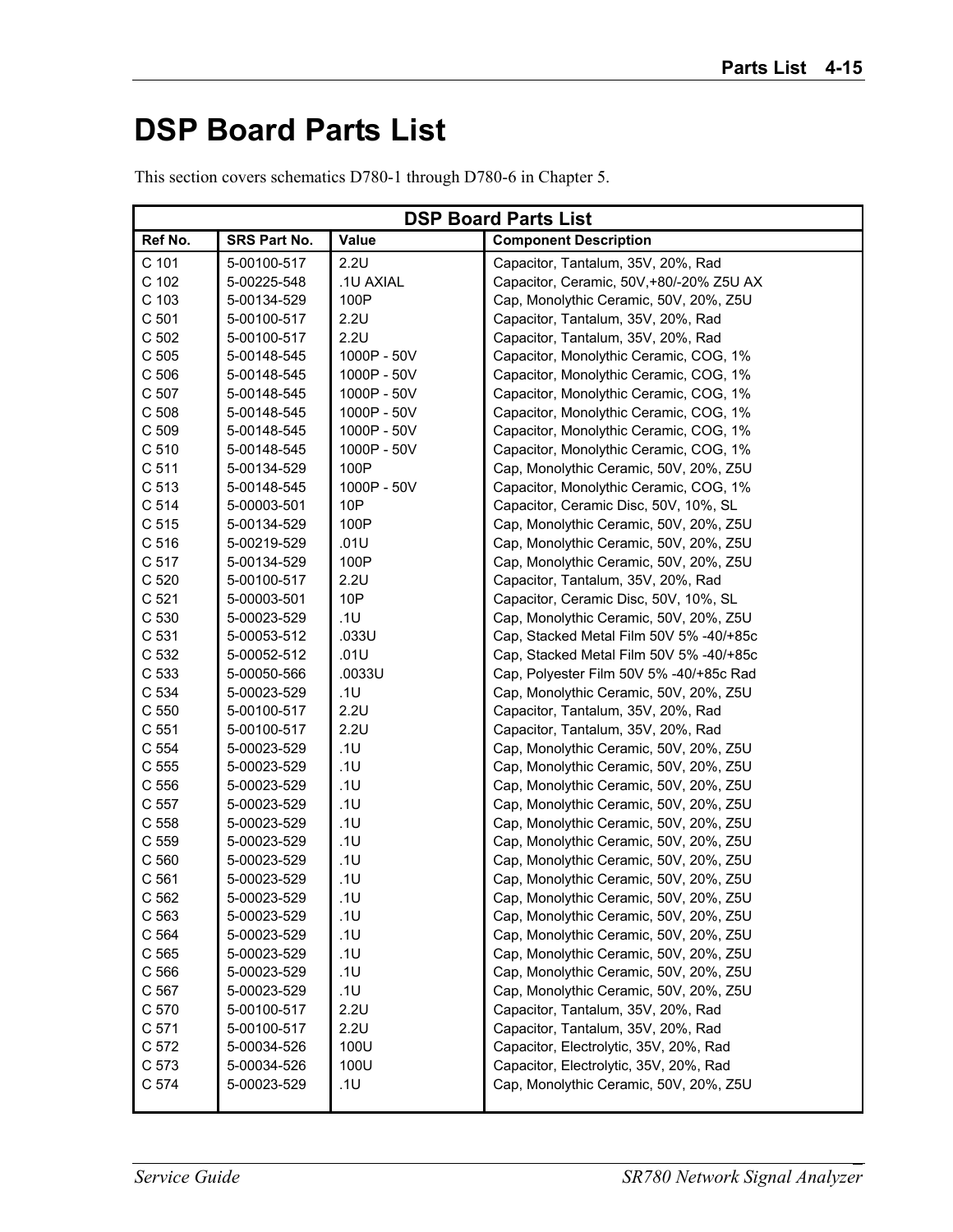| <b>DSP Board Parts List</b> |              |            |                                          |
|-----------------------------|--------------|------------|------------------------------------------|
| Ref No.                     | SRS Part No. | Value      | <b>Component Description</b>             |
| C 575                       | 5-00023-529  | .1U        | Cap, Monolythic Ceramic, 50V, 20%, Z5U   |
| C 576                       | 5-00023-529  | .1U        | Cap, Monolythic Ceramic, 50V, 20%, Z5U   |
| C 577                       | 5-00023-529  | .1U        | Cap, Monolythic Ceramic, 50V, 20%, Z5U   |
| C 601                       | 5-00134-529  | 100P       | Cap, Monolythic Ceramic, 50V, 20%, Z5U   |
| C 602                       | 5-00016-501  | 470P       | Capacitor, Ceramic Disc, 50V, 10%, SL    |
| C 603                       | 5-00013-501  | 33P        | Capacitor, Ceramic Disc, 50V, 10%, SL    |
| C 604                       | 5-00013-501  | 33P        | Capacitor, Ceramic Disc, 50V, 10%, SL    |
| C 630                       | 5-00100-517  | 2.2U       | Capacitor, Tantalum, 35V, 20%, Rad       |
| C 631                       | 5-00134-529  | 100P       | Cap, Monolythic Ceramic, 50V, 20%, Z5U   |
| C 632                       | 5-00134-529  | 100P       | Cap, Monolythic Ceramic, 50V, 20%, Z5U   |
| C 640                       | 5-00100-517  | 2.2U       | Capacitor, Tantalum, 35V, 20%, Rad       |
| C 650                       | 5-00093-517  | .15U       | Capacitor, Tantalum, 35V, 20%, Rad       |
| C 651                       | 5-00093-517  | .15U       | Capacitor, Tantalum, 35V, 20%, Rad       |
| C 654                       | 5-00093-517  | .15U       | Capacitor, Tantalum, 35V, 20%, Rad       |
| C 655                       | 5-00093-517  | .15U       | Capacitor, Tantalum, 35V, 20%, Rad       |
| C 658                       | 5-00093-517  | .15U       | Capacitor, Tantalum, 35V, 20%, Rad       |
| C 659                       | 5-00093-517  | .15U       | Capacitor, Tantalum, 35V, 20%, Rad       |
| C 660                       | 5-00098-517  | 10U        | Capacitor, Tantalum, 35V, 20%, Rad       |
| C 661                       | 5-00098-517  | <b>10U</b> | Capacitor, Tantalum, 35V, 20%, Rad       |
| C 662                       | 5-00100-517  | 2.2U       | Capacitor, Tantalum, 35V, 20%, Rad       |
| C 663                       | 5-00100-517  | 2.2U       | Capacitor, Tantalum, 35V, 20%, Rad       |
| C 701                       | 5-00232-520  | 470U       | Capacitor, Electrolytic, 16V, 20%, Rad   |
| C 702                       | 5-00225-548  | .1U AXIAL  | Capacitor, Ceramic, 50V,+80/-20% Z5U AX  |
| C 703                       | 5-00225-548  | .1U AXIAL  | Capacitor, Ceramic, 50V,+80/-20% Z5U AX  |
| C 704                       | 5-00225-548  | .1U AXIAL  | Capacitor, Ceramic, 50V,+80/-20% Z5U AX  |
| C 705                       | 5-00013-501  | 33P        | Capacitor, Ceramic Disc, 50V, 10%, SL    |
| C 706                       | 5-00013-501  | 33P        | Capacitor, Ceramic Disc, 50V, 10%, SL    |
| C 901                       | 5-00038-509  | <b>10U</b> | Capacitor, Electrolytic, 50V, 20%, Rad   |
| C 902                       | 5-00038-509  | <b>10U</b> | Capacitor, Electrolytic, 50V, 20%, Rad   |
| C 903                       | 5-00100-517  | 2.2U       | Capacitor, Tantalum, 35V, 20%, Rad       |
| C 904                       | 5-00100-517  | 2.2U       | Capacitor, Tantalum, 35V, 20%, Rad       |
| C 905                       | 5-00100-517  | 2.2U       | Capacitor, Tantalum, 35V, 20%, Rad       |
| C 906                       | 5-00100-517  | 2.2U       | Capacitor, Tantalum, 35V, 20%, Rad       |
| C 907                       | 5-00232-520  | 470U       | Capacitor, Electrolytic, 16V, 20%, Rad   |
| C 908                       | 5-00023-529  | .1U        | Cap, Monolythic Ceramic, 50V, 20%, Z5U   |
| C 920                       | 5-00225-548  | .1U AXIAL  | Capacitor, Ceramic, 50V,+80/-20% Z5U AX  |
| C 921                       | 5-00225-548  | .1U AXIAL  | Capacitor, Ceramic, 50V,+80/-20% Z5U AX  |
| C 922                       | 5-00225-548  | .1U AXIAL  | Capacitor, Ceramic, 50V,+80/-20% Z5U AX  |
| C 923                       | 5-00225-548  | .1U AXIAL  | Capacitor, Ceramic, 50V,+80/-20% Z5U AX  |
| C 924                       | 5-00225-548  | .1U AXIAL  | Capacitor, Ceramic, 50V,+80/-20% Z5U AX  |
| C 925                       | 5-00225-548  | .1U AXIAL  | Capacitor, Ceramic, 50V,+80/-20% Z5U AX  |
| C 926                       | 5-00225-548  | .1U AXIAL  | Capacitor, Ceramic, 50V,+80/-20% Z5U AX  |
| C 927                       | 5-00225-548  | .1U AXIAL  | Capacitor, Ceramic, 50V,+80/-20% Z5U AX  |
| C 928                       | 5-00225-548  | .1U AXIAL  | Capacitor, Ceramic, 50V,+80/-20% Z5U AX  |
| C 929                       | 5-00225-548  | .1U AXIAL  | Capacitor, Ceramic, 50V,+80/-20% Z5U AX  |
| C 930                       | 5-00225-548  | .1U AXIAL  | Capacitor, Ceramic, 50V,+80/-20% Z5U AX  |
| C 931                       | 5-00225-548  | .1U AXIAL  | Capacitor, Ceramic, 50V,+80/-20% Z5U AX  |
| C 932                       | 5-00225-548  | .1U AXIAL  | Capacitor, Ceramic, 50V, +80/-20% Z5U AX |
| C 933                       | 5-00225-548  | .1U AXIAL  | Capacitor, Ceramic, 50V, +80/-20% Z5U AX |
| C 934                       | 5-00225-548  | .1U AXIAL  | Capacitor, Ceramic, 50V,+80/-20% Z5U AX  |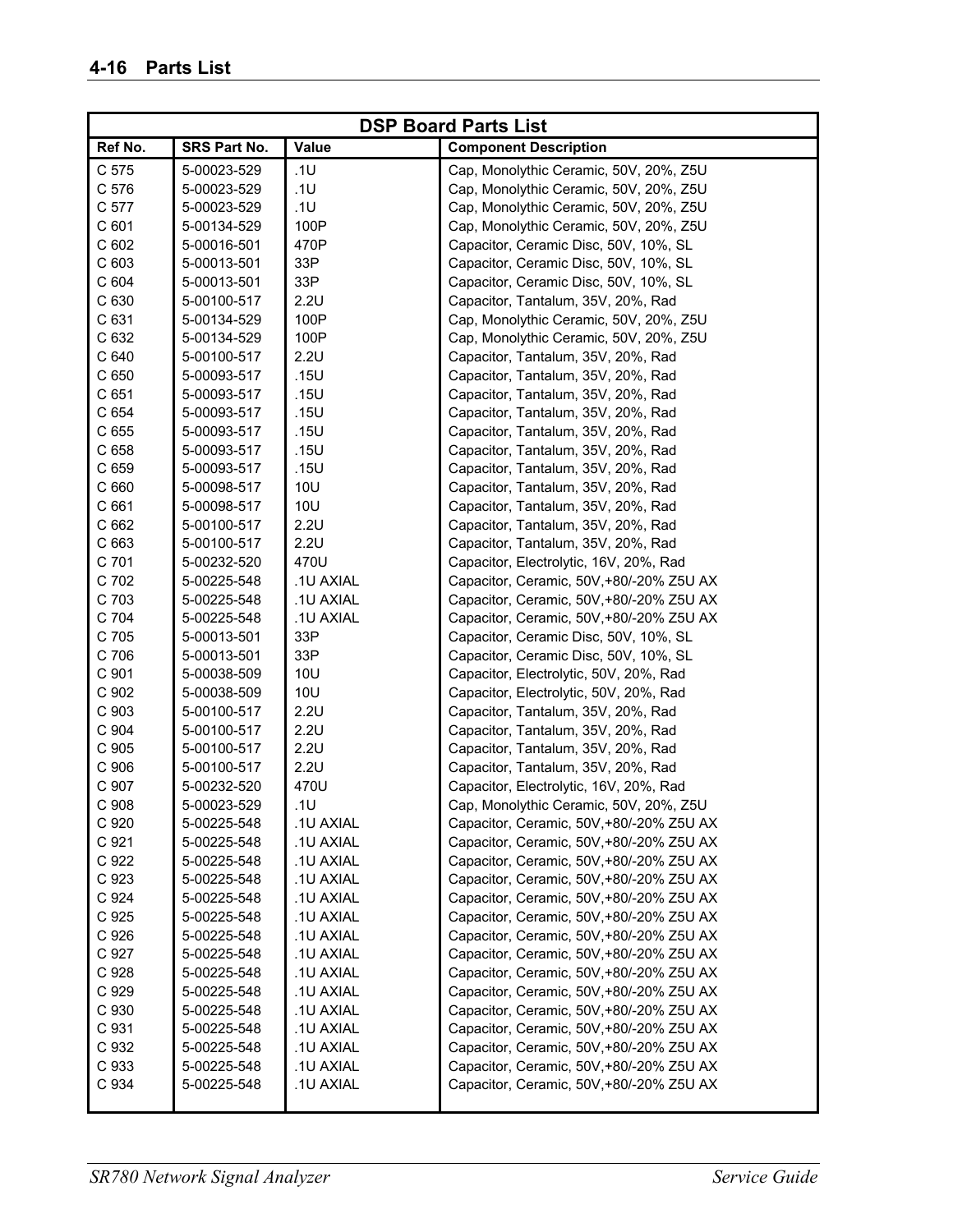|         |              |                 | <b>DSP Board Parts List</b>              |
|---------|--------------|-----------------|------------------------------------------|
| Ref No. | SRS Part No. | Value           | <b>Component Description</b>             |
| C 935   | 5-00225-548  | .1U AXIAL       | Capacitor, Ceramic, 50V, +80/-20% Z5U AX |
| C 936   | 5-00225-548  | .1U AXIAL       | Capacitor, Ceramic, 50V,+80/-20% Z5U AX  |
| C 937   | 5-00225-548  | .1U AXIAL       | Capacitor, Ceramic, 50V,+80/-20% Z5U AX  |
| C 938   | 5-00225-548  | .1U AXIAL       | Capacitor, Ceramic, 50V,+80/-20% Z5U AX  |
| C 939   | 5-00225-548  | .1U AXIAL       | Capacitor, Ceramic, 50V,+80/-20% Z5U AX  |
| C 940   | 5-00225-548  | .1U AXIAL       | Capacitor, Ceramic, 50V,+80/-20% Z5U AX  |
| C 941   | 5-00225-548  | .1U AXIAL       | Capacitor, Ceramic, 50V,+80/-20% Z5U AX  |
| C 942   | 5-00225-548  | .1U AXIAL       | Capacitor, Ceramic, 50V,+80/-20% Z5U AX  |
| C 943   | 5-00225-548  | .1U AXIAL       | Capacitor, Ceramic, 50V,+80/-20% Z5U AX  |
| C 944   | 5-00225-548  | .1U AXIAL       | Capacitor, Ceramic, 50V,+80/-20% Z5U AX  |
| C 945   | 5-00225-548  | .1U AXIAL       | Capacitor, Ceramic, 50V,+80/-20% Z5U AX  |
| C 946   | 5-00225-548  | .1U AXIAL       | Capacitor, Ceramic, 50V,+80/-20% Z5U AX  |
| C 947   | 5-00225-548  | .1U AXIAL       | Capacitor, Ceramic, 50V,+80/-20% Z5U AX  |
| C 948   | 5-00225-548  | .1U AXIAL       | Capacitor, Ceramic, 50V,+80/-20% Z5U AX  |
| C 949   | 5-00225-548  | .1U AXIAL       | Capacitor, Ceramic, 50V,+80/-20% Z5U AX  |
| C 950   | 5-00225-548  | .1U AXIAL       | Capacitor, Ceramic, 50V,+80/-20% Z5U AX  |
| C 951   | 5-00225-548  | .1U AXIAL       | Capacitor, Ceramic, 50V,+80/-20% Z5U AX  |
| C 952   | 5-00225-548  | .1U AXIAL       | Capacitor, Ceramic, 50V,+80/-20% Z5U AX  |
| C 953   | 5-00225-548  | .1U AXIAL       | Capacitor, Ceramic, 50V,+80/-20% Z5U AX  |
| C 954   | 5-00225-548  | .1U AXIAL       | Capacitor, Ceramic, 50V,+80/-20% Z5U AX  |
| C 955   | 5-00225-548  | .1U AXIAL       | Capacitor, Ceramic, 50V,+80/-20% Z5U AX  |
| C 956   | 5-00225-548  | .1U AXIAL       | Capacitor, Ceramic, 50V,+80/-20% Z5U AX  |
| C 957   | 5-00225-548  | .1U AXIAL       | Capacitor, Ceramic, 50V,+80/-20% Z5U AX  |
| C 958   | 5-00225-548  | .1U AXIAL       | Capacitor, Ceramic, 50V,+80/-20% Z5U AX  |
| C 959   | 5-00225-548  | .1U AXIAL       | Capacitor, Ceramic, 50V,+80/-20% Z5U AX  |
| C 960   | 5-00225-548  | .1U AXIAL       | Capacitor, Ceramic, 50V,+80/-20% Z5U AX  |
| C 961   | 5-00225-548  | .1U AXIAL       | Capacitor, Ceramic, 50V,+80/-20% Z5U AX  |
| C 962   | 5-00225-548  | .1U AXIAL       | Capacitor, Ceramic, 50V,+80/-20% Z5U AX  |
| C 963   | 5-00225-548  | .1U AXIAL       | Capacitor, Ceramic, 50V,+80/-20% Z5U AX  |
| C 964   | 5-00225-548  | .1U AXIAL       | Capacitor, Ceramic, 50V,+80/-20% Z5U AX  |
| C 965   | 5-00225-548  | .1U AXIAL       | Capacitor, Ceramic, 50V,+80/-20% Z5U AX  |
| C 966   | 5-00225-548  | .1U AXIAL       | Capacitor, Ceramic, 50V,+80/-20% Z5U AX  |
| C 967   | 5-00225-548  | .1U AXIAL       | Capacitor, Ceramic, 50V,+80/-20% Z5U AX  |
| C 968   | 5-00225-548  | .1U AXIAL       | Capacitor, Ceramic, 50V,+80/-20% Z5U AX  |
| C 969   | 5-00225-548  | <b>1U AXIAL</b> | Capacitor, Ceramic, 50V,+80/-20% Z5U AX  |
| C 970   | 5-00225-548  | .1U AXIAL       | Capacitor, Ceramic, 50V, +80/-20% Z5U AX |
| C 971   | 5-00225-548  | .1U AXIAL       | Capacitor, Ceramic, 50V,+80/-20% Z5U AX  |
| C 972   | 5-00225-548  | .1U AXIAL       | Capacitor, Ceramic, 50V,+80/-20% Z5U AX  |
| C 973   | 5-00225-548  | .1U AXIAL       | Capacitor, Ceramic, 50V,+80/-20% Z5U AX  |
| C 974   | 5-00225-548  | .1U AXIAL       | Capacitor, Ceramic, 50V,+80/-20% Z5U AX  |
| C 975   | 5-00225-548  | .1U AXIAL       | Capacitor, Ceramic, 50V,+80/-20% Z5U AX  |
| C 976   | 5-00225-548  | .1U AXIAL       | Capacitor, Ceramic, 50V,+80/-20% Z5U AX  |
| C 977   | 5-00225-548  | .1U AXIAL       | Capacitor, Ceramic, 50V,+80/-20% Z5U AX  |
| C 978   | 5-00225-548  | .1U AXIAL       | Capacitor, Ceramic, 50V,+80/-20% Z5U AX  |
| C 979   | 5-00225-548  | .1U AXIAL       | Capacitor, Ceramic, 50V,+80/-20% Z5U AX  |
| C 980   | 5-00225-548  | .1U AXIAL       | Capacitor, Ceramic, 50V,+80/-20% Z5U AX  |
| C 981   | 5-00225-548  | .1U AXIAL       | Capacitor, Ceramic, 50V,+80/-20% Z5U AX  |
| C 982   | 5-00225-548  | .1U AXIAL       | Capacitor, Ceramic, 50V,+80/-20% Z5U AX  |
| C 983   | 5-00225-548  | .1U AXIAL       | Capacitor, Ceramic, 50V,+80/-20% Z5U AX  |
| C 984   | 5-00225-548  | .1U AXIAL       | Capacitor, Ceramic, 50V,+80/-20% Z5U AX  |
|         |              |                 |                                          |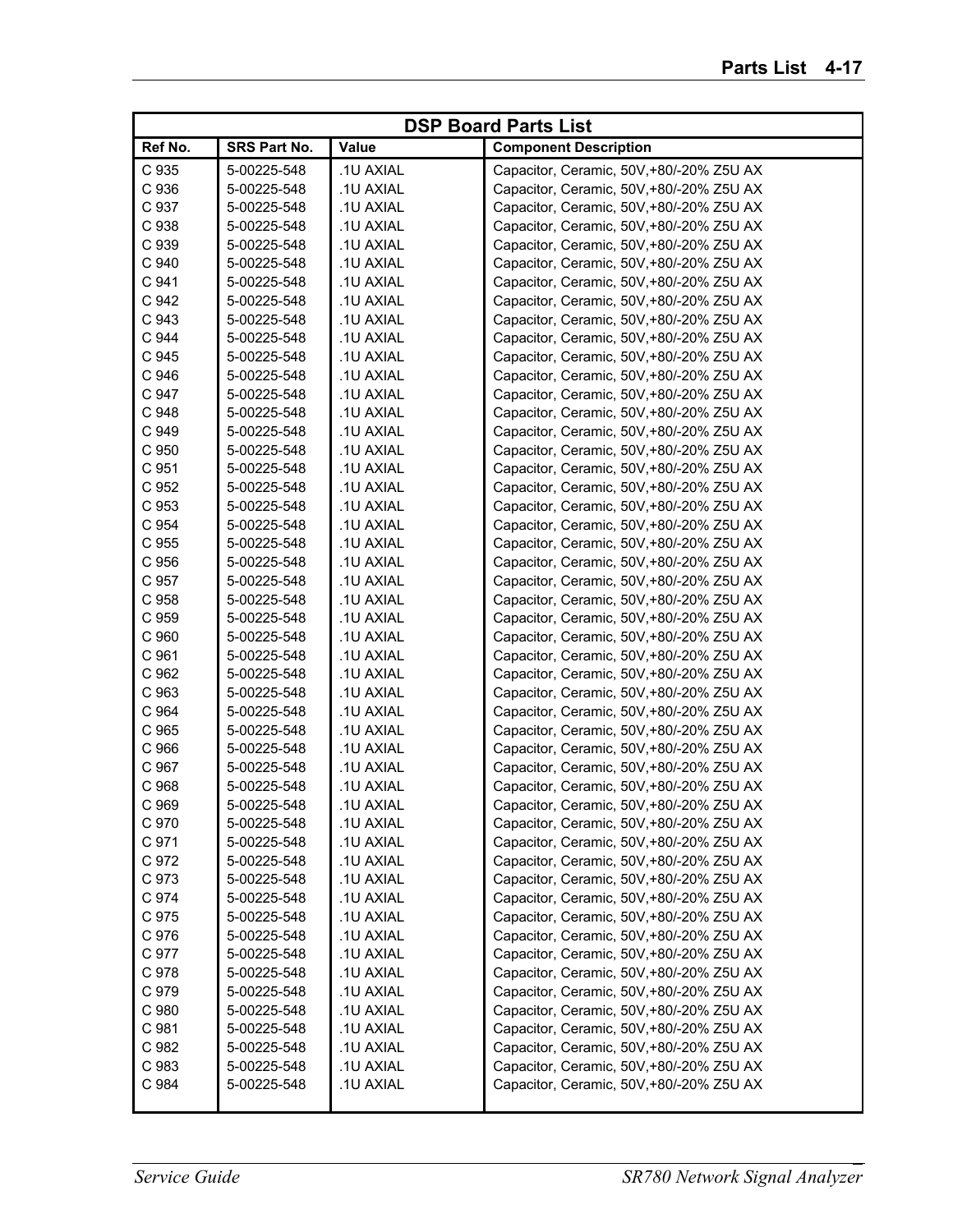| <b>DSP Board Parts List</b> |              |                      |                                         |
|-----------------------------|--------------|----------------------|-----------------------------------------|
| Ref No.                     | SRS Part No. | Value                | <b>Component Description</b>            |
| C 985                       | 5-00225-548  | .1U AXIAL            | Capacitor, Ceramic, 50V,+80/-20% Z5U AX |
| C 986                       | 5-00225-548  | .1U AXIAL            | Capacitor, Ceramic, 50V,+80/-20% Z5U AX |
| C 987                       | 5-00225-548  | .1U AXIAL            | Capacitor, Ceramic, 50V,+80/-20% Z5U AX |
| C 988                       | 5-00225-548  | .1U AXIAL            | Capacitor, Ceramic, 50V,+80/-20% Z5U AX |
| C 989                       | 5-00225-548  | .1U AXIAL            | Capacitor, Ceramic, 50V,+80/-20% Z5U AX |
| C 990                       | 5-00225-548  | .1U AXIAL            | Capacitor, Ceramic, 50V,+80/-20% Z5U AX |
| D 501                       | 3-00004-301  | 1N4148               | Diode                                   |
| D 502                       | 3-00004-301  | 1N4148               | Diode                                   |
| D 601                       | 3-00204-301  | 1N5230               | Diode                                   |
| D 602                       | 3-00204-301  | 1N5230               | Diode                                   |
| D 603                       | 3-00004-301  | 1N4148               | Diode                                   |
| D 604                       | 3-00004-301  | 1N4148               | Diode                                   |
| D 660                       | 3-00004-301  | 1N4148               | Diode                                   |
| D 661                       | 3-00004-301  | 1N4148               | <b>Diode</b>                            |
| J201                        | 1-00239-135  | 72 PIN SIMM          | Connector, Card Edge                    |
| J202                        | 1-00239-135  | 72 PIN SIMM          | Connector, Card Edge                    |
| J <sub>501</sub>            | 1-00241-141  | RT ANGLE JACK        | <b>SMB Connector</b>                    |
| J601                        | 1-00241-141  | RT ANGLE JACK        | <b>SMB Connector</b>                    |
| J 901                       | 1-00234-109  | 96 PIN RT ANGLE      | DIN Connector, Male                     |
| J 902                       | 1-00234-109  | 96 PIN RT ANGLE      | DIN Connector, Male                     |
| JP301                       | 1-00239-135  | 72 PIN SIMM          | Connector, Card Edge                    |
| K 501                       | 3-00444-335  | <b>BS-211-DC5 GF</b> | Relay                                   |
| K 601                       | 3-00196-335  | HS-212S-5            | Relay                                   |
| K 602                       | 3-00196-335  | HS-212S-5            | Relay                                   |
| K 603                       | 3-00196-335  | HS-212S-5            | Relay                                   |
| K701                        | 3-00444-335  | <b>BS-211-DC5 GF</b> | Relay                                   |
| L 701                       | 6-00180-603  | 560U                 | Inductor, Axial                         |
| N 101                       | 4-00270-425  | 1.0KX5               | Resistor Network SIP 1/4W 2% (Common)   |
| N 501                       | 4-00262-425  | 100X7                | Resistor Network SIP 1/4W 2% (Common)   |
| N 502                       | 4-00262-425  | 100X7                | Resistor Network SIP 1/4W 2% (Common)   |
| N 601                       | 4-00856-421  | 1.0KX5               | Res. Network, SIP, 1/4W, 2% (Isolated)  |
| N 702                       | 4-00852-420  | 82X8                 | Resistor Network, DIP, 1/4W, 2%, 8 Ind  |
| N 703                       | 4-00265-421  | 100X4                | Res. Network, SIP, 1/4W, 2% (Isolated)  |
| N 801                       | 4-00690-421  | 3.3KX4               | Res. Network, SIP, 1/4W, 2% (Isolated)  |
| N 802                       | 4-00767-420  | 270X8                | Resistor Network, DIP, 1/4W, 2%, 8 Ind  |
| N 803                       | 4-00767-420  | 270X8                | Resistor Network, DIP, 1/4W, 2%, 8 Ind  |
| PC <sub>1</sub>             | 7-00494-701  | SR780 DIGITAL        | <b>Printed Circuit Board</b>            |
| Q 701                       | 3-00022-325  | 2N3906               | Transistor, TO-92 Package               |
| Q 702                       | 3-00022-325  | 2N3906               | Transistor, TO-92 Package               |
| R 101                       | 4-00029-401  | 1.8K                 | Resistor, Carbon Film, 1/4W, 5%         |
| R 102                       | 4-00471-401  | 82                   | Resistor, Carbon Film, 1/4W, 5%         |
| R 103                       | 4-00471-401  | 82                   | Resistor, Carbon Film, 1/4W, 5%         |
| R 301                       | 4-00079-401  | 4.7K                 | Resistor, Carbon Film, 1/4W, 5%         |
| R 302                       | 4-00079-401  | 4.7K                 | Resistor, Carbon Film, 1/4W, 5%         |
| R 501                       | 4-00177-407  | 3.48K                | Resistor, Metal Film, 1/8W, 1%, 50PPM   |
| R 502                       | 4-00177-407  | 3.48K                | Resistor, Metal Film, 1/8W, 1%, 50PPM   |
| R 504                       | 4-00771-407  | 66.5                 | Resistor, Metal Film, 1/8W, 1%, 50PPM   |
| R 505                       | 4-00163-407  | 2.80K                | Resistor, Metal Film, 1/8W, 1%, 50PPM   |
| R 506                       | 4-00409-408  | 1.210K               | Resistor, Metal Film, 1/8W, 0.1%, 25ppm |
| R 507                       | 4-00409-408  | 1.210K               | Resistor, Metal Film, 1/8W, 0.1%, 25ppm |
|                             |              |                      |                                         |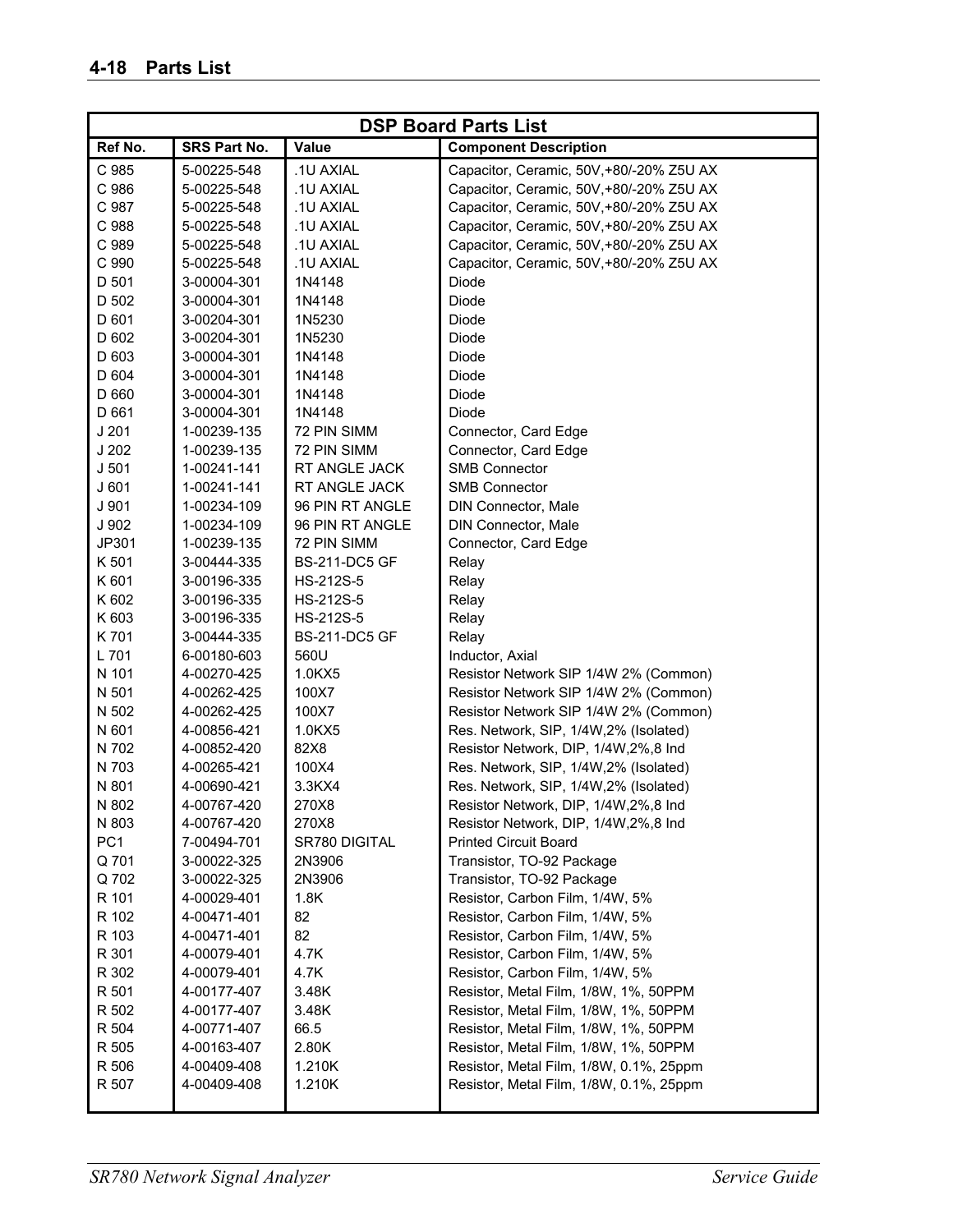|         |              |        | <b>DSP Board Parts List</b>             |
|---------|--------------|--------|-----------------------------------------|
| Ref No. | SRS Part No. | Value  | <b>Component Description</b>            |
| R 508   | 4-00467-407  | 2.43K  | Resistor, Metal Film, 1/8W, 1%, 50PPM   |
| R 509   | 4-00193-407  | 499    | Resistor, Metal Film, 1/8W, 1%, 50PPM   |
| R 510   | 4-00158-407  | 2.00K  | Resistor, Metal Film, 1/8W, 1%, 50PPM   |
| R 511   | 4-00409-408  | 1.210K | Resistor, Metal Film, 1/8W, 0.1%, 25ppm |
| R 512   | 4-00409-408  | 1.210K | Resistor, Metal Film, 1/8W, 0.1%, 25ppm |
| R 513   | 4-00746-407  | 2.05K  | Resistor, Metal Film, 1/8W, 1%, 50PPM   |
| R 514   | 4-00317-407  | 422    | Resistor, Metal Film, 1/8W, 1%, 50PPM   |
| R 515   | 4-00652-407  | 1.58K  | Resistor, Metal Film, 1/8W, 1%, 50PPM   |
| R 516   | 4-00409-408  | 1.210K | Resistor, Metal Film, 1/8W, 0.1%, 25ppm |
| R 517   | 4-00409-408  | 1.210K | Resistor, Metal Film, 1/8W, 0.1%, 25ppm |
| R 518   | 4-00523-407  | 649    | Resistor, Metal Film, 1/8W, 1%, 50PPM   |
| R 519   | 4-00158-407  | 2.00K  | Resistor, Metal Film, 1/8W, 1%, 50PPM   |
| R 520   | 4-00193-407  | 499    | Resistor, Metal Film, 1/8W, 1%, 50PPM   |
| R 521   | 4-00136-407  | 1.82K  | Resistor, Metal Film, 1/8W, 1%, 50PPM   |
| R 522   | 4-00654-407  | 182    | Resistor, Metal Film, 1/8W, 1%, 50PPM   |
| R 523   | 4-00356-407  | 20     | Resistor, Metal Film, 1/8W, 1%, 50PPM   |
| R 524   | 4-00057-401  | 220    | Resistor, Carbon Film, 1/4W, 5%         |
| R 525   | 4-00233-424  | 47     | Resistor, Carbon Comp, 2W, 5%           |
| R 527   | 4-00031-401  | 100    | Resistor, Carbon Film, 1/4W, 5%         |
| R 530   | 4-00479-407  | 66.5K  | Resistor, Metal Film, 1/8W, 1%, 50PPM   |
| R 531   | 4-00457-407  | 33.2K  | Resistor, Metal Film, 1/8W, 1%, 50PPM   |
| R 532   | 4-00138-407  | 10.0K  | Resistor, Metal Film, 1/8W, 1%, 50PPM   |
| R 533   | 4-00161-407  | 2.49K  | Resistor, Metal Film, 1/8W, 1%, 50PPM   |
| R 534   | 4-00130-407  | 1.00K  | Resistor, Metal Film, 1/8W, 1%, 50PPM   |
| R 535   | 4-00066-401  | 3.3M   | Resistor, Carbon Film, 1/4W, 5%         |
| R 536   | 4-00210-407  | 9.09K  | Resistor, Metal Film, 1/8W, 1%, 50PPM   |
| R 537   | 4-00193-407  | 499    | Resistor, Metal Film, 1/8W, 1%, 50PPM   |
| R 570   | 4-00107-402  | 10     | Resistor, Carbon Comp, 1/2W, 5%         |
| R 571   | 4-00107-402  | 10     | Resistor, Carbon Comp, 1/2W, 5%         |
| R 572   | 4-00080-401  | 47     | Resistor, Carbon Film, 1/4W, 5%         |
| R 573   | 4-00080-401  | 47     | Resistor, Carbon Film, 1/4W, 5%         |
| R 600   | 4-00045-401  | 2.0K   | Resistor, Carbon Film, 1/4W, 5%         |
| R 601   | 4-00022-401  | 1.0M   | Resistor, Carbon Film, 1/4W, 5%         |
| R 602   | 4-00130-407  | 1.00K  | Resistor, Metal Film, 1/8W, 1%, 50PPM   |
| R 603   | 4-00032-401  | 100K   | Resistor, Carbon Film, 1/4W, 5%         |
| R 604   | 4-00034-401  | 10K    | Resistor, Carbon Film, 1/4W, 5%         |
| R 605   | 4-00045-401  | 2.0K   | Resistor, Carbon Film, 1/4W, 5%         |
| R 606   | 4-00062-401  | 270    | Resistor, Carbon Film, 1/4W, 5%         |
| R 607   | 4-00034-401  | 10K    | Resistor, Carbon Film, 1/4W, 5%         |
| R 608   | 4-00022-401  | 1.0M   | Resistor, Carbon Film, 1/4W, 5%         |
| R 609   | 4-00130-407  | 1.00K  | Resistor, Metal Film, 1/8W, 1%, 50PPM   |
| R 610   | 4-00241-407  | 787    | Resistor, Metal Film, 1/8W, 1%, 50PPM   |
| R 630   | 4-00048-401  | 2.2K   | Resistor, Carbon Film, 1/4W, 5%         |
| R 631   | 4-00188-407  | 4.99K  | Resistor, Metal Film, 1/8W, 1%, 50PPM   |
| R 632   | 4-00161-407  | 2.49K  | Resistor, Metal Film, 1/8W, 1%, 50PPM   |
| R 633   | 4-00188-407  | 4.99K  | Resistor, Metal Film, 1/8W, 1%, 50PPM   |
| R 635   | 4-00188-407  | 4.99K  | Resistor, Metal Film, 1/8W, 1%, 50PPM   |
| R 636   | 4-00161-407  | 2.49K  | Resistor, Metal Film, 1/8W, 1%, 50PPM   |
| R 637   | 4-00188-407  | 4.99K  | Resistor, Metal Film, 1/8W, 1%, 50PPM   |
| R 640   | 4-00031-401  | 100    | Resistor, Carbon Film, 1/4W, 5%         |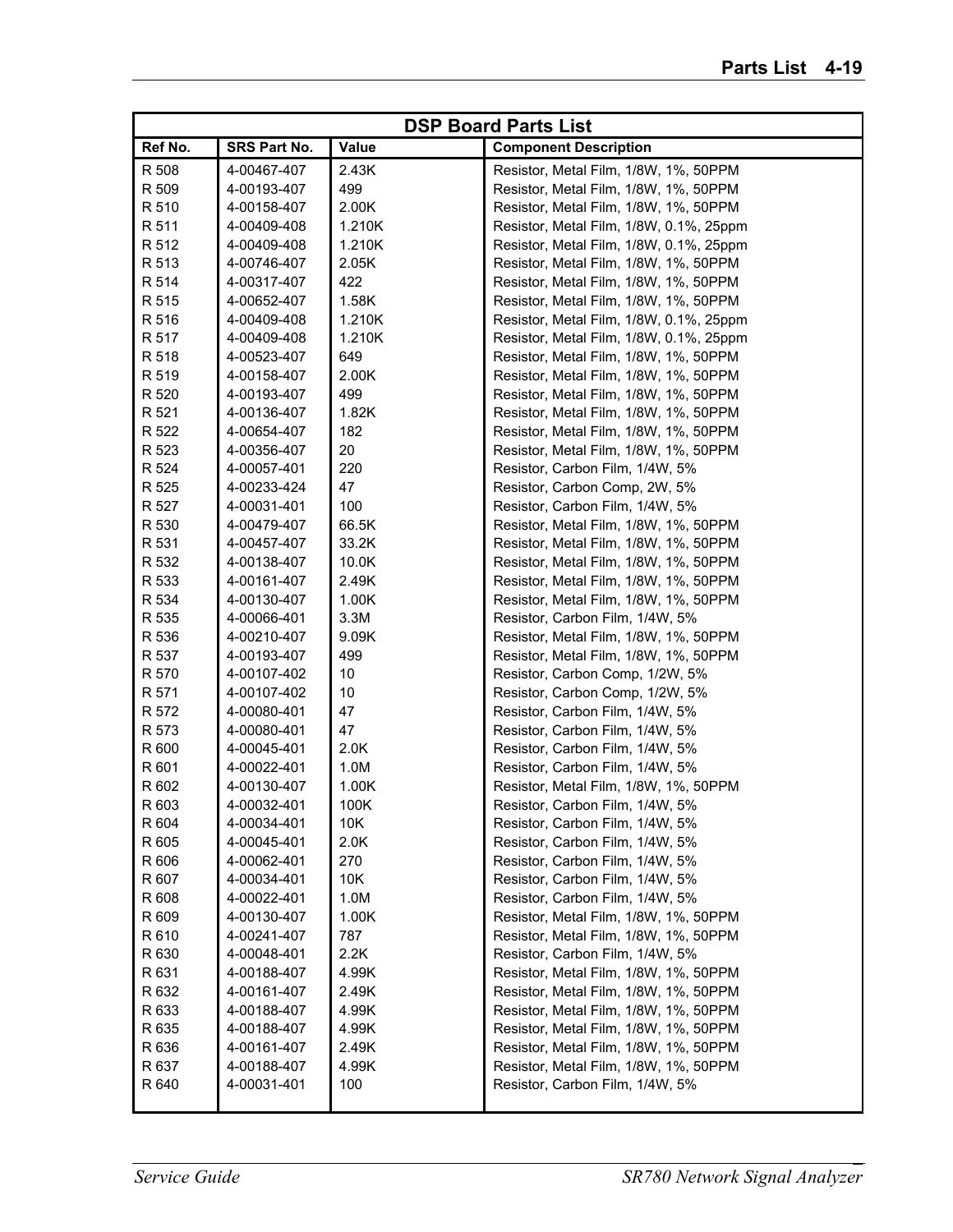| <b>DSP Board Parts List</b> |              |                  |                                    |
|-----------------------------|--------------|------------------|------------------------------------|
| Ref No.                     | SRS Part No. | Value            | <b>Component Description</b>       |
| R 660                       | 4-00781-402  | 56               | Resistor, Carbon Comp, 1/2W, 5%    |
| R 661                       | 4-00781-402  | 56               | Resistor, Carbon Comp, 1/2W, 5%    |
| R 701                       | 4-00034-401  | 10K              | Resistor, Carbon Film, 1/4W, 5%    |
| R 702                       | 4-00034-401  | 10K              | Resistor, Carbon Film, 1/4W, 5%    |
| R 703                       | 4-00471-401  | 82               | Resistor, Carbon Film, 1/4W, 5%    |
| R 704                       | 4-00471-401  | 82               | Resistor, Carbon Film, 1/4W, 5%    |
| R 705                       | 4-00471-401  | 82               | Resistor, Carbon Film, 1/4W, 5%    |
| R 706                       | 4-00060-401  | 240              | Resistor, Carbon Film, 1/4W, 5%    |
| R 707                       | 4-00060-401  | 240              | Resistor, Carbon Film, 1/4W, 5%    |
| R 708                       | 4-00471-401  | 82               | Resistor, Carbon Film, 1/4W, 5%    |
| R 901                       | 4-00021-401  | 1.0K             | Resistor, Carbon Film, 1/4W, 5%    |
| SO101                       | 1-00231-150  | PGA 223 PIN      | Socket, THRU-HOLE                  |
| T 501                       | 6-00137-601  | 15MH             | Inductor                           |
| T 601                       | 6-00009-610  | $T1-1-X65$       | Transformer                        |
| <b>TP502</b>                | 1-00143-101  | <b>TEST JACK</b> | <b>Vertical Test Jack</b>          |
| TP503                       | 1-00143-101  | <b>TEST JACK</b> | <b>Vertical Test Jack</b>          |
| <b>TP506</b>                | 1-00143-101  | <b>TEST JACK</b> | <b>Vertical Test Jack</b>          |
| <b>TP507</b>                | 1-00143-101  | <b>TEST JACK</b> | <b>Vertical Test Jack</b>          |
| <b>TP601</b>                | 1-00143-101  | <b>TEST JACK</b> | <b>Vertical Test Jack</b>          |
| TP602                       | 1-00143-101  | <b>TEST JACK</b> | <b>Vertical Test Jack</b>          |
| TP603                       | 1-00143-101  | <b>TEST JACK</b> | <b>Vertical Test Jack</b>          |
| <b>TP604</b>                | 1-00143-101  | <b>TEST JACK</b> | <b>Vertical Test Jack</b>          |
| <b>TP901</b>                | 1-00143-101  | <b>TEST JACK</b> | <b>Vertical Test Jack</b>          |
| TP902                       | 1-00143-101  | <b>TEST JACK</b> | <b>Vertical Test Jack</b>          |
| TP903                       | 1-00143-101  | <b>TEST JACK</b> | <b>Vertical Test Jack</b>          |
| U 101                       | 3-00577-340  | ADSP21020KG-133  | Integrated Circuit (Thru-hole Pkg) |
| U 102                       | 6-00177-621  | 33.333 MHZ       | <b>Crystal Oscillator</b>          |
| U 301                       | 3-00699-343  | SR780 U301       | GAL/PAL, I.C.                      |
| U 302                       | 3-00597-340  | 7204L25TP        | Integrated Circuit (Thru-hole Pkg) |
| U 303                       | 3-00597-340  | 7204L25TP        | Integrated Circuit (Thru-hole Pkg) |
| U 304                       | 3-00597-340  | 7204L25TP        | Integrated Circuit (Thru-hole Pkg) |
| U 401                       | 3-00265-340  | 74HC595          | Integrated Circuit (Thru-hole Pkg) |
| U 402                       | 3-00265-340  | 74HC595          | Integrated Circuit (Thru-hole Pkg) |
| U 403                       | 3-00265-340  | 74HC595          | Integrated Circuit (Thru-hole Pkg) |
| U 404                       | 3-00265-340  | 74HC595          | Integrated Circuit (Thru-hole Pkg) |
| U 405                       | 3-00265-340  | 74HC595          | Integrated Circuit (Thru-hole Pkg) |
| U 406                       | 3-00265-340  | 74HC595          | Integrated Circuit (Thru-hole Pkg) |
| U 407                       | 3-00265-340  | 74HC595          | Integrated Circuit (Thru-hole Pkg) |
| U 408                       | 3-00265-340  | 74HC595          | Integrated Circuit (Thru-hole Pkg) |
| U 409                       | 3-00488-340  | 74HC597          | Integrated Circuit (Thru-hole Pkg) |
| U 410                       | 3-00488-340  | 74HC597          | Integrated Circuit (Thru-hole Pkg) |
| U 411                       | 3-00350-340  | 74ALS04          | Integrated Circuit (Thru-hole Pkg) |
| U 501                       | 3-00531-340  | AD766JN          | Integrated Circuit (Thru-hole Pkg) |
| U 502                       | 3-00532-340  | AD744            | Integrated Circuit (Thru-hole Pkg) |
| U 505                       | 3-00130-340  | 5532A            | Integrated Circuit (Thru-hole Pkg) |
| U 506                       | 3-00130-340  | 5532A            | Integrated Circuit (Thru-hole Pkg) |
| U 507                       | 3-00130-340  | 5532A            | Integrated Circuit (Thru-hole Pkg) |
| U 508                       | 3-00423-340  | 5534A            | Integrated Circuit (Thru-hole Pkg) |
| U 509                       | 3-00241-340  | <b>AD7528JN</b>  | Integrated Circuit (Thru-hole Pkg) |
| U 510                       | 3-00371-340  | <b>DG444</b>     | Integrated Circuit (Thru-hole Pkg) |
|                             |              |                  |                                    |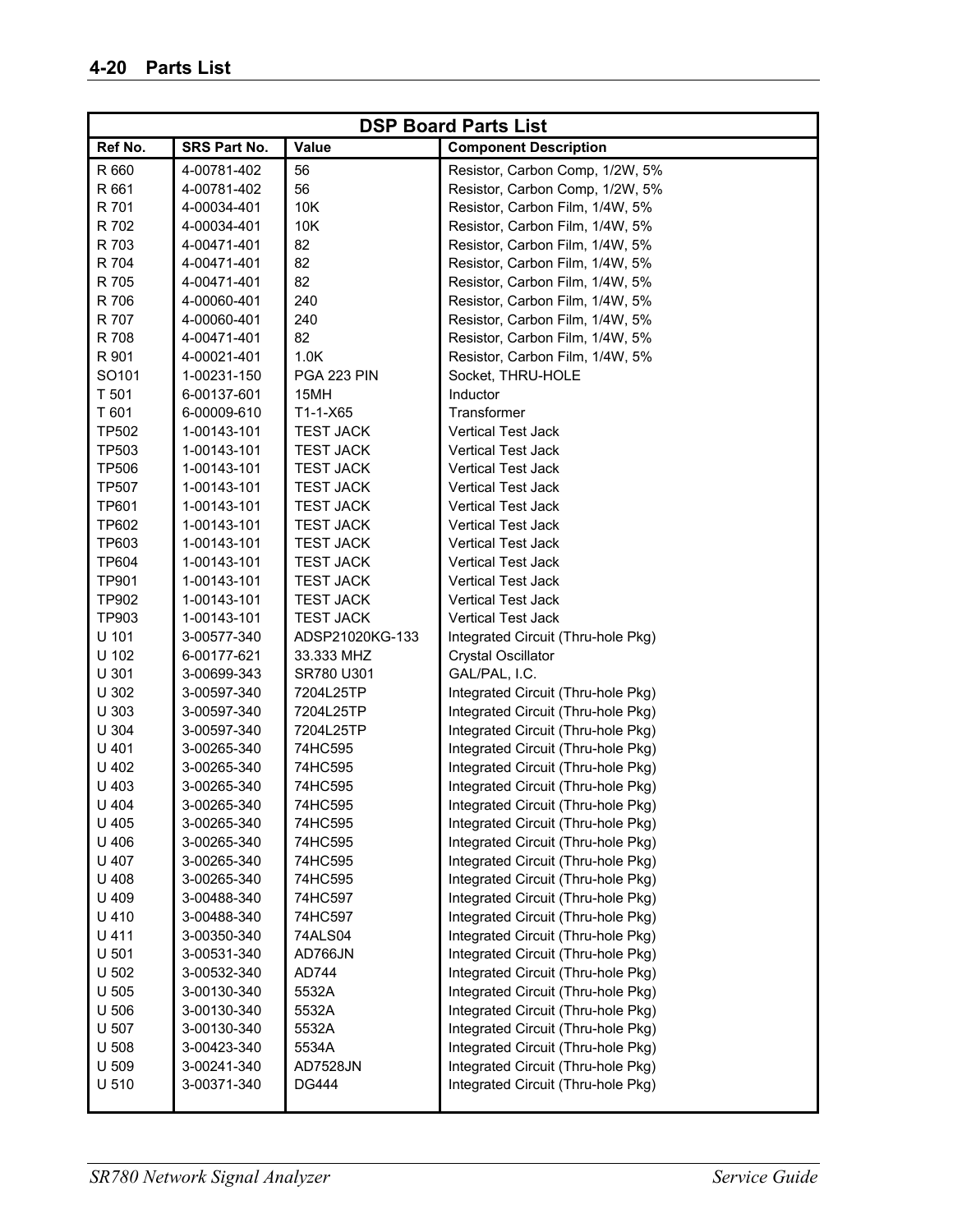| <b>DSP Board Parts List</b>      |                            |                    |                                    |
|----------------------------------|----------------------------|--------------------|------------------------------------|
| Ref No.                          | <b>SRS Part No.</b>        | Value              | <b>Component Description</b>       |
| U 511                            | 3-00423-340                | 5534A              | Integrated Circuit (Thru-hole Pkg) |
| U 512                            | 3-00383-340                | LM6321             | Integrated Circuit (Thru-hole Pkg) |
| U 513                            | 3-00423-340                | 5534A              | Integrated Circuit (Thru-hole Pkg) |
| U 520                            | 3-00117-325                | 78L12              | Transistor, TO-92 Package          |
| U <sub>521</sub>                 | 3-00123-325                | 79L12              | Transistor, TO-92 Package          |
| U 530                            | 3-00089-340                | LF357              | Integrated Circuit (Thru-hole Pkg) |
| U 601                            | 3-00461-340                | <b>OPA2604</b>     | Integrated Circuit (Thru-hole Pkg) |
| U 602                            | 3-00262-340                | 74HC86             | Integrated Circuit (Thru-hole Pkg) |
| U 603                            | 3-00211-340                | LT1016             | Integrated Circuit (Thru-hole Pkg) |
| U 606                            | 3-00087-340                | LF347              | Integrated Circuit (Thru-hole Pkg) |
| U 607                            | 3-00241-340                | AD7528JN           | Integrated Circuit (Thru-hole Pkg) |
| U 608                            | 3-00116-325                | 78L05              | Transistor, TO-92 Package          |
| U 610                            | 3-00116-325                | 78L05              | Transistor, TO-92 Package          |
| U 611                            | 3-00122-325                | 79L05              | Transistor, TO-92 Package          |
| U 701                            | 3-00695-343                | SR780 U701         | GAL/PAL, I.C.                      |
| U 702                            | 3-00696-343                | SR780 U702         | GAL/PAL, I.C.                      |
| U 703                            | 3-00697-343                | SR780 U703         | GAL/PAL, I.C.                      |
| U 704                            | 3-00698-343                | SR780 U704         | GAL/PAL, I.C.                      |
| U 705                            | 6-00110-621                | 30.208 MHZ         | <b>Crystal Oscillator</b>          |
| U 706                            | 6-00181-621                | 30.933 MHZ         | <b>Crystal Oscillator</b>          |
| U 707                            | 3-00411-340                | 74HC273            | Integrated Circuit (Thru-hole Pkg) |
| U 708                            | 3-00411-340                | 74HC273            | Integrated Circuit (Thru-hole Pkg) |
| U 709                            | 3-00411-340                | 74HC273            | Integrated Circuit (Thru-hole Pkg) |
| U 710                            | 3-00411-340                | 74HC273            | Integrated Circuit (Thru-hole Pkg) |
| U 711                            | 3-00603-340                | 74ALS573           | Integrated Circuit (Thru-hole Pkg) |
| U 712                            | 3-00584-340                | 74ACT574           | Integrated Circuit (Thru-hole Pkg) |
| U 716                            | 3-00584-340                | 74ACT574           | Integrated Circuit (Thru-hole Pkg) |
| U 720                            | 3-00049-340                | 74HC74             | Integrated Circuit (Thru-hole Pkg) |
| U 721                            | 3-00055-340                | 74LS74             | Integrated Circuit (Thru-hole Pkg) |
| U 722                            | 3-00055-340                | 74LS74             | Integrated Circuit (Thru-hole Pkg) |
| U 725                            | 3-00195-340                | CA3082             | Integrated Circuit (Thru-hole Pkg) |
| U 801                            | 3-00440-340                | 74HC573            | Integrated Circuit (Thru-hole Pkg) |
| U 802                            | 3-00387-340                | 74HC245            | Integrated Circuit (Thru-hole Pkg) |
| U 803                            | 3-00387-340                | 74HC245            | Integrated Circuit (Thru-hole Pkg) |
| U 804                            | 3-00036-340                | 74HC00             | Integrated Circuit (Thru-hole Pkg) |
| U 805                            | 3-00037-340                | 74HC138            | Integrated Circuit (Thru-hole Pkg) |
| U 806                            | 3-00440-340                | 74HC573            | Integrated Circuit (Thru-hole Pkg) |
| U 807                            | 3-00440-340                | 74HC573            | Integrated Circuit (Thru-hole Pkg) |
| U 808                            | 3-00411-340                | 74HC273            | Integrated Circuit (Thru-hole Pkg) |
| U 809                            | 3-00411-340                | 74HC273            | Integrated Circuit (Thru-hole Pkg) |
| U 810                            | 3-00604-342                | 2KX8 SERIAL        | EPROM/PROM, I.C.                   |
| U 901                            | 3-00114-329                | 7815               | Voltage Reg., TO-220 (TAB) Package |
| U 902                            | 3-00120-329                | 7915               | Voltage Reg., TO-220 (TAB) Package |
| Z <sub>0</sub>                   | 0-00012-007                | TO-220             | <b>Heat Sinks</b>                  |
| $Z\;0$                           | 0-00043-011                | 4-40 KEP           | Nut, Kep                           |
| Z <sub>0</sub>                   | 0-00209-021                | 4-40X3/8PP         | Screw, Panhead Phillips            |
| Z <sub>0</sub>                   | 0-00231-043                | 1-32, #4 SHOULD    | Washer, nylon                      |
| Z <sub>0</sub><br>Z <sub>0</sub> | 0-00243-003                | TO-220<br>2-56 HEX | Insulators<br>Nut, Hex             |
| Z <sub>0</sub>                   | 0-00341-010<br>0-00373-000 | CARD EJECTOR       | Hardware, Misc.                    |
|                                  |                            |                    |                                    |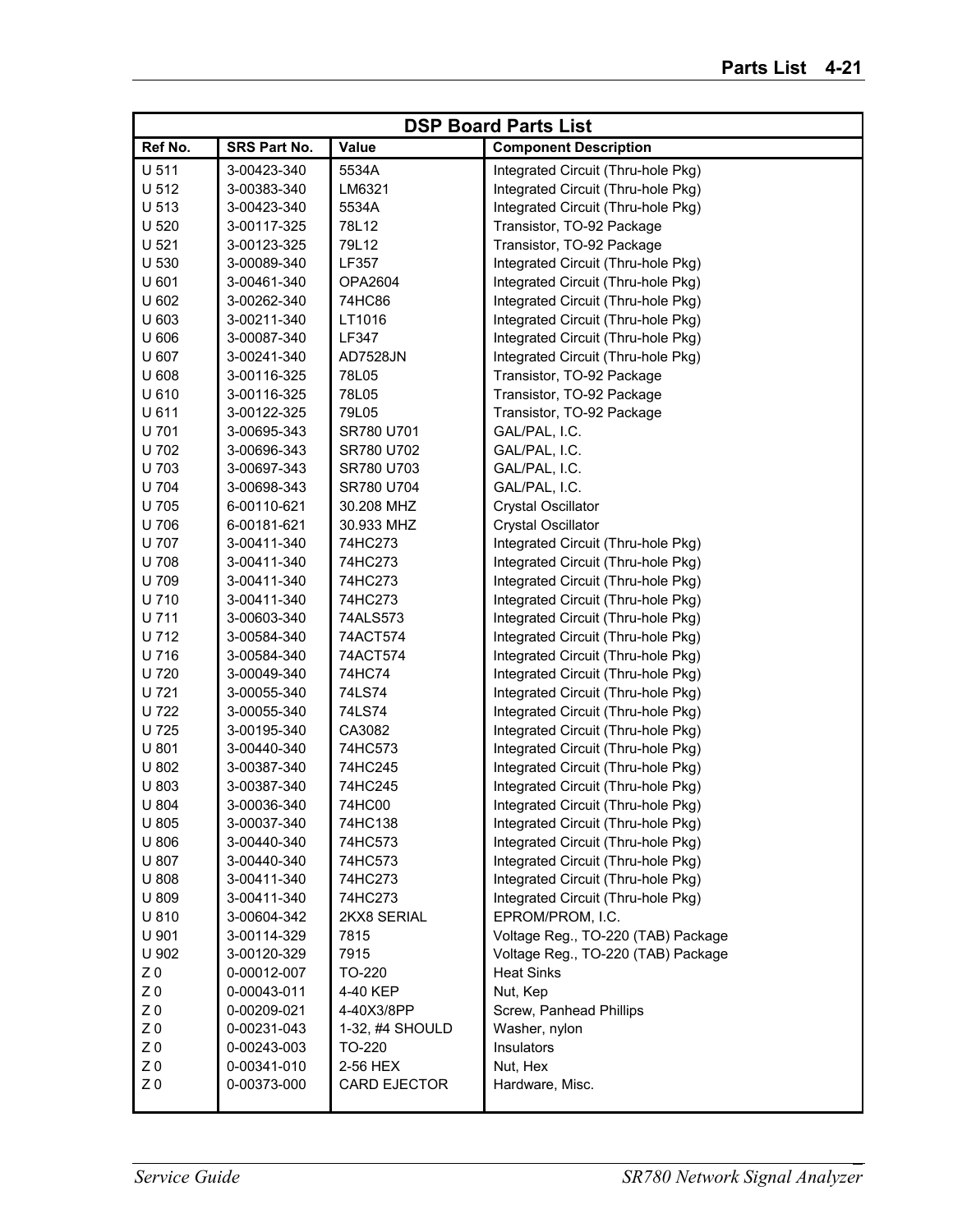| <b>DSP Board Parts List</b> |                                                              |            |                         |  |
|-----------------------------|--------------------------------------------------------------|------------|-------------------------|--|
| Ref No.                     | <b>SRS Part No.</b><br>Value<br><b>Component Description</b> |            |                         |  |
|                             | 0-00728-021                                                  | 2-56X1/2PP | Screw. Panhead Phillips |  |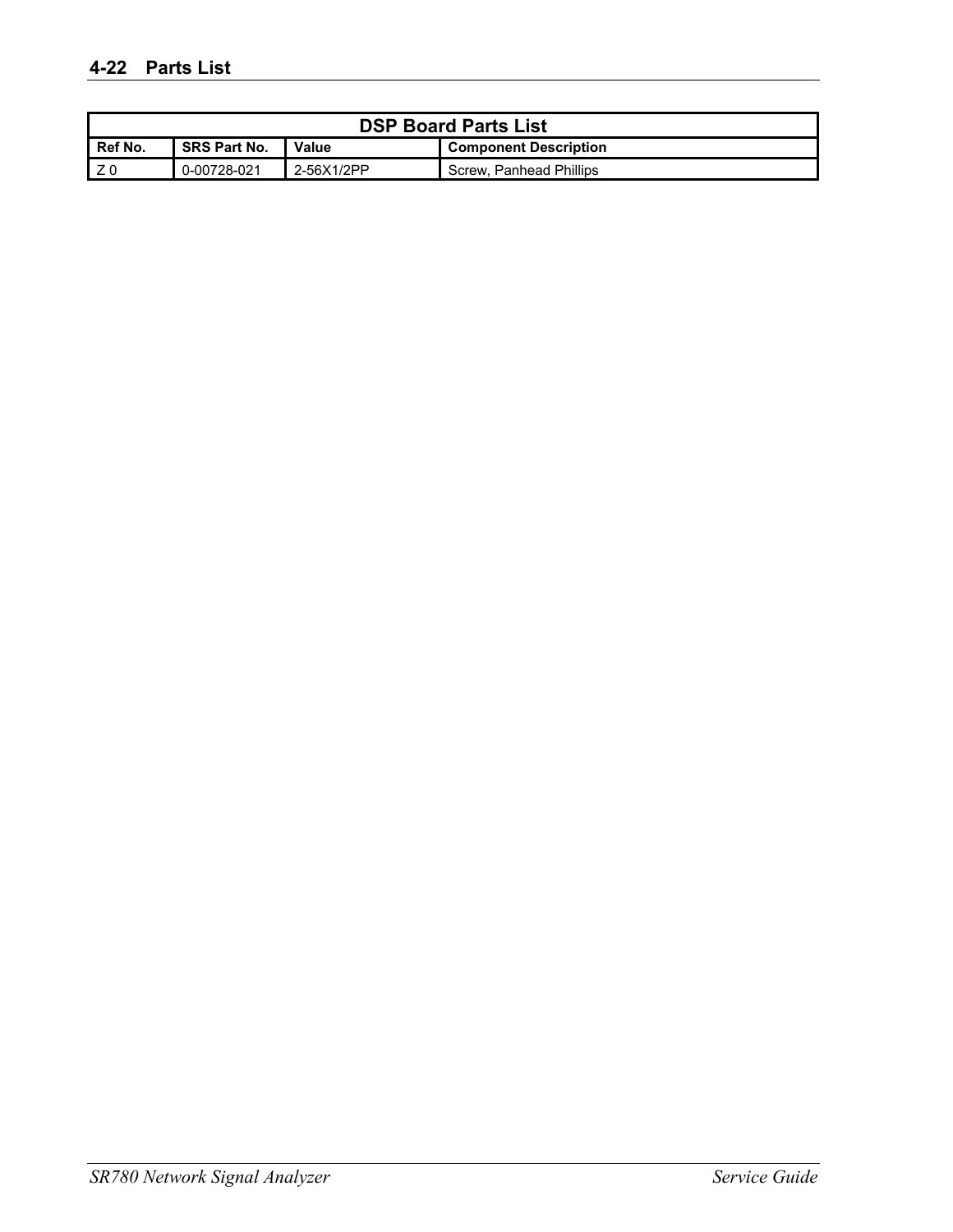### **Analog Input Board Parts List**

This section covers schematics A780-1 through A780-7 in Chapter 5. The SR780 uses two of these boards.

|                  | <b>Analog Input Board Parts List</b> |              |                                         |
|------------------|--------------------------------------|--------------|-----------------------------------------|
| Ref No.          | SRS Part No.                         | <b>Value</b> | <b>Component Description</b>            |
| C 101            | 5-00060-512                          | 1.0U         | Cap, Stacked Metal Film 50V 5% -40/+85c |
| C 102            | 5-00060-512                          | 1.0U         | Cap, Stacked Metal Film 50V 5% -40/+85c |
| C 104            | 5-00100-517                          | 2.2U         | Capacitor, Tantalum, 35V, 20%, Rad      |
| C 105            | 5-00023-529                          | .1U          | Cap, Monolythic Ceramic, 50V, 20%, Z5U  |
| C 106            | 5-00159-501                          | 6.8P         | Capacitor, Ceramic Disc, 50V, 10%, SL   |
| C 110            | 5-00023-529                          | .1U          | Cap, Monolythic Ceramic, 50V, 20%, Z5U  |
| C 156            | 5-00100-517                          | 2.2U         | Capacitor, Tantalum, 35V, 20%, Rad      |
| C 157            | 5-00100-517                          | 2.2U         | Capacitor, Tantalum, 35V, 20%, Rad      |
| C 158            | 5-00093-517                          | .15U         | Capacitor, Tantalum, 35V, 20%, Rad      |
| C 159            | 5-00093-517                          | .15U         | Capacitor, Tantalum, 35V, 20%, Rad      |
| C 160            | 5-00100-517                          | 2.2U         | Capacitor, Tantalum, 35V, 20%, Rad      |
| C 161            | 5-00100-517                          | 2.2U         | Capacitor, Tantalum, 35V, 20%, Rad      |
| C 162            | 5-00093-517                          | .15U         | Capacitor, Tantalum, 35V, 20%, Rad      |
| C 163            | 5-00093-517                          | .15U         | Capacitor, Tantalum, 35V, 20%, Rad      |
| C 165            | 5-00227-526                          | 100U         | Capacitor, Electrolytic, 35V, 20%, Rad  |
| C 166            | 5-00093-517                          | .15U         | Capacitor, Tantalum, 35V, 20%, Rad      |
| C 167            | 5-00093-517                          | .15U         | Capacitor, Tantalum, 35V, 20%, Rad      |
| C 180            | 5-00134-529                          | 100P         | Cap, Monolythic Ceramic, 50V, 20%, Z5U  |
| C 181            | 5-00219-529                          | .01U         | Cap, Monolythic Ceramic, 50V, 20%, Z5U  |
| C 182            | 5-00023-529                          | .1U          | Cap, Monolythic Ceramic, 50V, 20%, Z5U  |
| C 201            | 5-00008-501                          | 22P          | Capacitor, Ceramic Disc, 50V, 10%, SL   |
| C 202            | 5-00005-501                          | 150P         | Capacitor, Ceramic Disc, 50V, 10%, SL   |
| C 203            | 5-00017-501                          | 47P          | Capacitor, Ceramic Disc, 50V, 10%, SL   |
| C 204            | 5-00008-501                          | 22P          | Capacitor, Ceramic Disc, 50V, 10%, SL   |
| C 205            | 5-00005-501                          | 150P         | Capacitor, Ceramic Disc, 50V, 10%, SL   |
| C 206            | 5-00017-501                          | 47P          | Capacitor, Ceramic Disc, 50V, 10%, SL   |
| C 210            | 5-00148-545                          | 1000P - 50V  | Capacitor, Monolythic Ceramic, COG, 1%  |
| C <sub>211</sub> | 5-00148-545                          | 1000P - 50V  | Capacitor, Monolythic Ceramic, COG, 1%  |
| C 212            | 5-00148-545                          | 1000P - 50V  | Capacitor, Monolythic Ceramic, COG, 1%  |
| C 213            | 5-00148-545                          | 1000P - 50V  | Capacitor, Monolythic Ceramic, COG, 1%  |
| C 214            | 5-00148-545                          | 1000P - 50V  | Capacitor, Monolythic Ceramic, COG, 1%  |
| C 215            | 5-00148-545                          | 1000P - 50V  | Capacitor, Monolythic Ceramic, COG, 1%  |
| C 216            | 5-00148-545                          | 1000P - 50V  | Capacitor, Monolythic Ceramic, COG, 1%  |
| C 217            | 5-00148-545                          | 1000P - 50V  | Capacitor, Monolythic Ceramic, COG, 1%  |
| C <sub>218</sub> | 5-00148-545                          | 1000P - 50V  | Capacitor, Monolythic Ceramic, COG, 1%  |
| C 219            | 5-00134-529                          | 100P         | Cap, Monolythic Ceramic, 50V, 20%, Z5U  |
| C 220            | 5-00148-545                          | 1000P - 50V  | Capacitor, Monolythic Ceramic, COG, 1%  |
| C 221            | 5-00148-545                          | 1000P - 50V  | Capacitor, Monolythic Ceramic, COG, 1%  |
| C 222            | 5-00148-545                          | 1000P - 50V  | Capacitor, Monolythic Ceramic, COG, 1%  |
| C 223            | 5-00148-545                          | 1000P - 50V  | Capacitor, Monolythic Ceramic, COG, 1%  |
| C 224            | 5-00148-545                          | 1000P - 50V  | Capacitor, Monolythic Ceramic, COG, 1%  |
| C 225            | 5-00148-545                          | 1000P - 50V  | Capacitor, Monolythic Ceramic, COG, 1%  |
| C 226            | 5-00148-545                          | 1000P - 50V  | Capacitor, Monolythic Ceramic, COG, 1%  |
| C 227            | 5-00148-545                          | 1000P - 50V  | Capacitor, Monolythic Ceramic, COG, 1%  |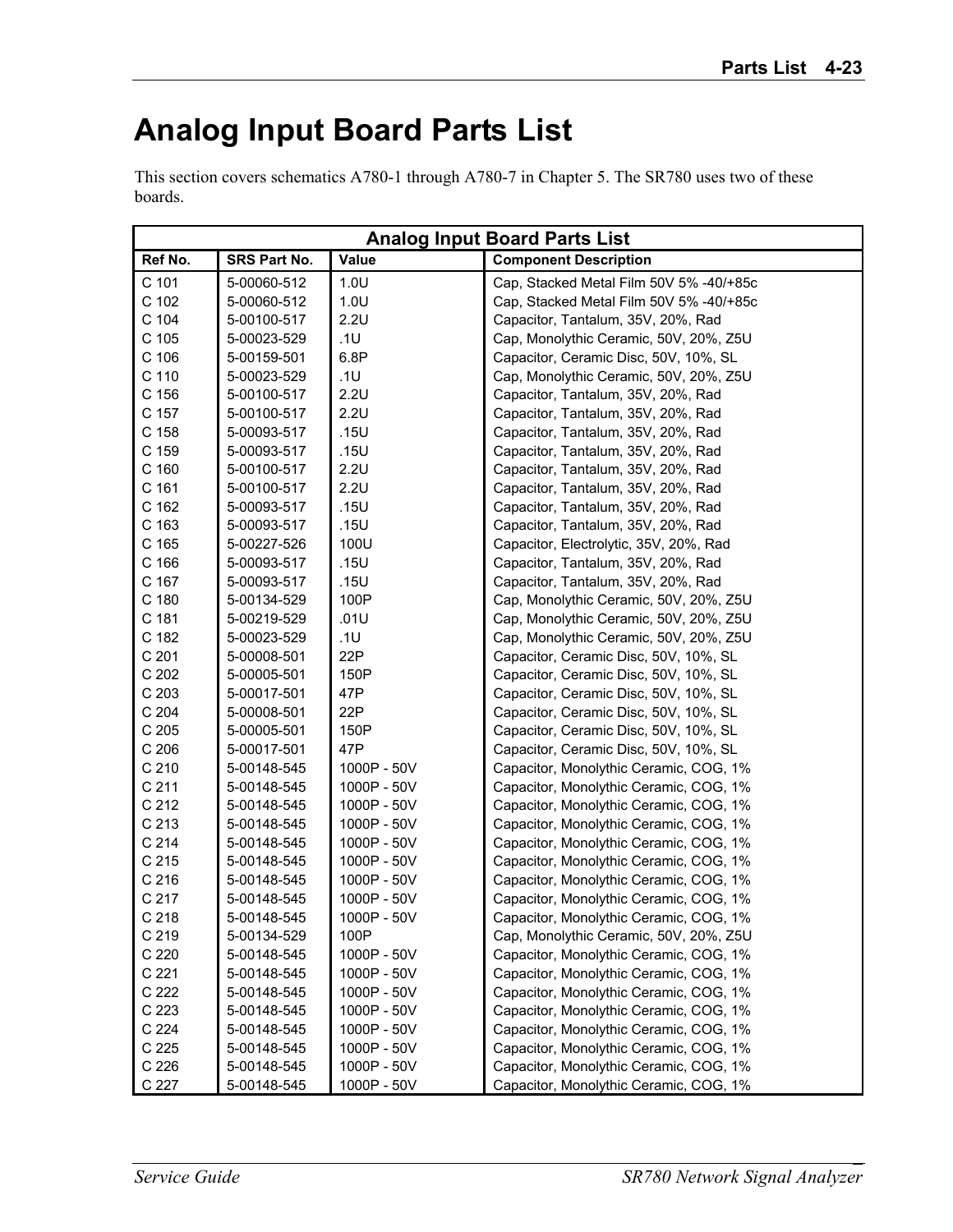|                  |              |              | <b>Analog Input Board Parts List</b>    |
|------------------|--------------|--------------|-----------------------------------------|
| Ref No.          | SRS Part No. | <b>Value</b> | <b>Component Description</b>            |
| C 228            | 5-00148-545  | 1000P - 50V  | Capacitor, Monolythic Ceramic, COG, 1%  |
| C 229            | 5-00219-529  | .01U         | Cap, Monolythic Ceramic, 50V, 20%, Z5U  |
| C 230            | 5-00219-529  | .01U         | Cap, Monolythic Ceramic, 50V, 20%, Z5U  |
| C 250            | 5-00023-529  | .1U          | Cap, Monolythic Ceramic, 50V, 20%, Z5U  |
| C <sub>251</sub> | 5-00023-529  | .1U          | Cap, Monolythic Ceramic, 50V, 20%, Z5U  |
| C 252            | 5-00100-517  | 2.2U         | Capacitor, Tantalum, 35V, 20%, Rad      |
| C 253            | 5-00100-517  | 2.2U         | Capacitor, Tantalum, 35V, 20%, Rad      |
| C 254            | 5-00023-529  | .1U          | Cap, Monolythic Ceramic, 50V, 20%, Z5U  |
| C 255            | 5-00023-529  | .1U          | Cap, Monolythic Ceramic, 50V, 20%, Z5U  |
| C 256            | 5-00100-517  | 2.2U         | Capacitor, Tantalum, 35V, 20%, Rad      |
| C 257            | 5-00100-517  | 2.2U         | Capacitor, Tantalum, 35V, 20%, Rad      |
| C 258            | 5-00023-529  | .1U          | Cap, Monolythic Ceramic, 50V, 20%, Z5U  |
| C 259            | 5-00023-529  | .1U          | Cap, Monolythic Ceramic, 50V, 20%, Z5U  |
| C 260            | 5-00100-517  | 2.2U         | Capacitor, Tantalum, 35V, 20%, Rad      |
| C <sub>261</sub> | 5-00100-517  | 2.2U         | Capacitor, Tantalum, 35V, 20%, Rad      |
| C 262            | 5-00100-517  | 2.2U         | Capacitor, Tantalum, 35V, 20%, Rad      |
| C 263            | 5-00100-517  | 2.2U         | Capacitor, Tantalum, 35V, 20%, Rad      |
| C 264            | 5-00100-517  | 2.2U         | Capacitor, Tantalum, 35V, 20%, Rad      |
| C 265            | 5-00100-517  | 2.2U         | Capacitor, Tantalum, 35V, 20%, Rad      |
| C <sub>266</sub> | 5-00100-517  | 2.2U         | Capacitor, Tantalum, 35V, 20%, Rad      |
| C 267            | 5-00100-517  | 2.2U         | Capacitor, Tantalum, 35V, 20%, Rad      |
| C 268            | 5-00100-517  | 2.2U         | Capacitor, Tantalum, 35V, 20%, Rad      |
| C 269            | 5-00100-517  | 2.2U         | Capacitor, Tantalum, 35V, 20%, Rad      |
| C 270            | 5-00100-517  | 2.2U         | Capacitor, Tantalum, 35V, 20%, Rad      |
| C 271            | 5-00100-517  | 2.2U         | Capacitor, Tantalum, 35V, 20%, Rad      |
| C 272            | 5-00100-517  | 2.2U         | Capacitor, Tantalum, 35V, 20%, Rad      |
| C 273            | 5-00100-517  | 2.2U         | Capacitor, Tantalum, 35V, 20%, Rad      |
| C 274            | 5-00100-517  | 2.2U         | Capacitor, Tantalum, 35V, 20%, Rad      |
| C 275            | 5-00100-517  | 2.2U         | Capacitor, Tantalum, 35V, 20%, Rad      |
| C 276            | 5-00100-517  | 2.2U         | Capacitor, Tantalum, 35V, 20%, Rad      |
| C 277            | 5-00100-517  | 2.2U         | Capacitor, Tantalum, 35V, 20%, Rad      |
| C 278            | 5-00100-517  | 2.2U         | Capacitor, Tantalum, 35V, 20%, Rad      |
| C 279            | 5-00100-517  | 2.2U         | Capacitor, Tantalum, 35V, 20%, Rad      |
| C 280            | 5-00023-529  | .1U          | Cap, Monolythic Ceramic, 50V, 20%, Z5U  |
| C 281            | 5-00100-517  | 2.2U         | Capacitor, Tantalum, 35V, 20%, Rad      |
| C 282            | 5-00100-517  | 2.2U         | Capacitor, Tantalum, 35V, 20%, Rad      |
| C 301            | 5-00219-529  | .01U         | Cap, Monolythic Ceramic, 50V, 20%, Z5U  |
| C 310            | 5-00049-566  | .001U        | Cap, Polyester Film 50V 5% -40/+85c Rad |
| C 311            | 5-00056-512  | .1U          | Cap, Stacked Metal Film 50V 5% -40/+85c |
| C 312            | 5-00056-512  | .1U          | Cap, Stacked Metal Film 50V 5% -40/+85c |
| C 313            | 5-00056-512  | .1U          | Cap, Stacked Metal Film 50V 5% -40/+85c |
| C 314            | 5-00317-501  | 750P         | Capacitor, Ceramic Disc, 50V, 10%, SL   |
| C 315            | 5-00056-512  | .1U          | Cap, Stacked Metal Film 50V 5% -40/+85c |
| C 341            | 5-00134-529  | 100P         | Cap, Monolythic Ceramic, 50V, 20%, Z5U  |
| C 342            | 5-00134-529  | 100P         | Cap, Monolythic Ceramic, 50V, 20%, Z5U  |
| C 354            | 5-00100-517  | 2.2U         | Capacitor, Tantalum, 35V, 20%, Rad      |
| C 355            | 5-00100-517  | 2.2U         | Capacitor, Tantalum, 35V, 20%, Rad      |
| C 356            | 5-00100-517  | 2.2U         | Capacitor, Tantalum, 35V, 20%, Rad      |
| C 357            | 5-00100-517  | 2.2U         | Capacitor, Tantalum, 35V, 20%, Rad      |
| C 360            | 5-00023-529  | .1U          | Cap, Monolythic Ceramic, 50V, 20%, Z5U  |
|                  |              |              |                                         |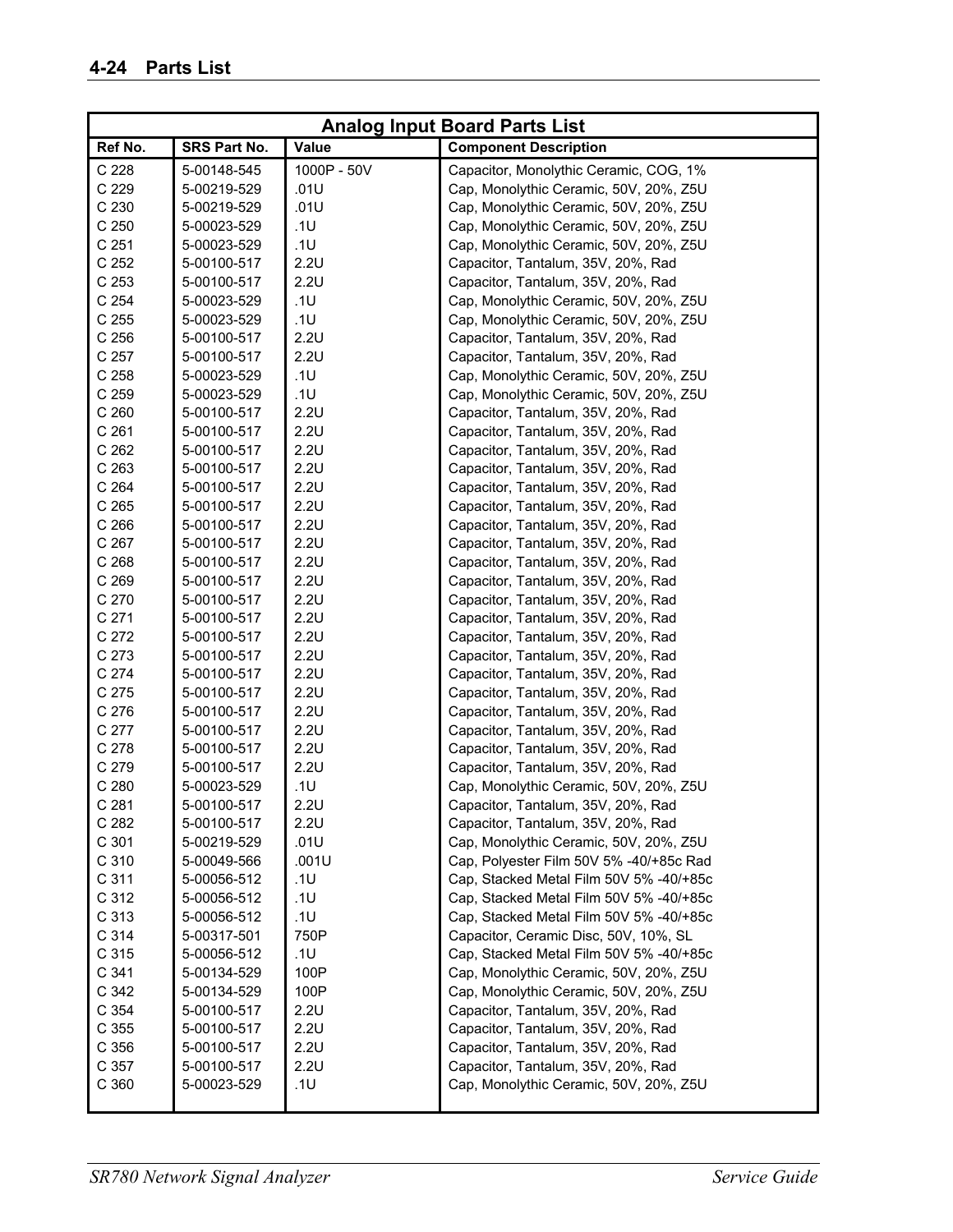|                  |              |            | <b>Analog Input Board Parts List</b>    |
|------------------|--------------|------------|-----------------------------------------|
| Ref No.          | SRS Part No. | Value      | <b>Component Description</b>            |
| C 361            | 5-00100-517  | 2.2U       | Capacitor, Tantalum, 35V, 20%, Rad      |
| C 362            | 5-00134-529  | 100P       | Cap, Monolythic Ceramic, 50V, 20%, Z5U  |
| C 371            | 5-00269-501  | 300P       | Capacitor, Ceramic Disc, 50V, 10%, SL   |
| C 372            | 5-00023-529  | .1U        | Cap, Monolythic Ceramic, 50V, 20%, Z5U  |
| C 373            | 5-00006-501  | 15P        | Capacitor, Ceramic Disc, 50V, 10%, SL   |
| C 378            | 5-00093-517  | .15U       | Capacitor, Tantalum, 35V, 20%, Rad      |
| C 379            | 5-00093-517  | .15U       | Capacitor, Tantalum, 35V, 20%, Rad      |
| C 388            | 5-00093-517  | .15U       | Capacitor, Tantalum, 35V, 20%, Rad      |
| C 389            | 5-00093-517  | .15U       | Capacitor, Tantalum, 35V, 20%, Rad      |
| C 390            | 5-00100-517  | 2.2U       | Capacitor, Tantalum, 35V, 20%, Rad      |
| C 391            | 5-00100-517  | 2.2U       | Capacitor, Tantalum, 35V, 20%, Rad      |
| C 394            | 5-00100-517  | 2.2U       | Capacitor, Tantalum, 35V, 20%, Rad      |
| C 395            | 5-00100-517  | 2.2U       | Capacitor, Tantalum, 35V, 20%, Rad      |
| C 401            | 5-00219-529  | .01U       | Cap, Monolythic Ceramic, 50V, 20%, Z5U  |
| C 402            | 5-00219-529  | .01U       | Cap, Monolythic Ceramic, 50V, 20%, Z5U  |
| C 403            | 5-00219-529  | .01U       | Cap, Monolythic Ceramic, 50V, 20%, Z5U  |
| C 404            | 5-00219-529  | .01U       | Cap, Monolythic Ceramic, 50V, 20%, Z5U  |
| C 410            | 5-00023-529  | .1U        | Cap, Monolythic Ceramic, 50V, 20%, Z5U  |
| C 411            | 5-00098-517  | 10U        | Capacitor, Tantalum, 35V, 20%, Rad      |
| C 414            | 5-00098-517  | <b>10U</b> | Capacitor, Tantalum, 35V, 20%, Rad      |
| C 420            | 5-00219-529  | .01U       | Cap, Monolythic Ceramic, 50V, 20%, Z5U  |
| C 421            | 5-00219-529  | .01U       | Cap, Monolythic Ceramic, 50V, 20%, Z5U  |
| C 422            | 5-00219-529  | .01U       | Cap, Monolythic Ceramic, 50V, 20%, Z5U  |
| C 423            | 5-00219-529  | .01U       | Cap, Monolythic Ceramic, 50V, 20%, Z5U  |
| C 424            | 5-00219-529  | .01U       | Cap, Monolythic Ceramic, 50V, 20%, Z5U  |
| C 425            | 5-00100-517  | 2.2U       | Capacitor, Tantalum, 35V, 20%, Rad      |
| C 426            | 5-00100-517  | 2.2U       | Capacitor, Tantalum, 35V, 20%, Rad      |
| C 427            | 5-00219-529  | .01U       | Cap, Monolythic Ceramic, 50V, 20%, Z5U  |
| C 428            | 5-00219-529  | .01U       | Cap, Monolythic Ceramic, 50V, 20%, Z5U  |
| C 429            | 5-00100-517  | 2.2U       | Capacitor, Tantalum, 35V, 20%, Rad      |
| C 440            | 5-00287-562  | 22P        | Cap., NPO Monolitic Ceramic, 50v, 5% Ra |
| C 441            | 5-00287-562  | 22P        | Cap., NPO Monolitic Ceramic, 50v, 5% Ra |
| C 456            | 5-00093-517  | .15U       | Capacitor, Tantalum, 35V, 20%, Rad      |
| C 501            | 5-00038-509  | <b>10U</b> | Capacitor, Electrolytic, 50V, 20%, Rad  |
| C <sub>502</sub> | 5-00038-509  | 10U        | Capacitor, Electrolytic, 50V, 20%, Rad  |
| C <sub>503</sub> | 5-00100-517  | 2.2U       | Capacitor, Tantalum, 35V, 20%, Rad      |
| C 504            | 5-00100-517  | 2.2U       | Capacitor, Tantalum, 35V, 20%, Rad      |
| C 505            | 5-00100-517  | 2.2U       | Capacitor, Tantalum, 35V, 20%, Rad      |
| C <sub>506</sub> | 5-00100-517  | 2.2U       | Capacitor, Tantalum, 35V, 20%, Rad      |
| C 511            | 5-00038-509  | 10U        | Capacitor, Electrolytic, 50V, 20%, Rad  |
| C 512            | 5-00023-529  | .1U        | Cap, Monolythic Ceramic, 50V, 20%, Z5U  |
| C 513            | 5-00100-517  | 2.2U       | Capacitor, Tantalum, 35V, 20%, Rad      |
| C 521            | 5-00098-517  | 10U        | Capacitor, Tantalum, 35V, 20%, Rad      |
| C 522            | 5-00098-517  | 10U        | Capacitor, Tantalum, 35V, 20%, Rad      |
| C 523            | 5-00098-517  | 10U        | Capacitor, Tantalum, 35V, 20%, Rad      |
| C 524            | 5-00098-517  | 10U        | Capacitor, Tantalum, 35V, 20%, Rad      |
| C 525            | 5-00023-529  | .1U        | Cap, Monolythic Ceramic, 50V, 20%, Z5U  |
| C 526            | 5-00023-529  | .1U        | Cap, Monolythic Ceramic, 50V, 20%, Z5U  |
| C 531            | 5-00100-517  | 2.2U       | Capacitor, Tantalum, 35V, 20%, Rad      |
| C 532            | 5-00100-517  | 2.2U       | Capacitor, Tantalum, 35V, 20%, Rad      |
|                  |              |            |                                         |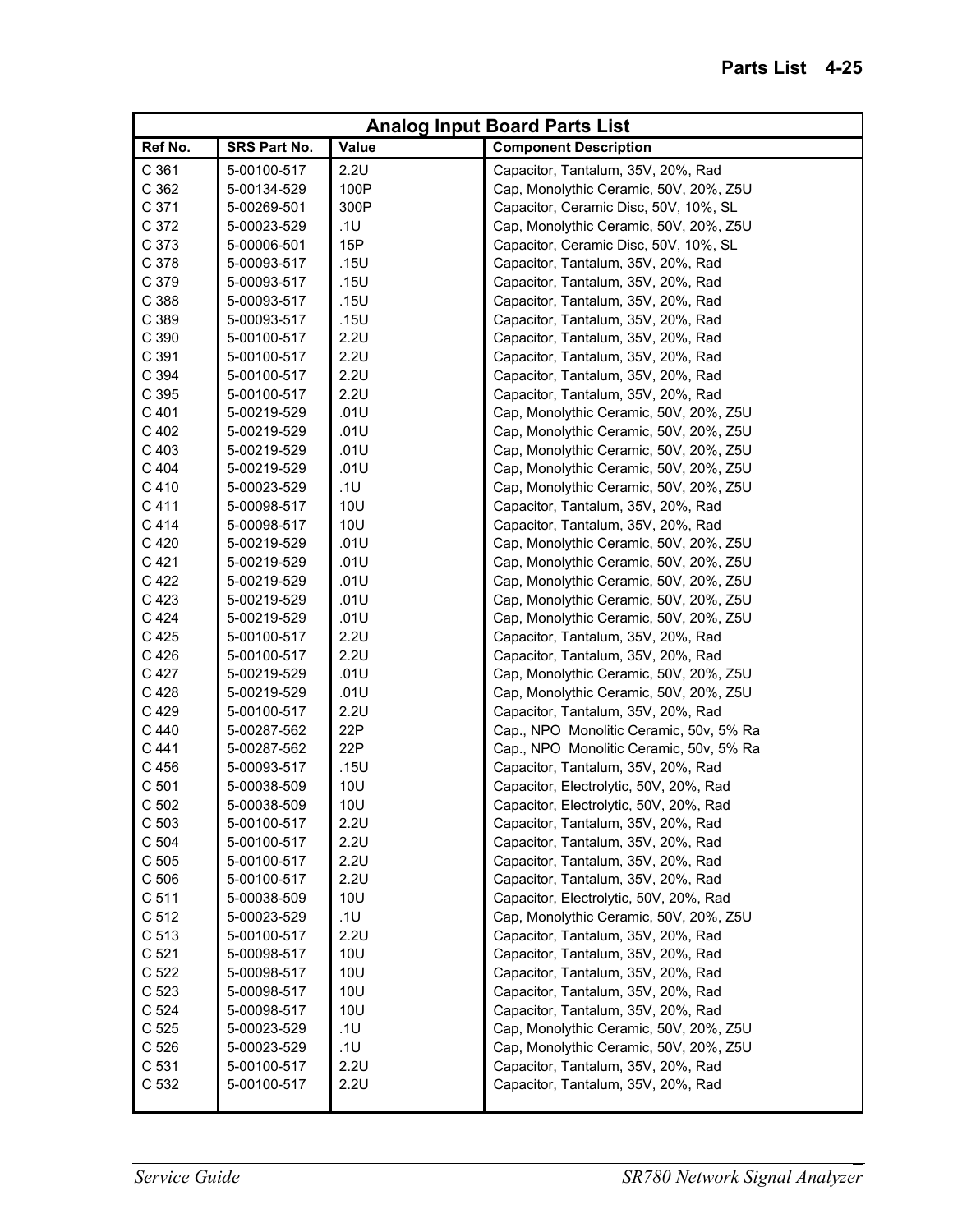|                  |              |                 | <b>Analog Input Board Parts List</b>   |
|------------------|--------------|-----------------|----------------------------------------|
| Ref No.          | SRS Part No. | <b>Value</b>    | <b>Component Description</b>           |
| C 533            | 5-00100-517  | 2.2U            | Capacitor, Tantalum, 35V, 20%, Rad     |
| C 534            | 5-00100-517  | 2.2U            | Capacitor, Tantalum, 35V, 20%, Rad     |
| C <sub>541</sub> | 5-00100-517  | 2.2U            | Capacitor, Tantalum, 35V, 20%, Rad     |
| C 542            | 5-00100-517  | 2.2U            | Capacitor, Tantalum, 35V, 20%, Rad     |
| C 543            | 5-00100-517  | 2.2U            | Capacitor, Tantalum, 35V, 20%, Rad     |
| C 544            | 5-00100-517  | 2.2U            | Capacitor, Tantalum, 35V, 20%, Rad     |
| C <sub>551</sub> | 5-00100-517  | 2.2U            | Capacitor, Tantalum, 35V, 20%, Rad     |
| C <sub>552</sub> | 5-00100-517  | 2.2U            | Capacitor, Tantalum, 35V, 20%, Rad     |
| C 601            | 5-00023-529  | .1U             | Cap, Monolythic Ceramic, 50V, 20%, Z5U |
| C 690            | 5-00100-517  | 2.2U            | Capacitor, Tantalum, 35V, 20%, Rad     |
| C 691            | 5-00100-517  | 2.2U            | Capacitor, Tantalum, 35V, 20%, Rad     |
| C 692            | 5-00023-529  | .1U             | Cap, Monolythic Ceramic, 50V, 20%, Z5U |
| C 701            | 5-00100-517  | 2.2U            | Capacitor, Tantalum, 35V, 20%, Rad     |
| D 101            | 3-00004-301  | 1N4148          | Diode                                  |
| D 102            | 3-00004-301  | 1N4148          | Diode                                  |
| D 103            | 3-00004-301  | 1N4148          | Diode                                  |
| D 104            | 3-00004-301  | 1N4148          | Diode                                  |
| D 105            | 3-00004-301  | 1N4148          | Diode                                  |
| D 106            | 3-00004-301  | 1N4148          | Diode                                  |
| D 107            | 3-00004-301  | 1N4148          | Diode                                  |
| D 120            | 3-00457-301  | 1N5241B         | Diode                                  |
| D 201            | 3-00004-301  | 1N4148          | Diode                                  |
| D 202            | 3-00004-301  | 1N4148          | Diode                                  |
| D 301            | 3-00004-301  | 1N4148          | Diode                                  |
| D 302            | 3-00004-301  | 1N4148          | Diode                                  |
| D 303            | 3-00004-301  | 1N4148          | Diode                                  |
| D 501            | 3-00004-301  | 1N4148          | Diode                                  |
| D 502            | 3-00004-301  | 1N4148          | Diode                                  |
| D 511            | 3-00004-301  | 1N4148          | <b>Diode</b>                           |
| $J$ 101          | 1-00241-141  | RT ANGLE JACK   | <b>SMB Connector</b>                   |
| $J$ 102          | 1-00241-141  | RT ANGLE JACK   | <b>SMB Connector</b>                   |
| J 701            | 1-00234-109  | 96 PIN RT ANGLE | DIN Connector, Male                    |
| K 101            | 3-00240-335  | BS-211-DC12 GF  | Relay                                  |
| K 102            | 3-00240-335  | BS-211-DC12 GF  | Relay                                  |
| K 103            | 3-00239-335  | HS-212-12       | Relay                                  |
| K 104            | 3-00239-335  | HS-212-12       | Relay                                  |
| K 105            | 3-00239-335  | HS-212-12       | Relay                                  |
| K 106            | 3-00239-335  | HS-212-12       | Relay                                  |
| K 107            | 3-00240-335  | BS-211-DC12 GF  | Relay                                  |
| K 108            | 3-00239-335  | HS-212-12       | Relay                                  |
| K 201            | 3-00240-335  | BS-211-DC12 GF  | Relay                                  |
| K 202            | 3-00240-335  | BS-211-DC12 GF  | Relay                                  |
| K 203            | 3-00240-335  | BS-211-DC12 GF  | Relay                                  |
| K 204            | 3-00240-335  | BS-211-DC12 GF  | Relay                                  |
| K 301            | 3-00240-335  | BS-211-DC12 GF  | Relay                                  |
| N 102            | 4-00244-421  | 10KX4           | Res. Network, SIP, 1/4W, 2% (Isolated) |
| N 103            | 4-00690-421  | 3.3KX4          | Res. Network, SIP, 1/4W, 2% (Isolated) |
| N 210            | 4-00252-425  | 100X5           | Resistor Network SIP 1/4W 2% (Common)  |
| N 211            | 4-00252-425  | 100X5           | Resistor Network SIP 1/4W 2% (Common)  |
| N 212            | 4-00252-425  | 100X5           | Resistor Network SIP 1/4W 2% (Common)  |
|                  |              |                 |                                        |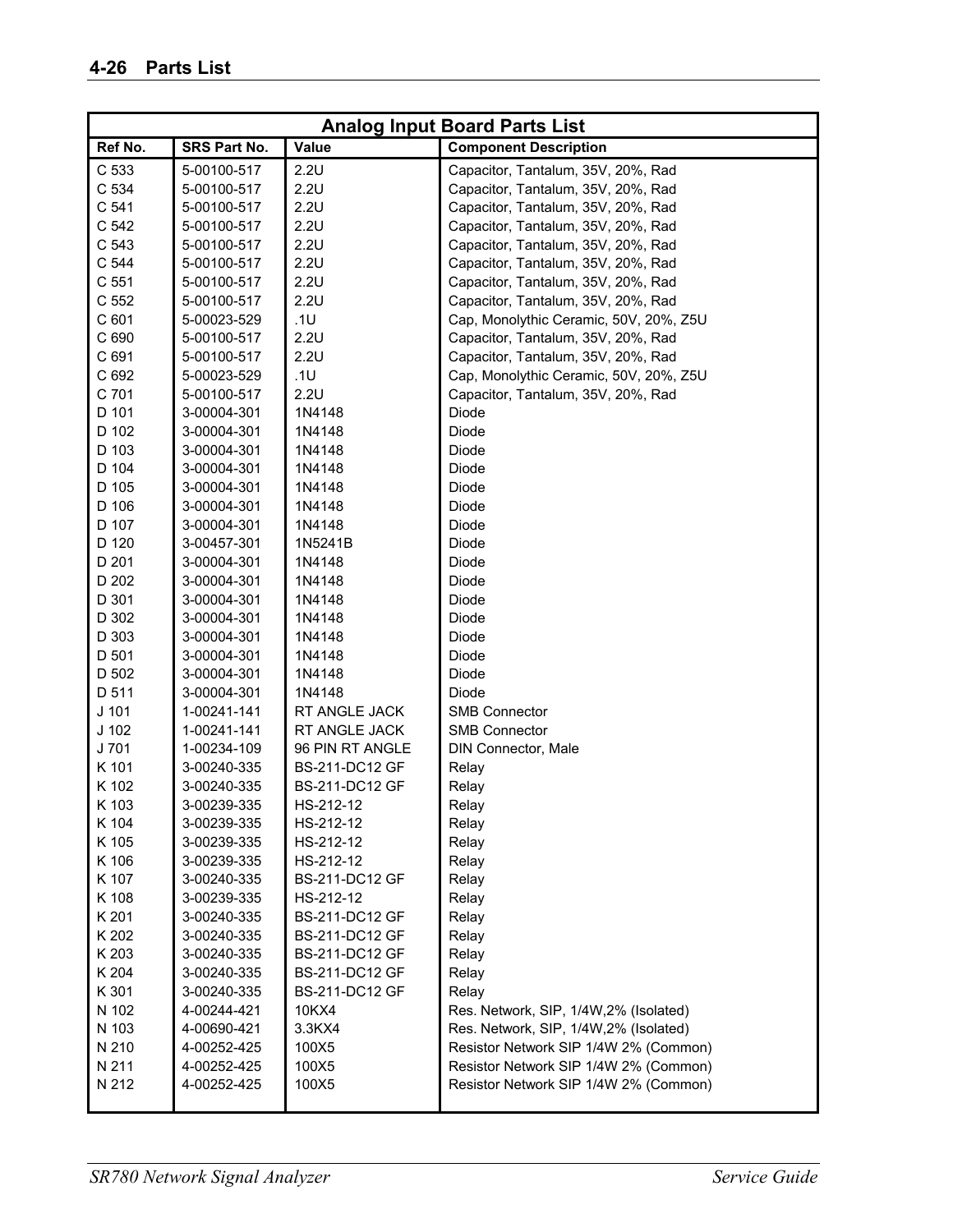|                 |              |              | <b>Analog Input Board Parts List</b>    |
|-----------------|--------------|--------------|-----------------------------------------|
| Ref No.         | SRS Part No. | Value        | <b>Component Description</b>            |
| N 213           | 4-00252-425  | 100X5        | Resistor Network SIP 1/4W 2% (Common)   |
| N 301           | 4-00675-456  | 2.000KX7     | Res. Network, DIP, 1/4W, 0.1%           |
| N 402           | 4-00463-421  | 82X4         | Res. Network, SIP, 1/4W, 2% (Isolated)  |
| N 601           | 4-00243-420  | 1.0KX8       | Resistor Network, DIP, 1/4W, 2%, 8 Ind  |
| N 602           | 4-00254-421  | 1.0KX3       | Res. Network, SIP, 1/4W, 2% (Isolated)  |
| P 101           | 4-00354-445  | 20           | Pot, Multi-Turn, Side Adjust            |
| P 102           | 4-00015-445  | 100K         | Pot, Multi-Turn, Side Adjust            |
| P 103           | 4-00730-445  | 100          | Pot, Multi-Turn, Side Adjust            |
| P 104           | 4-00015-445  | 100K         | Pot, Multi-Turn, Side Adjust            |
| P 201           | 4-00015-445  | 100K         | Pot, Multi-Turn, Side Adjust            |
| P 301           | 4-00731-445  | 200          | Pot, Multi-Turn, Side Adjust            |
| P 310           | 4-00015-445  | 100K         | Pot, Multi-Turn, Side Adjust            |
| P 311           | 4-00760-445  | 500          | Pot, Multi-Turn, Side Adjust            |
| P 360           | 4-00271-445  | 2.0K         | Pot, Multi-Turn, Side Adjust            |
| PC <sub>1</sub> | 7-00616-701  | SR780 ANALOG | <b>Printed Circuit Board</b>            |
| Q 101           | 3-00022-325  | 2N3906       | Transistor, TO-92 Package               |
| Q 102           | 3-00021-325  | 2N3904       | Transistor, TO-92 Package               |
| Q 201           | 3-00021-325  | 2N3904       | Transistor, TO-92 Package               |
| Q 202           | 3-00021-325  | 2N3904       | Transistor, TO-92 Package               |
| Q 301           | 3-00021-325  | 2N3904       | Transistor, TO-92 Package               |
| Q 601           | 3-00021-325  | 2N3904       | Transistor, TO-92 Package               |
| R 100           | 4-00071-401  | 33           | Resistor, Carbon Film, 1/4W, 5%         |
| R 101           | 4-00616-453  | 49.9         | Resistor, 2W, 1%                        |
| R 102           | 4-00071-401  | 33           | Resistor, Carbon Film, 1/4W, 5%         |
| R 103           | 4-00593-408  | 965.0K       | Resistor, Metal Film, 1/8W, 0.1%, 25ppm |
| R 104           | 4-00515-407  | 31.6K        | Resistor, Metal Film, 1/8W, 1%, 50PPM   |
| R 105           | 4-00593-408  | 965.0K       | Resistor, Metal Film, 1/8W, 0.1%, 25ppm |
| R 106           | 4-00515-407  | 31.6K        | Resistor, Metal Film, 1/8W, 1%, 50PPM   |
| R 107           | 4-00580-407  | 475          | Resistor, Metal Film, 1/8W, 1%, 50PPM   |
| R 108           | 4-00580-407  | 475          | Resistor, Metal Film, 1/8W, 1%, 50PPM   |
| R 109           | 4-00544-407  | 165          | Resistor, Metal Film, 1/8W, 1%, 50PPM   |
| R 110           | 4-00193-407  | 499          | Resistor, Metal Film, 1/8W, 1%, 50PPM   |
| R 111           | 4-00193-407  | 499          | Resistor, Metal Film, 1/8W, 1%, 50PPM   |
| R 112           | 4-00143-407  | 102K         | Resistor, Metal Film, 1/8W, 1%, 50PPM   |
| R 113           | 4-00143-407  | 102K         | Resistor, Metal Film, 1/8W, 1%, 50PPM   |
| R 114           | 4-00145-407  | 110          | Resistor, Metal Film, 1/8W, 1%, 50PPM   |
| R 115           | 4-00145-407  | 110          | Resistor, Metal Film, 1/8W, 1%, 50PPM   |
| R 116           | 4-00217-408  | 1.000K       | Resistor, Metal Film, 1/8W, 0.1%, 25ppm |
| R 117           | 4-00217-408  | 1.000K       | Resistor, Metal Film, 1/8W, 0.1%, 25ppm |
| R 118           | 4-00234-407  | 10           | Resistor, Metal Film, 1/8W, 1%, 50PPM   |
| R 119           | 4-00375-407  | 348          | Resistor, Metal Film, 1/8W, 1%, 50PPM   |
| R 120           | 4-00375-407  | 348          | Resistor, Metal Film, 1/8W, 1%, 50PPM   |
| R 121           | 4-00234-407  | 10           | Resistor, Metal Film, 1/8W, 1%, 50PPM   |
| R 122           | 4-00234-407  | 10           | Resistor, Metal Film, 1/8W, 1%, 50PPM   |
| R 123           | 4-00203-407  | 75.0K        | Resistor, Metal Film, 1/8W, 1%, 50PPM   |
| R 124           | 4-00143-407  | 102K         | Resistor, Metal Film, 1/8W, 1%, 50PPM   |
| R 125           | 4-00130-407  | 1.00K        | Resistor, Metal Film, 1/8W, 1%, 50PPM   |
| R 126           | 4-00034-401  | 10K          | Resistor, Carbon Film, 1/4W, 5%         |
| R 127           | 4-00192-407  | 49.9K        | Resistor, Metal Film, 1/8W, 1%, 50PPM   |
| R 128           | 4-00143-407  | 102K         | Resistor, Metal Film, 1/8W, 1%, 50PPM   |
|                 |              |              |                                         |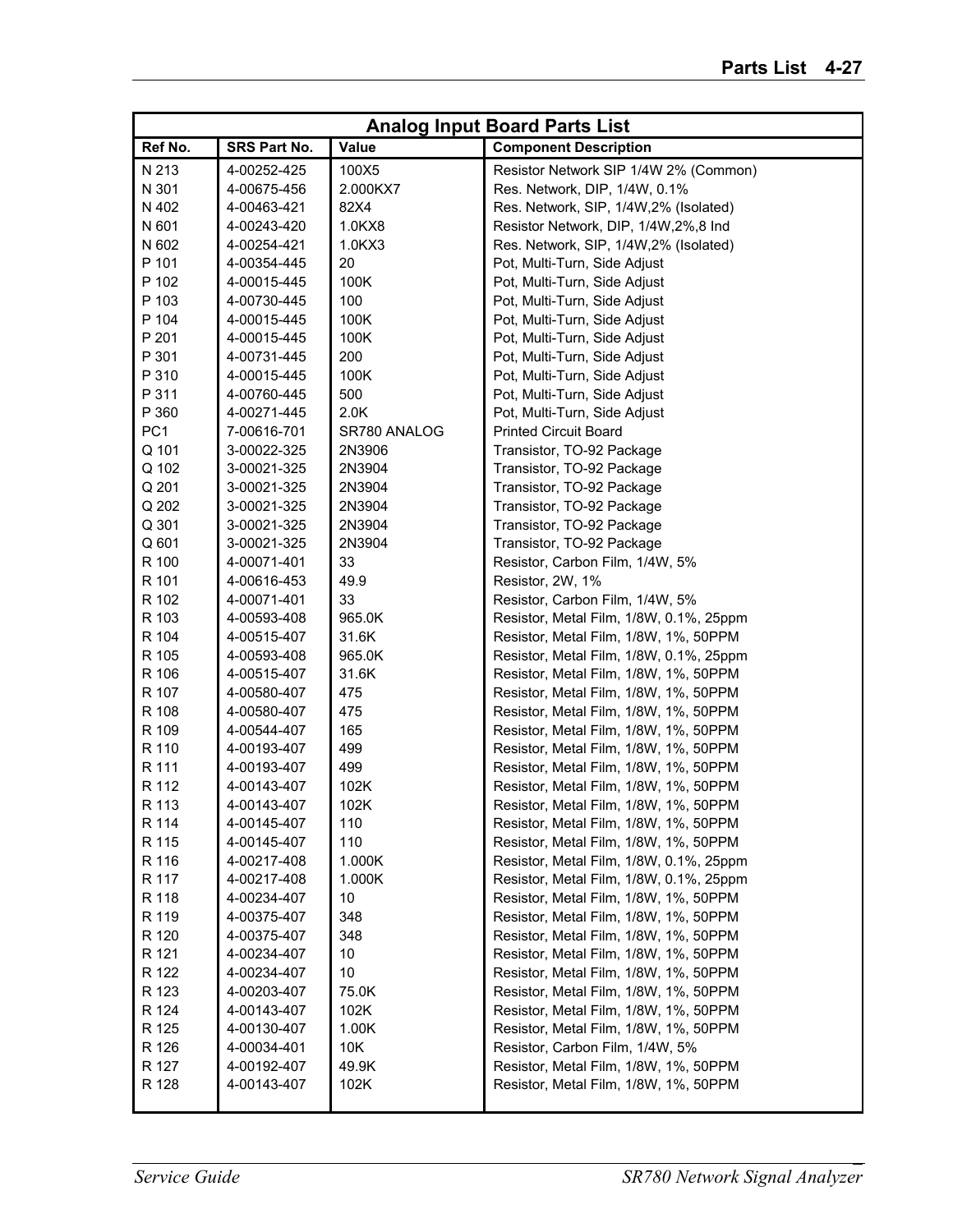|         |              |              | <b>Analog Input Board Parts List</b>    |
|---------|--------------|--------------|-----------------------------------------|
| Ref No. | SRS Part No. | <b>Value</b> | <b>Component Description</b>            |
| R 129   | 4-00143-407  | 102K         | Resistor, Metal Film, 1/8W, 1%, 50PPM   |
| R 141   | 4-00138-407  | 10.0K        | Resistor, Metal Film, 1/8W, 1%, 50PPM   |
| R 142   | 4-00411-407  | 1.37K        | Resistor, Metal Film, 1/8W, 1%, 50PPM   |
| R 143   | 4-00411-407  | 1.37K        | Resistor, Metal Film, 1/8W, 1%, 50PPM   |
| R 144   | 4-00138-407  | 10.0K        | Resistor, Metal Film, 1/8W, 1%, 50PPM   |
| R 146   | 4-00696-407  | 43.2K        | Resistor, Metal Film, 1/8W, 1%, 50PPM   |
| R 152   | 4-00031-401  | 100          | Resistor, Carbon Film, 1/4W, 5%         |
| R 153   | 4-00031-401  | 100          | Resistor, Carbon Film, 1/4W, 5%         |
| R 154   | 4-00030-401  | 10           | Resistor, Carbon Film, 1/4W, 5%         |
| R 155   | 4-00030-401  | 10           | Resistor, Carbon Film, 1/4W, 5%         |
| R 156   | 4-00030-401  | 10           | Resistor, Carbon Film, 1/4W, 5%         |
| R 157   | 4-00030-401  | 10           | Resistor, Carbon Film, 1/4W, 5%         |
| R 160   | 4-00329-407  | 402          | Resistor, Metal Film, 1/8W, 1%, 50PPM   |
| R 161   | 4-00086-401  | 51           | Resistor, Carbon Film, 1/4W, 5%         |
| R 162   | 4-00192-407  | 49.9K        | Resistor, Metal Film, 1/8W, 1%, 50PPM   |
| R 163   | 4-00138-407  | 10.0K        | Resistor, Metal Film, 1/8W, 1%, 50PPM   |
| R 164   | 4-00440-407  | 121K         | Resistor, Metal Film, 1/8W, 1%, 50PPM   |
| R 165   | 4-00031-401  | 100          | Resistor, Carbon Film, 1/4W, 5%         |
| R 166   | 4-00022-401  | 1.0M         | Resistor, Carbon Film, 1/4W, 5%         |
| R 201   | 4-00380-407  | 6.34K        | Resistor, Metal Film, 1/8W, 1%, 50PPM   |
| R 202   | 4-00556-407  | 2.94K        | Resistor, Metal Film, 1/8W, 1%, 50PPM   |
| R 203   | 4-00164-407  | 20.0K        | Resistor, Metal Film, 1/8W, 1%, 50PPM   |
| R 204   | 4-00556-407  | 2.94K        | Resistor, Metal Film, 1/8W, 1%, 50PPM   |
| R 205   | 4-00764-407  | 9.31K        | Resistor, Metal Film, 1/8W, 1%, 50PPM   |
| R 206   | 4-00380-407  | 6.34K        | Resistor, Metal Film, 1/8W, 1%, 50PPM   |
| R 207   | 4-00556-407  | 2.94K        | Resistor, Metal Film, 1/8W, 1%, 50PPM   |
| R 208   | 4-00164-407  | 20.0K        | Resistor, Metal Film, 1/8W, 1%, 50PPM   |
| R 209   | 4-00556-407  | 2.94K        | Resistor, Metal Film, 1/8W, 1%, 50PPM   |
| R 210   | 4-00764-407  | 9.31K        | Resistor, Metal Film, 1/8W, 1%, 50PPM   |
| R 211   | 4-00568-407  | 215          | Resistor, Metal Film, 1/8W, 1%, 50PPM   |
| R 212   | 4-00543-407  | 169          | Resistor, Metal Film, 1/8W, 1%, 50PPM   |
| R 213   | 4-00873-407  | 137          | Resistor, Metal Film, 1/8W, 1%, 50PPM   |
| R 214   | 4-00144-407  | 107          | Resistor, Metal Film, 1/8W, 1%, 50PPM   |
| R 215   | 4-00874-407  | 84.5         | Resistor, Metal Film, 1/8W, 1%, 50PPM   |
| R 216   | 4-00671-407  | 332          | Resistor, Metal Film, 1/8W, 1%, 50PPM   |
| R 220   | 4-00059-401  | 22K          | Resistor, Carbon Film, 1/4W, 5%         |
| R 221   | 4-00158-407  | 2.00K        | Resistor, Metal Film, 1/8W, 1%, 50PPM   |
| R 222   | 4-00158-407  | 2.00K        | Resistor, Metal Film, 1/8W, 1%, 50PPM   |
| R 223   | 4-00553-407  | 2.55K        | Resistor, Metal Film, 1/8W, 1%, 50PPM   |
| R 224   | 4-00553-407  | 2.55K        | Resistor, Metal Film, 1/8W, 1%, 50PPM   |
| R 225   | 4-00031-401  | 100          | Resistor, Carbon Film, 1/4W, 5%         |
| R 226   | 4-00031-401  | 100          | Resistor, Carbon Film, 1/4W, 5%         |
| R 227   | 4-00031-401  | 100          | Resistor, Carbon Film, 1/4W, 5%         |
| R 228   | 4-00031-401  | 100          | Resistor, Carbon Film, 1/4W, 5%         |
| R 230   | 4-00034-401  | 10K          | Resistor, Carbon Film, 1/4W, 5%         |
| R 231   | 4-00142-407  | 100K         | Resistor, Metal Film, 1/8W, 1%, 50PPM   |
| R 232   | 4-00348-407  | 2.21K        | Resistor, Metal Film, 1/8W, 1%, 50PPM   |
| R 233   | 4-00765-407  | 56.2         | Resistor, Metal Film, 1/8W, 1%, 50PPM   |
| R 234   | 4-00475-407  | 2.61K        | Resistor, Metal Film, 1/8W, 1%, 50PPM   |
| R 235   | 4-00748-408  | 2.000K       | Resistor, Metal Film, 1/8W, 0.1%, 25ppm |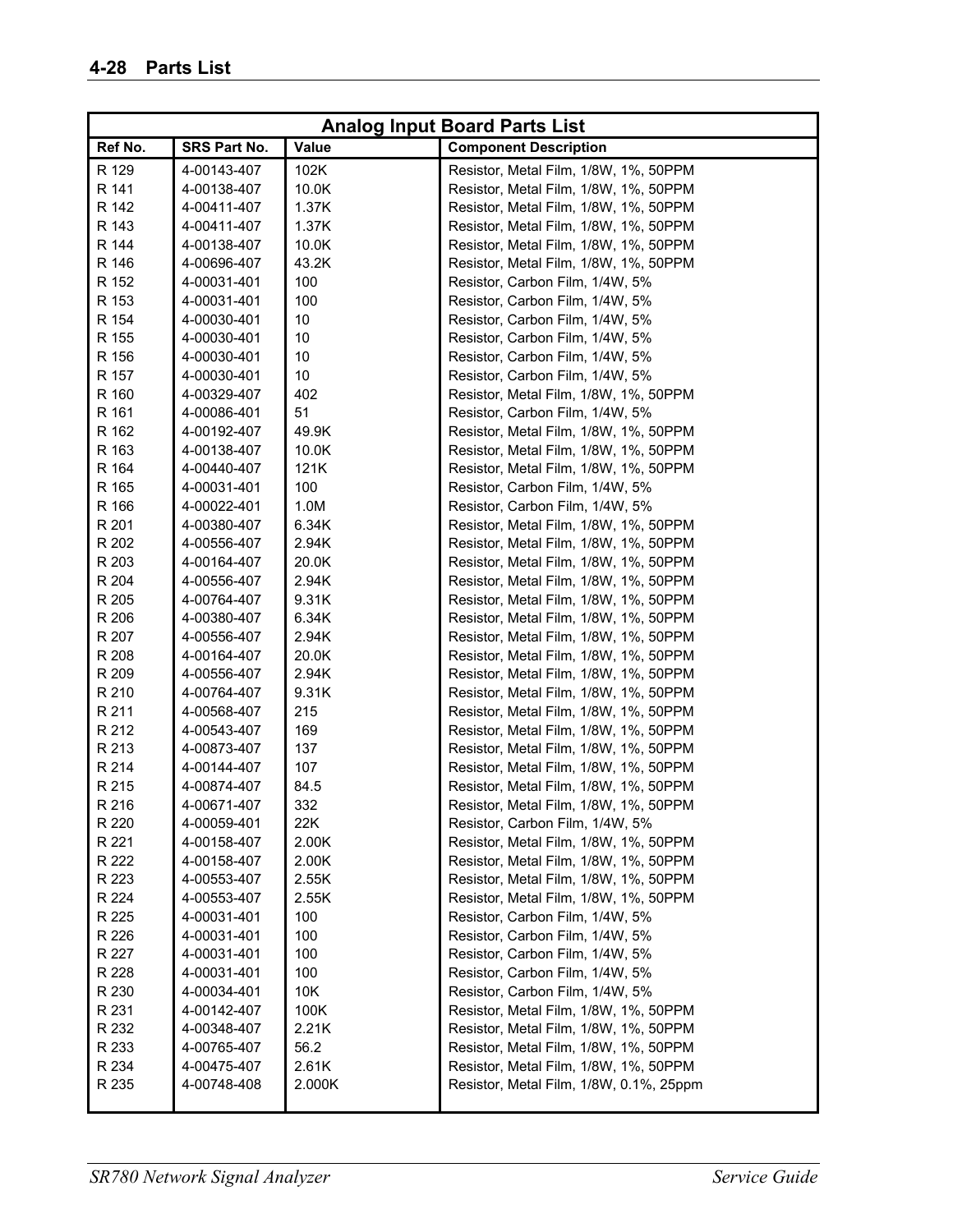|         |              |        | <b>Analog Input Board Parts List</b>    |
|---------|--------------|--------|-----------------------------------------|
| Ref No. | SRS Part No. | Value  | <b>Component Description</b>            |
| R 236   | 4-00748-408  | 2.000K | Resistor, Metal Film, 1/8W, 0.1%, 25ppm |
| R 237   | 4-00467-407  | 2.43K  | Resistor, Metal Film, 1/8W, 1%, 50PPM   |
| R 238   | 4-00698-407  | 357    | Resistor, Metal Film, 1/8W, 1%, 50PPM   |
| R 239   | 4-00582-407  | 2.15K  | Resistor, Metal Film, 1/8W, 1%, 50PPM   |
| R 240   | 4-00748-408  | 2.000K | Resistor, Metal Film, 1/8W, 0.1%, 25ppm |
| R 241   | 4-00748-408  | 2.000K | Resistor, Metal Film, 1/8W, 0.1%, 25ppm |
| R 242   | 4-00159-407  | 2.10K  | Resistor, Metal Film, 1/8W, 1%, 50PPM   |
| R 243   | 4-00429-407  | 511    | Resistor, Metal Film, 1/8W, 1%, 50PPM   |
| R 244   | 4-00136-407  | 1.82K  | Resistor, Metal Film, 1/8W, 1%, 50PPM   |
| R 245   | 4-00748-408  | 2.000K | Resistor, Metal Film, 1/8W, 0.1%, 25ppm |
| R 246   | 4-00748-408  | 2.000K | Resistor, Metal Film, 1/8W, 0.1%, 25ppm |
| R 247   | 4-00137-407  | 1.91K  | Resistor, Metal Film, 1/8W, 1%, 50PPM   |
| R 248   | 4-00583-407  | 309    | Resistor, Metal Film, 1/8W, 1%, 50PPM   |
| R 249   | 4-00699-407  | 1.54K  | Resistor, Metal Film, 1/8W, 1%, 50PPM   |
| R 250   | 4-00748-408  | 2.000K | Resistor, Metal Film, 1/8W, 0.1%, 25ppm |
| R 251   | 4-00748-408  | 2.000K | Resistor, Metal Film, 1/8W, 0.1%, 25ppm |
| R 252   | 4-00200-407  | 619    | Resistor, Metal Film, 1/8W, 1%, 50PPM   |
| R 253   | 4-00130-407  | 1.00K  | Resistor, Metal Film, 1/8W, 1%, 50PPM   |
| R 254   | 4-00130-407  | 1.00K  | Resistor, Metal Film, 1/8W, 1%, 50PPM   |
| R 255   | 4-00188-407  | 4.99K  | Resistor, Metal Film, 1/8W, 1%, 50PPM   |
| R 256   | 4-00031-401  | 100    | Resistor, Carbon Film, 1/4W, 5%         |
| R 257   | 4-00577-407  | 1.21K  | Resistor, Metal Film, 1/8W, 1%, 50PPM   |
| R 258   | 4-00130-407  | 1.00K  | Resistor, Metal Film, 1/8W, 1%, 50PPM   |
| R 260   | 4-00034-401  | 10K    | Resistor, Carbon Film, 1/4W, 5%         |
| R 261   | 4-00448-407  | 8.87K  | Resistor, Metal Film, 1/8W, 1%, 50PPM   |
| R 262   | 4-00448-407  | 8.87K  | Resistor, Metal Film, 1/8W, 1%, 50PPM   |
| R 263   | 4-00739-407  | 113    | Resistor, Metal Film, 1/8W, 1%, 50PPM   |
| R 264   | 4-00894-407  | 5.23K  | Resistor, Metal Film, 1/8W, 1%, 50PPM   |
| R 265   | 4-00748-408  | 2.000K | Resistor, Metal Film, 1/8W, 0.1%, 25ppm |
| R 266   | 4-00748-408  | 2.000K | Resistor, Metal Film, 1/8W, 0.1%, 25ppm |
| R 267   | 4-00237-407  | 4.87K  | Resistor, Metal Film, 1/8W, 1%, 50PPM   |
| R 268   | 4-00280-407  | 715    | Resistor, Metal Film, 1/8W, 1%, 50PPM   |
| R 269   | 4-00895-407  | 4.32K  | Resistor, Metal Film, 1/8W, 1%, 50PPM   |
| R 270   | 4-00748-408  | 2.000K | Resistor, Metal Film, 1/8W, 0.1%, 25ppm |
| R 271   | 4-00748-408  | 2.000K | Resistor, Metal Film, 1/8W, 0.1%, 25ppm |
| R 272   | 4-00186-407  | 4.22K  | Resistor, Metal Film, 1/8W, 1%, 50PPM   |
| R 273   | 4-00308-407  | 1.02K  | Resistor, Metal Film, 1/8W, 1%, 50PPM   |
| R 274   | 4-00444-407  | 3.65K  | Resistor, Metal Film, 1/8W, 1%, 50PPM   |
| R 275   | 4-00748-408  | 2.000K | Resistor, Metal Film, 1/8W, 0.1%, 25ppm |
| R 276   | 4-00748-408  | 2.000K | Resistor, Metal Film, 1/8W, 0.1%, 25ppm |
| R 277   | 4-00178-407  | 3.83K  | Resistor, Metal Film, 1/8W, 1%, 50PPM   |
| R 278   | 4-00200-407  | 619    | Resistor, Metal Film, 1/8W, 1%, 50PPM   |
| R 279   | 4-00279-407  | 3.09K  | Resistor, Metal Film, 1/8W, 1%, 50PPM   |
| R 280   | 4-00748-408  | 2.000K | Resistor, Metal Film, 1/8W, 0.1%, 25ppm |
| R 281   | 4-00748-408  | 2.000K | Resistor, Metal Film, 1/8W, 0.1%, 25ppm |
| R 282   | 4-00134-407  | 1.24K  | Resistor, Metal Film, 1/8W, 1%, 50PPM   |
| R 283   | 4-00130-407  | 1.00K  | Resistor, Metal Film, 1/8W, 1%, 50PPM   |
| R 284   | 4-00130-407  | 1.00K  | Resistor, Metal Film, 1/8W, 1%, 50PPM   |
| R 285   | 4-00142-407  | 100K   | Resistor, Metal Film, 1/8W, 1%, 50PPM   |
| R 290   | 4-00031-401  | 100    | Resistor, Carbon Film, 1/4W, 5%         |
|         |              |        |                                         |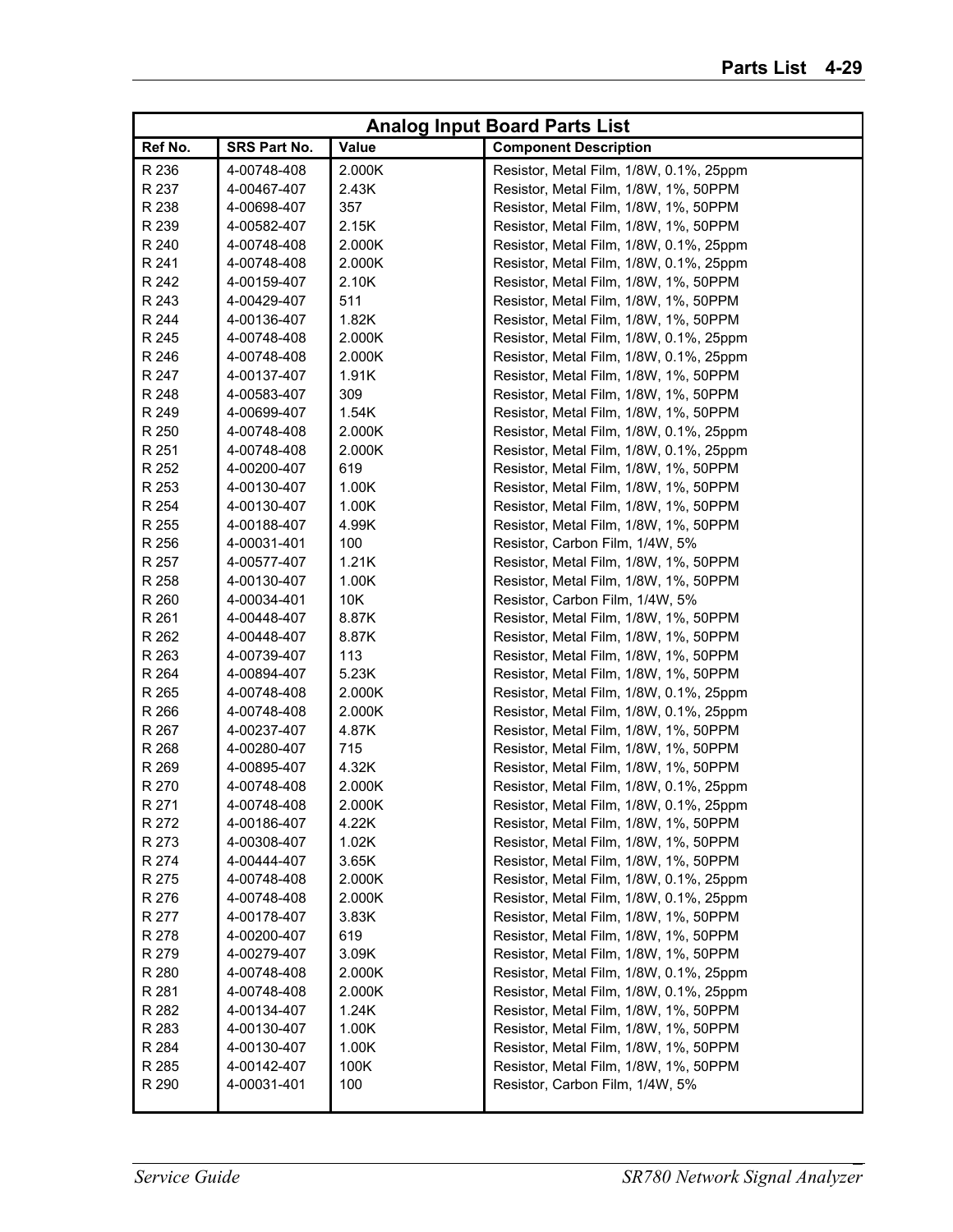|         |              |              | <b>Analog Input Board Parts List</b>  |
|---------|--------------|--------------|---------------------------------------|
| Ref No. | SRS Part No. | <b>Value</b> | <b>Component Description</b>          |
| R 291   | 4-00031-401  | 100          | Resistor, Carbon Film, 1/4W, 5%       |
| R 292   | 4-00031-401  | 100          | Resistor, Carbon Film, 1/4W, 5%       |
| R 293   | 4-00030-401  | 10           | Resistor, Carbon Film, 1/4W, 5%       |
| R 294   | 4-00030-401  | 10           | Resistor, Carbon Film, 1/4W, 5%       |
| R 295   | 4-00030-401  | 10           | Resistor, Carbon Film, 1/4W, 5%       |
| R 296   | 4-00030-401  | 10           | Resistor, Carbon Film, 1/4W, 5%       |
| R 297   | 4-00030-401  | 10           | Resistor, Carbon Film, 1/4W, 5%       |
| R 298   | 4-00030-401  | 10           | Resistor, Carbon Film, 1/4W, 5%       |
| R 310   | 4-00896-407  | 60.4K        | Resistor, Metal Film, 1/8W, 1%, 50PPM |
| R 311   | 4-00547-407  | 18.2K        | Resistor, Metal Film, 1/8W, 1%, 50PPM |
| R 312   | 4-00705-407  | 5.62K        | Resistor, Metal Film, 1/8W, 1%, 50PPM |
| R 313   | 4-00705-407  | 5.62K        | Resistor, Metal Film, 1/8W, 1%, 50PPM |
| R 314   | 4-00896-407  | 60.4K        | Resistor, Metal Film, 1/8W, 1%, 50PPM |
| R 315   | 4-00363-407  | 21.5K        | Resistor, Metal Film, 1/8W, 1%, 50PPM |
| R 316   | 4-00893-407  | 4.12K        | Resistor, Metal Film, 1/8W, 1%, 50PPM |
| R 317   | 4-00130-407  | 1.00K        | Resistor, Metal Film, 1/8W, 1%, 50PPM |
| R 318   | 4-00166-407  | 200K         | Resistor, Metal Film, 1/8W, 1%, 50PPM |
| R 320   | 4-00176-407  | 3.01K        | Resistor, Metal Film, 1/8W, 1%, 50PPM |
| R 321   | 4-00130-407  | 1.00K        | Resistor, Metal Film, 1/8W, 1%, 50PPM |
| R 335   | 4-00059-401  | 22K          | Resistor, Carbon Film, 1/4W, 5%       |
| R 350   | 4-00031-401  | 100          | Resistor, Carbon Film, 1/4W, 5%       |
| R 351   | 4-00031-401  | 100          | Resistor, Carbon Film, 1/4W, 5%       |
| R 352   | 4-00030-401  | 10           | Resistor, Carbon Film, 1/4W, 5%       |
| R 353   | 4-00030-401  | 10           | Resistor, Carbon Film, 1/4W, 5%       |
| R 354   | 4-00030-401  | 10           | Resistor, Carbon Film, 1/4W, 5%       |
| R 355   | 4-00030-401  | 10           | Resistor, Carbon Film, 1/4W, 5%       |
| R 356   | 4-00030-401  | 10           | Resistor, Carbon Film, 1/4W, 5%       |
| R 357   | 4-00030-401  | 10           | Resistor, Carbon Film, 1/4W, 5%       |
| R 360   | 4-00031-401  | 100          | Resistor, Carbon Film, 1/4W, 5%       |
| R 361   | 4-00045-401  | 2.0K         | Resistor, Carbon Film, 1/4W, 5%       |
| R 362   | 4-00185-407  | 4.02K        | Resistor, Metal Film, 1/8W, 1%, 50PPM |
| R 363   | 4-00161-407  | 2.49K        | Resistor, Metal Film, 1/8W, 1%, 50PPM |
| R 364   | 4-00161-407  | 2.49K        | Resistor, Metal Film, 1/8W, 1%, 50PPM |
| R 370   | 4-00031-401  | 100          | Resistor, Carbon Film, 1/4W, 5%       |
| R 371   | 4-00234-407  | 10           | Resistor, Metal Film, 1/8W, 1%, 50PPM |
| R 372   | 4-00188-407  | 4.99K        | Resistor, Metal Film, 1/8W, 1%, 50PPM |
| R 373   | 4-00158-407  | 2.00K        | Resistor, Metal Film, 1/8W, 1%, 50PPM |
| R 374   | 4-00395-407  | 316K         | Resistor, Metal Film, 1/8W, 1%, 50PPM |
| R 375   | 4-00045-401  | 2.0K         | Resistor, Carbon Film, 1/4W, 5%       |
| R 378   | 4-00031-401  | 100          | Resistor, Carbon Film, 1/4W, 5%       |
| R 379   | 4-00031-401  | 100          | Resistor, Carbon Film, 1/4W, 5%       |
| R 386   | 4-00330-407  | 1.65K        | Resistor, Metal Film, 1/8W, 1%, 50PPM |
| R 387   | 4-00130-407  | 1.00K        | Resistor, Metal Film, 1/8W, 1%, 50PPM |
| R 390   | 4-00158-407  | 2.00K        | Resistor, Metal Film, 1/8W, 1%, 50PPM |
| R 391   | 4-00738-407  | 442          | Resistor, Metal Film, 1/8W, 1%, 50PPM |
| R 392   | 4-00158-407  | 2.00K        | Resistor, Metal Film, 1/8W, 1%, 50PPM |
| R 393   | 4-00738-407  | 442          | Resistor, Metal Film, 1/8W, 1%, 50PPM |
| R 394   | 4-00696-407  | 43.2K        | Resistor, Metal Film, 1/8W, 1%, 50PPM |
| R 395   | 4-00210-407  | 9.09K        | Resistor, Metal Film, 1/8W, 1%, 50PPM |
| R 396   | 4-00158-407  | 2.00K        | Resistor, Metal Film, 1/8W, 1%, 50PPM |
|         |              |              |                                       |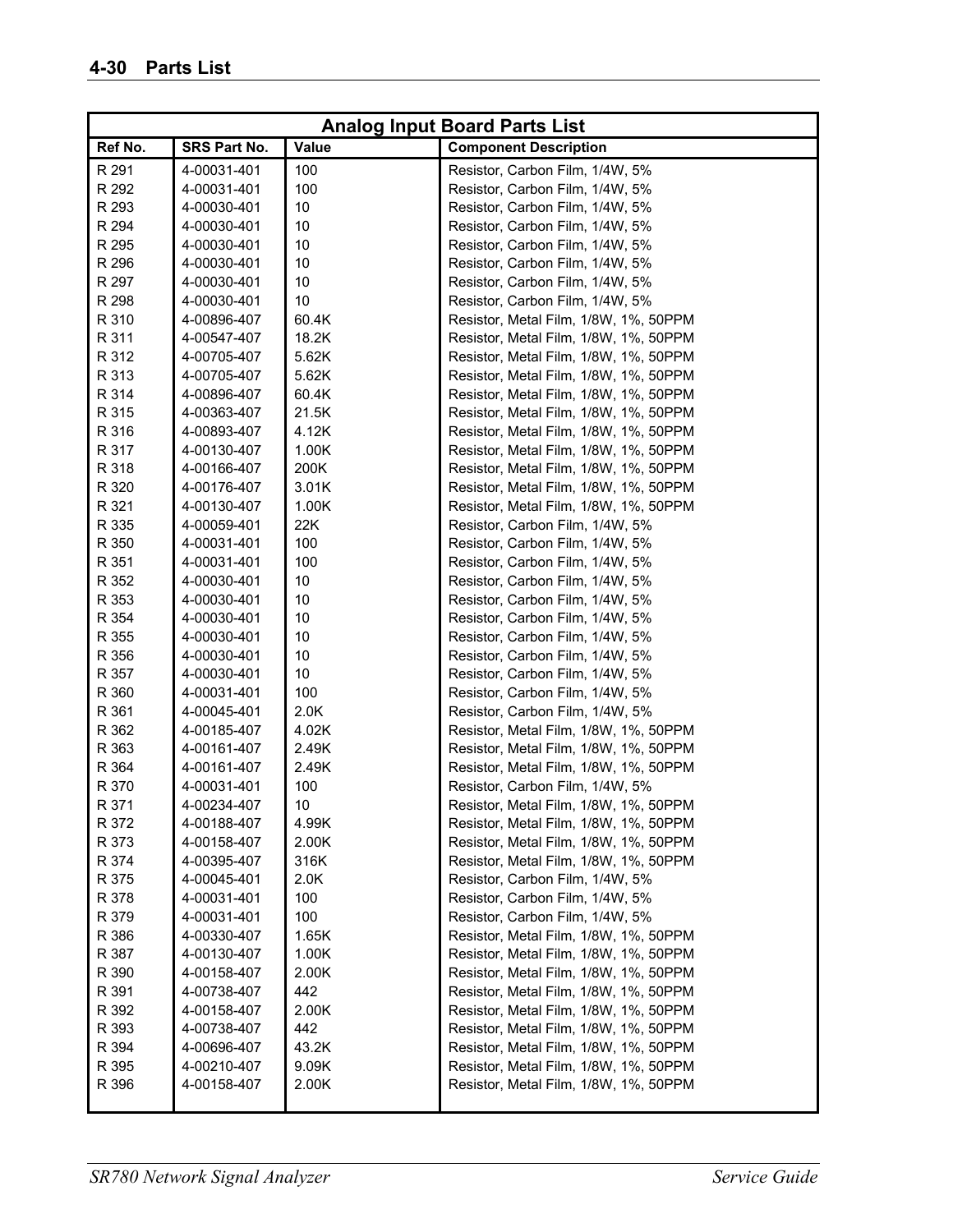|              |              |                  | <b>Analog Input Board Parts List</b>  |
|--------------|--------------|------------------|---------------------------------------|
| Ref No.      | SRS Part No. | <b>Value</b>     | <b>Component Description</b>          |
| R 397        | 4-00158-407  | 2.00K            | Resistor, Metal Film, 1/8W, 1%, 50PPM |
| R 398        | 4-00210-407  | 9.09K            | Resistor, Metal Film, 1/8W, 1%, 50PPM |
| R 399        | 4-00696-407  | 43.2K            | Resistor, Metal Film, 1/8W, 1%, 50PPM |
| R 401        | 4-00471-401  | 82               | Resistor, Carbon Film, 1/4W, 5%       |
| R 402        | 4-00471-401  | 82               | Resistor, Carbon Film, 1/4W, 5%       |
| R 403        | 4-00138-407  | 10.0K            | Resistor, Metal Film, 1/8W, 1%, 50PPM |
| R 404        | 4-00138-407  | 10.0K            | Resistor, Metal Film, 1/8W, 1%, 50PPM |
| R 440        | 4-00154-407  | 150              | Resistor, Metal Film, 1/8W, 1%, 50PPM |
| R 441        | 4-00154-407  | 150              | Resistor, Metal Film, 1/8W, 1%, 50PPM |
| R 452        | 4-00031-401  | 100              | Resistor, Carbon Film, 1/4W, 5%       |
| R 501        | 4-00107-402  | 10               | Resistor, Carbon Comp, 1/2W, 5%       |
| R 502        | 4-00107-402  | 10               | Resistor, Carbon Comp, 1/2W, 5%       |
| R 511        | 4-00031-401  | 100              | Resistor, Carbon Film, 1/4W, 5%       |
| R 512        | 4-00706-407  | 237              | Resistor, Metal Film, 1/8W, 1%, 50PPM |
| R 513        | 4-00269-407  | 4.64K            | Resistor, Metal Film, 1/8W, 1%, 50PPM |
| R 521        | 4-00108-402  | 150              | Resistor, Carbon Comp, 1/2W, 5%       |
| R 522        | 4-00108-402  | 150              | Resistor, Carbon Comp, 1/2W, 5%       |
| R 541        | 4-00108-402  | 150              | Resistor, Carbon Comp, 1/2W, 5%       |
| R 542        | 4-00108-402  | 150              | Resistor, Carbon Comp, 1/2W, 5%       |
| R 543        | 4-00215-407  | 909              | Resistor, Metal Film, 1/8W, 1%, 50PPM |
| R 544        | 4-00706-407  | 237              | Resistor, Metal Film, 1/8W, 1%, 50PPM |
| R 545        | 4-00215-407  | 909              | Resistor, Metal Film, 1/8W, 1%, 50PPM |
| R 546        | 4-00706-407  | 237              | Resistor, Metal Film, 1/8W, 1%, 50PPM |
| R 601        | 4-00021-401  | 1.0K             | Resistor, Carbon Film, 1/4W, 5%       |
| R 602        | 4-00042-401  | 15K              | Resistor, Carbon Film, 1/4W, 5%       |
| R 603        | 4-00042-401  | 15K              | Resistor, Carbon Film, 1/4W, 5%       |
| R 604        | 4-00042-401  | 15K              | Resistor, Carbon Film, 1/4W, 5%       |
| R 605        | 4-00021-401  | 1.0K             | Resistor, Carbon Film, 1/4W, 5%       |
| R 606        | 4-00021-401  | 1.0K             | Resistor, Carbon Film, 1/4W, 5%       |
| R 690        | 4-00054-401  | 200K             | Resistor, Carbon Film, 1/4W, 5%       |
| R 701        | 4-00031-401  | 100              | Resistor, Carbon Film, 1/4W, 5%       |
| SO101        | 1-00173-150  | 8 PIN MACH       | Socket, THRU-HOLE                     |
| SO102        | 1-00173-150  | 8 PIN MACH       | Socket, THRU-HOLE                     |
| TP100        | 1-00143-101  | <b>TEST JACK</b> | <b>Vertical Test Jack</b>             |
| <b>TP101</b> | 1-00143-101  | <b>TEST JACK</b> | <b>Vertical Test Jack</b>             |
| TP201        | 1-00143-101  | <b>TEST JACK</b> | <b>Vertical Test Jack</b>             |
| <b>TP202</b> | 1-00143-101  | <b>TEST JACK</b> | Vertical Test Jack                    |
| TP203        | 1-00143-101  | <b>TEST JACK</b> | Vertical Test Jack                    |
| TP204        | 1-00143-101  | <b>TEST JACK</b> | Vertical Test Jack                    |
| TP301        | 1-00143-101  | <b>TEST JACK</b> | Vertical Test Jack                    |
| TP302        | 1-00143-101  | <b>TEST JACK</b> | Vertical Test Jack                    |
| TP303        | 1-00143-101  | <b>TEST JACK</b> | Vertical Test Jack                    |
| TP304        | 1-00143-101  | <b>TEST JACK</b> | Vertical Test Jack                    |
| TP401        | 1-00143-101  | <b>TEST JACK</b> | Vertical Test Jack                    |
| TP402        | 1-00143-101  | <b>TEST JACK</b> | Vertical Test Jack                    |
| TP403        | 1-00143-101  | <b>TEST JACK</b> | Vertical Test Jack                    |
| TP404        | 1-00143-101  | <b>TEST JACK</b> | Vertical Test Jack                    |
| <b>TP501</b> | 1-00143-101  | <b>TEST JACK</b> | Vertical Test Jack                    |
| TP502        | 1-00143-101  | <b>TEST JACK</b> | <b>Vertical Test Jack</b>             |
| TP511        | 1-00143-101  | <b>TEST JACK</b> | Vertical Test Jack                    |
|              |              |                  |                                       |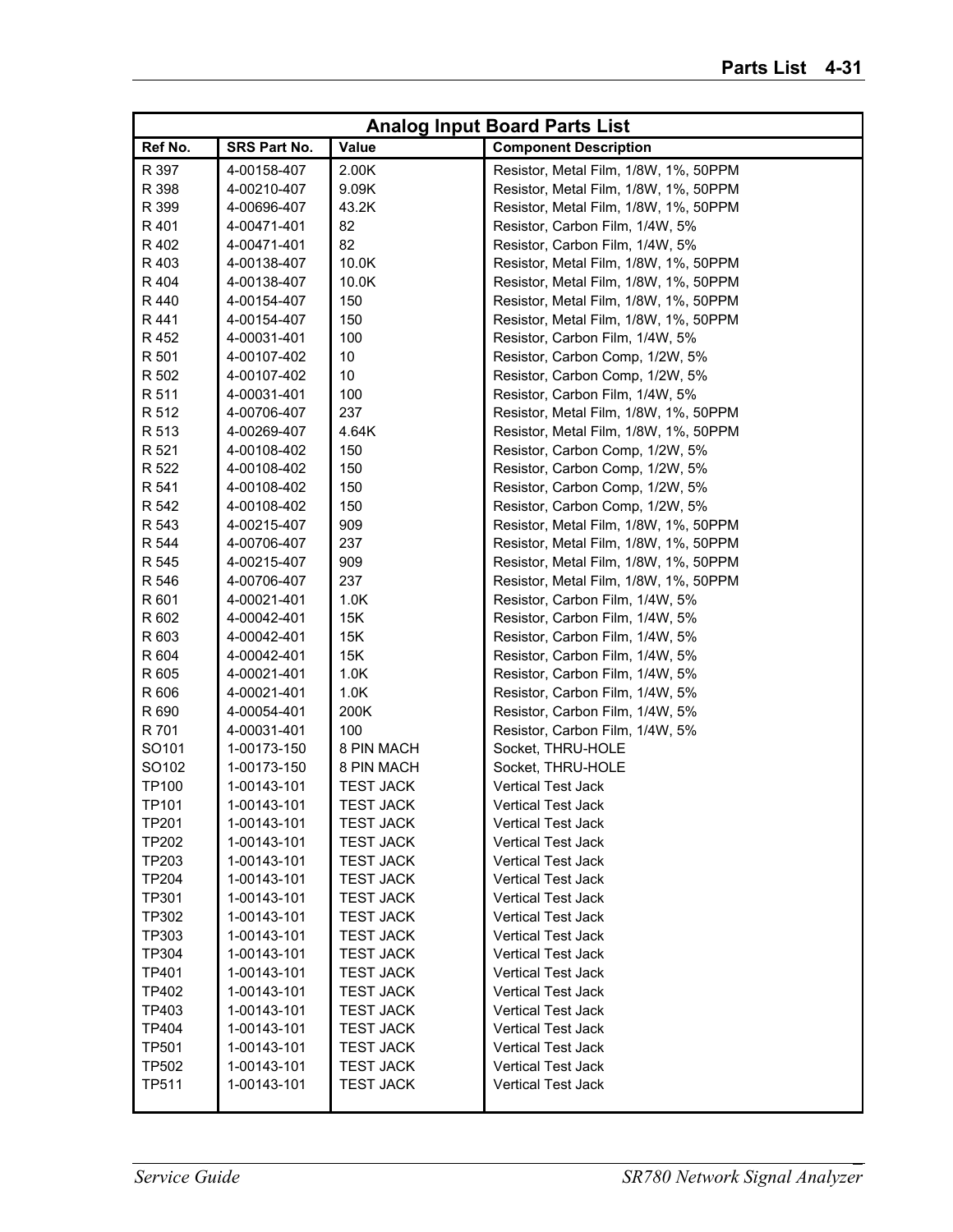|              |              |                  | <b>Analog Input Board Parts List</b> |
|--------------|--------------|------------------|--------------------------------------|
| Ref No.      | SRS Part No. | Value            | <b>Component Description</b>         |
| <b>TP521</b> | 1-00143-101  | <b>TEST JACK</b> | <b>Vertical Test Jack</b>            |
| <b>TP522</b> | 1-00143-101  | <b>TEST JACK</b> | <b>Vertical Test Jack</b>            |
| <b>TP531</b> | 1-00143-101  | <b>TEST JACK</b> | <b>Vertical Test Jack</b>            |
| <b>TP532</b> | 1-00143-101  | <b>TEST JACK</b> | <b>Vertical Test Jack</b>            |
| <b>TP541</b> | 1-00143-101  | <b>TEST JACK</b> | <b>Vertical Test Jack</b>            |
| <b>TP542</b> | 1-00143-101  | <b>TEST JACK</b> | <b>Vertical Test Jack</b>            |
| <b>TP551</b> | 1-00143-101  | <b>TEST JACK</b> | <b>Vertical Test Jack</b>            |
| TP690        | 1-00143-101  | <b>TEST JACK</b> | <b>Vertical Test Jack</b>            |
| U 101        | 3-00246-340  | <b>NPD5564</b>   | Integrated Circuit (Thru-hole Pkg)   |
| U 102        | 3-00817-340  | <b>NPD5566</b>   | Integrated Circuit (Thru-hole Pkg)   |
| U 103        | 3-00461-340  | OPA2604          | Integrated Circuit (Thru-hole Pkg)   |
| U 104        | 3-00461-340  | OPA2604          | Integrated Circuit (Thru-hole Pkg)   |
| U 105        | 3-00423-340  | 5534A            | Integrated Circuit (Thru-hole Pkg)   |
| U 106        | 3-00143-340  | LM393            | Integrated Circuit (Thru-hole Pkg)   |
| U 107        | 3-00143-340  | LM393            | Integrated Circuit (Thru-hole Pkg)   |
| U 108        | 3-00130-340  | 5532A            | Integrated Circuit (Thru-hole Pkg)   |
| U 109        | 3-00461-340  | OPA2604          | Integrated Circuit (Thru-hole Pkg)   |
| U 201        | 3-00385-340  | 74HC4053         | Integrated Circuit (Thru-hole Pkg)   |
| U 202        | 3-00423-340  | 5534A            | Integrated Circuit (Thru-hole Pkg)   |
| U 203        | 3-00385-340  | 74HC4053         | Integrated Circuit (Thru-hole Pkg)   |
| U 204        | 3-00423-340  | 5534A            | Integrated Circuit (Thru-hole Pkg)   |
| U 206        | 3-00423-340  | 5534A            | Integrated Circuit (Thru-hole Pkg)   |
| U 207        | 3-00371-340  | <b>DG444</b>     | Integrated Circuit (Thru-hole Pkg)   |
| U 208        | 3-00371-340  | <b>DG444</b>     | Integrated Circuit (Thru-hole Pkg)   |
| U 220        | 3-00143-340  | LM393            | Integrated Circuit (Thru-hole Pkg)   |
| U 230        | 3-00130-340  | 5532A            | Integrated Circuit (Thru-hole Pkg)   |
| U 231        | 3-00130-340  | 5532A            | Integrated Circuit (Thru-hole Pkg)   |
| U 232        | 3-00130-340  | 5532A            | Integrated Circuit (Thru-hole Pkg)   |
| U 233        | 3-00130-340  | 5532A            | Integrated Circuit (Thru-hole Pkg)   |
| U 234        | 3-00423-340  | 5534A            | Integrated Circuit (Thru-hole Pkg)   |
| U 240        | 3-00130-340  | 5532A            | Integrated Circuit (Thru-hole Pkg)   |
| U 241        | 3-00130-340  | 5532A            | Integrated Circuit (Thru-hole Pkg)   |
| U 242        | 3-00130-340  | 5532A            | Integrated Circuit (Thru-hole Pkg)   |
| U 243        | 3-00130-340  | 5532A            | Integrated Circuit (Thru-hole Pkg)   |
| U 244        | 3-00130-340  | 5532A            | Integrated Circuit (Thru-hole Pkg)   |
| U 310        | 3-00130-340  | 5532A            | Integrated Circuit (Thru-hole Pkg)   |
| U 317        | 3-00886-340  | OPA2134          | Integrated Circuit (Thru-hole Pkg)   |
| U 360        | 3-00116-325  | 78L05            | Transistor, TO-92 Package            |
| U 361        | 3-00059-340  | 7542             | Integrated Circuit (Thru-hole Pkg)   |
| U 362        | 3-00091-340  | LF412            | Integrated Circuit (Thru-hole Pkg)   |
| U 370        | 3-00089-340  | LF357            | Integrated Circuit (Thru-hole Pkg)   |
| U 371        | 3-00089-340  | LF357            | Integrated Circuit (Thru-hole Pkg)   |
| U 374        | 3-00130-340  | 5532A            | Integrated Circuit (Thru-hole Pkg)   |
| U 376        | 3-00385-340  | 74HC4053         | Integrated Circuit (Thru-hole Pkg)   |
| U 391        | 3-00143-340  | LM393            | Integrated Circuit (Thru-hole Pkg)   |
| U 392        | 3-00143-340  | LM393            | Integrated Circuit (Thru-hole Pkg)   |
| U 401        | 3-00392-340  | <b>PCM1750P</b>  | Integrated Circuit (Thru-hole Pkg)   |
| U 402        | 3-00155-340  | 74HC04           | Integrated Circuit (Thru-hole Pkg)   |
| U 403        | 3-00091-340  | LF412            | Integrated Circuit (Thru-hole Pkg)   |
| U 501        | 3-00118-325  | 78L15            | Transistor, TO-92 Package            |
|              |              |                  |                                      |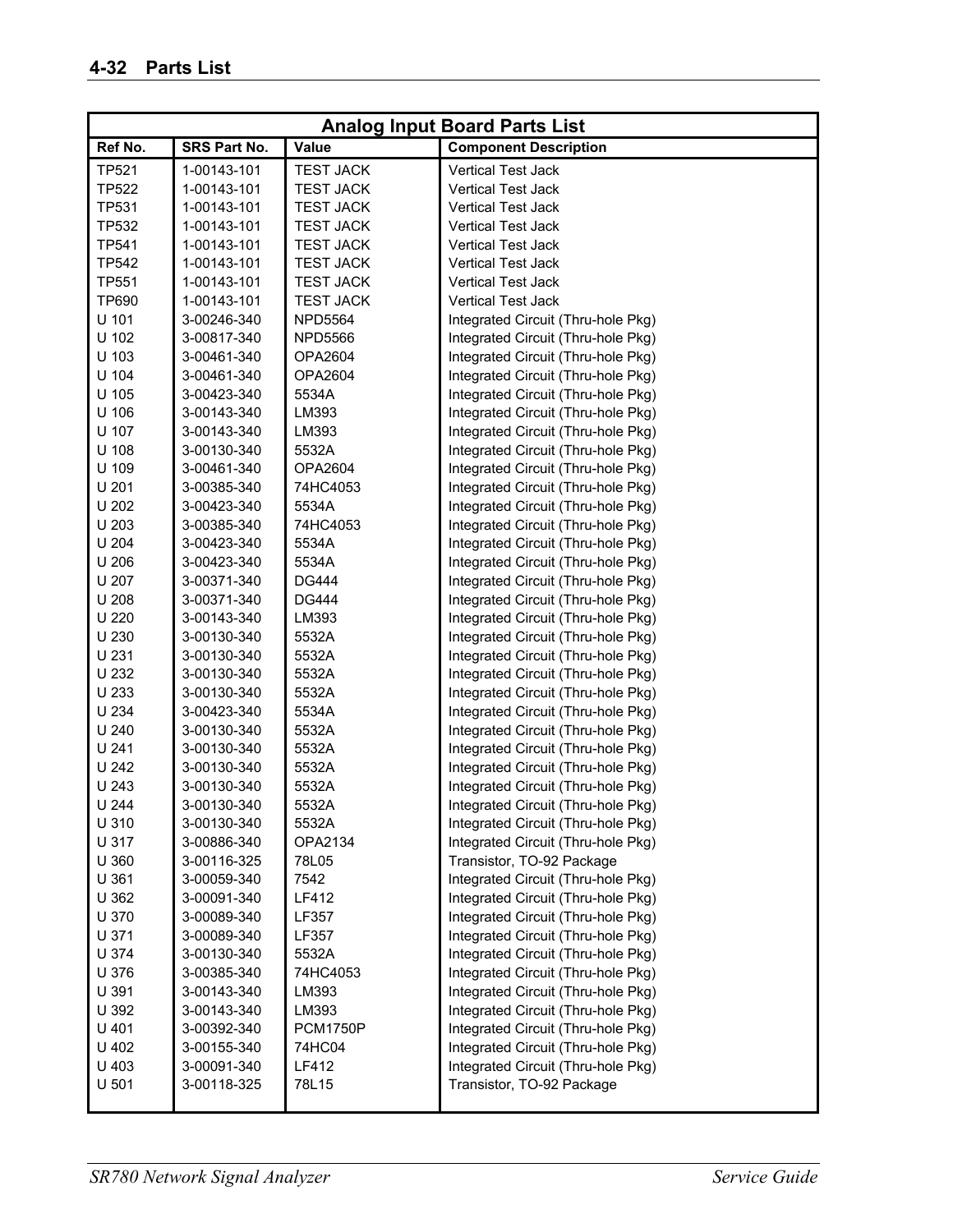|                  | <b>Analog Input Board Parts List</b> |                     |                                    |  |
|------------------|--------------------------------------|---------------------|------------------------------------|--|
| Ref No.          | <b>SRS Part No.</b>                  | Value               | <b>Component Description</b>       |  |
| U 502            | 3-00124-325                          | 79L15               | Transistor, TO-92 Package          |  |
| U 511            | 3-00096-340                          | <b>LM317L</b>       | Integrated Circuit (Thru-hole Pkg) |  |
| U <sub>521</sub> | 3-00116-325                          | 78L05               | Transistor, TO-92 Package          |  |
| U 522            | 3-00122-325                          | 79L05               | Transistor, TO-92 Package          |  |
| U 531            | 3-00114-329                          | 7815                | Voltage Reg., TO-220 (TAB) Package |  |
| U 532            | 3-00120-329                          | 7915                | Voltage Reg., TO-220 (TAB) Package |  |
| U 541            | 3-00096-340                          | <b>LM317L</b>       | Integrated Circuit (Thru-hole Pkg) |  |
| U 542            | 3-00100-340                          | <b>LM337L</b>       | Integrated Circuit (Thru-hole Pkg) |  |
| U 551            | 3-00346-329                          | 7812                | Voltage Reg., TO-220 (TAB) Package |  |
| U 601            | 3-00265-340                          | 74HC595             | Integrated Circuit (Thru-hole Pkg) |  |
| U 602            | 3-00265-340                          | 74HC595             | Integrated Circuit (Thru-hole Pkg) |  |
| U 603            | 3-00265-340                          | 74HC595             | Integrated Circuit (Thru-hole Pkg) |  |
| U 604            | 3-00064-340                          | CA3081              | Integrated Circuit (Thru-hole Pkg) |  |
| U 605            | 3-00049-340                          | 74HC74              | Integrated Circuit (Thru-hole Pkg) |  |
| U 606            | 3-00604-342                          | 2KX8 SERIAL         | EPROM/PROM, I.C.                   |  |
| U 607            | 3-00694-343                          | SR780 U607          | GAL/PAL, I.C.                      |  |
| U 608            | 3-00155-340                          | 74HC04              | Integrated Circuit (Thru-hole Pkg) |  |
| U 609            | 3-00037-340                          | 74HC138             | Integrated Circuit (Thru-hole Pkg) |  |
| U 610            | 3-00265-340                          | 74HC595             | Integrated Circuit (Thru-hole Pkg) |  |
| U 630            | 3-00343-340                          | 74ALS32             | Integrated Circuit (Thru-hole Pkg) |  |
| U 690            | 3-00116-325                          | 78L05               | Transistor, TO-92 Package          |  |
| Z <sub>0</sub>   | 0-00012-007                          | TO-220              | <b>Heat Sinks</b>                  |  |
| Z <sub>0</sub>   | 0-00043-011                          | 4-40 KEP            | Nut, Kep                           |  |
| Z <sub>0</sub>   | 0-00209-021                          | 4-40X3/8PP          | Screw, Panhead Phillips            |  |
| Z <sub>0</sub>   | 0-00231-043                          | 1-32, #4 SHOULD     | Washer, nylon                      |  |
| Z <sub>0</sub>   | 0-00243-003                          | TO-220              | Insulators                         |  |
| Z <sub>0</sub>   | 0-00373-000                          | <b>CARD EJECTOR</b> | Hardware, Misc.                    |  |
| Z <sub>0</sub>   | 0-00516-042                          | <b>BNC</b>          | Washer, lock                       |  |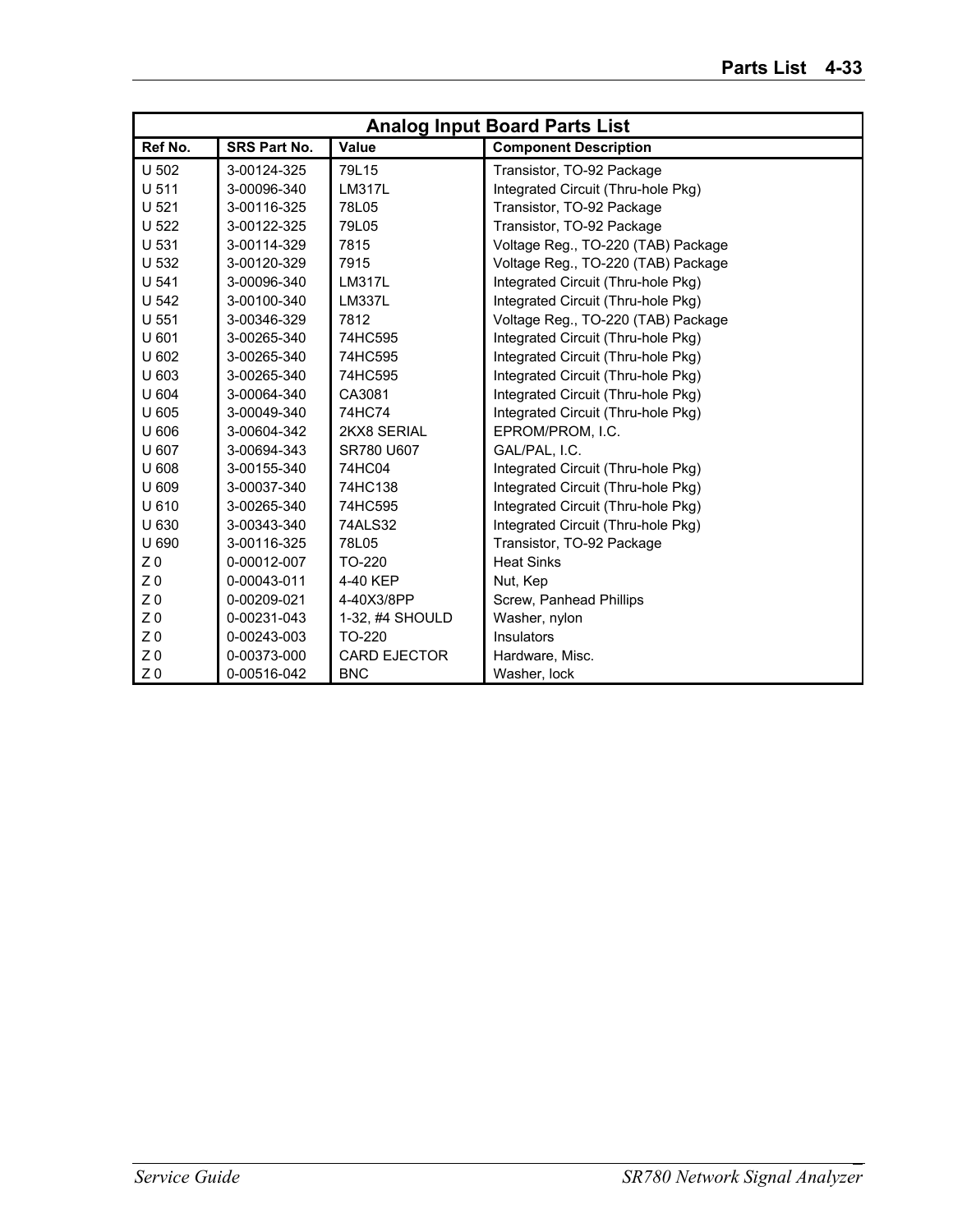## **Analyzer Backplane Board Parts List**

This section covers schematics M780-1 through M780-4 in Chapter 5.

| <b>Analyzer Backplane Parts List</b> |                     |                      |                                        |
|--------------------------------------|---------------------|----------------------|----------------------------------------|
| Ref No.                              | <b>SRS Part No.</b> | Value                | <b>Component Description</b>           |
| $C$ 4 $C$                            | 5-00219-529         | .01U                 | Cap, Monolythic Ceramic, 50V, 20%, Z5U |
| C <sub>5C</sub>                      | 5-00219-529         | .01U                 | Cap, Monolythic Ceramic, 50V, 20%, Z5U |
| C <sub>6</sub>                       | 5-00134-529         | 100P                 | Cap, Monolythic Ceramic, 50V, 20%, Z5U |
| C <sub>7C</sub>                      | 5-00219-529         | .01U                 | Cap, Monolythic Ceramic, 50V, 20%, Z5U |
| C <sub>8C</sub>                      | 5-00219-529         | .01U                 | Cap, Monolythic Ceramic, 50V, 20%, Z5U |
| C <sub>9</sub>                       | 5-00134-529         | 100P                 | Cap, Monolythic Ceramic, 50V, 20%, Z5U |
| C 10C                                | 5-00219-529         | .01U                 | Cap, Monolythic Ceramic, 50V, 20%, Z5U |
| C 11C                                | 5-00219-529         | .01U                 | Cap, Monolythic Ceramic, 50V, 20%, Z5U |
| C <sub>12</sub>                      | 5-00134-529         | 100P                 | Cap, Monolythic Ceramic, 50V, 20%, Z5U |
| C 13C                                | 5-00219-529         | .01U                 | Cap, Monolythic Ceramic, 50V, 20%, Z5U |
| C 14C                                | 5-00219-529         | .01U                 | Cap, Monolythic Ceramic, 50V, 20%, Z5U |
| C <sub>15</sub>                      | 5-00134-529         | 100P                 | Cap, Monolythic Ceramic, 50V, 20%, Z5U |
| C 16C                                | 5-00219-529         | .01U                 | Cap, Monolythic Ceramic, 50V, 20%, Z5U |
| C 17C                                | 5-00219-529         | .01U                 | Cap, Monolythic Ceramic, 50V, 20%, Z5U |
| C 18C                                | 5-00134-529         | 100P                 | Cap, Monolythic Ceramic, 50V, 20%, Z5U |
| C 19C                                | 5-00134-529         | 100P                 | Cap, Monolythic Ceramic, 50V, 20%, Z5U |
| C 20C                                | 5-00219-529         | .01U                 | Cap, Monolythic Ceramic, 50V, 20%, Z5U |
| J 1C                                 | 1-00233-120         | <b>RT ANGLE</b>      | Connector, BNC                         |
| J 2C                                 | 1-00233-120         | RT ANGLE             | Connector, BNC                         |
| J3C                                  | 1-00233-120         | RT ANGLE             | Connector, BNC                         |
| J 4C                                 | 1-00233-120         | <b>RT ANGLE</b>      | Connector, BNC                         |
| J5C                                  | 1-00233-120         | <b>RT ANGLE</b>      | Connector, BNC                         |
| J 6C                                 | 1-00233-120         | <b>RT ANGLE</b>      | Connector, BNC                         |
| J 10C                                | 1-00235-108         | 96 PIN VERTICAL      | DIN Connector, Female                  |
| J 11C                                | 1-00235-108         | 96 PIN VERTICAL      | <b>DIN Connector, Female</b>           |
| J 20C                                | 1-00235-108         | 96 PIN VERTICAL      | DIN Connector, Female                  |
| J30C                                 | 1-00224-141         | <b>STRAIGHT PLUG</b> | <b>SMB Connector</b>                   |
| J 31C                                | 1-00224-141         | <b>STRAIGHT PLUG</b> | <b>SMB Connector</b>                   |
| J 33C                                | 1-00224-141         | <b>STRAIGHT PLUG</b> | <b>SMB Connector</b>                   |
| J 34C                                | 1-00224-141         | <b>STRAIGHT PLUG</b> | <b>SMB Connector</b>                   |
| J 35C                                | 1-00224-141         | <b>STRAIGHT PLUG</b> | <b>SMB Connector</b>                   |
| J 36C                                | 1-00224-141         | STRAIGHT PLUG        | <b>SMB Connector</b>                   |
| J 40C                                | 1-00235-108         | 96 PIN VERTICAL      | <b>DIN Connector, Female</b>           |
| JP11C                                | 1-00272-130         | 34 PIN DI            | Connector, Male                        |
| JP <sub>13</sub> C                   | 1-00272-130         | 34 PIN DI            | Connector, Male                        |
| JP50C                                | 1-00251-130         | 10 PIN DIL           | Connector, Male                        |
| PC <sub>1</sub> C                    | 7-00797-701         | SR785 BACKPLANE      | <b>Printed Circuit Board</b>           |
| Z <sub>0</sub>                       | 0-00472-018         | 1-329631-2           | Jam Nut                                |
| Z <sub>0</sub>                       | 0-00501-042         | 1-329632-2           | Washer, lock                           |
| Z <sub>0</sub>                       | 1-00252-171         | 34 COND              | Cable Assembly, Ribbon                 |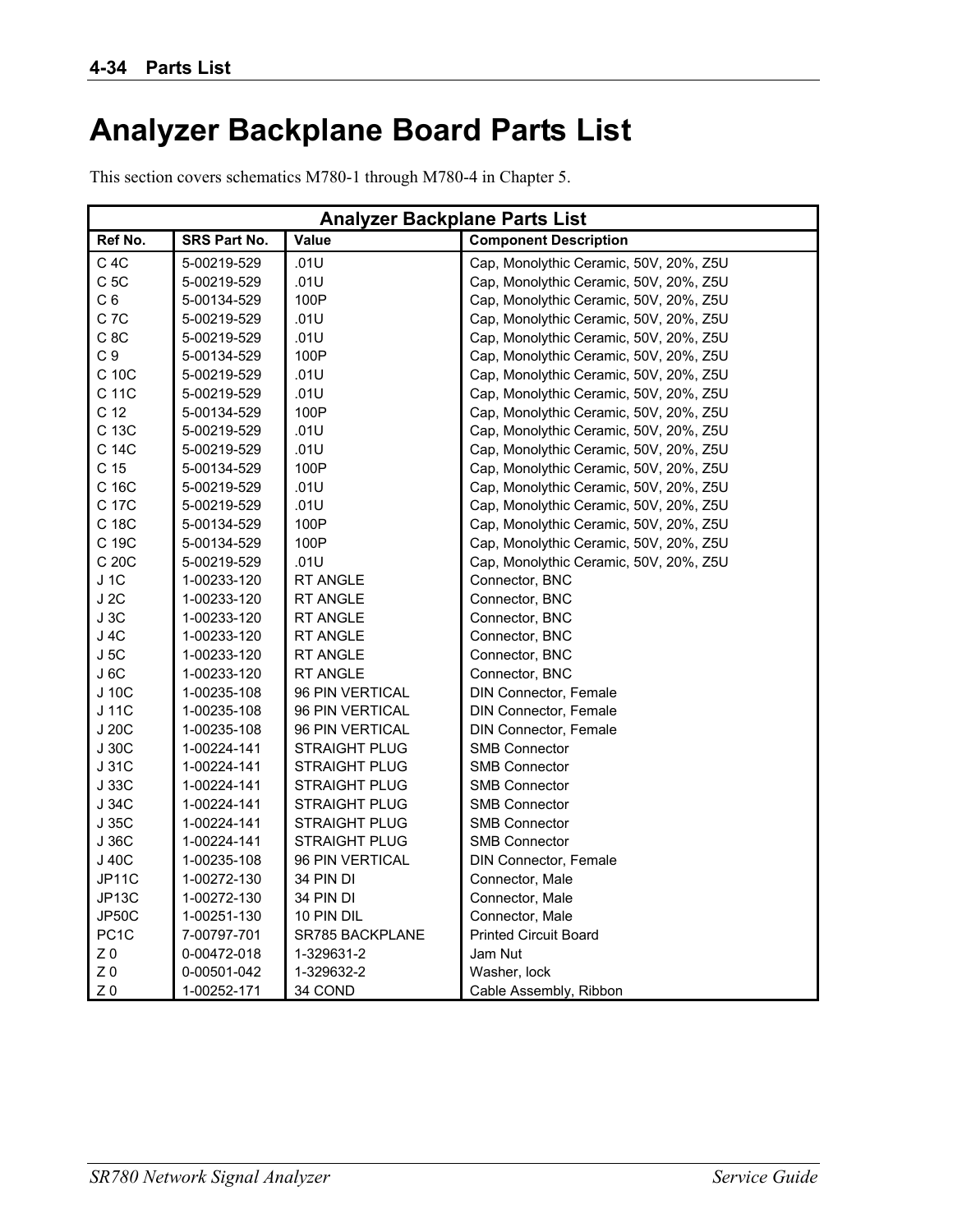#### **Miscellaneous & Chassis Assembly Parts List**

| <b>Miscellaneous and Chassis Assembly Parts List</b> |                     |                   |                                         |
|------------------------------------------------------|---------------------|-------------------|-----------------------------------------|
| Ref No.                                              | <b>SRS Part No.</b> | Value             | <b>Component Description</b>            |
| U 301                                                | 3-00552-342         | 27C010-70DC       | EPROM/PROM, I.C.                        |
| U 302                                                | 3-00552-342         | 27C010-70DC       | EPROM/PROM, I.C.                        |
| U 303                                                | 3-00552-342         | 27C010-70DC       | EPROM/PROM, I.C.                        |
| U 304                                                | 3-00552-342         | 27C010-70DC       | EPROM/PROM, I.C.                        |
| U 305                                                | 3-00552-342         | 27C010-70DC       | EPROM/PROM, I.C.                        |
| U 306                                                | 3-00552-342         | 27C010-70DC       | EPROM/PROM, I.C.                        |
| U 801                                                | 3-00639-342         | 27C020-120        | EPROM/PROM, I.C.                        |
| U 802                                                | 3-00639-342         | 27C020-120        | EPROM/PROM, I.C.                        |
| Z <sub>0</sub>                                       | 0-00014-002         | 6J <sub>4</sub>   | Power Entry Hardware                    |
| Z <sub>0</sub>                                       | 0-00043-011         | 4-40 KEP          | Nut, Kep                                |
| Z <sub>0</sub>                                       | 0-00079-031         | 4-40X3/16 M/F     | Standoff                                |
| Z <sub>0</sub>                                       | 0-00081-032         | 320882            | Termination                             |
| Z <sub>0</sub>                                       | 0-00089-033         | 4"                | Tie                                     |
| Z <sub>0</sub>                                       | 0-00098-042         | #6 LOCK           | Washer, lock                            |
| $Z\;0$                                               | 0-00114-050         | 10-1/8"#18        | Wire #18 UL1007 Stripped 3/8x3/8 No Tin |
| Z <sub>0</sub>                                       | 0-00135-050         | 7-5/8" #18        | Wire #18 UL1007 Stripped 3/8x3/8 No Tin |
| Z <sub>0</sub>                                       | 0-00149-020         | 4-40X1/4PF        | Screw, Flathead Phillips                |
| $Z\;0$                                               | 0-00150-026         | 4-40X1/4PF        | Screw, Black, All Types                 |
| Z <sub>0</sub>                                       | 0-00157-000         | <b>BNC PLUG</b>   | Hardware, Misc.                         |
| Z <sub>0</sub>                                       | 0-00167-023         | 6-32X1/2RP        | Screw, Roundhead Phillips               |
| Z <sub>0</sub>                                       | 0-00179-000         | <b>RIGHT FOOT</b> | Hardware, Misc.                         |
| Z <sub>0</sub>                                       | 0-00180-000         | <b>LEFT FOOT</b>  | Hardware, Misc.                         |
| Z <sub>0</sub>                                       | 0-00181-020         | 6-32X1/4PF        | Screw, Flathead Phillips                |
| Z <sub>0</sub>                                       | 0-00185-021         | 6-32X3/8PP        | Screw, Panhead Phillips                 |
| Z <sub>0</sub>                                       | 0-00187-021         | 4-40X1/4PP        | Screw, Panhead Phillips                 |
| Z <sub>0</sub>                                       | 0-00195-020         | 6-32X3/8PF        | Screw, Flathead Phillips                |
| Z <sub>0</sub>                                       | 0-00204-000         | <b>REAR FOOT</b>  | Hardware, Misc.                         |
| Z <sub>0</sub>                                       | 0-00209-021         | 4-40X3/8PP        | Screw, Panhead Phillips                 |
| $Z\;0$                                               | 0-00212-021         | 6-32X2PP          | Screw, Panhead Phillips                 |
| Z <sub>0</sub>                                       | 0-00248-026         | 10-32X3/8TRUSSP   | Screw, Black, All Types                 |
| Z <sub>0</sub>                                       | 0-00249-021         | 6-32X1-1/2PP      | Screw, Panhead Phillips                 |
| Z <sub>0</sub>                                       | 0-00256-043         | #6 SHOULDER       | Washer, nylon                           |
| Z <sub>0</sub>                                       | 0-00259-021         | 4-40X1/2"PP       | Screw, Panhead Phillips                 |
| Z <sub>0</sub>                                       | 0-00280-050         | 9" #18            | Wire #18 UL1007 Stripped 3/8x3/8 No Tin |
| Z <sub>0</sub>                                       | 0-00308-021         | 4-40X7/8PP        | Screw. Panhead Phillips                 |
| Z <sub>0</sub>                                       | 0-00327-050         | 8" #18 WHITE      | Wire #18 UL1007 Stripped 3/8x3/8 No Tin |
| $Z\;0$                                               | 0-00328-050         | 8" #18 RED        | Wire #18 UL1007 Stripped 3/8x3/8 No Tin |
| Z <sub>0</sub>                                       | 0-00329-050         | 8" #18 BLACK      | Wire #18 UL1007 Stripped 3/8x3/8 No Tin |
| Z <sub>0</sub>                                       | 0-00336-027         | #4X1/4PP-B        | Screw, Sheet Metal                      |
| Z <sub>0</sub>                                       | 0-00351-029         | 4-40X1/4TRUSSPH   | Screw, Truss Phillips                   |
| Z <sub>0</sub>                                       | 0-00371-026         | 4-40X3/16PF       | Screw, Black, All Types                 |
| Z <sub>0</sub>                                       | 0-00377-004         | SR760/830/780     | Knobs                                   |
| Z <sub>0</sub>                                       | 0-00378-004         | CAP 760/830/780   | Knobs                                   |
| Z <sub>0</sub>                                       | 0-00382-000         | CARD GUIDE 4.5"   | Hardware, Misc.                         |
| Z <sub>0</sub>                                       | 0-00390-024         | 1-72X1/4          | Screw, Slotted                          |
| Z <sub>0</sub>                                       | 0-00391-010         | 1-72X5/32X3/64    | Nut, Hex                                |
| Z <sub>0</sub>                                       | 0-00415-031         | 4-40X1/2 M/F      | Standoff                                |
|                                                      |                     |                   |                                         |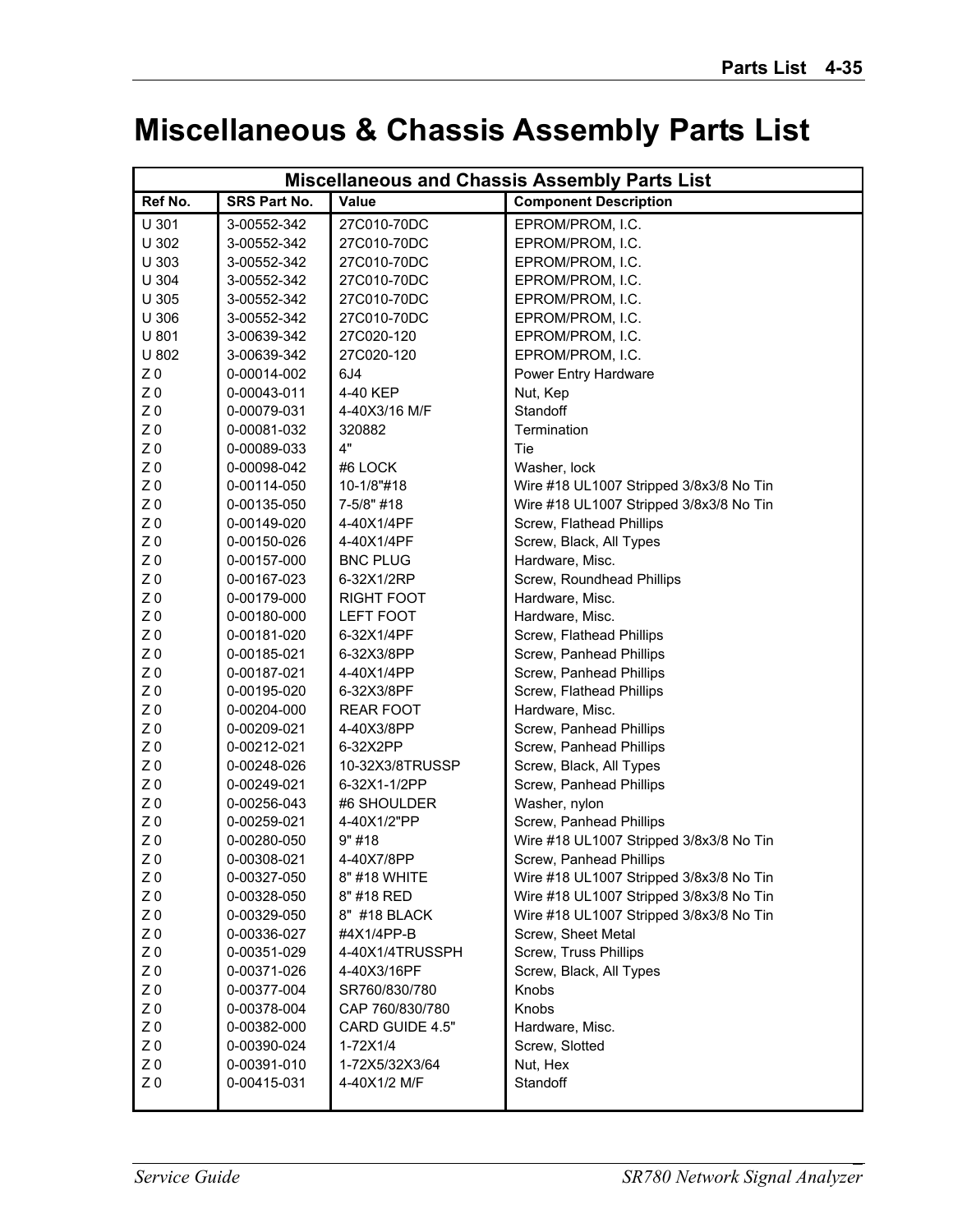| <b>Miscellaneous and Chassis Assembly Parts List</b> |                     |                        |                                         |
|------------------------------------------------------|---------------------|------------------------|-----------------------------------------|
| Ref No.                                              | <b>SRS Part No.</b> | <b>Value</b>           | <b>Component Description</b>            |
| Z <sub>0</sub>                                       | 0-00417-057         | <b>GROMMET STRIP</b>   | Grommet                                 |
| Z <sub>0</sub>                                       | 0-00471-021         | 4-40X1"PP              | Screw, Panhead Phillips                 |
| Z <sub>0</sub>                                       | 0-00472-018         | 1-329631-2             | Jam Nut                                 |
| Z <sub>0</sub>                                       | 0-00481-000         | <b>BUMPER/CORD WRP</b> | Hardware, Misc.                         |
| Z <sub>0</sub>                                       | 0-00500-000         | 554808-1               | Hardware, Misc.                         |
| Z <sub>0</sub>                                       | 0-00501-042         | 1-329632-2             | Washer, lock                            |
| Z <sub>0</sub>                                       | 0-00502-000         | CARD GUIDE 6"          | Hardware, Misc.                         |
| Z <sub>0</sub>                                       | 0-00503-000         | CARD GUIDE 2.5"        | Hardware, Misc.                         |
| Z <sub>0</sub>                                       | 0-00505-064         | 10-32X1/4              | Screw, Socket Head Shoulder             |
| Z <sub>0</sub>                                       | 0-00506-000         | HANDLE5                | Hardware, Misc.                         |
| Z <sub>0</sub>                                       | 0-00507-070         | 90MM 12V               | Fans, & Hardware                        |
| Z <sub>0</sub>                                       | 0-00508-000         | CARD GUIDE 5"          | Hardware, Misc.                         |
| Z <sub>0</sub>                                       | 0-00517-000         | <b>BINDING POST</b>    | Hardware, Misc.                         |
| Z <sub>0</sub>                                       | 0-00519-027         | #4X3/16PP-B            | Screw, Sheet Metal                      |
| Z <sub>0</sub>                                       | 0-00523-048         | 5-5/8" #18             | Wire, #18 UL1015 Strip 3/8 x 3/8 No Tin |
| Z <sub>0</sub>                                       | 0-00525-050         | 8-1/4" #18 GRN.        | Wire #18 UL1007 Stripped 3/8x3/8 No Tin |
| Z <sub>0</sub>                                       | 0-00527-050         | 13" #18                | Wire #18 UL1007 Stripped 3/8x3/8 No Tin |
| Z <sub>0</sub>                                       | 0-00536-032         | 31894                  | Termination                             |
| Z <sub>0</sub>                                       | 0-00598-031         | 4-40X1-3/8 M/F         | Standoff                                |
| Z <sub>0</sub>                                       | 0-00618-025         | 10-32 X 5/8            | Screw, Allen Head                       |
| Z <sub>0</sub>                                       | 1-00120-113         | 3 PIN, 18AWG/OR        | Connector, Amp, MTA-156                 |
| Z <sub>0</sub>                                       | 1-00138-130         | 5 PIN SI               | Connector, Male                         |
| Z <sub>0</sub>                                       | 1-00141-171         | 5 PIN SIL              | Cable Assembly, Ribbon                  |
| Z <sub>0</sub>                                       | 1-00153-113         | 11 PIN, 18AWG/OR       | Connector, Amp, MTA-156                 |
| Z <sub>0</sub>                                       | 1-00246-130         | 20 PIN ELH SHR         | Connector, Male                         |
| Z <sub>0</sub>                                       | 1-00252-171         | 34 COND                | Cable Assembly, Ribbon                  |
| Z <sub>0</sub>                                       | 1-00253-171         | 20 COND                | Cable Assembly, Ribbon                  |
| Z <sub>0</sub>                                       | 1-00254-113         | 2 PIN, 22AWG/RD        | Connector, Amp, MTA-156                 |
| Z <sub>0</sub>                                       | 1-00273-171         | 10 COND DIL            | Cable Assembly, Ribbon                  |
| Z <sub>0</sub>                                       | 1-00274-171         | 20 COND X 8"           | Cable Assembly, Ribbon                  |
| Z <sub>0</sub>                                       | 2-00034-220         | ENA1J-B20              | <b>SOFTPOT</b>                          |
| Z <sub>0</sub>                                       | 2-00040-211         | <b>DPDT</b>            | Switch, Rocker                          |
| Z <sub>0</sub>                                       | 3-00600-341         | 128KX8-20              | STATIC RAM, I.C.                        |
| Z <sub>0</sub>                                       | 4-00541-435         | 130V/1200A             | Varistor, Zinc Oxide Nonlinear Resistor |
| Z <sub>0</sub>                                       | 5-00298-568         | .01U                   | Cap, Ceramic 50V SMT (1206) +/-10% X7R  |
| Z <sub>0</sub>                                       | 5-00334-569         | .1U/T35                | Cap, Tantalum, SMT (all case sizes)     |
| Z <sub>0</sub>                                       | 6-00043-611         | 1.5A 3AG               | Fuse                                    |
| Z <sub>0</sub>                                       | 6-00176-610         | <b>SR780</b>           | Transformer                             |
| Z <sub>0</sub>                                       | 7-00124-720         | TRANSCOVER2-MOD        | <b>Fabricated Part</b>                  |
| Z <sub>0</sub>                                       | 7-00539-720         | SR780-5                | <b>Fabricated Part</b>                  |
| Z <sub>0</sub>                                       | 7-00540-720         | SR780-6                | <b>Fabricated Part</b>                  |
| Z <sub>0</sub>                                       | 7-00544-720         | SR780-10,11            | <b>Fabricated Part</b>                  |
| Z <sub>0</sub>                                       | 7-00545-720         | SR780-12               | <b>Fabricated Part</b>                  |
| Z <sub>0</sub>                                       | 7-00546-720         | SR780-13               | <b>Fabricated Part</b>                  |
| Z <sub>0</sub>                                       | 7-00547-720         | SR780-14               | <b>Fabricated Part</b>                  |
| Z <sub>0</sub>                                       | 7-00549-720         | SR780-16               | <b>Fabricated Part</b>                  |
| Z <sub>0</sub>                                       | 7-00550-720         | SR780-17               | <b>Fabricated Part</b>                  |
| Z <sub>0</sub>                                       | 7-00551-721         | SR780-18               | <b>Machined Part</b>                    |
| Z <sub>0</sub>                                       | 7-00552-721         | SR780-19               | <b>Machined Part</b>                    |
| Z <sub>0</sub>                                       | 7-00553-720         | SR780-20               | <b>Fabricated Part</b>                  |
|                                                      |                     |                        |                                         |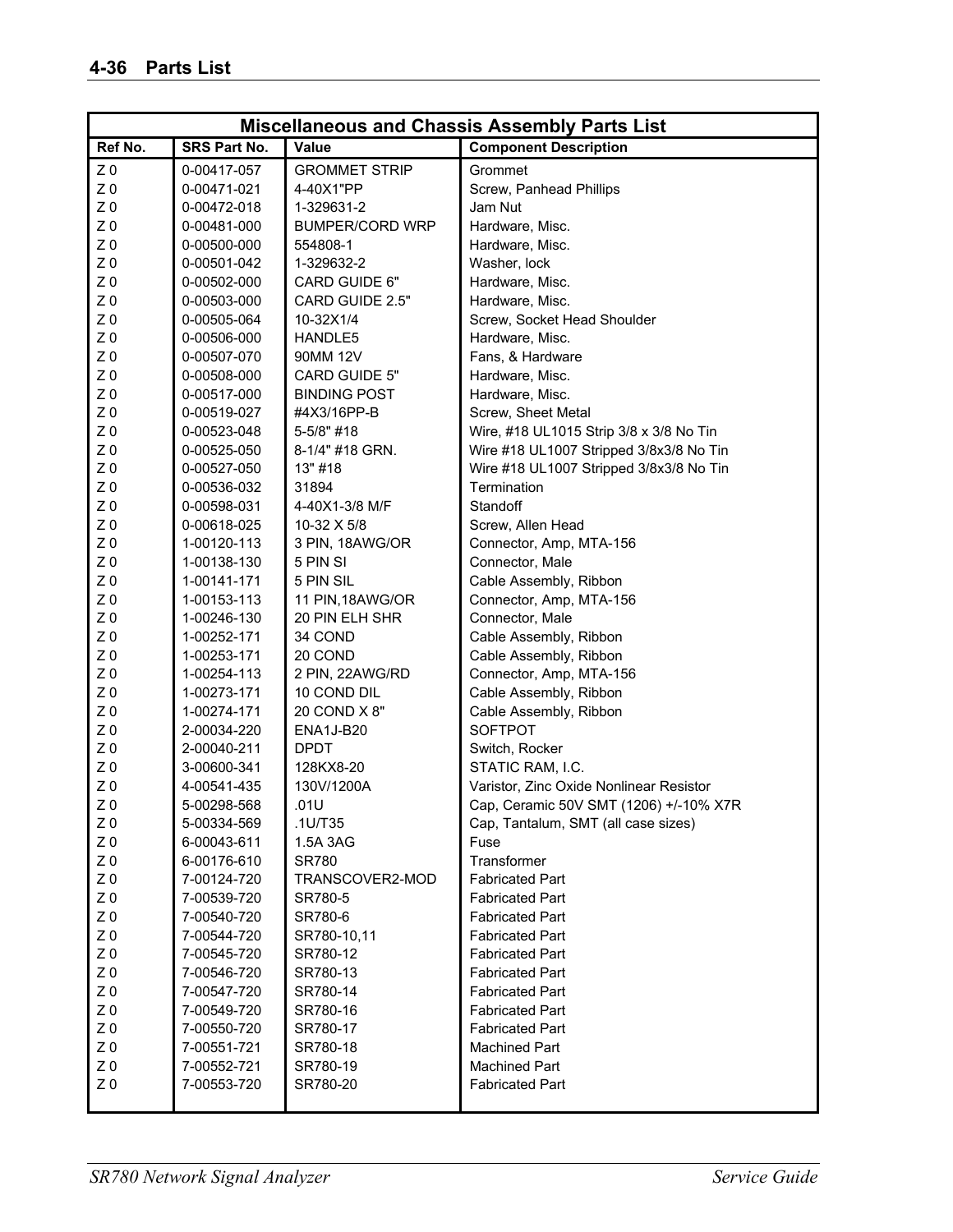| <b>Miscellaneous and Chassis Assembly Parts List</b> |                     |                    |                              |
|------------------------------------------------------|---------------------|--------------------|------------------------------|
| Ref No.                                              | <b>SRS Part No.</b> | Value              | <b>Component Description</b> |
| Z <sub>0</sub>                                       | 7-00554-720         | SR780-21           | <b>Fabricated Part</b>       |
| Z <sub>0</sub>                                       | 7-00555-720         | SR780-23           | <b>Fabricated Part</b>       |
| Z <sub>0</sub>                                       | 7-00621-720         | 9" CRT SCREEN      | <b>Fabricated Part</b>       |
| Z <sub>0</sub>                                       | 7-00622-709         | <b>SR780</b>       | Lexan Overlay                |
| Z <sub>0</sub>                                       | 7-00623-720         | SR780-30           | <b>Fabricated Part</b>       |
| Z <sub>0</sub>                                       | 7-00624-720         | SR780-31/32        | <b>Fabricated Part</b>       |
| Z <sub>0</sub>                                       | 7-00625-720         | SR780-7            | <b>Fabricated Part</b>       |
| Z <sub>0</sub>                                       | 7-00627-740         | SR780-33,-34,      | Keypad, Conductive Rubber    |
| Z <sub>0</sub>                                       | 7-00628-701         | <b>MEGA KEYPAD</b> | <b>Printed Circuit Board</b> |
| Z <sub>0</sub>                                       | 7-00630-701         | SR780/SIMM         | <b>Printed Circuit Board</b> |
| Z <sub>0</sub>                                       | 7-00632-735         | SR780-35           | Injection Molded Plastic     |
| Z <sub>0</sub>                                       | 7-00662-714         | SR780-39           | Extrusion                    |
| Z <sub>0</sub>                                       | 7-00673-721         | SR780-44           | <b>Machined Part</b>         |
| Z <sub>0</sub>                                       | 7-00674-721         | SR780-46           | <b>Machined Part</b>         |
| Z <sub>0</sub>                                       | 7-00675-721         | SR780-47           | <b>Machined Part</b>         |
| Z <sub>0</sub>                                       | 7-00723-720         | SR780-48           | <b>Fabricated Part</b>       |
| Z <sub>0</sub>                                       | 8-00045-840         | 9" Z-AXIS          | <b>CRT Display</b>           |
| Z <sub>0</sub>                                       | 9-00267-917         | <b>GENERIC</b>     | <b>Product Labels</b>        |
| Z <sub>0</sub>                                       | 9-00815-924         | DBL-SIDED 1/2"     | Tape, All types              |
| Z <sub>0</sub>                                       | 0-00187-021         | 4-40X1/4PP         | Screw, Panhead Phillips      |
| Z <sub>0</sub>                                       | 0-00195-020         | 6-32X3/8PF         | Screw, Flathead Phillips     |
| Z <sub>0</sub>                                       | 3-00599-350         | 8MB 2X32-60        | SIMM (Dynamic Ram)           |
| Z <sub>0</sub>                                       | 3-00613-350         | 32MB 8X32-60 2K    | SIMM (Dynamic Ram)           |
| Z <sub>0</sub>                                       | 7-00405-720         | SR770-11           | <b>Fabricated Part</b>       |
| Z <sub>0</sub>                                       | 7-00542-720         | SR780-8            | <b>Fabricated Part</b>       |
| Z <sub>0</sub>                                       | 7-00543-720         | SR780-9            | <b>Fabricated Part</b>       |
| Z <sub>0</sub>                                       | 7-00548-720         | SR780-15           | <b>Fabricated Part</b>       |
| Z <sub>0</sub>                                       | 7-00620-720         | SR780-26           | <b>Fabricated Part</b>       |
| Z <sub>0</sub>                                       | 7-00631-720         | SR780-25           | <b>Fabricated Part</b>       |